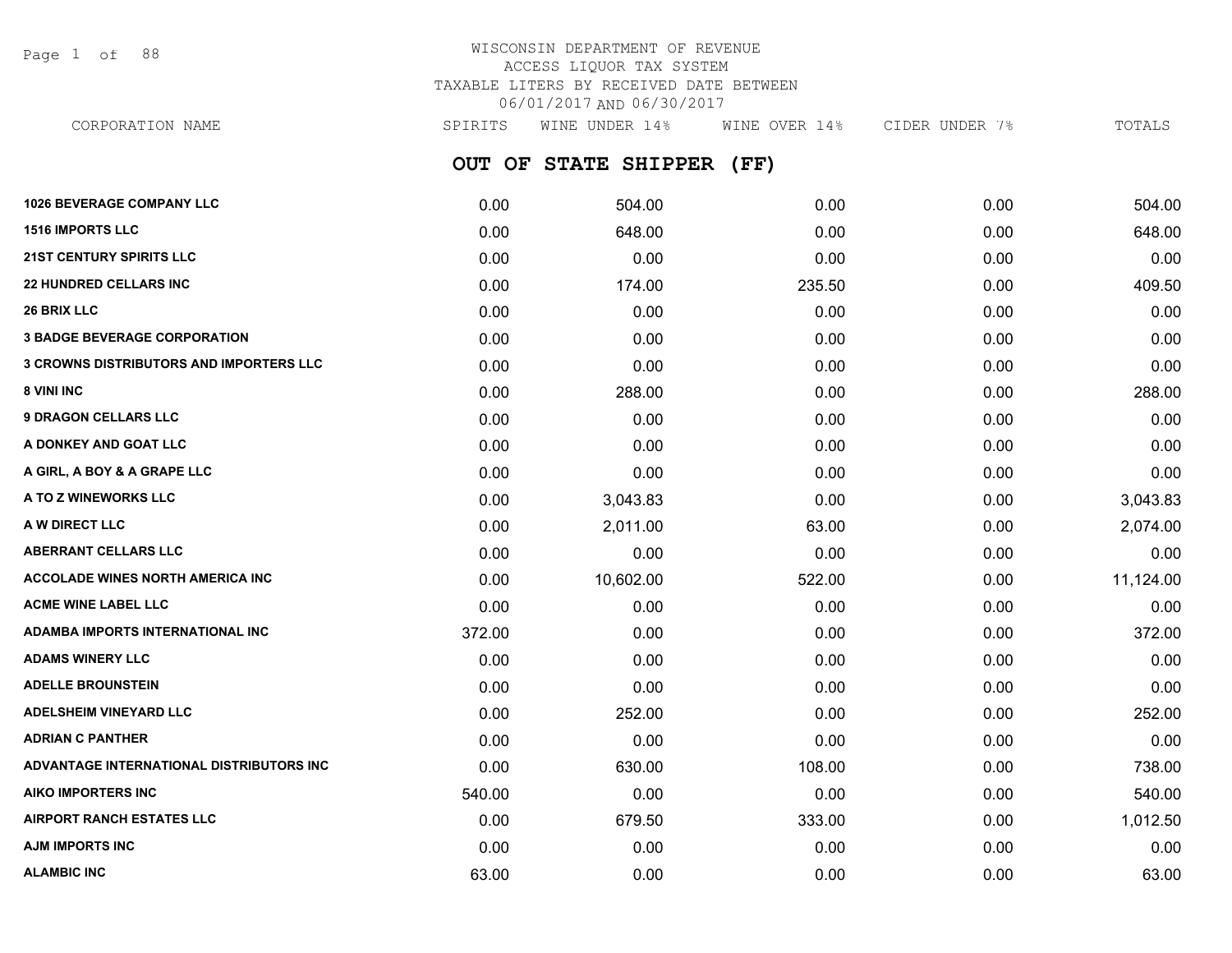Page 2 of 88

| CORPORATION NAME                       | SPIRITS  | WINE UNDER 14% | WINE OVER 14% | CIDER UNDER 7% | TOTALS    |
|----------------------------------------|----------|----------------|---------------|----------------|-----------|
| ALEJANDRO BULGHERONI ESTATE LLC        | 0.00     | 0.00           | 0.00          | 0.00           | 0.00      |
| <b>ALEXANDRIA NICOLE CELLARS LLC</b>   | 0.00     | 0.00           | 0.00          | 0.00           | 0.00      |
| ALFRED G PALMATEER JR                  | 0.00     | 522.00         | 252.00        | 0.00           | 774.00    |
| <b>ALLIED IMPORTERS USA LTD</b>        | 0.00     | 486.00         | 0.00          | 0.00           | 486.00    |
| <b>ALLORO VINEYARD INC</b>             | 0.00     | 0.00           | 0.00          | 0.00           | 0.00      |
| <b>ALLTECH'S BEVERAGE DIVISION LLC</b> | 54.00    | 0.00           | 0.00          | 0.00           | 54.00     |
| <b>ALPHA &amp; OMEGA WINERY LLC</b>    | 0.00     | 0.00           | 31.50         | 0.00           | 31.50     |
| ALPHA MARKETING NETWORK INC            | 0.00     | 543.00         | 2,016.00      | 0.00           | 2,559.00  |
| <b>ALTAMAR BRANDS LLC</b>              | 0.00     | 0.00           | 0.00          | 0.00           | 0.00      |
| <b>ALTAMURA WINERY INC</b>             | 0.00     | 0.00           | 0.00          | 0.00           | 0.00      |
| <b>AMAVI CELLARS LLC</b>               | 0.00     | 0.00           | 0.00          | 0.00           | 0.00      |
| <b>AMBRABEV LLC</b>                    | 0.00     | 0.00           | 0.00          | 0.00           | 0.00      |
| <b>AMERICAN BEVERAGE CORP</b>          | 0.00     | 77,336.00      | 0.00          | 0.00           | 77,336.00 |
| <b>AMERICAN ESTATES WINES INC</b>      | 0.00     | 0.00           | 0.00          | 0.00           | 0.00      |
| AMERICAN NORTHWEST DISTRIBUTORS INC    | 0.00     | 1,098.00       | 0.00          | 0.00           | 1,098.00  |
| AMERICAN VINTAGE BEVERAGE INC.         | 6,615.00 | 0.00           | 0.00          | 0.00           | 6,615.00  |
| <b>AMERICAN VINTNERS LLC</b>           | 0.00     | 603.00         | 126.00        | 0.00           | 729.00    |
| <b>AMERICAN WINE TRADE INC</b>         | 0.00     | 630.00         | 0.00          | 0.00           | 630.00    |
| <b>AMICUS CELLARS LLC</b>              | 0.00     | 2,016.00       | 0.00          | 0.00           | 2,016.00  |
| <b>AMIR PEAY</b>                       | 0.00     | 0.00           | 0.00          | 0.00           | 0.00      |
| <b>AMUSE BOUCHE LLC</b>                | 0.00     | 0.00           | 0.00          | 0.00           | 0.00      |
| ANCHOR DISTILLING COMPANY LLC          | 1,366.50 | 0.00           | 9.00          | 0.00           | 1,375.50  |
| <b>ANCIEN WINES INC</b>                | 0.00     | 99.00          | 261.00        | 0.00           | 360.00    |
| <b>ANCIENT PEAK INC</b>                | 0.00     | 0.00           | 0.00          | 0.00           | 0.00      |
| <b>ANDERS-LANE ARTISAN WINES LP</b>    | 0.00     | 0.00           | 0.00          | 0.00           | 0.00      |
| ANDERSONS CONN VALLEY WINERY INC       | 0.00     | 0.00           | 0.00          | 0.00           | 0.00      |
| <b>ANDIS WINES LLC</b>                 | 0.00     | 36.00          | 540.00        | 0.00           | 576.00    |
| <b>ANDREW T BECKSTOFFER</b>            | 0.00     | 0.00           | 0.00          | 0.00           | 0.00      |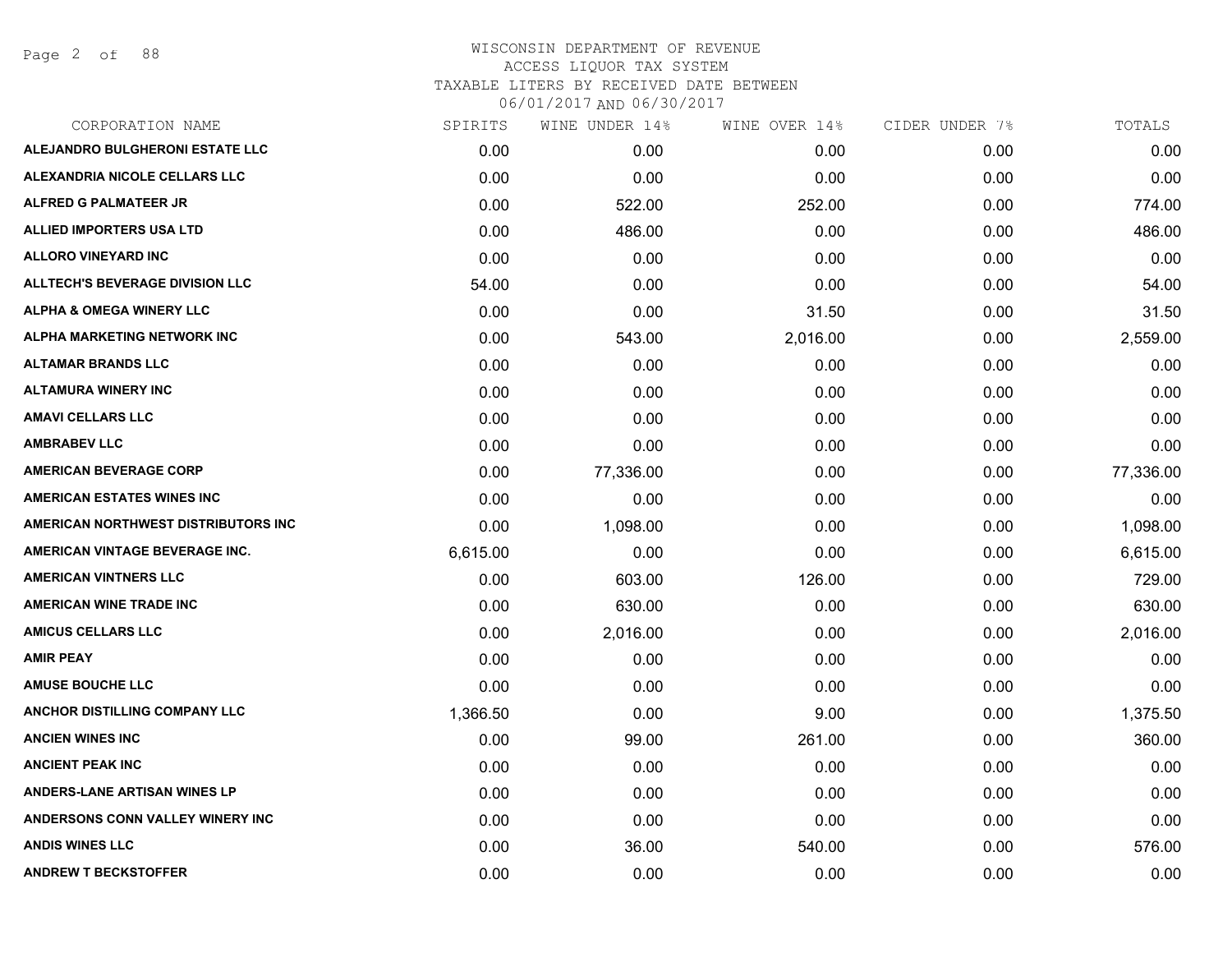Page 3 of 88

| CORPORATION NAME                                | SPIRITS | WINE UNDER 14% | WINE OVER 14% | CIDER UNDER 7% | TOTALS    |
|-------------------------------------------------|---------|----------------|---------------|----------------|-----------|
| <b>ANGELA OSBORNE</b>                           | 0.00    | 0.00           | 0.00          | 0.00           | 0.00      |
| <b>ANHEUSER-BUSCH COMPANIES LLC</b>             | 0.00    | 0.00           | 0.00          | 22,723.25      | 22,723.25 |
| <b>ANNE HUBATCH</b>                             | 0.00    | 0.00           | 0.00          | 0.00           | 0.00      |
| <b>ANTHONY BOZZANO</b>                          | 0.00    | 0.00           | 0.00          | 0.00           | 0.00      |
| <b>ANTHONY M TRUCHARD</b>                       | 0.00    | 0.00           | 0.00          | 0.00           | 0.00      |
| <b>ANTHONY ROAD WINE CO INC</b>                 | 0.00    | 18.00          | 0.00          | 0.00           | 18.00     |
| <b>ANTIPODEAN WINES LLC</b>                     | 0.00    | 252.00         | 0.00          | 0.00           | 252.00    |
| <b>APOSTROPHE BRANDS LLC</b>                    | 0.00    | 0.00           | 0.00          | 0.00           | 0.00      |
| <b>APPELLATION TRADING COMPANY LLC</b>          | 0.00    | 0.00           | 0.00          | 0.00           | 0.00      |
| <b>APPELLATIONS LP</b>                          | 0.00    | 0.00           | 0.00          | 0.00           | 0.00      |
| <b>APRIORI CELLAR LLC</b>                       | 0.00    | 0.00           | 0.00          | 0.00           | 0.00      |
| <b>AQUA PUMPKIN INC</b>                         | 0.00    | 0.00           | 0.00          | 0.00           | 0.00      |
| <b>ARCHANA A DAVE</b>                           | 0.00    | 0.00           | 0.00          | 0.00           | 0.00      |
| AREL GROUP WINE & SPIRITS INC                   | 0.00    | 0.00           | 0.00          | 0.00           | 0.00      |
| <b>ARETE WINES LLC</b>                          | 0.00    | 0.00           | 0.00          | 0.00           | 0.00      |
| <b>ARGI HOSPITALITY LLC</b>                     | 0.00    | 0.00           | 0.00          | 0.00           | 0.00      |
| <b>ARIETTA INC</b>                              | 0.00    | 0.00           | 0.00          | 0.00           | 0.00      |
| <b>ARNOT-ROBERTS LLC</b>                        | 0.00    | 0.00           | 0.00          | 0.00           | 0.00      |
| <b>ARTHUR VLASATY</b>                           | 0.00    | 0.00           | 0.00          | 0.00           | 0.00      |
| <b>ARTISANAL IMPORTS INC</b>                    | 0.00    | 0.00           | 0.00          | 0.00           | 0.00      |
| <b>ASCENT WINES INC</b>                         | 0.00    | 0.00           | 0.00          | 0.00           | 0.00      |
| <b>ASSOCIATED BREWING COMPANY</b>               | 981.00  | 0.00           | 0.00          | 0.00           | 981.00    |
| <b>ASV WINES INC</b>                            | 0.00    | 756.00         | 0.00          | 0.00           | 756.00    |
| <b>ATHENEE IMPORTERS &amp; DISTRIBUTORS LTD</b> | 0.00    | 0.00           | 0.00          | 0.00           | 0.00      |
| <b>ATLAS WINE COMPANY LLC</b>                   | 0.00    | 0.00           | 0.00          | 0.00           | 0.00      |
| <b>ATOMIC BRANDS INC</b>                        | 0.00    | 0.00           | 0.00          | 0.00           | 0.00      |
| <b>AUGUST WINE GROUP LLC</b>                    | 0.00    | 1,642.50       | 0.00          | 0.00           | 1,642.50  |
| <b>AUSTRAL WINES LLC</b>                        | 0.00    | 630.00         | 0.00          | 0.00           | 630.00    |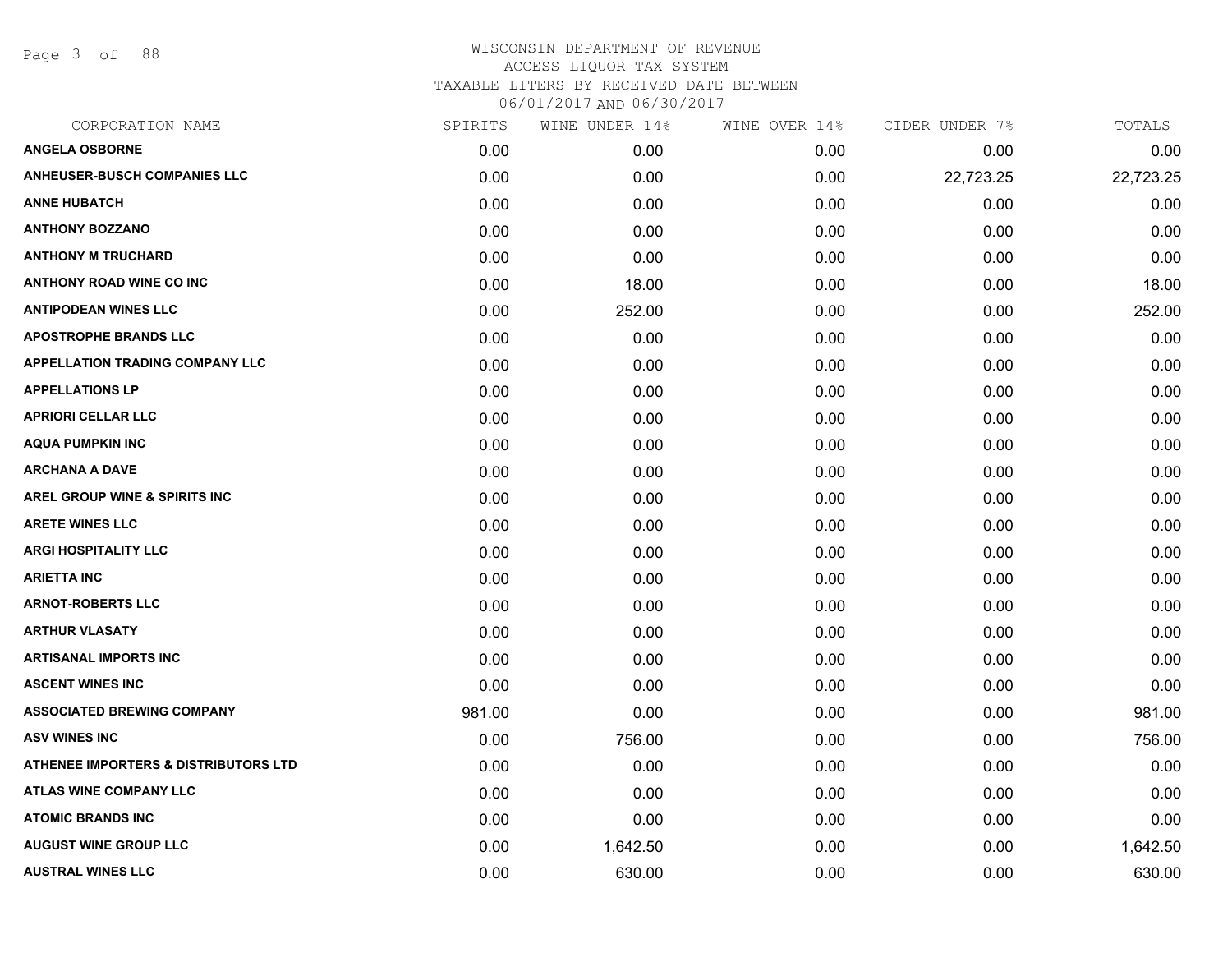Page 4 of 88

### WISCONSIN DEPARTMENT OF REVENUE ACCESS LIQUOR TAX SYSTEM TAXABLE LITERS BY RECEIVED DATE BETWEEN

| CORPORATION NAME                           | SPIRITS    | WINE UNDER 14% | WINE OVER 14% | CIDER UNDER 7% | TOTALS     |
|--------------------------------------------|------------|----------------|---------------|----------------|------------|
| AV BRANDS INC                              | 0.00       | 990.00         | 549.00        | 0.00           | 1,539.00   |
| <b>AVV WINERY CO LLC</b>                   | 0.00       | 0.00           | 481.50        | 0.00           | 481.50     |
| <b>AXIOS INC</b>                           | 0.00       | 0.00           | 0.00          | 0.00           | 0.00       |
| <b>B &amp; I OVERSEAS TRADING INC</b>      | 0.00       | 0.00           | 0.00          | 0.00           | 0.00       |
| <b>B UNITED INTERNATIONAL INC</b>          | 0.00       | 20.06          | 26.85         | 20.27          | 67.18      |
| <b>B. NEKTAR LLC</b>                       | 0.00       | 39.14          | 0.00          | 19.57          | 58.71      |
| <b>BACARDI USA INC</b>                     | 222,709.80 | 400.36         | 651.00        | 0.00           | 223,761.16 |
| <b>BACCHUS TECHNOLOGIES LLC</b>            | 9.00       | 1,691.38       | 306.00        | 0.00           | 2,006.38   |
| <b>BACIO DIVINO CELLARS LLC</b>            | 0.00       | 0.00           | 63.00         | 0.00           | 63.00      |
| <b>BADGER MOUNTAIN INC</b>                 | 0.00       | 1,243.13       | 35.99         | 0.00           | 1,279.12   |
| <b>BALCONES DISTILLING LLC</b>             | 0.00       | 0.00           | 0.00          | 0.00           | 0.00       |
| <b>BALIUS CELLARS LLC</b>                  | 0.00       | 0.00           | 0.00          | 0.00           | 0.00       |
| <b>BANFI PRODUCTS CORPORATION</b>          | 0.00       | 3,131.84       | 126.00        | 0.00           | 3,257.84   |
| <b>BANSHEE WINES LLC</b>                   | 0.00       | 4,726.50       | 1,512.00      | 0.00           | 6,238.50   |
| <b>BANVILLE &amp; JONES WINE MERCHANTS</b> | 0.00       | 481.50         | 40.50         | 0.00           | 522.00     |
| <b>BANZAI BEVERAGE CORPORATION</b>         | 0.00       | 254.46         | 26.04         | 0.00           | 280.50     |
| <b>BARGETTOS SANTA CRUZ WINERY INC</b>     | 0.00       | 0.00           | 0.00          | 0.00           | 0.00       |
| <b>BARLOW VINEYARDS LLC</b>                | 0.00       | 0.00           | 0.00          | 0.00           | 0.00       |
| <b>BARNARD GRIFFIN INC</b>                 | 0.00       | 189.00         | 0.00          | 0.00           | 189.00     |
| <b>BARNETT VINEYARDS LP</b>                | 0.00       | 0.00           | 0.00          | 0.00           | 0.00       |
| <b>BATTAGLIA DISTRIBUTING CORP INC</b>     | 0.00       | 456.38         | 0.00          | 0.00           | 456.38     |
| <b>BAUM WINE IMPORTS INC</b>               | 9.00       | 5,490.74       | 576.00        | 0.00           | 6,075.74   |
| <b>BCTLD LLC</b>                           | 0.00       | 0.00           | 0.00          | 0.00           | 0.00       |
| BE SAFE WINE IMPORTS LLC                   | 0.00       | 0.00           | 0.00          | 0.00           | 0.00       |
| <b>BEATBOX BEVERAGES LLC</b>               | 0.00       | 0.00           | 0.00          | 0.00           | 0.00       |
| <b>BEATBOX BEVERAGES LLC</b>               | 0.00       | 0.00           | 0.00          | 0.00           | 0.00       |
| <b>BEAUX FRERES LLC</b>                    | 0.00       | 0.00           | 0.00          | 0.00           | 0.00       |
| <b>BEDROCK WINE COMPANY LP</b>             | 0.00       | 156.91         | 171.17        | 0.00           | 328.08     |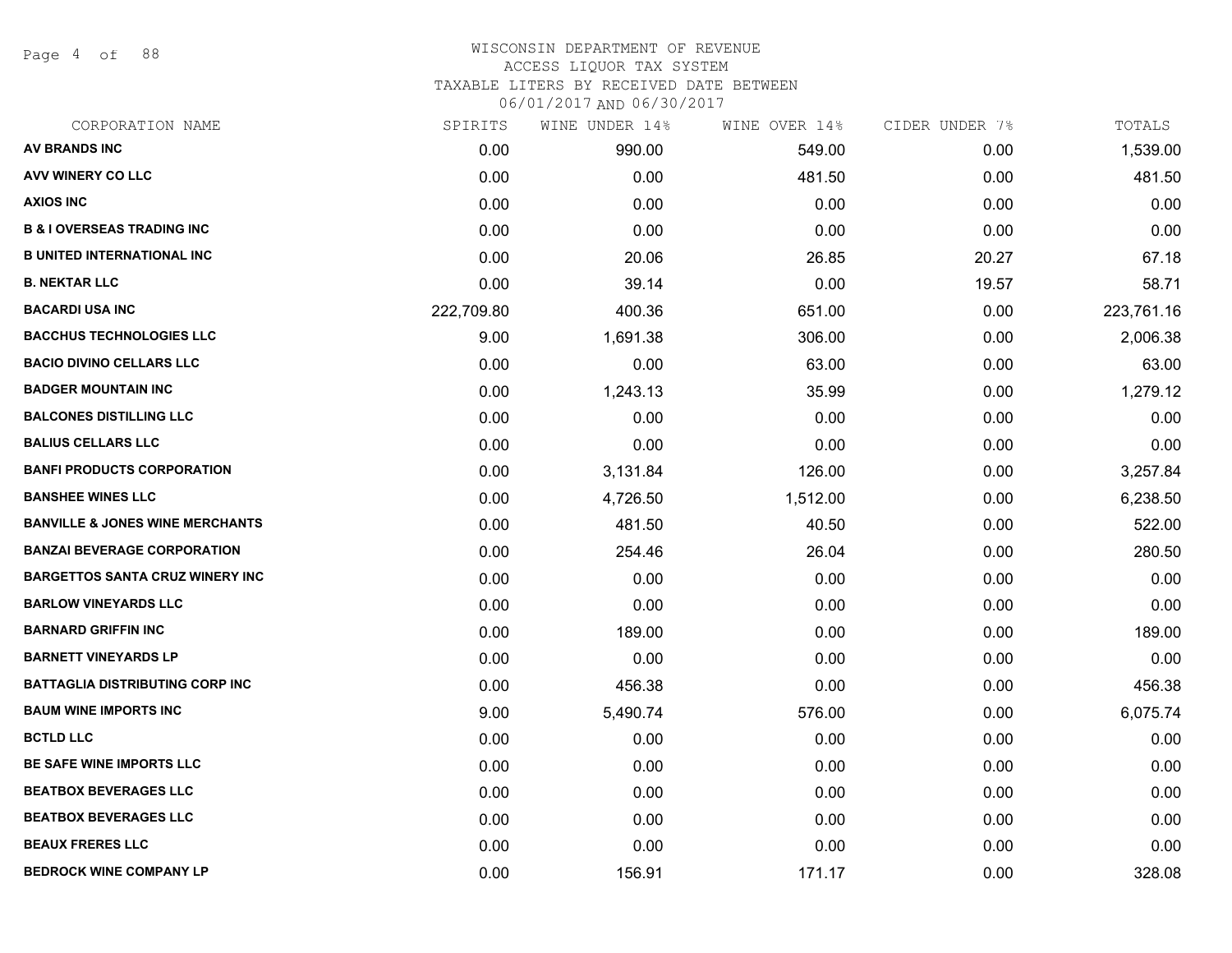Page 5 of 88

| CORPORATION NAME                                | SPIRITS | WINE UNDER 14% | WINE OVER 14% | CIDER UNDER 7% | TOTALS    |
|-------------------------------------------------|---------|----------------|---------------|----------------|-----------|
| <b>BENDISTILLERY INC</b>                        | 0.00    | 0.00           | 0.00          | 0.00           | 0.00      |
| <b>BENESSERE VINEYARDS LTD</b>                  | 0.00    | 0.00           | 0.00          | 0.00           | 0.00      |
| <b>BENNETT LANE WINERY LLC</b>                  | 0.00    | 0.00           | 0.00          | 0.00           | 0.00      |
| <b>BENOVIA WINERY LLC</b>                       | 0.00    | 0.00           | 0.00          | 0.00           | 0.00      |
| <b>BENTON-LANE LLC</b>                          | 0.00    | 0.00           | 0.00          | 0.00           | 0.00      |
| <b>BERGSTROM WINES LLC</b>                      | 0.00    | 22.50          | 0.00          | 0.00           | 22.50     |
| <b>BERNARDUS LLC</b>                            | 0.00    | 0.00           | 0.00          | 0.00           | 0.00      |
| <b>BETHEL HEIGHTS VINEYARD INC</b>              | 0.00    | 0.00           | 0.00          | 0.00           | 0.00      |
| BETTER BRANDS INTERNATIONAL                     | 0.00    | 882.00         | 195.00        | 0.00           | 1,077.00  |
| <b>BETZ CELLARS LLC</b>                         | 0.00    | 0.00           | 0.00          | 0.00           | 0.00      |
| <b>BEVERAGE BROTHERS INC</b>                    | 0.00    | 0.00           | 0.00          | 341.88         | 341.88    |
| <b>BEVERAGE GROUP INTERNATIONAL LLC</b>         | 0.00    | 855.00         | 0.00          | 0.00           | 855.00    |
| <b>BEVERAGE SOLUTIONS &amp; LOGISTICS INC</b>   | 0.00    | 0.00           | 0.00          | 0.00           | 0.00      |
| <b>BF ACQUISITION LTD</b>                       | 0.00    | 0.00           | 0.00          | 0.00           | 0.00      |
| <b>BIAGIO CRU &amp; ESTATE WINES LLC</b>        | 0.00    | 0.00           | 0.00          | 0.00           | 0.00      |
| BIEN NACIDO VINEYARDS OF RANCHO TEPUSQUET<br>LP | 0.00    | 0.00           | 0.00          | 0.00           | 0.00      |
| <b>BILTMORE ESTATE WINE COMPANY</b>             | 0.00    | 558.00         | 63.00         | 0.00           | 621.00    |
| <b>BLACK ROCK SPIRITS LLC</b>                   | 108.00  | 0.00           | 0.00          | 0.00           | 108.00    |
| <b>BLACKBIRD VINEYARDS LLC</b>                  | 0.00    | 630.00         | 436.50        | 0.00           | 1,066.50  |
| <b>BLACKBURN ENTERPRISES LLC</b>                | 0.00    | 0.00           | 108.00        | 0.00           | 108.00    |
| <b>BLAKE FARMS HARD APPLE CIDER LLC</b>         | 0.00    | 19.56          | 0.00          | 6,354.76       | 6,374.32  |
| <b>BLAUM BROS DISTILLING CO LLC</b>             | 0.00    | 0.00           | 0.00          | 0.00           | 0.00      |
| <b>BLUE RIDGE DISTILLING CO INC</b>             | 0.00    | 0.00           | 0.00          | 0.00           | 0.00      |
| <b>BNA WINE GROUP LLC</b>                       | 0.00    | 1,035.00       | 315.00        | 0.00           | 1,350.00  |
| <b>BNP DISTRIBUTING CO INC</b>                  | 0.00    | 0.00           | 0.00          | 0.00           | 0.00      |
| <b>BOEGER WINERY INC</b>                        | 0.00    | 0.00           | 0.00          | 0.00           | 0.00      |
| <b>BOGLE VINEYARDS INC</b>                      | 0.00    | 12,600.00      | 3,528.00      | 0.00           | 16,128.00 |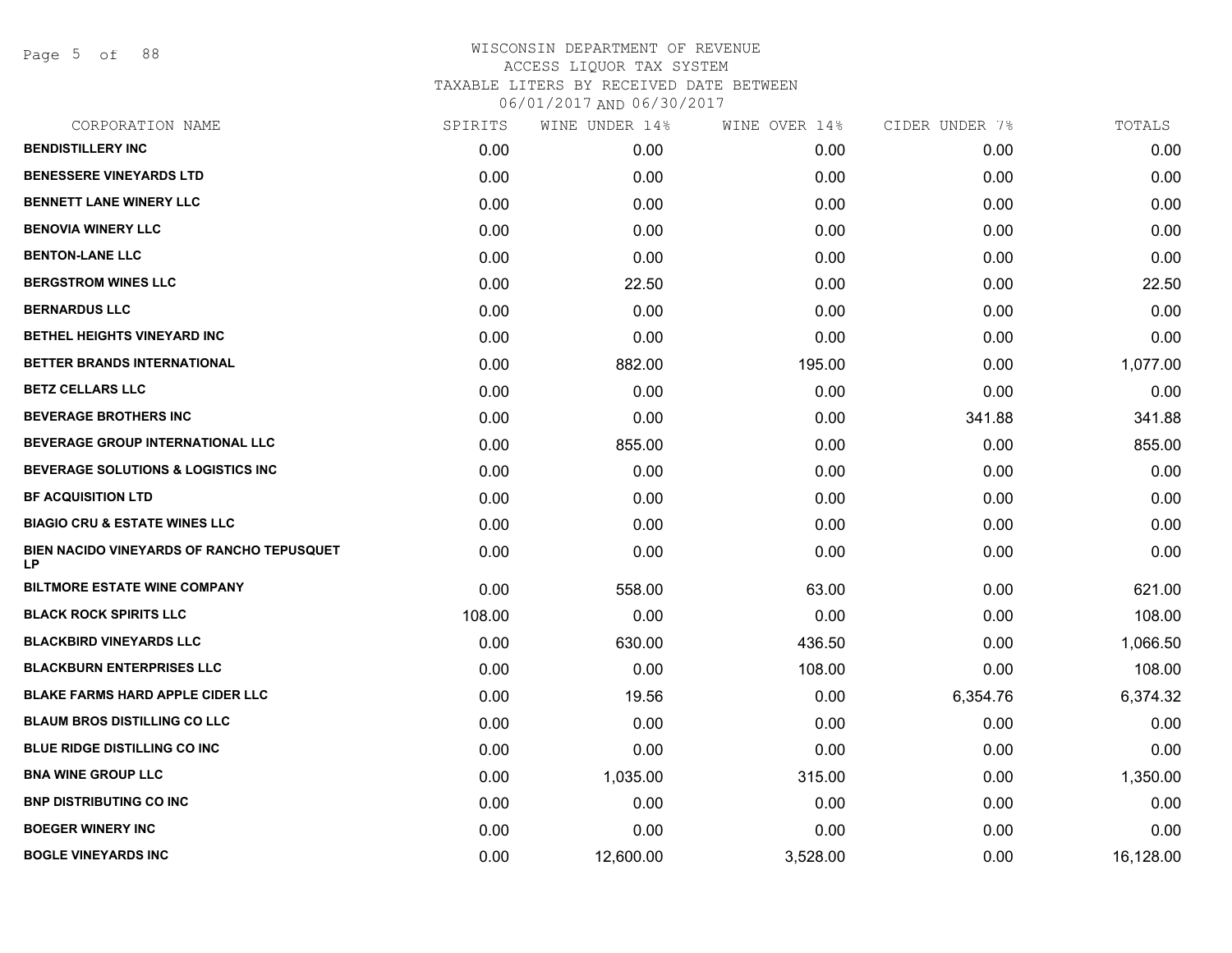Page 6 of 88

| CORPORATION NAME                               | SPIRITS    | WINE UNDER 14% | WINE OVER 14% | CIDER UNDER 7% | TOTALS     |
|------------------------------------------------|------------|----------------|---------------|----------------|------------|
| <b>BONANNO VINTNERS LLC</b>                    | 0.00       | 0.00           | 126.00        | 0.00           | 126.00     |
| <b>BONNY DOON WINERY INC</b>                   | 0.00       | 0.00           | 0.00          | 0.00           | 0.00       |
| <b>BOSTON BEER CORPORATION</b>                 | 0.00       | 0.00           | 0.00          | 174,549.44     | 174,549.44 |
| <b>BOUCHAINE VINEYARDS INC</b>                 | 0.00       | 0.00           | 0.00          | 0.00           | 0.00       |
| <b>BOUNDARY BREAKS LLC</b>                     | 0.00       | 0.00           | 0.00          | 0.00           | 0.00       |
| <b>BOUTINOT USA INC</b>                        | 0.00       | 0.00           | 0.00          | 0.00           | 0.00       |
| <b>BRASSFIELD ESTATE WINERY LLC</b>            | 0.00       | 252.00         | 441.00        | 0.00           | 693.00     |
| <b>BRAZOS WINE IMPORTS LLC</b>                 | 0.00       | 441.00         | 0.00          | 0.00           | 441.00     |
| <b>BREWER-CLIFTON LLC</b>                      | 0.00       | 0.00           | 0.00          | 0.00           | 0.00       |
| <b>BRICKELL WINES LLC</b>                      | 0.00       | 0.00           | 0.00          | 0.00           | 0.00       |
| <b>BRIDGEVIEW VINEYARDS INC</b>                | 0.00       | 288.00         | 0.00          | 0.00           | 288.00     |
| <b>BROADBENT SELECTIONS INC</b>                | 0.00       | 852.00         | 270.00        | 0.00           | 1,122.00   |
| <b>BRONCO WINE COMPANY</b>                     | 0.00       | 84,722.92      | 351.00        | 0.00           | 85,073.92  |
| <b>BROTHERS INTERNATIONAL FOOD CORPORATION</b> | 0.00       | 2,510.00       | 0.00          | 0.00           | 2,510.00   |
| <b>BROVO SPIRITS LLC</b>                       | 0.00       | 0.00           | 0.00          | 0.00           | 0.00       |
| <b>BROWN-FORMAN CORPORATION</b>                | 210,263.55 | 15,221.39      | 0.00          | 0.00           | 225,484.94 |
| <b>BRUTOCAO CELLARS LP</b>                     | 0.00       | 0.00           | 0.00          | 0.00           | 0.00       |
| <b>BUEHLER VINEYARDS INC</b>                   | 0.00       | 756.00         | 0.00          | 0.00           | 756.00     |
| <b>BULGARIAN MASTER VINTNERS LLC</b>           | 0.00       | 0.00           | 0.00          | 0.00           | 0.00       |
| <b>BULLY HILL VINEYARDS INC</b>                | 0.00       | 0.00           | 0.00          | 0.00           | 0.00       |
| <b>BUONA VITA LLC</b>                          | 0.00       | 0.00           | 0.00          | 0.00           | 0.00       |
| <b>BUONCRISTIANI WINE CO LLC</b>               | 0.00       | 0.00           | 0.00          | 0.00           | 0.00       |
| <b>BURGESS CELLARS INC</b>                     | 0.00       | 0.00           | 0.00          | 0.00           | 0.00       |
| <b>BUZZBALLZ LLC</b>                           | 0.00       | 0.00           | 0.00          | 0.00           | 0.00       |
| <b>BUZZBOX BEVERAGES INC</b>                   | 0.00       | 0.00           | 0.00          | 0.00           | 0.00       |
| <b>BYMOFO LLC</b>                              | 0.00       | 0.00           | 0.00          | 0.00           | 0.00       |
| <b>C &amp; C WINE SERVICES INC</b>             | 0.00       | 0.00           | 0.00          | 0.00           | 0.00       |
| <b>C MONDAVI &amp; SONS</b>                    | 0.00       | 0.00           | 0.00          | 0.00           | 0.00       |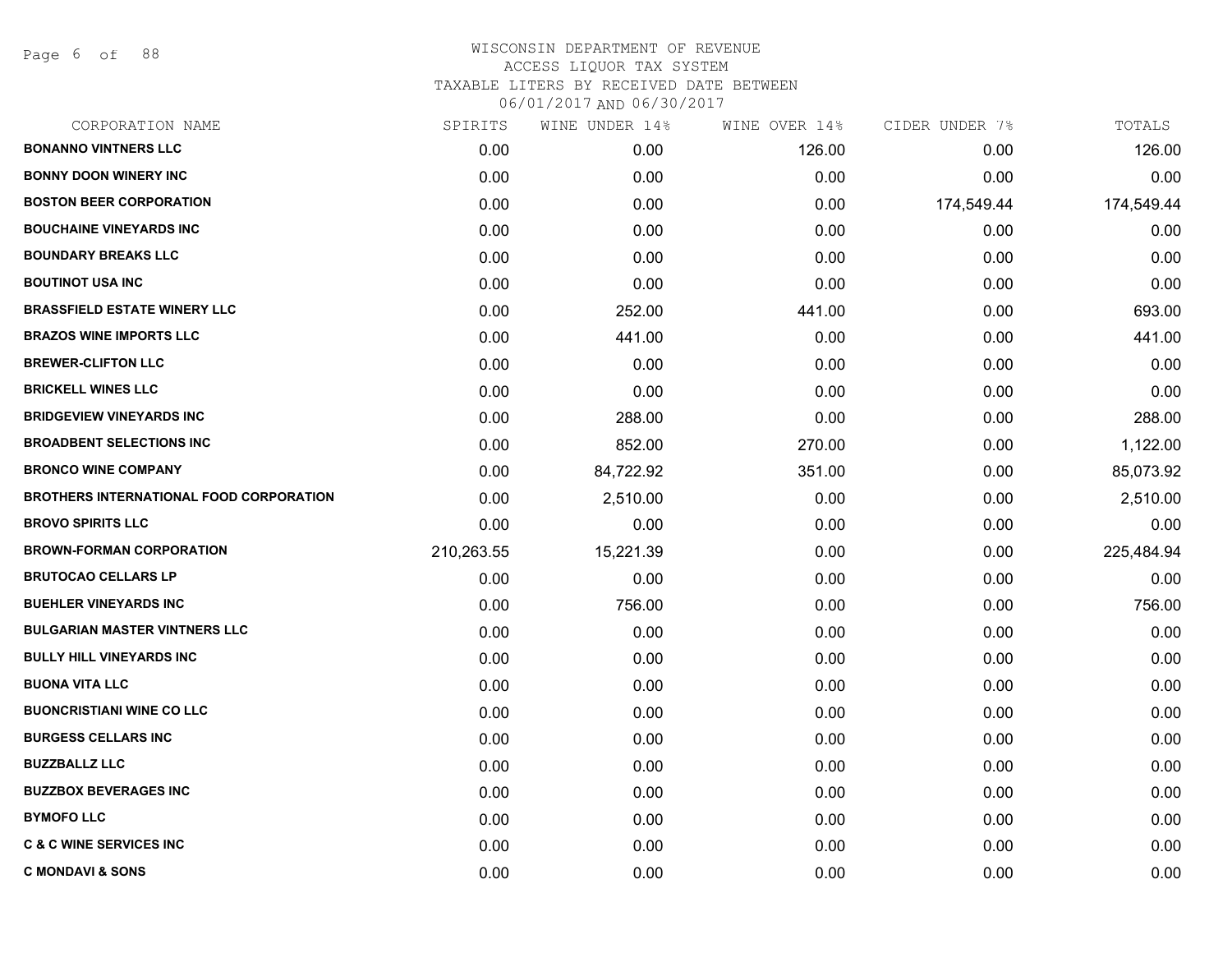Page 7 of 88

| SPIRITS   | WINE UNDER 14% | WINE OVER 14% | CIDER UNDER 7% | TOTALS    |
|-----------|----------------|---------------|----------------|-----------|
| 0.00      | 900.00         | 0.00          | 0.00           | 900.00    |
| 18.00     | 0.00           | 0.00          | 0.00           | 18.00     |
| 0.00      | 0.00           | 0.00          | 0.00           | 0.00      |
| 0.00      | 0.00           | 450.00        | 0.00           | 450.00    |
| 0.00      | 0.00           | 0.00          | 0.00           | 0.00      |
| 0.00      | 0.00           | 252.00        | 0.00           | 252.00    |
| 0.00      | 0.00           | 0.00          | 14,963.24      | 14,963.24 |
| 0.00      | 240.00         | 0.00          | 0.00           | 240.00    |
| 0.00      | 0.00           | 0.00          | 0.00           | 0.00      |
| 0.00      | 0.00           | 0.00          | 0.00           | 0.00      |
| 0.00      | 0.00           | 0.00          | 0.00           | 0.00      |
| 0.00      | 0.00           | 0.00          | 0.00           | 0.00      |
| 51,002.40 | 0.00           | 0.00          | 0.00           | 51,002.40 |
| 0.00      | 2,844.00       | 0.00          | 0.00           | 2,844.00  |
| 0.00      | 1,206.00       | 252.00        | 0.00           | 1,458.00  |
| 0.00      | 0.00           | 0.00          | 0.00           | 0.00      |
| 0.00      | 0.00           | 0.00          | 0.00           | 0.00      |
| 0.00      | 18,900.00      | 94.25         | 0.00           | 18,994.25 |
| 0.00      | 0.00           | 0.00          | 0.00           | 0.00      |
| 0.00      | 0.00           | 0.00          | 0.00           | 0.00      |
| 0.00      | 0.00           | 0.00          | 0.00           | 0.00      |
| 0.00      | 882.00         | 126.00        | 0.00           | 1,008.00  |
| 0.00      | 0.00           | 0.00          | 0.00           | 0.00      |
| 0.00      | 0.00           | 0.00          | 0.00           | 0.00      |
| 225.00    | 0.00           | 0.00          | 0.00           | 225.00    |
| 1,659.00  | 0.00           | 0.00          | 0.00           | 1,659.00  |
| 0.00      | 675.00         | 0.00          | 0.00           | 675.00    |
| 0.00      | 0.00           | 0.00          | 0.00           | 0.00      |
|           |                |               |                |           |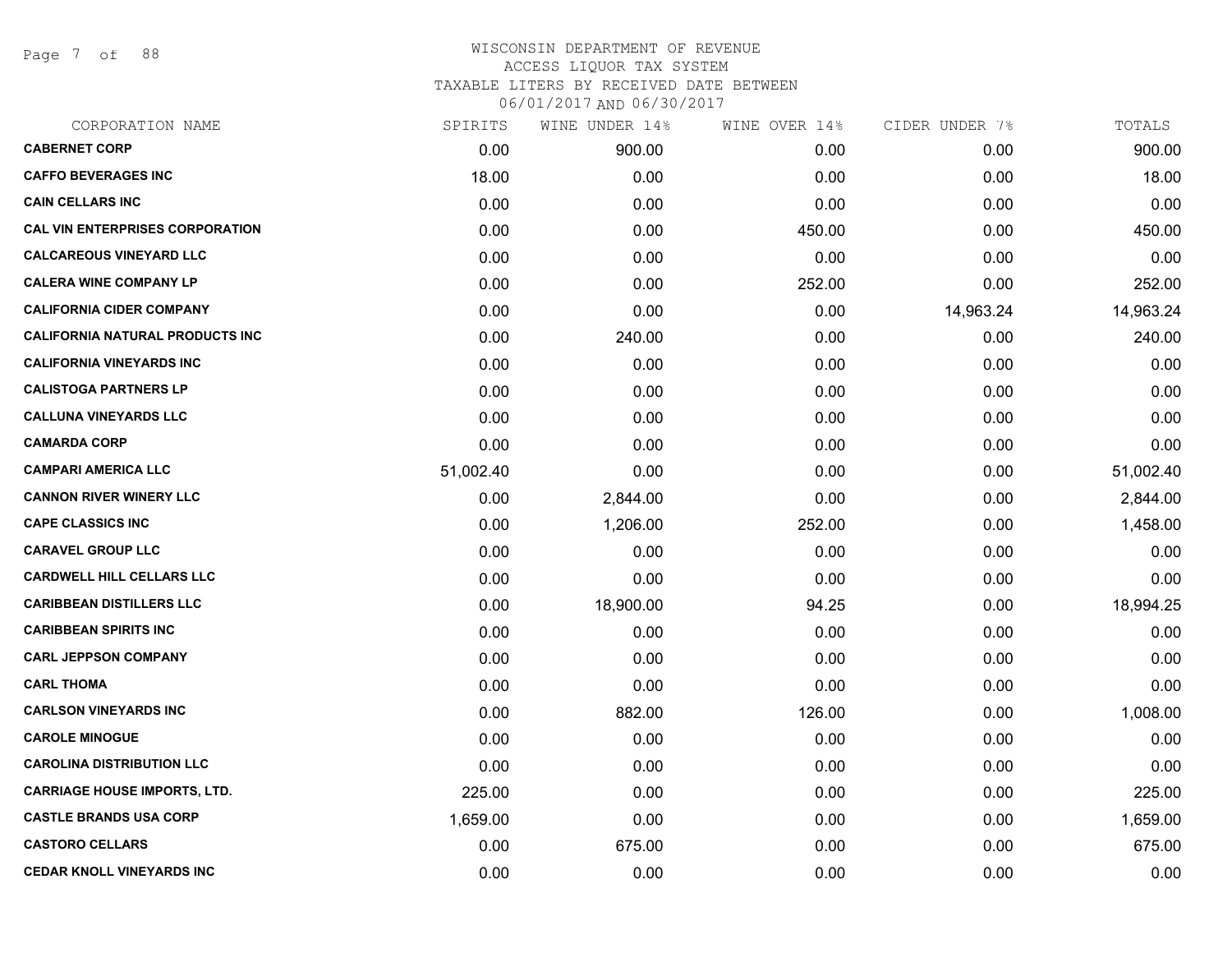| CORPORATION NAME                            | SPIRITS   | WINE UNDER 14% | WINE OVER 14% | CIDER UNDER 7% | TOTALS    |
|---------------------------------------------|-----------|----------------|---------------|----------------|-----------|
| <b>CELEBRATION DISTILLATION CORPORATION</b> | 0.00      | 0.00           | 0.00          | 0.00           | 0.00      |
| <b>CELLAR D LLC</b>                         | 0.00      | 0.00           | 0.00          | 0.00           | 0.00      |
| <b>CELLARS INTERNATIONAL INC</b>            | 0.00      | 504.35         | 0.00          | 0.00           | 504.35    |
| <b>CELLIER WINES DISTRIBUTING INC</b>       | 0.00      | 400.00         | 0.00          | 0.00           | 400.00    |
| <b>CELLO VIA INC</b>                        | 0.00      | 0.00           | 0.00          | 0.00           | 0.00      |
| <b>CENTER VALLEY ORCHARDS LLC</b>           | 0.00      | 0.00           | 0.00          | 0.00           | 0.00      |
| <b>CHAISE VENTURES INC</b>                  | 0.00      | 0.00           | 0.00          | 0.00           | 0.00      |
| <b>CHANNING DAUGHTERS WINERY LLC</b>        | 0.00      | 0.00           | 0.00          | 0.00           | 0.00      |
| <b>CHAPPELLET WINERY INC</b>                | 0.00      | 0.00           | 756.00        | 0.00           | 756.00    |
| <b>CHARBAUT AMERICA INC</b>                 | 0.00      | 139.50         | 0.00          | 0.00           | 139.50    |
| <b>CHARLES &amp; MARTHA BARRA</b>           | 0.00      | 36.00          | 18.00         | 0.00           | 54.00     |
| <b>CHARLES JACQUIN ET CIE INC</b>           | 39,022.05 | 0.00           | 130.50        | 0.00           | 39,152.55 |
| <b>CHARLES NEAL SELECTIONS INC</b>          | 0.00      | 504.00         | 0.00          | 0.00           | 504.00    |
| <b>CHARLES REININGER LLC</b>                | 0.00      | 0.00           | 0.00          | 0.00           | 0.00      |
| <b>CHATEAU BARNABY LLC</b>                  | 0.00      | 0.00           | 0.00          | 0.00           | 0.00      |
| <b>CHATEAU DIANA LLC</b>                    | 0.00      | 801.97         | 166.43        | 0.00           | 968.40    |
| <b>CHATHAM IMPORTS INC</b>                  | 859.50    | 0.00           | 0.00          | 0.00           | 859.50    |
| <b>CHEHALEM INC</b>                         | 0.00      | 0.00           | 0.00          | 0.00           | 0.00      |
| <b>CHICAGO DISTILLING COMPANY LLC</b>       | 0.00      | 0.00           | 0.00          | 0.00           | 0.00      |
| <b>CHOYA UMESHU USA INC</b>                 | 0.00      | 117.00         | 252.00        | 0.00           | 369.00    |
| <b>CHRISTIAN P SCHAEFER</b>                 | 0.00      | 0.00           | 0.00          | 0.00           | 0.00      |
| <b>CHRISTOPHER DRAKE WHITCRAFT</b>          | 0.00      | 0.00           | 0.00          | 0.00           | 0.00      |
| <b>CHRISTOPHER F PITTENGER</b>              | 0.00      | 99.00          | 90.00         | 0.00           | 189.00    |
| <b>CHRISTOPHER FIGGINS</b>                  | 0.00      | 0.00           | 0.00          | 0.00           | 0.00      |
| <b>CHRISTOPHER J FLOOD</b>                  | 0.00      | 0.00           | 0.00          | 0.00           | 0.00      |
| <b>CHRISTOPHER M JAMES</b>                  | 0.00      | 0.00           | 0.00          | 0.00           | 0.00      |
| <b>CHRISTOPHER MICHAEL WINES LLC</b>        | 0.00      | 0.00           | 0.00          | 0.00           | 0.00      |
| <b>CLAAR CELLARS LLC</b>                    | 0.00      | 0.00           | 0.00          | 0.00           | 0.00      |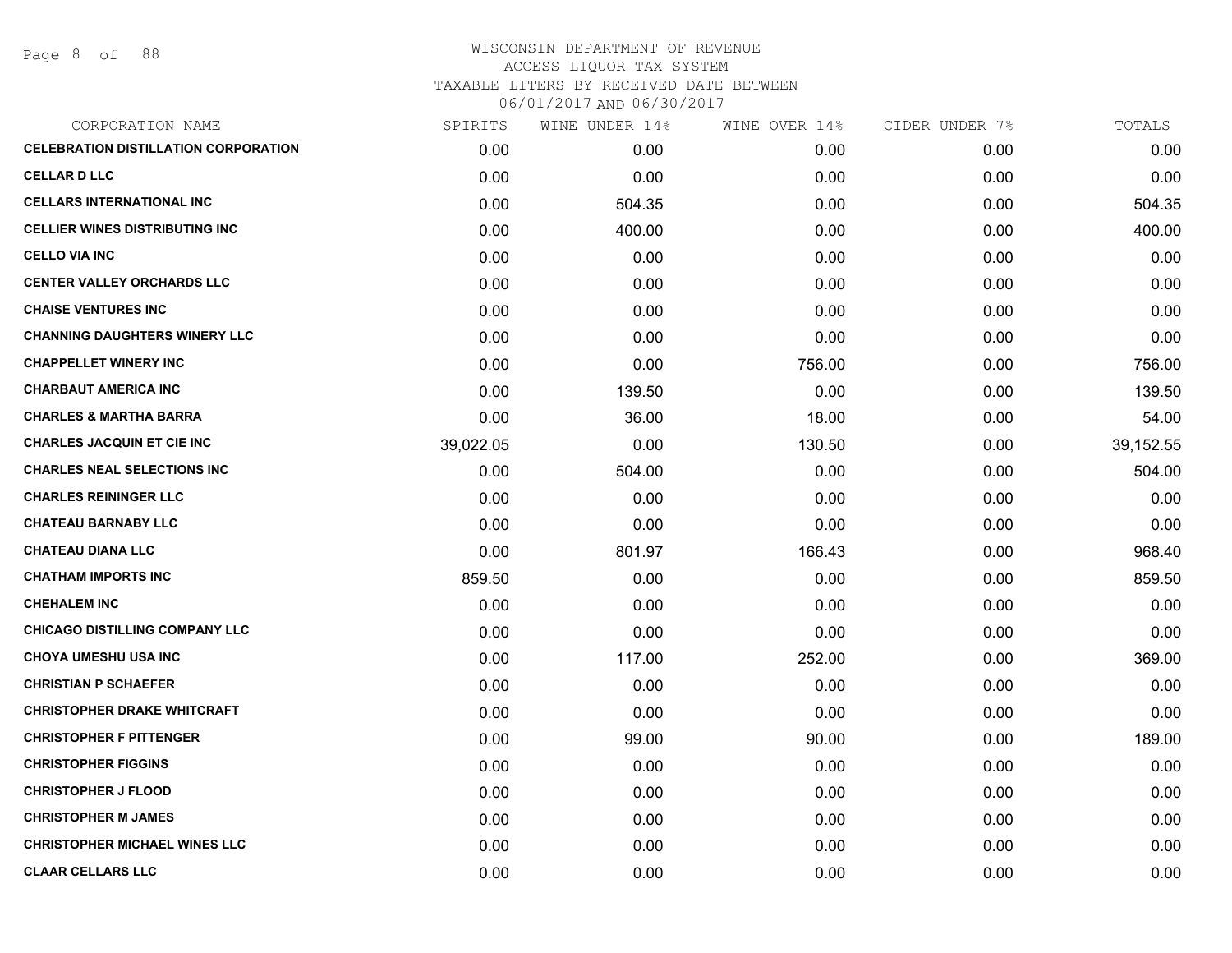| CORPORATION NAME                             | SPIRITS    | WINE UNDER 14% | WINE OVER 14% | CIDER UNDER 7% | TOTALS     |
|----------------------------------------------|------------|----------------|---------------|----------------|------------|
| <b>CLASSICAL WINES FROM SPAIN LTD</b>        | 0.00       | 0.00           | 0.00          | 0.00           | 0.00       |
| <b>CLENDENENLINDQUIST VINTNERS</b>           | 0.00       | 0.00           | 0.00          | 0.00           | 0.00       |
| <b>CLINE CELLARS INC</b>                     | 0.00       | 3,546.00       | 1,242.00      | 0.00           | 4,788.00   |
| <b>CLINE SISTERS IMPORTS LLC</b>             | 0.00       | 351.00         | 0.00          | 0.00           | 351.00     |
| <b>CLINT PROPERTIES INC</b>                  | 0.00       | 0.00           | 0.00          | 0.00           | 0.00       |
| <b>CLOS DU VAL WINE CO LTD</b>               | 0.00       | 0.00           | 162.00        | 0.00           | 162.00     |
| <b>CLOS LACHANCE WINES LLC</b>               | 0.00       | 0.00           | 0.00          | 0.00           | 0.00       |
| <b>COCKERELL WINE CONSULTING LLC</b>         | 0.00       | 0.00           | 0.00          | 0.00           | 0.00       |
| <b>CODY T WRIGHT</b>                         | 0.00       | 0.00           | 0.00          | 0.00           | 0.00       |
| <b>COHO WINES LLC</b>                        | 0.00       | 0.00           | 0.00          | 0.00           | 0.00       |
| <b>COLORADO CIDER COMPANY LLC</b>            | 0.00       | 0.00           | 0.00          | 0.00           | 0.00       |
| <b>CONSTELLATION BRANDS INC</b>              | 106,003.95 | 298,948.41     | 7,036.31      | 0.00           | 411,988.67 |
| <b>COOL HAND VINEYARDS LLC</b>               | 0.00       | 0.00           | 126.00        | 0.00           | 126.00     |
| <b>COPA CACHACA CORPORATION</b>              | 0.00       | 0.00           | 0.00          | 0.00           | 0.00       |
| <b>COPA FINA WINE IMPORTS LLC</b>            | 0.00       | 366.08         | 0.00          | 0.00           | 366.08     |
| <b>COPPER &amp; KINGS AMERICAN BRANDY CO</b> | 0.00       | 0.00           | 0.00          | 0.00           | 0.00       |
| <b>COPPER CANE LLC</b>                       | 0.00       | 396.00         | 0.00          | 0.00           | 396.00     |
| <b>CORA IMPORTS LTD</b>                      | 0.00       | 0.00           | 0.00          | 0.00           | 0.00       |
| <b>CORDELINA WINE COMPANY LLC</b>            | 0.00       | 0.00           | 0.00          | 0.00           | 0.00       |
| <b>CORK ALLIANCE INC</b>                     | 0.00       | 378.00         | 0.00          | 0.00           | 378.00     |
| <b>CORNERSTONE CELLARS INC</b>               | 0.00       | 0.00           | 0.00          | 0.00           | 0.00       |
| <b>CORNERSTONE U.S. WINE IMPORTS INC</b>     | 0.00       | 0.00           | 0.00          | 0.00           | 0.00       |
| <b>COUP DE FOUDRE LLC</b>                    | 0.00       | 0.00           | 0.00          | 0.00           | 0.00       |
| <b>COURAGEOUS INC</b>                        | 0.00       | 0.00           | 0.00          | 0.00           | 0.00       |
| <b>CRACOVIA BRANDS INC</b>                   | 157.50     | 18.00          | 45.00         | 0.00           | 220.50     |
| <b>CRAFTED ARTISAN MEADERY LLC</b>           | 0.00       | 0.00           | 0.00          | 0.00           | 0.00       |
| <b>CRAIG JAFFURS</b>                         | 0.00       | 0.00           | 0.00          | 0.00           | 0.00       |
| <b>CRAIG S HANDLY</b>                        | 0.00       | 11.89          | 64.21         | 0.00           | 76.10      |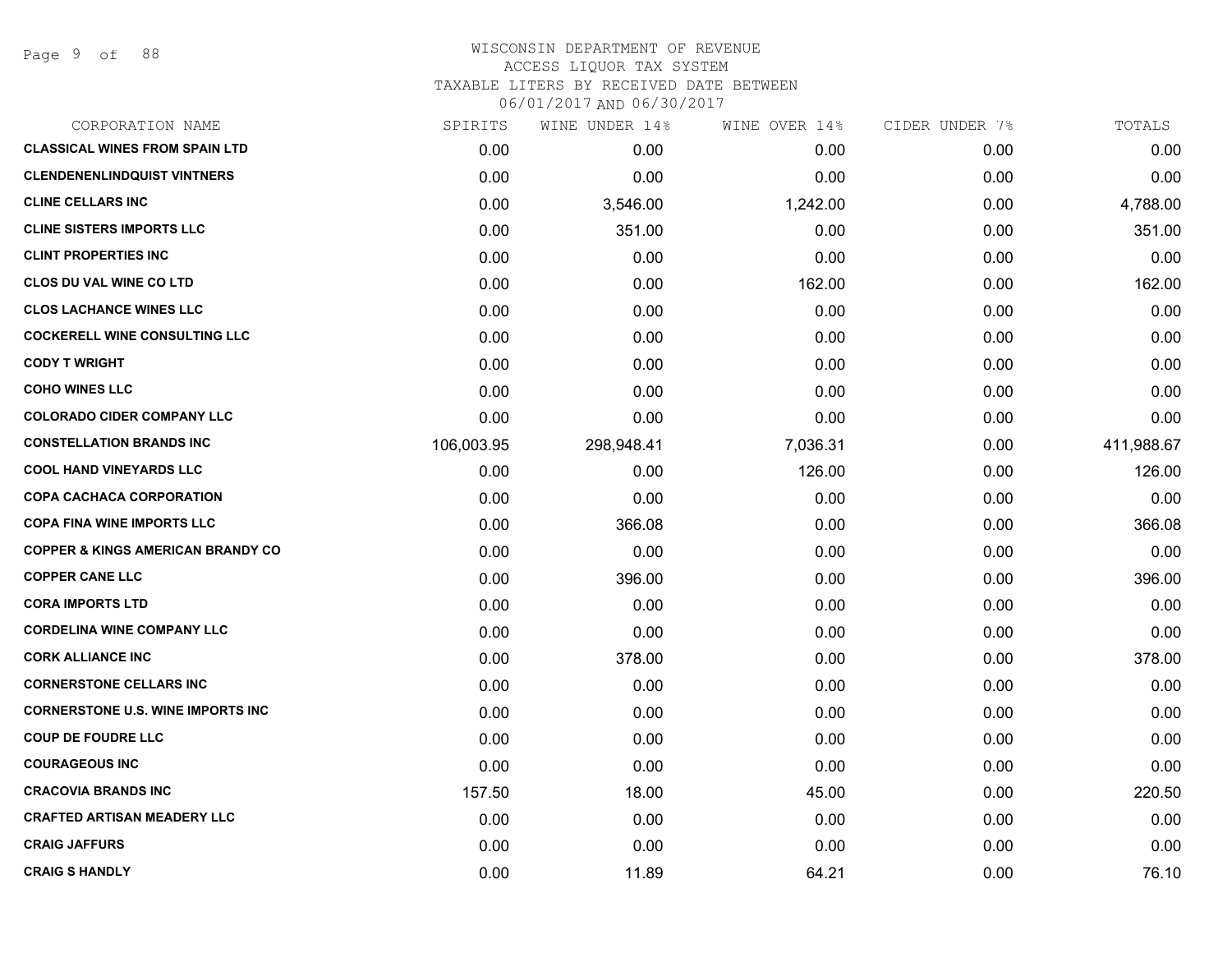Page 10 of 88

# WISCONSIN DEPARTMENT OF REVENUE ACCESS LIQUOR TAX SYSTEM TAXABLE LITERS BY RECEIVED DATE BETWEEN

| CORPORATION NAME                        | SPIRITS   | WINE UNDER 14% | WINE OVER 14% | CIDER UNDER 7% | TOTALS    |
|-----------------------------------------|-----------|----------------|---------------|----------------|-----------|
| <b>CREATIVE WINE CONCEPTS INC</b>       | 0.00      | 0.00           | 0.00          | 0.00           | 0.00      |
| <b>CREW WINE COMPANY LLC</b>            | 0.00      | 2,259.20       | 504.00        | 0.00           | 2,763.20  |
| <b>CRIBARI VINEYARDS INC</b>            | 0.00      | 0.00           | 0.00          | 0.00           | 0.00      |
| <b>CRIMSON WINE GROUP LTD</b>           | 0.00      | 126.00         | 0.00          | 0.00           | 126.00    |
| <b>CRISPIN CIDER COMPANY</b>            | 0.00      | 0.00           | 0.00          | 0.00           | 0.00      |
| <b>CRISTOM VINEYARDS INC</b>            | 0.00      | 126.00         | 0.00          | 0.00           | 126.00    |
| <b>CROWN POINT WINERY LLC</b>           | 0.00      | 0.00           | 0.00          | 0.00           | 0.00      |
| <b>CROWN VALLEY WINERY INC</b>          | 10,848.00 | 0.00           | 0.00          | 0.00           | 10,848.00 |
| <b>CULT OF 8</b>                        | 0.00      | 0.00           | 1,044.00      | 0.00           | 1,044.00  |
| <b>CULTIVATE WINES LLC</b>              | 0.00      | 1,449.00       | 18.00         | 0.00           | 1,467.00  |
| <b>CUSHMAN WINERY CORPORATION</b>       | 0.00      | 0.00           | 0.00          | 0.00           | 0.00      |
| <b>CUTWATER SPIRITS LLC</b>             | 0.00      | 0.00           | 0.00          | 0.00           | 0.00      |
| <b>CUVAISON INC</b>                     | 0.00      | 378.00         | 31.50         | 0.00           | 409.50    |
| <b>D &amp; D VINEYARDS INC</b>          | 0.00      | 0.00           | 0.00          | 0.00           | 0.00      |
| <b>D &amp; J F CELLARS INC</b>          | 0.00      | 0.00           | 0.00          | 0.00           | 0.00      |
| <b>D.G.L. DISTRIBUTORS, INC</b>         | 0.00      | 0.00           | 0.00          | 0.00           | 0.00      |
| <b>DAEDALUS CELLARS CO</b>              | 0.00      | 0.00           | 0.00          | 0.00           | 0.00      |
| <b>DAN CAREY</b>                        | 0.00      | 0.00           | 0.00          | 0.00           | 0.00      |
| <b>DANCING COYOTE WINES</b>             | 0.00      | 126.00         | 0.00          | 0.00           | 126.00    |
| <b>DANIEL SCHOENFELD</b>                | 0.00      | 0.00           | 0.00          | 0.00           | 0.00      |
| <b>DANNY RAKOVIC</b>                    | 0.00      | 0.00           | 0.00          | 0.00           | 0.00      |
| <b>DAOU VINEYARDS LLC</b>               | 0.00      | 0.00           | 0.00          | 0.00           | 0.00      |
| <b>DAQUINO ITALIAN IMPORTING CO INC</b> | 0.00      | 0.00           | 0.00          | 0.00           | 0.00      |
| <b>DARIOUSH KHALEDI WINERY LLC</b>      | 0.00      | 0.00           | 121.50        | 0.00           | 121.50    |
| <b>DAVID ARTHUR VINEYARDS LLC</b>       | 0.00      | 0.00           | 0.00          | 0.00           | 0.00      |
| <b>DAVID B POTTER</b>                   | 0.00      | 1.20           | 1.80          | 0.00           | 3.00      |
| <b>DAVID N RAYNE</b>                    | 1,822.65  | 46,085.34      | 5,909.53      | 0.00           | 53,817.52 |
| <b>DAVID R BARNES</b>                   | 0.00      | 0.00           | 882.00        | 0.00           | 882.00    |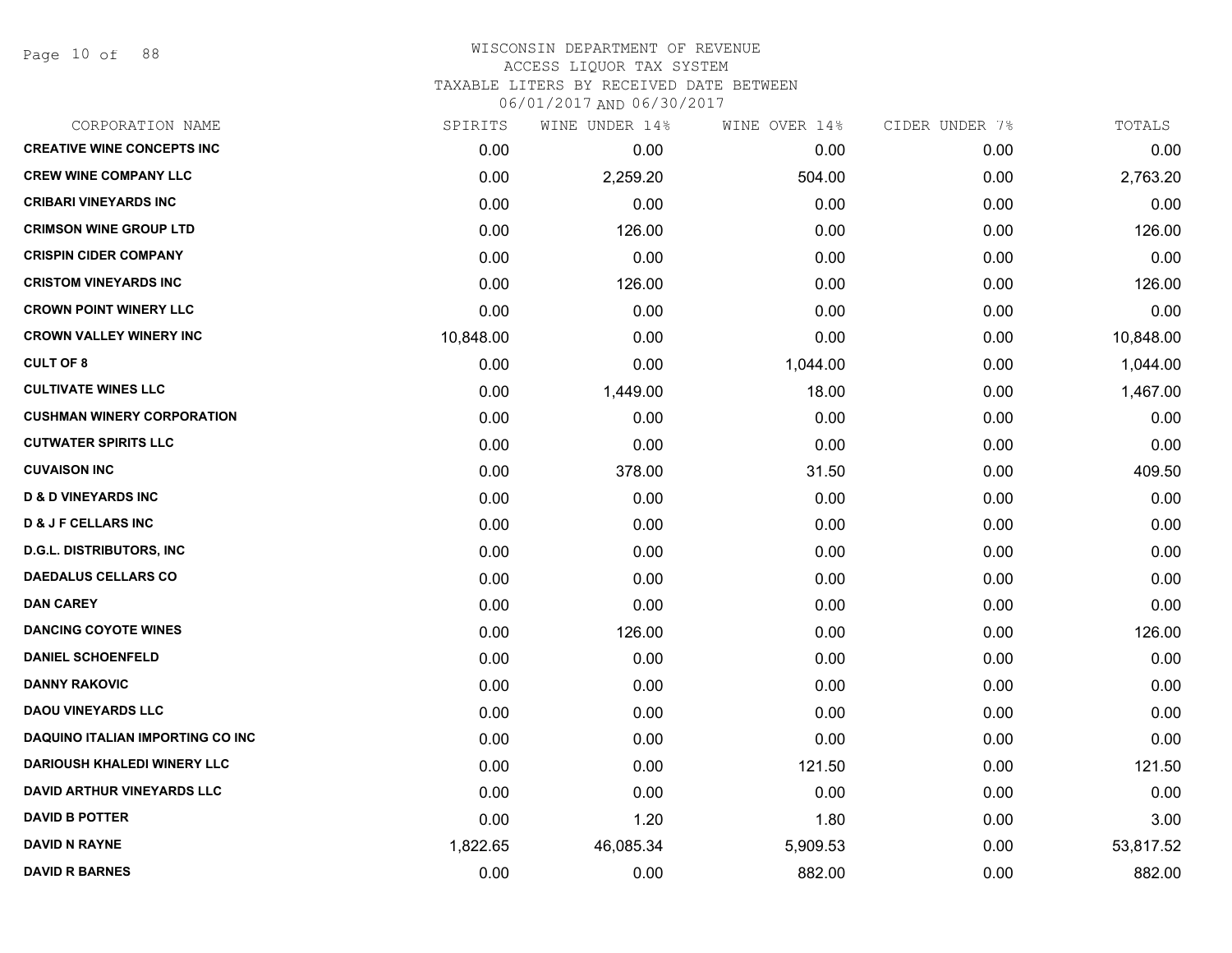Page 11 of 88

# WISCONSIN DEPARTMENT OF REVENUE ACCESS LIQUOR TAX SYSTEM TAXABLE LITERS BY RECEIVED DATE BETWEEN

| CORPORATION NAME                                              | SPIRITS    | WINE UNDER 14% | WINE OVER 14% | CIDER UNDER 7% | TOTALS     |
|---------------------------------------------------------------|------------|----------------|---------------|----------------|------------|
| <b>DAVIDS PINOT VINEYARDS INC</b>                             | 0.00       | 0.00           | 0.00          | 0.00           | 0.00       |
| DE MAISON SELECTIONS INC                                      | 3.00       | 2,720.00       | 364.50        | 22.50          | 3,110.00   |
| <b>DEANNA BASTIANICH</b>                                      | 0.00       | 0.00           | 0.00          | 0.00           | 0.00       |
| <b>DELEGAT USA INC</b>                                        | 0.00       | 0.00           | 0.00          | 0.00           | 0.00       |
| <b>DELIA E RODRIGUEZ</b>                                      | 0.00       | 0.00           | 0.00          | 0.00           | 0.00       |
| <b>DELICATO VINEYARDS INC</b>                                 | 0.00       | 152,955.00     | 10,449.00     | 0.00           | 163,404.00 |
| <b>DELILLE CELLARS LLC</b>                                    | 0.00       | 0.00           | 126.00        | 0.00           | 126.00     |
| <b>DEMERARA DISTILLERS (USA) INC</b>                          | 0.00       | 0.00           | 0.00          | 0.00           | 0.00       |
| <b>DEROSE WINERY INC</b>                                      | 0.00       | 0.00           | 0.00          | 0.00           | 0.00       |
| <b>DERRICK C MANCINI</b>                                      | 0.00       | 0.00           | 0.00          | 0.00           | 0.00       |
| <b>DIAGEO AMERICAS INC</b>                                    | 985,930.25 | 0.00           | 0.00          | 0.00           | 985,930.25 |
| <b>DIAMOND IMPORTERS INC</b>                                  | 0.00       | 370.50         | 0.00          | 0.00           | 370.50     |
| <b>DIRTY IMPORTS LLC</b>                                      | 0.00       | 0.00           | 0.00          | 0.00           | 0.00       |
| <b>DISARONNO INTERNATIONAL LLC</b>                            | 2,605.50   | 0.00           | 0.00          | 0.00           | 2,605.50   |
| DISTILLERY NO. 209 LTD NAPA CALIFORNIA                        | 0.00       | 0.00           | 0.00          | 0.00           | 0.00       |
| <b>DIVOT ENTERPRISES LLC</b>                                  | 0.00       | 0.00           | 171.00        | 0.00           | 171.00     |
| DOMAINE DE LA TERRE ROUGE LTD                                 | 0.00       | 0.00           | 0.00          | 0.00           | 0.00       |
| <b>DOMAINE DE MARIA SOTER LLC</b>                             | 0.00       | 0.00           | 0.00          | 0.00           | 0.00       |
| <b>DOMAINE MB LLC</b>                                         | 0.00       | 0.00           | 0.00          | 0.00           | 0.00       |
| <b>DOMAINE SELECT WINE &amp; SPIRITS LLC</b>                  | 0.00       | 0.00           | 0.00          | 0.00           | 0.00       |
| <b>DOMAINE SERENE VINEYARDS &amp; WINERY INC</b>              | 0.00       | 0.00           | 0.00          | 0.00           | 0.00       |
| <b>DOMAINE ST GEORGE</b>                                      | 0.00       | 549.00         | 0.00          | 0.00           | 549.00     |
| DON SEBASTIANI & SONS INTERNATIONAL WINE<br><b>NEGOCIANTS</b> | 0.00       | 17,538.00      | 630.00        | 0.00           | 18,168.00  |
| <b>DOUBLE DIAMOND DISTILLERY LLC</b>                          | 0.00       | 0.00           | 0.00          | 0.00           | 0.00       |
| <b>DOUBLE DOWN SPIRITS LLC</b>                                | 0.00       | 0.00           | 0.00          | 0.00           | 0.00       |
| <b>DOYNA LTD</b>                                              | 756.00     | 0.00           | 0.00          | 0.00           | 756.00     |
| <b>DREYER WINE LLC</b>                                        | 0.00       | 504.00         | 0.00          | 0.00           | 504.00     |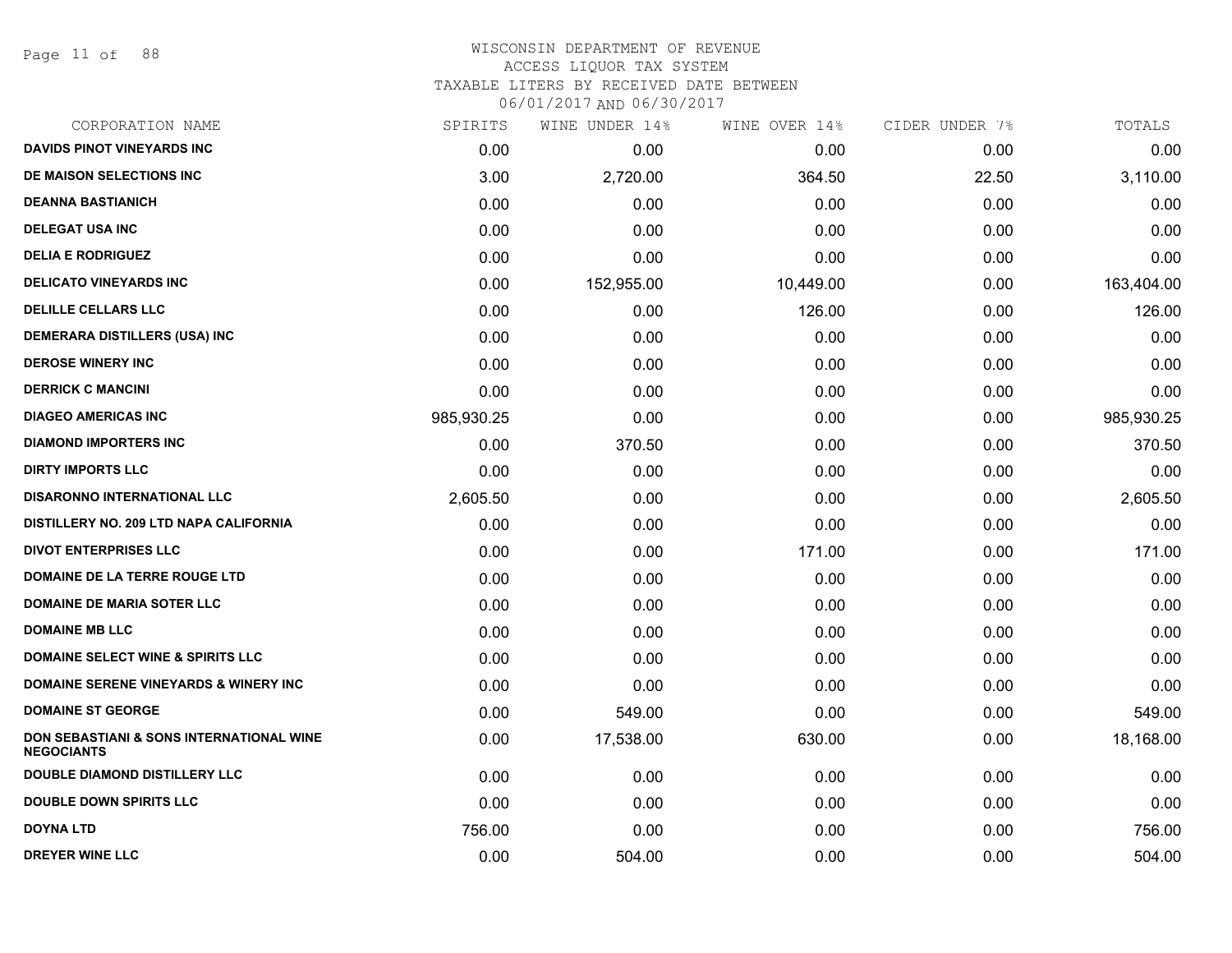Page 12 of 88

# WISCONSIN DEPARTMENT OF REVENUE

# ACCESS LIQUOR TAX SYSTEM

TAXABLE LITERS BY RECEIVED DATE BETWEEN

| CORPORATION NAME                        | SPIRITS    | WINE UNDER 14% | WINE OVER 14% | CIDER UNDER 7% | TOTALS       |
|-----------------------------------------|------------|----------------|---------------|----------------|--------------|
| <b>DREYFUS ASHBY INC</b>                | 0.00       | 1,282.50       | 139.50        | 0.00           | 1,422.00     |
| <b>DRG IMPORTS LLC</b>                  | 0.00       | 0.00           | 0.00          | 0.00           | 0.00         |
| <b>DRINKS AMERICAS INC</b>              | 0.00       | 0.00           | 0.00          | 0.00           | 0.00         |
| DRY CREEK VINEYARD INC                  | 0.00       | 162.00         | 18.00         | 0.00           | 180.00       |
| <b>DUCKHORN WINE COMPANY</b>            | 0.00       | 3,114.00       | 1,575.00      | 0.00           | 4,689.00     |
| DUGGANS DISTILLERS PRODUCTS CORPORATION | 729.00     | 0.00           | 0.00          | 0.00           | 729.00       |
| <b>DUMOL WINERY LLC</b>                 | 0.00       | 0.00           | 0.00          | 0.00           | 0.00         |
| <b>DUNHAM CELLARS LLC</b>               | 0.00       | 0.00           | 0.00          | 0.00           | 0.00         |
| <b>DUNN VINEYARDS LLC</b>               | 0.00       | 0.00           | 0.00          | 0.00           | 0.00         |
| DUTTON GOLDFIELD WINERY LLC             | 0.00       | 0.00           | 0.00          | 0.00           | 0.00         |
| <b>DV SPIRITS LLC</b>                   | 0.00       | 0.00           | 0.00          | 0.00           | 0.00         |
| <b>E &amp; J GALLO WINERY</b>           | 141,373.20 | 901,271.20     | 34,384.50     | 0.00           | 1,077,028.90 |
| <b>EAGLE EYE IMPORTS LLC</b>            | 0.00       | 432.00         | 0.00          | 0.00           | 432.00       |
| <b>EAGLES LANDING WINERY LLC</b>        | 0.00       | 481.50         | 0.00          | 0.00           | 481.50       |
| <b>EASTERN LIQUORS USA INC</b>          | 351.00     | 0.00           | 0.00          | 0.00           | 351.00       |
| <b>EBERLE WINERY LP</b>                 | 0.00       | 0.00           | 63.00         | 0.00           | 63.00        |
| <b>ECLIPSE ASSETS LLC</b>               | 0.00       | 0.00           | 0.00          | 0.00           | 0.00         |
| <b>ECOSUR GROUP LLC</b>                 | 0.00       | 432.00         | 0.00          | 0.00           | 432.00       |
| EHREN JORDAN WINE CELLARS LLC           | 0.00       | 0.00           | 126.00        | 0.00           | 126.00       |
| <b>EIGHT BOTTLES LLC</b>                | 0.00       | 0.00           | 0.00          | 0.00           | 0.00         |
| ELK COVE VINEYARDS INC                  | 0.00       | 0.00           | 0.00          | 0.00           | 0.00         |
| <b>ELV-OREGON LLC</b>                   | 0.00       | 0.00           | 0.00          | 0.00           | 0.00         |
| <b>ELYSE WINERY LLC</b>                 | 0.00       | 0.00           | 0.00          | 0.00           | 0.00         |
| <b>EMCO CHEMICAL DISTRIBUTORS, INC.</b> | 0.00       | 0.00           | 0.00          | 0.00           | 0.00         |
| <b>EMILIO GUGLIELMO WINERY INC</b>      | 0.00       | 66.00          | 0.00          | 0.00           | 66.00        |
| <b>EMPSON USA INC</b>                   | 0.00       | 9,137.92       | 0.00          | 0.00           | 9,137.92     |
| <b>ENOS VINEYARDS INC</b>               | 0.00       | 0.00           | 0.00          | 0.00           | 0.00         |
| <b>ENOTEC IMPORTS INC</b>               | 0.00       | 548.95         | 0.00          | 0.00           | 548.95       |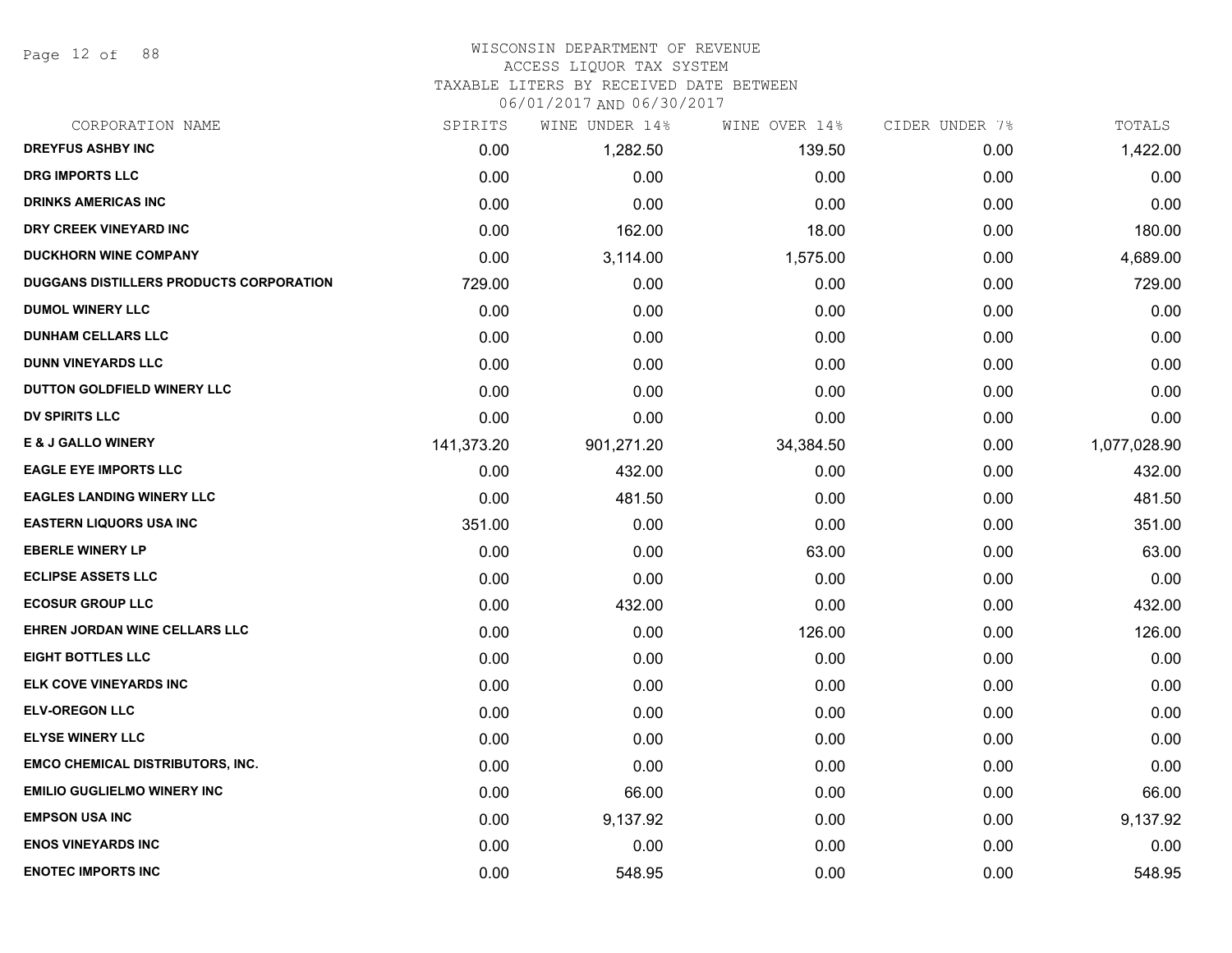Page 13 of 88

#### WISCONSIN DEPARTMENT OF REVENUE ACCESS LIQUOR TAX SYSTEM TAXABLE LITERS BY RECEIVED DATE BETWEEN

| CORPORATION NAME                                 | SPIRITS    | WINE UNDER 14% | WINE OVER 14% | CIDER UNDER 7% | TOTALS     |
|--------------------------------------------------|------------|----------------|---------------|----------------|------------|
| <b>ENOVATION BRANDS INC</b>                      | 0.00       | 301.50         | 0.00          | 0.00           | 301.50     |
| <b>EPICUREAN WINES LLC</b>                       | 0.00       | 909.00         | 522.00        | 0.00           | 1,431.00   |
| <b>ERIC FLANAGAN</b>                             | 0.00       | 0.00           | 135.00        | 0.00           | 135.00     |
| <b>ERIC TRUMP WINE MANUFACTURING LLC</b>         | 0.00       | 0.00           | 0.00          | 0.00           | 0.00       |
| <b>ERNST A STORM</b>                             | 0.00       | 72.00          | 18.00         | 0.00           | 90.00      |
| <b>ESSER WINES LLC</b>                           | 0.00       | 0.00           | 0.00          | 0.00           | 0.00       |
| <b>EUGENE WINE CELLARS LLC</b>                   | 0.00       | 0.00           | 0.00          | 0.00           | 0.00       |
| <b>EUROPEAN IMPORTS &amp; EXPORTS LLC</b>        | 0.00       | 0.00           | 0.00          | 0.00           | 0.00       |
| <b>EUROPEAN WINE IMPORTS INC</b>                 | 0.00       | 0.00           | 0.00          | 0.00           | 0.00       |
| <b>EVAKI INC</b>                                 | 0.00       | 0.00           | 0.00          | 0.00           | 0.00       |
| EVESHAM WOOD VINEYARD AND WINERY LLC             | 0.00       | 0.00           | 0.00          | 0.00           | 0.00       |
| <b>EXCELSIOR WINE COMPANY LLC</b>                | 0.00       | 8,181.00       | 0.00          | 0.00           | 8,181.00   |
| <b>F KORBEL &amp; BROS INC</b>                   | 0.00       | 0.00           | 0.00          | 0.00           | 0.00       |
| <b>FL NAVARRO LIMITED</b>                        | 0.00       | 315.00         | 246.00        | 60.00          | 621.00     |
| <b>F&amp;F FINE WINES INTERNATIONAL INC</b>      | 0.00       | 0.00           | 0.00          | 0.00           | 0.00       |
| F.X. MAGNER SELECTIONS, INC.                     | 0.00       | 0.00           | 0.00          | 0.00           | 0.00       |
| <b>FANTIS IMPORTS INC</b>                        | 0.00       | 186.17         | 27.03         | 0.00           | 213.20     |
| <b>FAR NORTH SPIRITS INC</b>                     | 337.50     | 0.00           | 0.00          | 0.00           | 337.50     |
| <b>FASEL SHENSTONE LLC</b>                       | 0.00       | 0.00           | 60.00         | 0.00           | 60.00      |
| <b>FERRARI CARANO VINEYARDS &amp; WINERY LLC</b> | 0.00       | 1,008.00       | 1,134.00      | 0.00           | 2,142.00   |
| <b>FETZER VINEYARDS</b>                          | 0.00       | 26,548.08      | 4,725.00      | 0.00           | 31,273.08  |
| <b>FIDDLEHEAD CELLARS LP</b>                     | 0.00       | 0.00           | 0.00          | 0.00           | 0.00       |
| <b>FIFTH GENERATION INC</b>                      | 213,720.00 | 0.00           | 0.00          | 0.00           | 213,720.00 |
| FIFTY FOURTH STREET ENTERPRISES LLC              | 0.00       | 0.00           | 0.00          | 0.00           | 0.00       |
| <b>FIRE HOUSE LLC</b>                            | 0.00       | 63.00          | 126.00        | 0.00           | 189.00     |
| <b>FIRESTEED CORPORATION</b>                     | 0.00       | 0.00           | 0.00          | 0.00           | 0.00       |
| <b>FISHER VINEYARDS</b>                          | 0.00       | 0.00           | 0.00          | 0.00           | 0.00       |
| <b>FIVE GRAPES LLC</b>                           | 0.00       | 3.75           | 0.00          | 0.00           | 3.75       |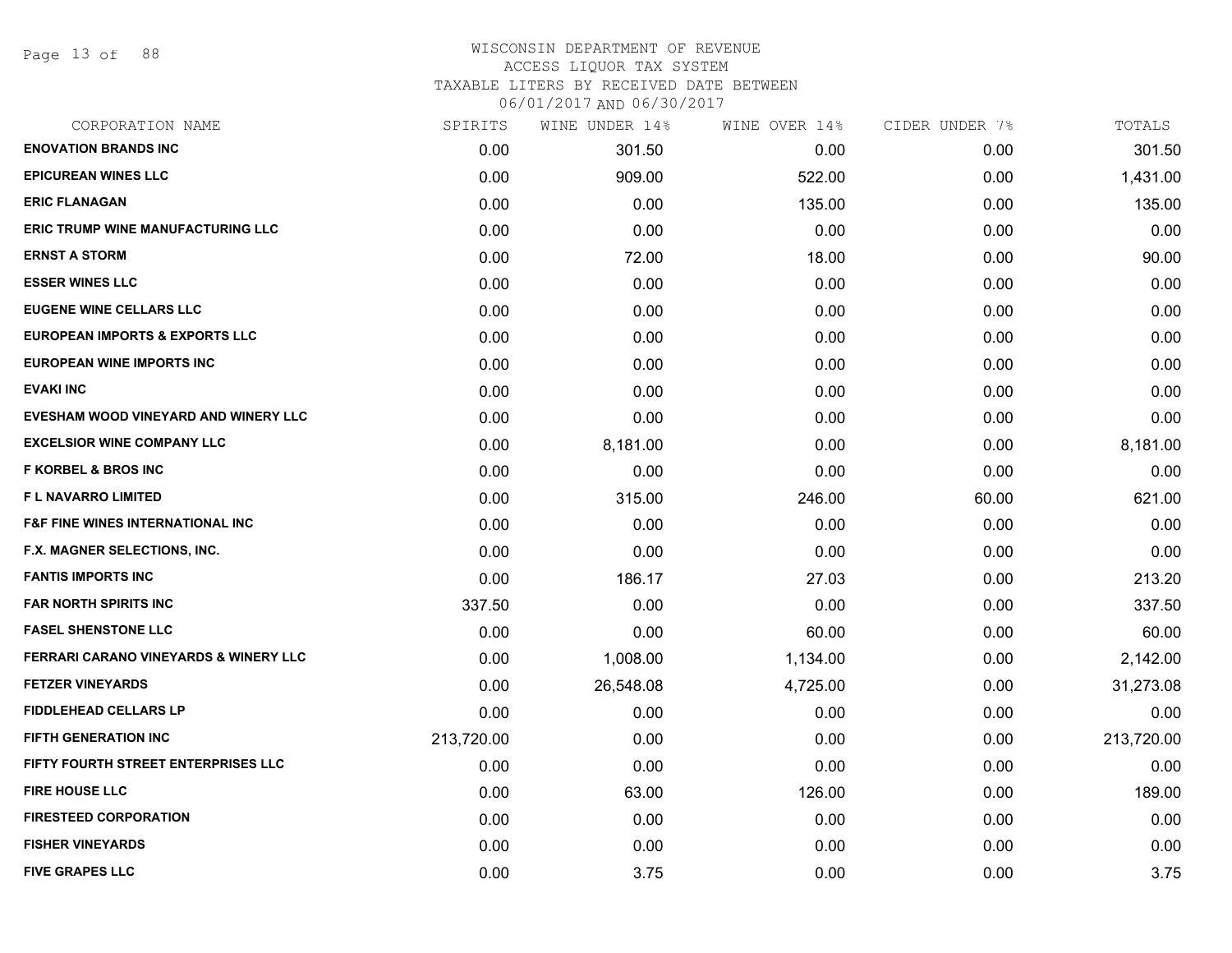Page 14 of 88

## WISCONSIN DEPARTMENT OF REVENUE ACCESS LIQUOR TAX SYSTEM TAXABLE LITERS BY RECEIVED DATE BETWEEN

| CORPORATION NAME                         | SPIRITS  | WINE UNDER 14% | WINE OVER 14% | CIDER UNDER 7% | TOTALS    |
|------------------------------------------|----------|----------------|---------------|----------------|-----------|
| <b>FJN FINE WINES LLC</b>                | 0.00     | 1,920.00       | 0.00          | 0.00           | 1,920.00  |
| <b>FLORA SPRINGS WINE COMPANY</b>        | 0.00     | 0.00           | 180.00        | 0.00           | 180.00    |
| <b>FLORIDA ORANGE GROVES INC</b>         | 0.00     | 522.00         | 18.00         | 0.00           | 540.00    |
| FN CELLARS LLC                           | 0.00     | 6.75           | 306.00        | 0.00           | 312.75    |
| <b>FOLEY FAMILY WINES INC</b>            | 9.00     | 16,318.50      | 2,034.00      | 0.00           | 18,361.50 |
| FOLIO WINE COMPANY LLC                   | 0.00     | 2,844.00       | 796.50        | 0.00           | 3,640.50  |
| FORT ROSS VINEYARD & WINERY LLC          | 0.00     | 0.00           | 0.00          | 0.00           | 0.00      |
| <b>FOUR BEARS WINERY LLC</b>             | 0.00     | 503.99         | 0.00          | 0.00           | 503.99    |
| FOUR DAUGHTERS VINEYARD AND WINERY LLC   | 0.00     | 0.00           | 0.00          | 3,717.64       | 3,717.64  |
| FOUR ROSES DISTILLERY LLC                | 1,854.00 | 0.00           | 0.00          | 0.00           | 1,854.00  |
| <b>FOWLES WINE USA INC</b>               | 0.00     | 63.00          | 0.00          | 0.00           | 63.00     |
| <b>FOXEN VINEYARD INC</b>                | 0.00     | 0.00           | 0.00          | 0.00           | 0.00      |
| <b>FRANCIS COPPOLA WINERY LLC</b>        | 0.00     | 11,946.48      | 36.00         | 0.00           | 11,982.48 |
| <b>FRANK FAMILY VINEYARDS LLC</b>        | 0.00     | 0.00           | 1,143.00      | 0.00           | 1,143.00  |
| <b>FRANK LIN DISTILLERS PRODUCTS LTD</b> | 3,968.99 | 0.00           | 0.00          | 0.00           | 3,968.99  |
| <b>FRED C SCHERRER</b>                   | 0.00     | 0.00           | 0.00          | 0.00           | 0.00      |
| <b>FREDERICK WILDMAN &amp; SONS LTD</b>  | 324.00   | 7,373.13       | 18.00         | 0.00           | 7,715.13  |
| <b>FREELANCE WINES LLC</b>               | 0.00     | 0.00           | 0.00          | 0.00           | 0.00      |
| <b>FREIXENET USA INC</b>                 | 0.00     | 1,290.78       | 0.00          | 0.00           | 1,290.78  |
| <b>FREY VINEYARDS LTD</b>                | 0.00     | 3,906.00       | 0.00          | 0.00           | 3,906.00  |
| <b>FRIEND WINE MARKETING</b>             | 0.00     | 0.00           | 0.00          | 0.00           | 0.00      |
| <b>FRITZ CELLARS INC</b>                 | 0.00     | 0.00           | 0.00          | 0.00           | 0.00      |
| <b>FROGS LEAP WINERY</b>                 | 0.00     | 315.00         | 0.00          | 0.00           | 315.00    |
| <b>FRONTIER CORPORATION</b>              | 0.00     | 0.00           | 0.00          | 0.00           | 0.00      |
| <b>FRUIT OF THE VINES INC</b>            | 0.00     | 2,683.04       | 0.00          | 0.00           | 2,683.04  |
| FULL THROTTLE SLOON SHINE LLC            | 0.00     | 0.00           | 0.00          | 0.00           | 0.00      |
| <b>FULTON STREET BREWERY LLC</b>         | 0.00     | 0.00           | 0.00          | 0.00           | 0.00      |
| <b>G K SKAGGS INC</b>                    | 0.00     | 0.00           | 0.00          | 0.00           | 0.00      |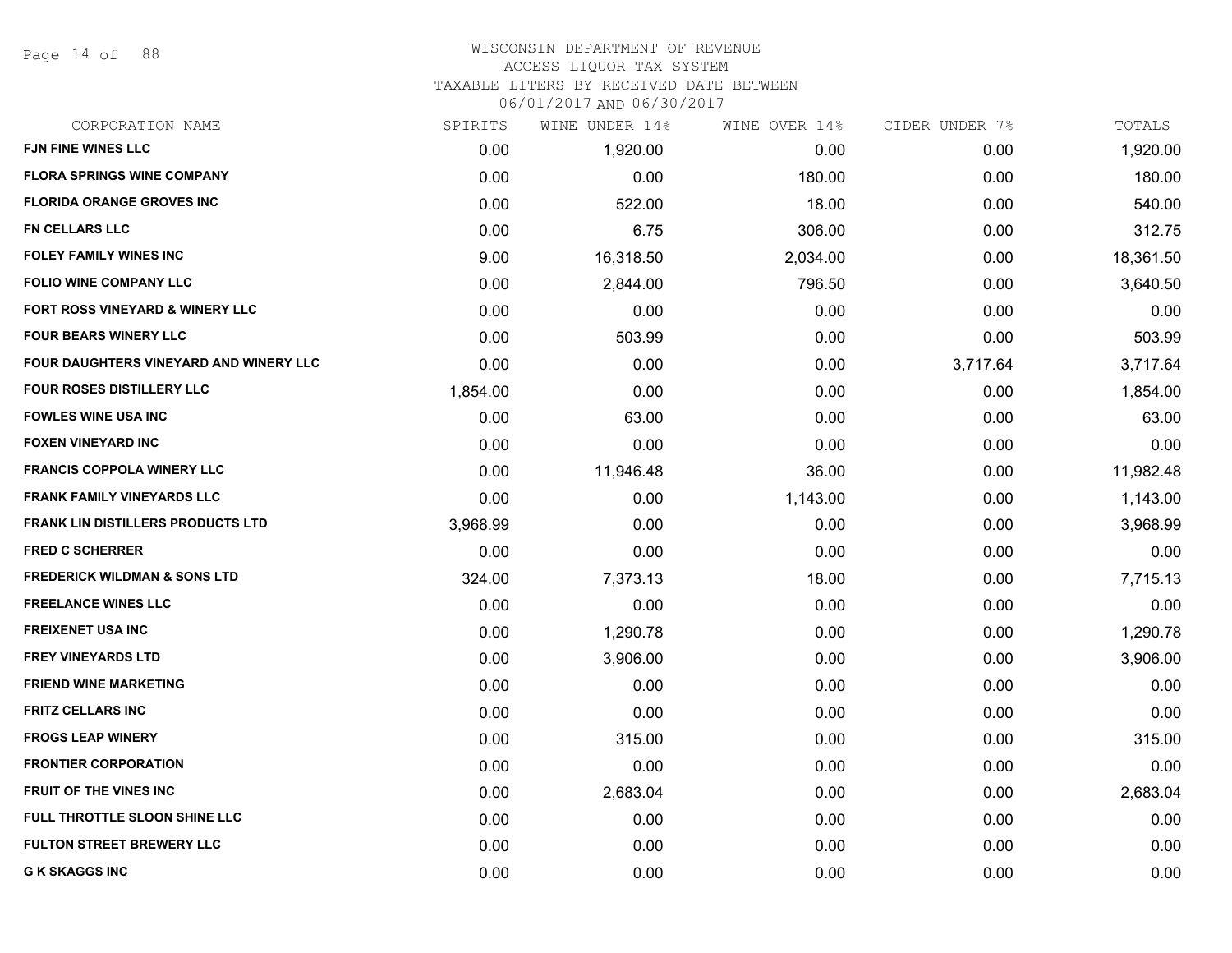Page 15 of 88

#### WISCONSIN DEPARTMENT OF REVENUE ACCESS LIQUOR TAX SYSTEM

#### TAXABLE LITERS BY RECEIVED DATE BETWEEN

| CORPORATION NAME                                    | SPIRITS  | WINE UNDER 14% | WINE OVER 14% | CIDER UNDER 7% | TOTALS   |
|-----------------------------------------------------|----------|----------------|---------------|----------------|----------|
| G.S.W.C. INC.                                       | 0.00     | 1,215.00       | 135.00        | 0.00           | 1,350.00 |
| <b>GAMBA VINEYARDS AND WINERY LLC</b>               | 0.00     | 0.00           | 0.00          | 0.00           | 0.00     |
| <b>GAMBLE FAMILY VINEYARDS LLC</b>                  | 0.00     | 0.00           | 0.00          | 0.00           | 0.00     |
| <b>GENERATIONS OF SONOMA LLC</b>                    | 0.00     | 0.00           | 189.00        | 0.00           | 189.00   |
| <b>GENESEO PARTNERS LP</b>                          | 0.00     | 0.00           | 18.00         | 0.00           | 18.00    |
| <b>GEORGE BOZIC JR</b>                              | 204.00   | 291.00         | 0.00          | 0.00           | 495.00   |
| <b>GEORGIAN ROYAL COLLECTION, INC.</b>              | 0.00     | 0.00           | 0.00          | 0.00           | 0.00     |
| <b>GERBER, GERBER &amp; GERBER DISCLAIMER TRUST</b> | 0.00     | 135.00         | 0.00          | 0.00           | 135.00   |
| <b>GF WINES LLC</b>                                 | 0.00     | 126.00         | 0.00          | 0.00           | 126.00   |
| <b>GH HOLDINGS LP</b>                               | 0.00     | 0.00           | 0.00          | 0.00           | 0.00     |
| <b>GIBSON WINE COMPANY</b>                          | 0.00     | 0.00           | 675.00        | 0.00           | 675.00   |
| <b>GILBERT CELLARS LLC</b>                          | 0.00     | 0.00           | 0.00          | 0.00           | 0.00     |
| <b>GLOBAL SPIRITS USA LLC</b>                       | 1,440.00 | 0.00           | 0.00          | 0.00           | 1,440.00 |
| <b>GLOBAL VINEYARD IMPORTERS INC</b>                | 0.00     | 0.00           | 0.00          | 0.00           | 0.00     |
| <b>GLUNZ FAMILY WINERY &amp; CELLARS INC</b>        | 0.00     | 0.00           | 0.00          | 0.00           | 0.00     |
| <b>GNEKOW FAMILY WINERY LLC</b>                     | 0.00     | 0.00           | 14.98         | 0.00           | 14.98    |
| <b>GOAMERICAGO BEVERAGES LLC</b>                    | 486.00   | 0.00           | 0.00          | 0.00           | 486.00   |
| <b>GOLDSCHMIDT VINEYARDS LLC</b>                    | 0.00     | 504.00         | 945.00        | 0.00           | 1,449.00 |
| <b>GONZAGUE &amp; CLAIRE LURTON VINEYARDS INC</b>   | 0.00     | 0.00           | 0.00          | 0.00           | 0.00     |
| <b>GOOSE RIDGE LLC</b>                              | 0.00     | 126.00         | 126.00        | 0.00           | 252.00   |
| <b>GORDON BROTHERS CELLARS INC</b>                  | 0.00     | 126.00         | 0.00          | 0.00           | 126.00   |
| <b>GRAPE SOLUTIONS INC</b>                          | 0.00     | 0.00           | 0.00          | 0.00           | 0.00     |
| <b>GRAPE VISIONS LLC</b>                            | 0.00     | 0.00           | 0.00          | 0.00           | 0.00     |
| <b>GRAPES OF SPAIN INC</b>                          | 0.00     | 0.00           | 0.00          | 0.00           | 0.00     |
| <b>GREAT DOMAINS &amp; ESTATES LLC</b>              | 0.00     | 0.00           | 0.00          | 0.00           | 0.00     |
| <b>GREG &amp; GREG INC</b>                          | 0.00     | 0.00           | 0.00          | 0.00           | 0.00     |
| <b>GREG &amp; PAM HARRINGTON WINES LLC</b>          | 0.00     | 0.00           | 0.00          | 0.00           | 0.00     |
| <b>GREG SANDERS</b>                                 | 0.00     | 20.00          | 21.00         | 0.00           | 41.00    |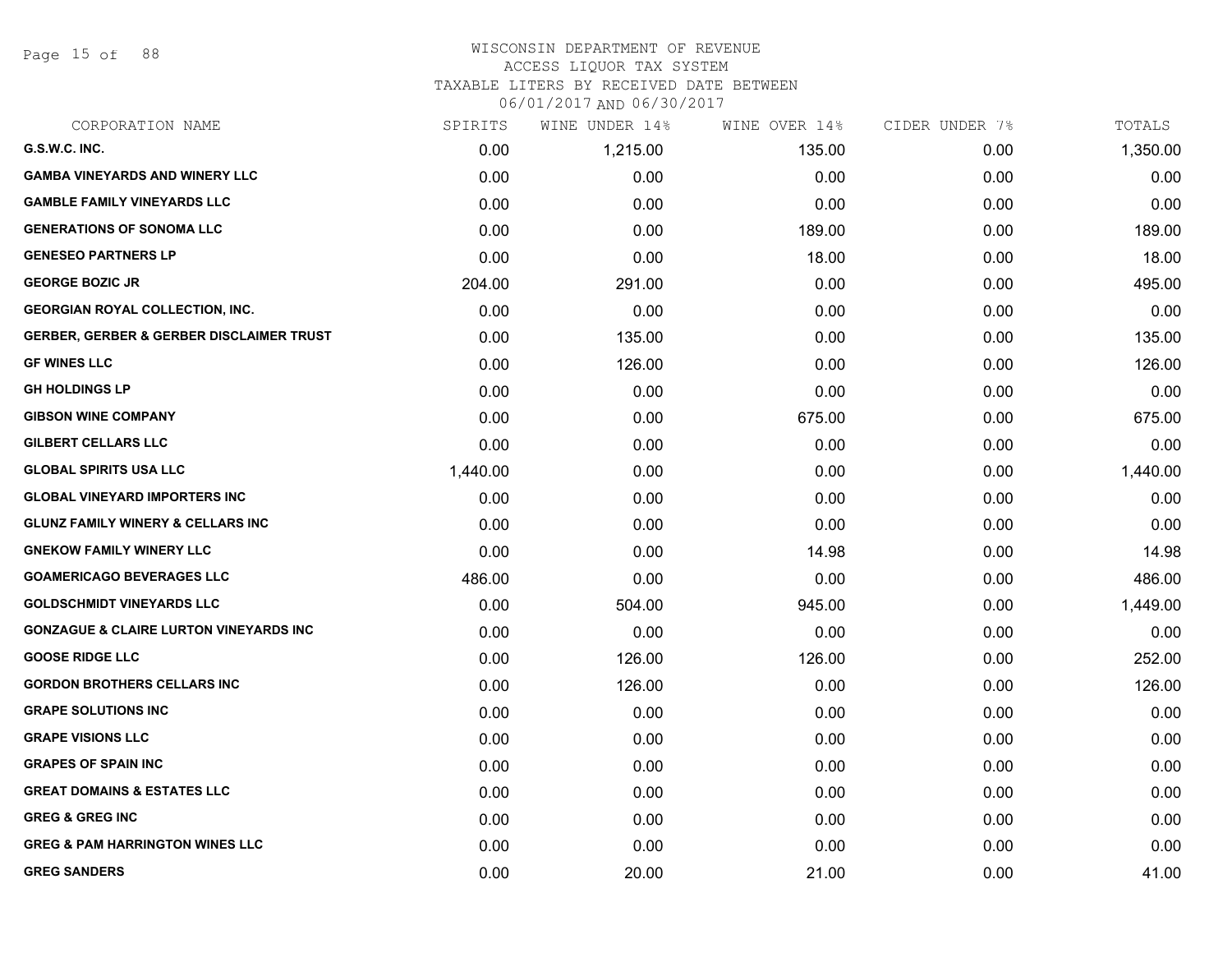Page 16 of 88

|            | WINE UNDER 14% | WINE OVER 14% | CIDER UNDER 7% | TOTALS     |
|------------|----------------|---------------|----------------|------------|
| 0.00       | 90.00          | 99.00         | 0.00           | 189.00     |
| 0.00       | 0.00           | 0.00          | 0.00           | 0.00       |
| 0.00       | 0.00           | 126.00        | 0.00           | 126.00     |
| 0.00       | 0.00           | 1,557.00      | 0.00           | 1,557.00   |
| 0.00       | 864.00         | 0.00          | 0.00           | 864.00     |
| 0.00       | 0.00           | 0.00          | 0.00           | 0.00       |
| 0.00       | 675.00         | 0.00          | 0.00           | 675.00     |
| 0.00       | 0.00           | 0.00          | 0.00           | 0.00       |
| 0.00       | 0.00           | 117.00        | 0.00           | 117.00     |
| 0.00       | 252.00         | 0.00          | 0.00           | 252.00     |
| 0.00       | 0.00           | 0.00          | 0.00           | 0.00       |
| 0.00       | 0.00           | 315.00        | 0.00           | 315.00     |
| 0.00       | 0.00           | 0.00          | 0.00           | 0.00       |
| 0.00       | 882.00         | 0.00          | 0.00           | 882.00     |
| 0.00       | 43.50          | 0.00          | 0.00           | 43.50      |
| 265.50     | 0.00           | 0.00          | 0.00           | 265.50     |
| 0.00       | 0.00           | 0.00          | 0.00           | 0.00       |
| 0.00       | 0.00           | 0.00          | 0.00           | 0.00       |
| 0.00       | 0.00           | 0.00          | 0.00           | 0.00       |
| 225.00     | 0.00           | 0.00          | 0.00           | 225.00     |
| 0.00       | 0.00           | 252.00        | 0.00           | 252.00     |
| 0.00       | 0.00           | 0.00          | 0.00           | 0.00       |
| 252,942.60 | 648.00         | 1,386.00      | 0.00           | 254,976.60 |
| 0.00       | 0.00           | 0.00          | 29,530.00      | 29,530.00  |
| 0.00       | 0.00           | 0.00          | 0.00           | 0.00       |
| 0.00       | 0.00           | 0.00          | 0.00           | 0.00       |
| 0.00       | 0.00           | 0.00          | 0.00           | 0.00       |
| 0.00       | 504.00         | 0.00          | 0.00           | 504.00     |
|            | SPIRITS        |               |                |            |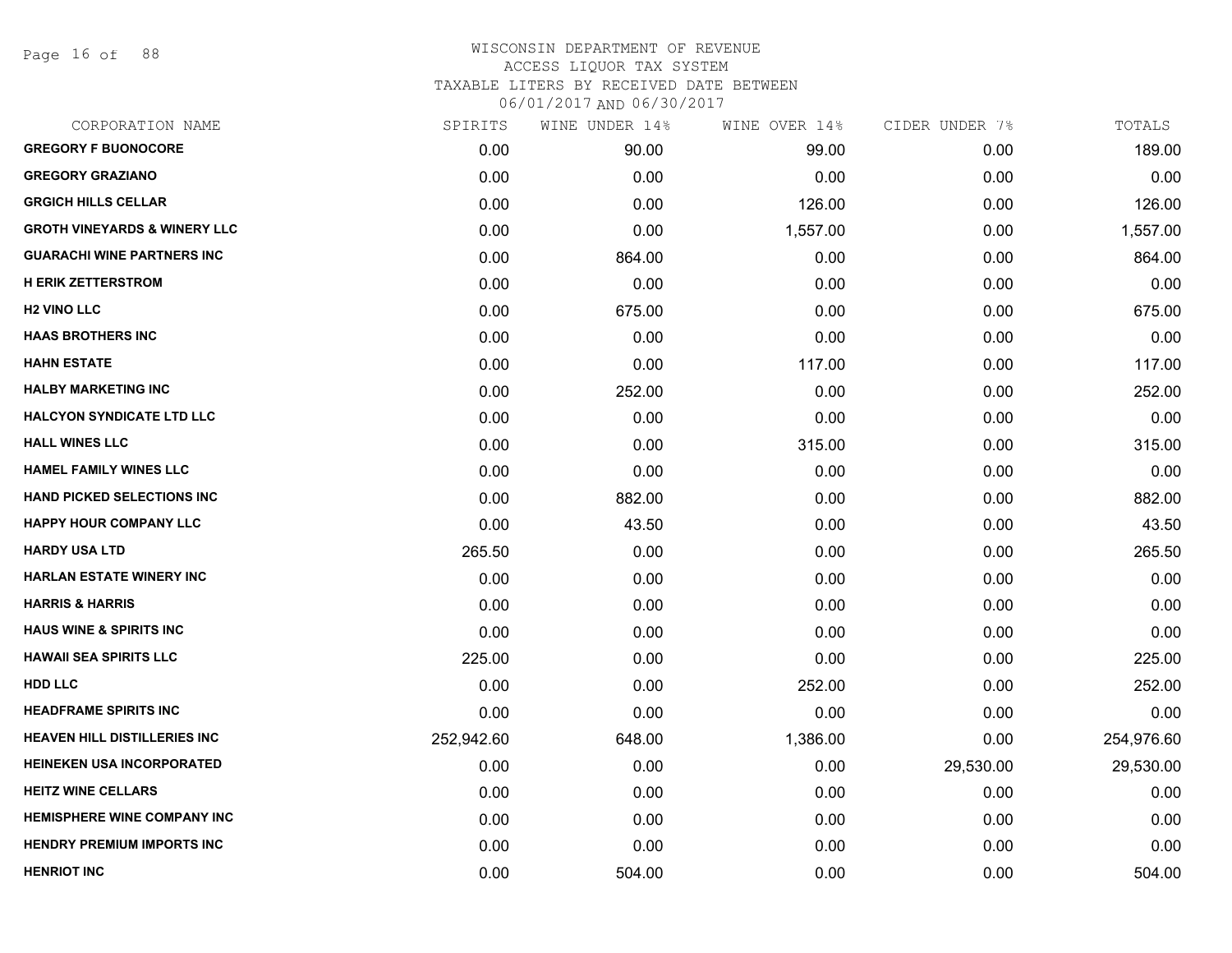Page 17 of 88

| SPIRITS  | WINE UNDER 14% | WINE OVER 14% | CIDER UNDER 7% | TOTALS   |
|----------|----------------|---------------|----------------|----------|
| 0.00     | 0.00           | 0.00          | 0.00           | 0.00     |
| 0.00     | 0.00           | 0.00          | 0.00           | 0.00     |
| 0.00     | 0.00           | 0.00          | 0.00           | 0.00     |
| 0.00     | 486.00         | 0.00          | 0.00           | 486.00   |
| 0.00     | 0.00           | 0.00          | 0.00           | 0.00     |
| 0.00     | 0.00           | 0.00          | 0.00           | 0.00     |
| 0.00     | 0.00           | 0.00          | 0.00           | 0.00     |
| 0.00     | 0.00           | 0.00          | 0.00           | 0.00     |
| 0.00     | 0.00           | 0.00          | 0.00           | 0.00     |
| 0.00     | 0.00           | 0.00          | 0.00           | 0.00     |
| 0.00     | 0.00           | 0.00          | 0.00           | 0.00     |
| 0.00     | 0.00           | 0.00          | 0.00           | 0.00     |
| 0.00     | 405.00         | 63.00         | 0.00           | 468.00   |
| 5,109.00 | 0.00           | 0.00          | 0.00           | 5,109.00 |
| 0.00     | 582.00         | 0.00          | 0.00           | 582.00   |
| 0.00     | 0.00           | 0.00          | 0.00           | 0.00     |
| 0.00     | 0.00           | 153.00        | 0.00           | 153.00   |
| 0.00     | 0.00           | 0.00          | 0.00           | 0.00     |
| 0.00     | 0.00           | 0.00          | 0.00           | 0.00     |
| 0.00     | 0.00           | 0.00          | 0.00           | 0.00     |
| 0.00     | 229.50         | 207.00        | 0.00           | 436.50   |
| 0.00     | 0.00           | 0.00          | 0.00           | 0.00     |
| 0.00     | 2,106.01       | 180.00        | 0.00           | 2,286.01 |
| 0.00     | 0.00           | 0.00          | 0.00           | 0.00     |
| 0.00     | 0.00           | 0.00          | 0.00           | 0.00     |
| 27.72    | 414.00         | 0.00          | 0.00           | 441.72   |
| 0.00     | 0.00           | 0.00          | 0.00           | 0.00     |
| 0.00     | 0.00           | 0.00          | 0.00           | 0.00     |
|          |                |               |                |          |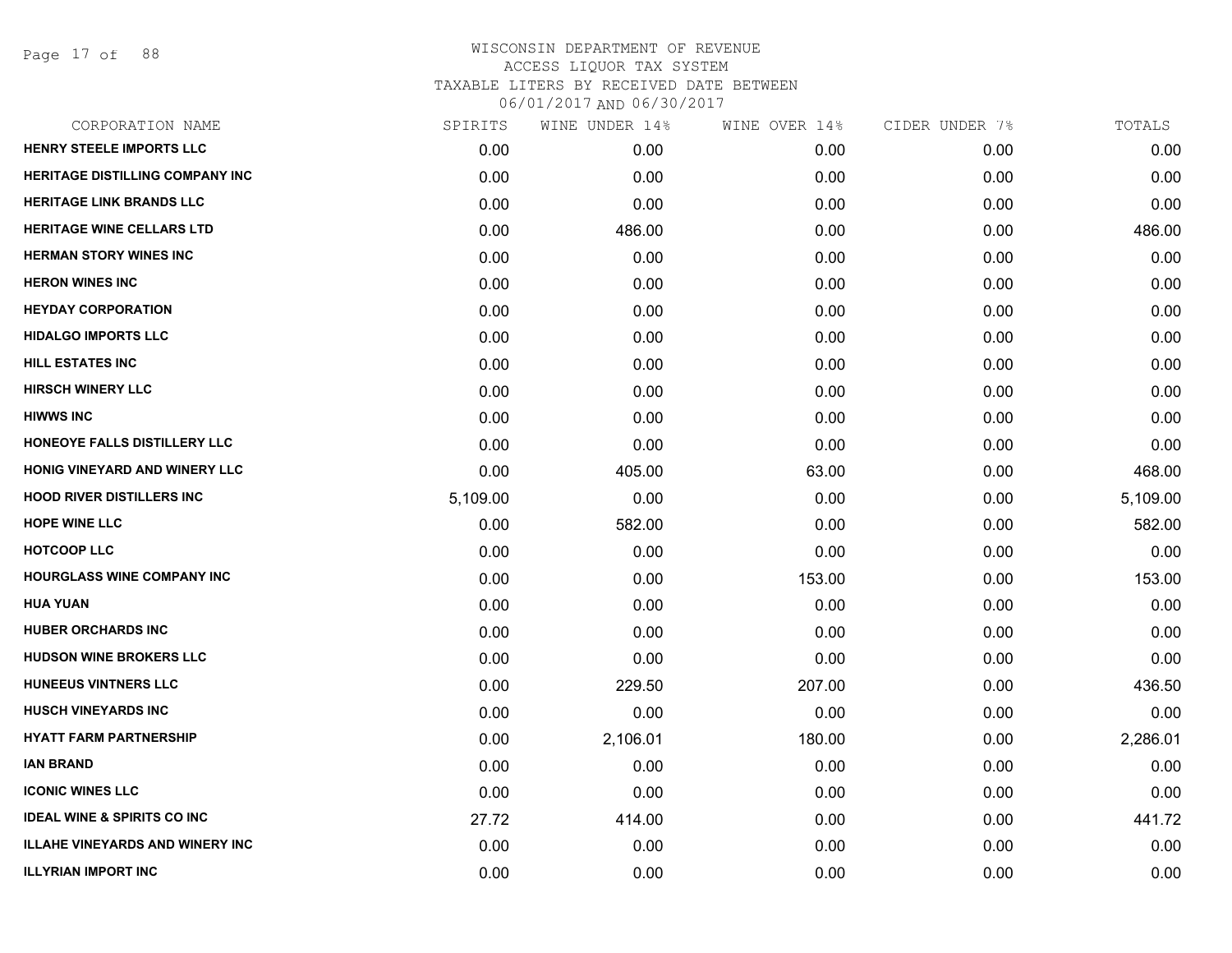Page 18 of 88

| CORPORATION NAME                           | SPIRITS   | WINE UNDER 14% | WINE OVER 14% | CIDER UNDER 7% | TOTALS    |
|--------------------------------------------|-----------|----------------|---------------|----------------|-----------|
| <b>IMPERIAL BRANDS INC</b>                 | 2,532.00  | 0.00           | 0.00          | 0.00           | 2,532.00  |
| <b>IMPEX BEVERAGES INC</b>                 | 225.00    | 0.00           | 0.00          | 0.00           | 225.00    |
| IN AGAVE WE TRUST LLC                      | 0.00      | 0.00           | 0.00          | 0.00           | 0.00      |
| <b>INDIGENOUS SELECTIONS LLC</b>           | 0.00      | 35.65          | 17.82         | 0.00           | 53.47     |
| <b>INDIGO WINE GROUP LLC</b>               | 0.00      | 1,066.50       | 0.00          | 0.00           | 1,066.50  |
| <b>INDIO SPIRITS INC</b>                   | 0.00      | 0.00           | 0.00          | 0.00           | 0.00      |
| <b>INFINIUM SPIRITS INC.</b>               | 27,182.70 | 0.00           | 651.00        | 0.00           | 27,833.70 |
| <b>INNO VINO INTERNATIONAL INC</b>         | 0.00      | 0.00           | 0.00          | 0.00           | 0.00      |
| <b>INTEGRITY WINES LLC</b>                 | 0.00      | 0.00           | 0.00          | 0.00           | 0.00      |
| <b>INTERNATIONAL SPIRITS AND WINES LLC</b> | 0.00      | 0.00           | 0.00          | 0.00           | 0.00      |
| <b>INTERNATIONAL VINES INC</b>             | 0.00      | 0.00           | 0.00          | 0.00           | 0.00      |
| <b>INTERSECT BEVERAGE LLC</b>              | 0.00      | 0.00           | 0.00          | 0.00           | 0.00      |
| <b>INTERTRADE USA COMPANY</b>              | 0.00      | 0.00           | 0.00          | 0.00           | 0.00      |
| <b>INVESTOR'S OF AMERICA LP</b>            | 0.00      | 28.50          | 0.00          | 0.00           | 28.50     |
| <b>ION BEVERAGES LLC</b>                   | 0.00      | 0.00           | 0.00          | 0.00           | 0.00      |
| <b>IRON HORSE VINEYARDS LP</b>             | 0.00      | 0.00           | 0.00          | 0.00           | 0.00      |
| <b>ISANTI SPIRITS LLC</b>                  | 22.50     | 0.00           | 0.00          | 0.00           | 22.50     |
| <b>J &amp; D WINES INC</b>                 | 0.00      | 0.00           | 0.00          | 0.00           | 0.00      |
| <b>J LOHR WINERY CORP</b>                  | 0.00      | 8,523.00       | 18.00         | 0.00           | 8,541.00  |
| J PEDRONCELLI WINERY                       | 0.00      | 0.00           | 0.00          | 0.00           | 0.00      |
| <b>J3 WINE PARTNERS LLC</b>                | 0.00      | 0.00           | 0.00          | 0.00           | 0.00      |
| <b>JACK POUST &amp; COMPANY INC</b>        | 0.00      | 0.00           | 27.00         | 0.00           | 27.00     |
| <b>JACKSON FAMILY ENTERPRISES INC</b>      | 0.00      | 25,330.50      | 5,307.75      | 0.00           | 30,638.25 |
| <b>JACKY RANDELL TRENTHAM</b>              | 45.00     | 0.00           | 0.00          | 0.00           | 45.00     |
| <b>JACUZZI FAMILY VINEYARDS LLC</b>        | 0.00      | 0.00           | 0.00          | 0.00           | 0.00      |
| <b>JAM CELLARS INC</b>                     | 0.00      | 126.00         | 9,630.00      | 0.00           | 9,756.00  |
| <b>JAMES CLARK</b>                         | 0.00      | 0.00           | 0.00          | 0.00           | 0.00      |
| <b>JAMES E COSMA</b>                       | 0.00      | 171.00         | 0.00          | 0.00           | 171.00    |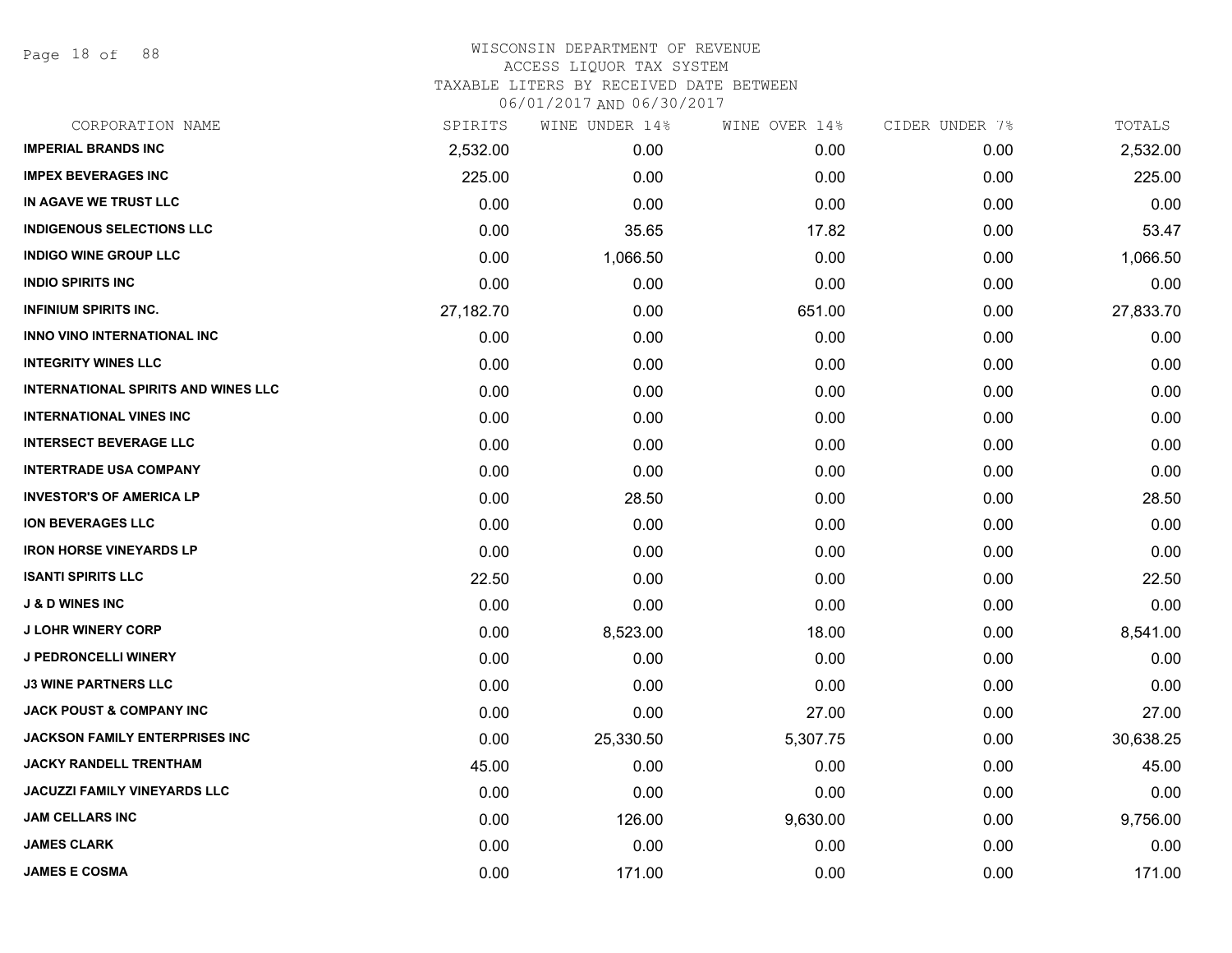Page 19 of 88

### WISCONSIN DEPARTMENT OF REVENUE ACCESS LIQUOR TAX SYSTEM TAXABLE LITERS BY RECEIVED DATE BETWEEN

| CORPORATION NAME                      | SPIRITS    | WINE UNDER 14% | WINE OVER 14% | CIDER UNDER 7% | TOTALS     |
|---------------------------------------|------------|----------------|---------------|----------------|------------|
| <b>JAMES J MOORE</b>                  | 0.00       | 0.00           | 0.00          | 0.00           | 0.00       |
| <b>JAMES L LAMBERT</b>                | 0.00       | 0.00           | 0.00          | 0.00           | 0.00       |
| <b>JAMES MORONEY INC</b>              | 0.00       | 2,484.00       | 0.00          | 0.00           | 2,484.00   |
| <b>JAMES RICKER</b>                   | 13.50      | 12,201.50      | 27.00         | 0.00           | 12,242.00  |
| JAPAN PRESTIGE SAKE INTERNATIONAL INC | 0.00       | 17.28          | 105.76        | 0.00           | 123.04     |
| <b>JARVIS</b>                         | 0.00       | 0.00           | 4.50          | 0.00           | 4.50       |
| JASON J AND MOLLY N DREW              | 0.00       | 0.00           | 0.00          | 0.00           | 0.00       |
| <b>JAX VINEYARDS LLC</b>              | 0.00       | 0.00           | 33.28         | 0.00           | 33.28      |
| <b>JAY J HEMINWAY</b>                 | 0.00       | 0.00           | 0.00          | 0.00           | 0.00       |
| <b>JAY MIDWEST INC</b>                | 0.00       | 45.00          | 230.00        | 0.00           | 275.00     |
| <b>JB GEORGE LLC</b>                  | 0.00       | 0.00           | 0.00          | 0.00           | 0.00       |
| <b>JC CELLARS INC</b>                 | 0.00       | 0.00           | 0.00          | 0.00           | 0.00       |
| JEAN CLAUDE BOISSET WINES USA INC     | 0.00       | 491.25         | 1,089.00      | 0.00           | 1,580.25   |
| <b>JEFF QUINT</b>                     | 0.00       | 0.00           | 0.00          | 0.00           | 0.00       |
| <b>JEFFREY L EMERY</b>                | 0.00       | 0.00           | 0.00          | 0.00           | 0.00       |
| <b>JEM BEVERAGE COMPANY</b>           | 0.00       | 0.00           | 0.00          | 0.00           | 0.00       |
| <b>JFC INTERNATIONAL INC</b>          | 4.54       | 2,193.65       | 3,484.85      | 0.00           | 5,683.04   |
| <b>JIM BEAM BRANDS CO</b>             | 714,674.70 | 297.00         | 252.00        | 0.00           | 715,223.70 |
| <b>J-NH WINE GROUP LLC</b>            | 0.00       | 0.00           | 0.00          | 0.00           | 0.00       |
| <b>JNJ INTERNATIONAL INC</b>          | 0.00       | 0.00           | 0.00          | 0.00           | 0.00       |
| <b>JOHAN VINEYARDS LLC</b>            | 0.00       | 504.00         | 0.00          | 0.00           | 504.00     |
| JOHN ANTHONY VINEYARDS LLC            | 0.00       | 0.00           | 0.00          | 0.00           | 0.00       |
| <b>JON A GERSTENSCHLAGER</b>          | 0.00       | 0.00           | 0.00          | 0.00           | 0.00       |
| <b>JOSE PASTOR</b>                    | 0.00       | 36.00          | 63.00         | 0.00           | 99.00      |
| <b>JOSEPH PHELPS VINEYARDS LLC</b>    | 0.00       | 0.00           | 504.00        | 0.00           | 504.00     |
| <b>JOSEPH VICTORI WINES, INC.</b>     | 0.00       | 630.00         | 0.00          | 0.00           | 630.00     |
| <b>JOSU GALDOS</b>                    | 0.00       | 0.00           | 0.00          | 0.00           | 0.00       |
| JOURNEYMAN DISTILLERY LLC             | 0.00       | 0.00           | 0.00          | 0.00           | 0.00       |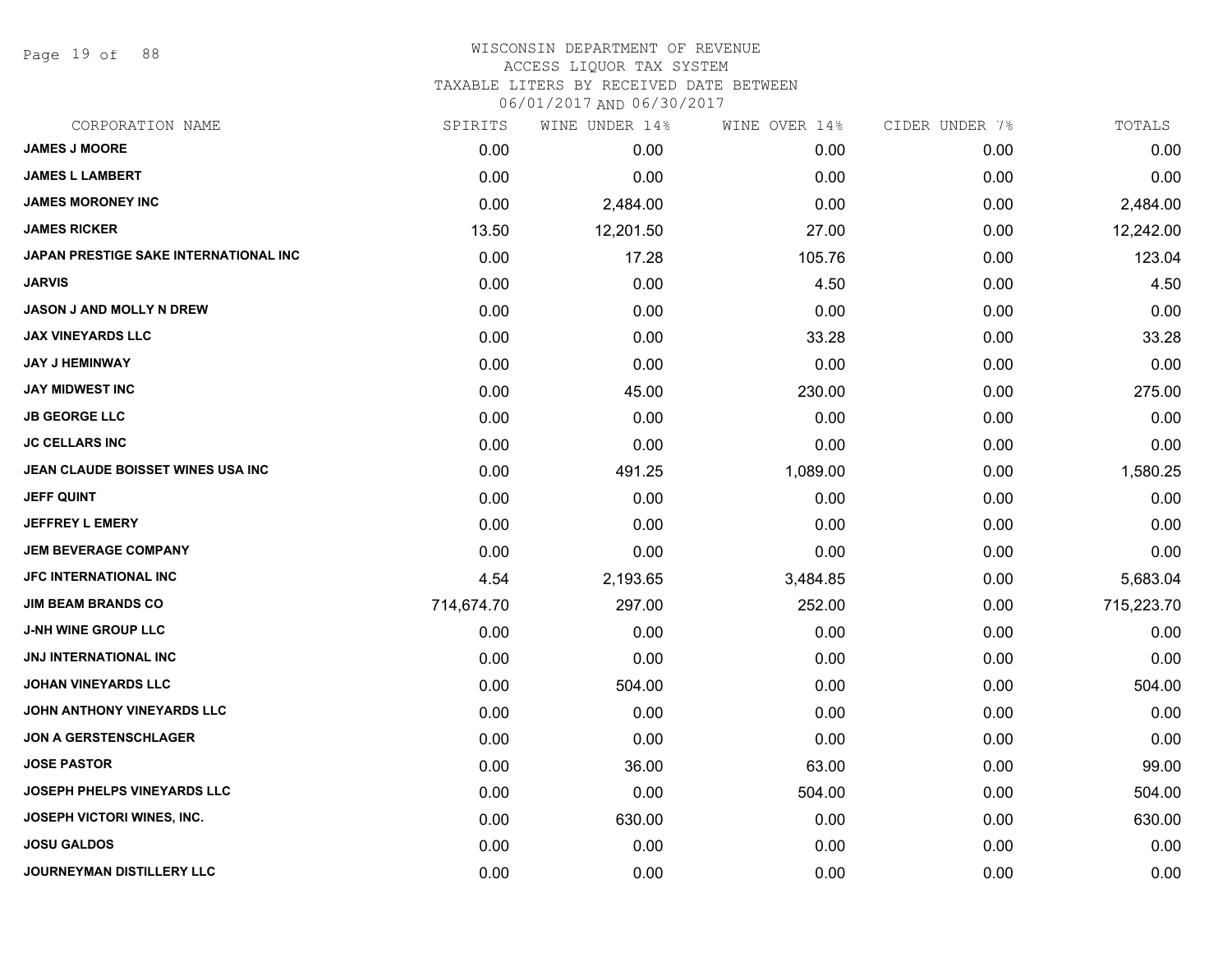Page 20 of 88

| CORPORATION NAME                         | SPIRITS | WINE UNDER 14% | WINE OVER 14% | CIDER UNDER 7% | TOTALS    |
|------------------------------------------|---------|----------------|---------------|----------------|-----------|
| <b>JPPZ INC</b>                          | 0.00    | 0.00           | 0.00          | 0.00           | 0.00      |
| <b>JRV LLC</b>                           | 0.00    | 0.00           | 0.00          | 0.00           | 0.00      |
| JUDD FAMILY VINEYARDS LP                 | 0.00    | 0.00           | 0.00          | 0.00           | 0.00      |
| <b>JUSTIN VINEYARDS &amp; WINERY LLC</b> | 0.00    | 0.00           | 1,323.00      | 0.00           | 1,323.00  |
| <b>JVW CORPORATION</b>                   | 0.00    | 0.00           | 0.00          | 0.00           | 0.00      |
| <b>JZ WINE COMPANY</b>                   | 0.00    | 0.00           | 0.00          | 0.00           | 0.00      |
| <b>K VINTNERS LLC</b>                    | 0.00    | 0.00           | 0.00          | 0.00           | 0.00      |
| <b>KALIN CELLARS INC</b>                 | 0.00    | 0.00           | 0.00          | 0.00           | 0.00      |
| <b>KAY OLSEN</b>                         | 0.00    | 0.00           | 0.00          | 0.00           | 0.00      |
| <b>KB WINES LLC</b>                      | 0.00    | 0.00           | 0.00          | 0.00           | 0.00      |
| <b>KEEPER'S QUEST INC</b>                | 0.00    | 0.00           | 0.00          | 0.00           | 0.00      |
| <b>KELLER ESTATE LTD</b>                 | 0.00    | 0.00           | 0.00          | 0.00           | 0.00      |
| <b>KEN WRIGHT CELLARS CO</b>             | 0.00    | 0.00           | 0.00          | 0.00           | 0.00      |
| <b>KENNETH S LIKITPRAKONG</b>            | 0.00    | 202.60         | 0.00          | 0.00           | 202.60    |
| <b>KENT HUMPHREY</b>                     | 0.00    | 0.00           | 0.00          | 0.00           | 0.00      |
| <b>KENT RASMUSSEN WINERY</b>             | 0.00    | 0.00           | 0.00          | 0.00           | 0.00      |
| <b>KENTUCKY BOURBON DISTILLERS LTD</b>   | 693.80  | 0.00           | 0.00          | 0.00           | 693.80    |
| <b>KERMIT LYNCH WINE MERCHANTS</b>       | 0.00    | 3,175.50       | 180.00        | 0.00           | 3,355.50  |
| KINDRED SPIRITS NORTH AMERICA INC        | 0.00    | 0.00           | 0.00          | 0.00           | 0.00      |
| <b>KINDRED VINES IMPORT CO LLC</b>       | 0.00    | 6,025.50       | 18.00         | 0.00           | 6,043.50  |
| <b>KING ESTATE WINERY LP</b>             | 0.00    | 5,196.00       | 0.00          | 0.00           | 5,196.00  |
| <b>KIONA VINEYARDS LLC</b>               | 0.00    | 324.00         | 0.00          | 0.00           | 324.00    |
| KISTLER VINEYARDS, LLC                   | 0.00    | 0.00           | 90.00         | 0.00           | 90.00     |
| <b>KITFOX VINEYARDS LLC</b>              | 0.00    | 0.00           | 0.00          | 0.00           | 0.00      |
| <b>KLEIN FOODS INC</b>                   | 0.00    | 10,404.00      | 321.00        | 0.00           | 10,725.00 |
| <b>KLIN SPIRITS LLC</b>                  | 98.00   | 0.00           | 0.00          | 0.00           | 98.00     |
| <b>KLINKER BRICK WINERY INC</b>          | 0.00    | 0.00           | 0.00          | 0.00           | 0.00      |
| <b>KOBRAND CORPORATION</b>               | 102.00  | 8,425.50       | 2,380.98      | 0.00           | 10,908.48 |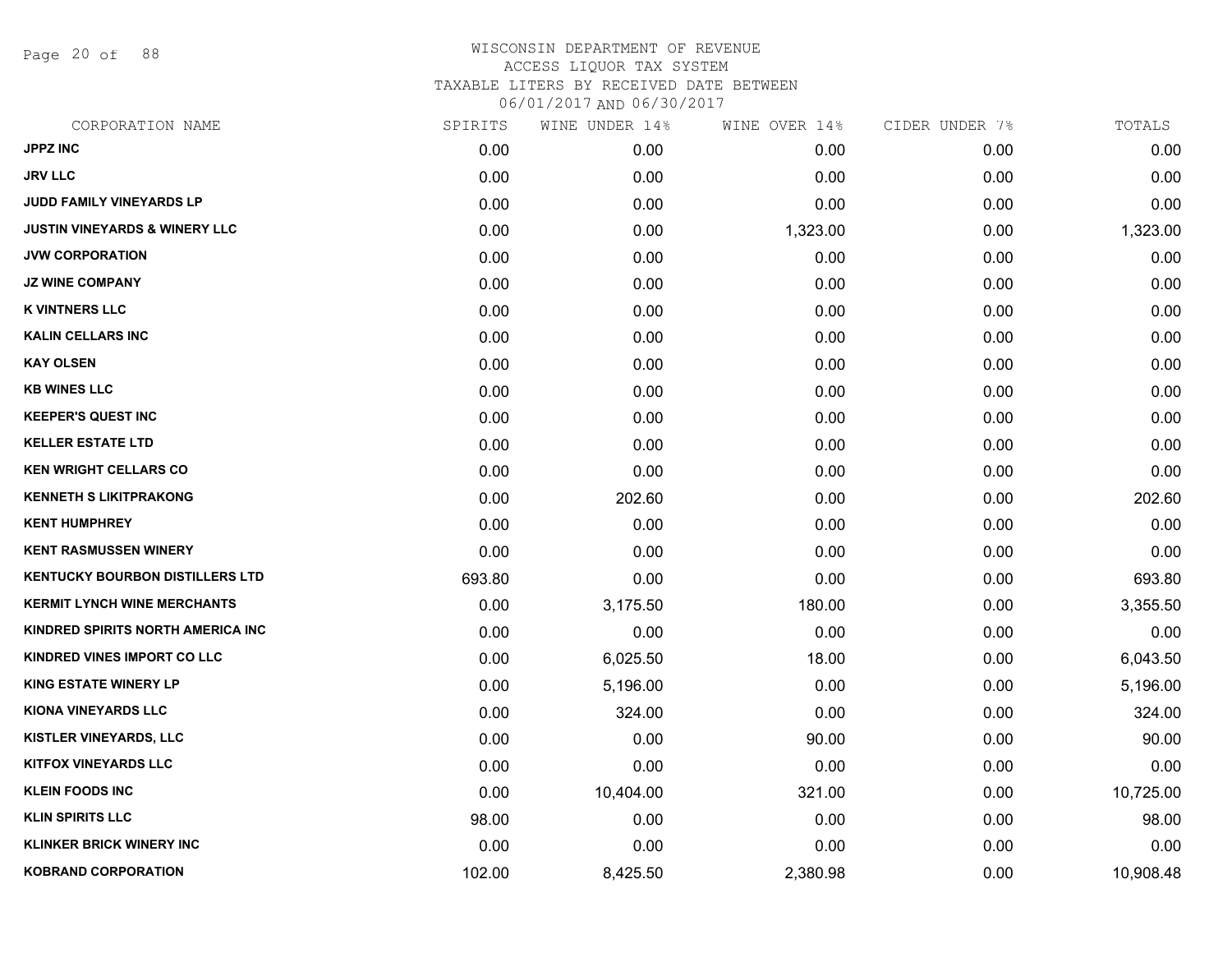Page 21 of 88

# WISCONSIN DEPARTMENT OF REVENUE ACCESS LIQUOR TAX SYSTEM TAXABLE LITERS BY RECEIVED DATE BETWEEN

| CORPORATION NAME                           | SPIRITS | WINE UNDER 14% | WINE OVER 14% | CIDER UNDER 7% | TOTALS   |
|--------------------------------------------|---------|----------------|---------------|----------------|----------|
| KOJIMA & INTERNATIONAL ASSOCIATES INC      | 0.00    | 0.00           | 0.00          | 0.00           | 0.00     |
| <b>KONGSGAARD WINE LLC</b>                 | 0.00    | 0.00           | 0.00          | 0.00           | 0.00     |
| <b>KONSTANTIN D FRANK &amp; SONS</b>       | 0.00    | 567.00         | 0.00          | 0.00           | 567.00   |
| <b>KOPRI INC</b>                           | 0.00    | 81.00          | 0.00          | 0.00           | 81.00    |
| <b>KOVAL INC</b>                           | 0.00    | 0.00           | 0.00          | 0.00           | 0.00     |
| <b>KRA-ZE LLC</b>                          | 0.00    | 0.00           | 0.00          | 0.00           | 0.00     |
| <b>KRUPP BROTHERS LLC</b>                  | 0.00    | 0.00           | 0.00          | 0.00           | 0.00     |
| <b>KUTCH WINES INC</b>                     | 0.00    | 30.91          | 0.00          | 0.00           | 30.91    |
| <b>KYSELA PERE ET FILS LTD</b>             | 0.00    | 2,700.00       | 90.00         | 0.00           | 2,790.00 |
| <b>L &amp; F BRANDS INC</b>                | 0.00    | 0.00           | 0.00          | 0.00           | 0.00     |
| <b>L &amp; L IMPORTS LLC</b>               | 0.00    | 0.00           | 0.00          | 0.00           | 0.00     |
| <b>LC WINE</b>                             | 0.00    | 0.00           | 0.00          | 0.00           | 0.00     |
| L FOPPIANO WINE CO INC                     | 0.00    | 0.00           | 36.00         | 0.00           | 36.00    |
| <b>L&amp;C WINE COUNTRY OPERATIONS LLC</b> | 0.00    | 0.00           | 0.00          | 0.00           | 0.00     |
| <b>LADERA WINERY LLC</b>                   | 0.00    | 0.00           | 0.00          | 0.00           | 0.00     |
| <b>LADY HILL LLC</b>                       | 0.00    | 0.00           | 0.00          | 0.00           | 0.00     |
| <b>LAETITIA VINEYARD &amp; WINERY INC</b>  | 0.00    | 0.00           | 0.00          | 0.00           | 0.00     |
| <b>LAIRD &amp; COMPANY</b>                 | 162.00  | 0.00           | 0.00          | 0.00           | 162.00   |
| LAKE COUNTRY LIBARE DISTILLING LLC         | 0.00    | 0.00           | 0.00          | 0.00           | 0.00     |
| <b>LANCE C RANDOLPH</b>                    | 0.00    | 126.00         | 126.00        | 0.00           | 252.00   |
| <b>LANGDON SHIVERICK INC</b>               | 0.00    | 10.50          | 0.00          | 0.00           | 10.50    |
| <b>LANGE WINERY LLC</b>                    | 0.00    | 0.00           | 0.00          | 0.00           | 0.00     |
| <b>LAPHAM SALES &amp; MARKETING INC</b>    | 0.00    | 0.00           | 0.00          | 0.00           | 0.00     |
| <b>LATITUDE BEVERAGE COMPANY</b>           | 0.00    | 280.55         | 0.00          | 0.00           | 280.55   |
| <b>LAUREATE IMPORTS COMPANY INC</b>        | 0.00    | 0.00           | 0.00          | 0.00           | 0.00     |
| <b>LAURENT-PERRIER US INC</b>              | 0.00    | 0.00           | 0.00          | 0.00           | 0.00     |
| <b>LAVA SPRINGS INC</b>                    | 0.00    | 0.00           | 0.00          | 0.00           | 0.00     |
| <b>LAWER FAMILY WINERY INC</b>             | 0.00    | 0.00           | 0.00          | 0.00           | 0.00     |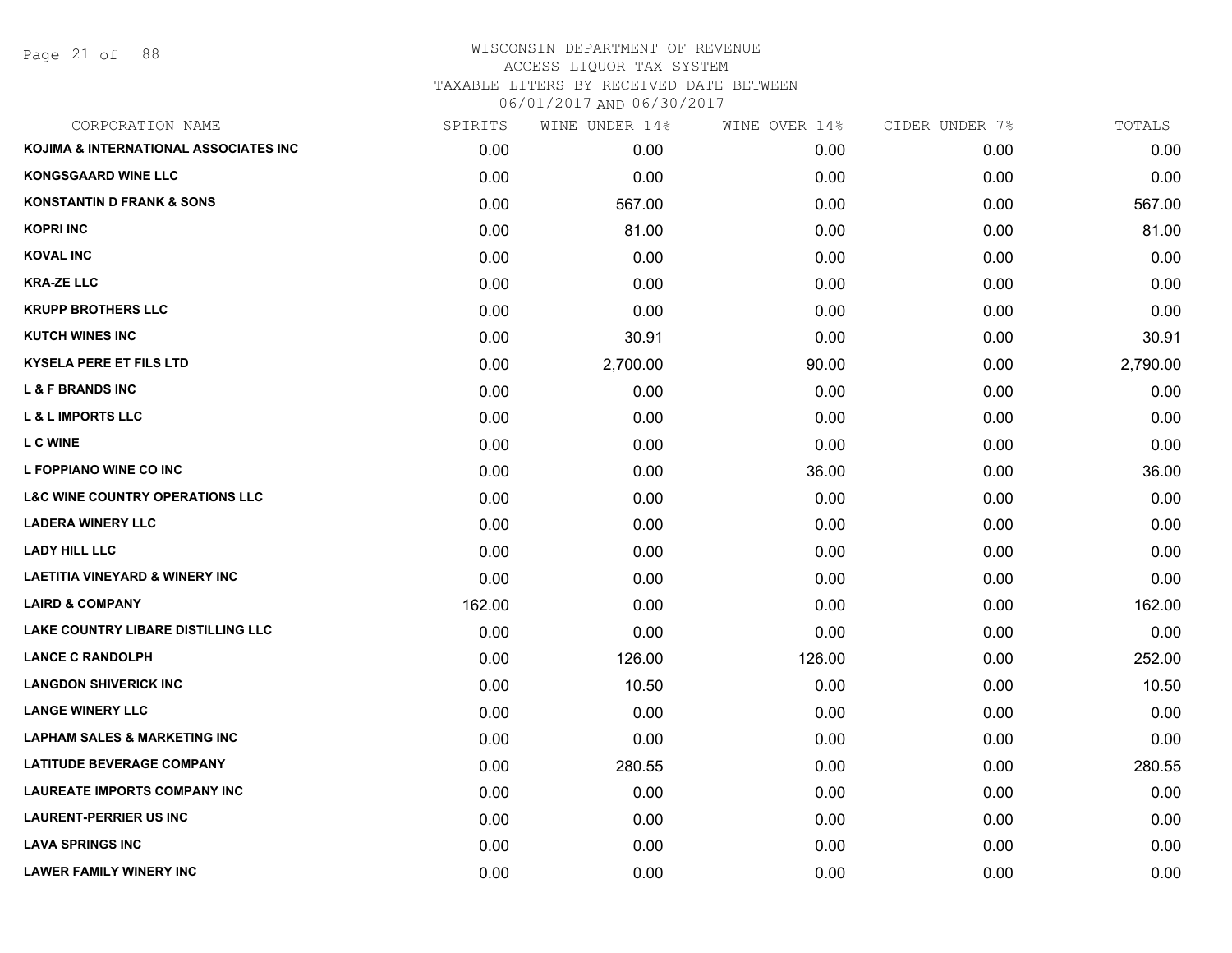Page 22 of 88

#### WISCONSIN DEPARTMENT OF REVENUE ACCESS LIQUOR TAX SYSTEM TAXABLE LITERS BY RECEIVED DATE BETWEEN

| CORPORATION NAME                       | SPIRITS   | WINE UNDER 14% | WINE OVER 14% | CIDER UNDER 7% | TOTALS    |
|----------------------------------------|-----------|----------------|---------------|----------------|-----------|
| <b>LCF WINE COMPANY LLC</b>            | 0.00      | 126.00         | 396.00        | 0.00           | 522.00    |
| LE CEP II INC                          | 0.00      | 153.00         | 0.00          | 0.00           | 153.00    |
| LE GRAND COURTAGE LLC                  | 0.00      | 157.25         | 0.00          | 0.00           | 157.25    |
| LE RAISIN IMPORTS LLC                  | 0.00      | 359.76         | 0.00          | 0.00           | 359.76    |
| LE VIGNE WINERY INC                    | 0.00      | 255.00         | 258.00        | 0.00           | 513.00    |
| <b>LEAH M SULLBERG</b>                 | 0.00      | 0.00           | 0.00          | 0.00           | 0.00      |
| LEFT COAST CELLARS LLC                 | 0.00      | 252.00         | 0.00          | 0.00           | 252.00    |
| <b>LEMELSON WINERY LLC</b>             | 0.00      | 0.00           | 0.00          | 0.00           | 0.00      |
| <b>LEONARD KREUSCH INC</b>             | 0.00      | 1,747.81       | 0.00          | 0.00           | 1,747.81  |
| <b>LEONARDINI FAMILY WINERY LLC</b>    | 0.00      | 126.00         | 0.00          | 0.00           | 126.00    |
| <b>LEONETTI CELLAR LLC</b>             | 0.00      | 0.00           | 0.00          | 0.00           | 0.00      |
| <b>LEVECKE CORPORATION</b>             | 86,032.50 | 0.00           | 0.00          | 0.00           | 86,032.50 |
| <b>LEVIATHAN WINE COMPANY LLC</b>      | 0.00      | 0.00           | 0.00          | 0.00           | 0.00      |
| <b>LICKUID AWESOME LLC</b>             | 0.00      | 0.00           | 0.00          | 0.00           | 0.00      |
| <b>LIDESTRI BEVERAGES LLC</b>          | 0.00      | 0.00           | 0.00          | 0.00           | 0.00      |
| <b>LINCOLN SQUARE WINE COMPANY LLC</b> | 0.00      | 0.00           | 0.00          | 0.00           | 0.00      |
| <b>LIOCO WINE COMPANY LLC</b>          | 0.00      | 0.00           | 0.00          | 0.00           | 0.00      |
| <b>LION NATHAN USA INC</b>             | 0.00      | 1,141.50       | 334.50        | 0.00           | 1,476.00  |
| <b>LIQUID BRANDS LLC</b>               | 0.00      | 0.00           | 0.00          | 0.00           | 0.00      |
| <b>LISA LISA INCORPORATED</b>          | 0.00      | 0.00           | 0.00          | 0.00           | 0.00      |
| <b>LISA MARLOW</b>                     | 0.00      | 0.00           | 0.00          | 0.00           | 0.00      |
| <b>LOCAL DISTILLING INC</b>            | 5,232.00  | 0.00           | 0.00          | 0.00           | 5,232.00  |
| <b>LOEST &amp; MCNAMEE INC</b>         | 0.00      | 585.00         | 27.00         | 0.00           | 612.00    |
| <b>LONG MEADOW RANCH WINERY INC</b>    | 0.00      | 240.00         | 147.00        | 0.00           | 387.00    |
| <b>LONG SHADOWS VINTNERS LLC</b>       | 0.00      | 63.00          | 252.00        | 0.00           | 315.00    |
| <b>LONGDROP CIDER COMPANY INC</b>      | 0.00      | 0.00           | 0.00          | 0.00           | 0.00      |
| <b>LONZ WINERY INC</b>                 | 0.00      | 240.00         | 0.00          | 0.00           | 240.00    |
| <b>LOOSEN BROS USA LTD</b>             | 0.00      | 9,837.00       | 0.00          | 0.00           | 9,837.00  |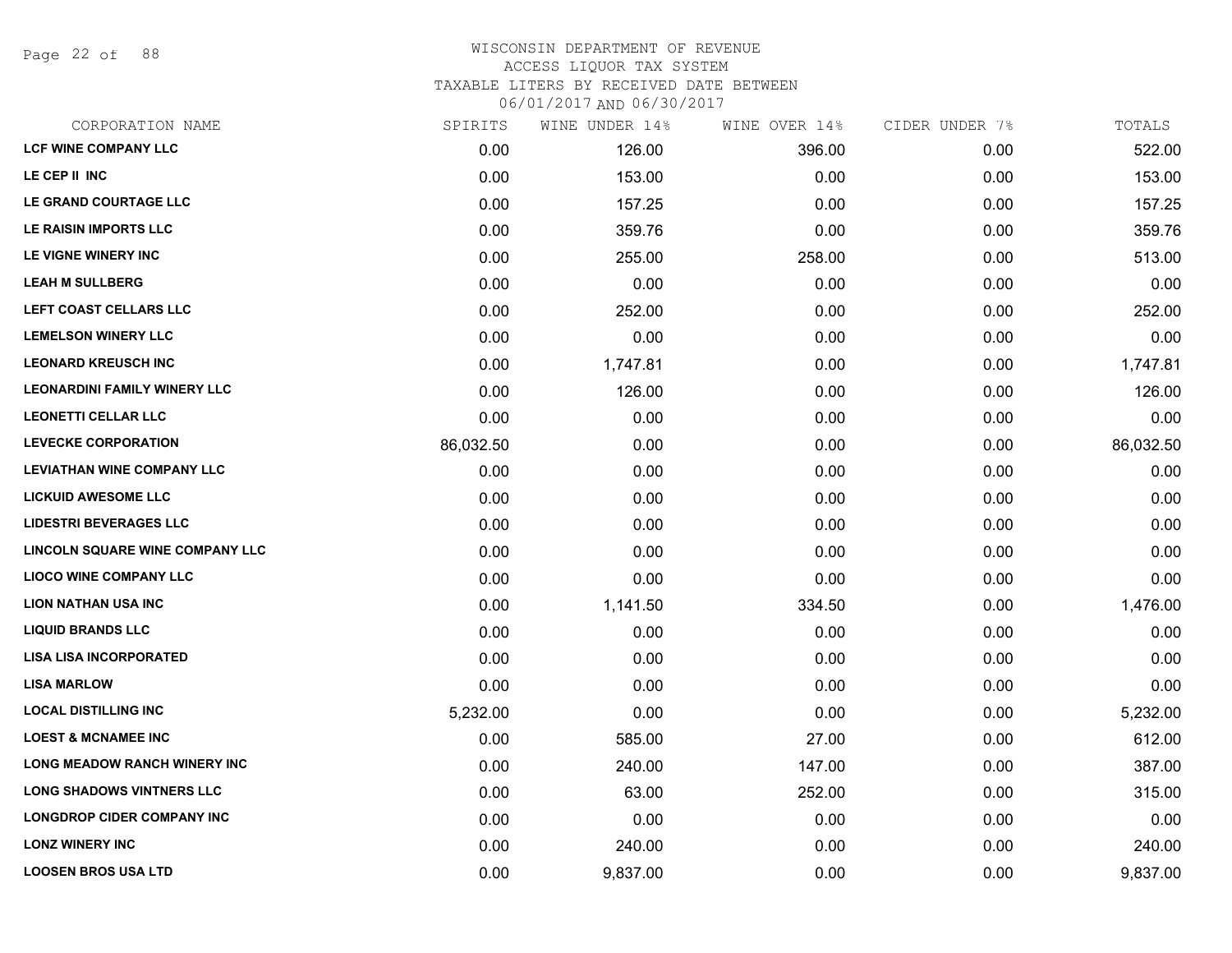Page 23 of 88

#### WISCONSIN DEPARTMENT OF REVENUE ACCESS LIQUOR TAX SYSTEM TAXABLE LITERS BY RECEIVED DATE BETWEEN

| CORPORATION NAME                              | SPIRITS   | WINE UNDER 14% | WINE OVER 14% | CIDER UNDER 7% | TOTALS    |
|-----------------------------------------------|-----------|----------------|---------------|----------------|-----------|
| <b>LORING WINE COMPANY LLC</b>                | 0.00      | 0.00           | 0.00          | 0.00           | 0.00      |
| <b>LOUIS GLUNZ BEER INC</b>                   | 0.00      | 0.00           | 0.00          | 0.00           | 0.00      |
| <b>LOUIS GLUNZ WINE INC</b>                   | 0.00      | 0.00           | 0.00          | 0.00           | 0.00      |
| <b>LOUIS LATOUR INC</b>                       | 0.00      | 0.00           | 0.00          | 0.00           | 0.00      |
| <b>LOWDEN SCHOOLHOUSE CORPORATION</b>         | 0.00      | 126.00         | 378.00        | 0.00           | 504.00    |
| <b>LUNA VINEYARDS INC</b>                     | 0.00      | 0.00           | 408.00        | 0.00           | 408.00    |
| <b>LUNEAU USA INC</b>                         | 0.00      | 7,395.00       | 0.00          | 0.00           | 7,395.00  |
| <b>LUXCO INC</b>                              | 92,880.00 | 405.00         | 1,191.00      | 0.00           | 94,476.00 |
| <b>LYNMAR WINERY LLC</b>                      | 0.00      | 0.00           | 0.00          | 0.00           | 0.00      |
| M.A.C. WINES, LLC                             | 0.00      | 0.00           | 0.00          | 0.00           | 0.00      |
| <b>MACH FLYNT INC</b>                         | 3,024.00  | 19,800.00      | 0.00          | 0.00           | 22,824.00 |
| <b>MAD CAR WINE CO LLC</b>                    | 0.00      | 0.00           | 0.00          | 0.00           | 0.00      |
| <b>MADRIGAL FAMILY WINERY LLC</b>             | 0.00      | 0.00           | 0.00          | 0.00           | 0.00      |
| <b>MAGAVE TEQUILA INC</b>                     | 0.00      | 0.00           | 0.00          | 0.00           | 0.00      |
| <b>MAISONS MARQUES &amp; DOMAINES USA INC</b> | 0.00      | 1,332.00       | 112.50        | 0.00           | 1,444.50  |
| <b>MANO'S INC</b>                             | 0.00      | 45.00          | 0.00          | 0.00           | 45.00     |
| <b>MANUEL PULIDO</b>                          | 0.00      | 0.00           | 0.00          | 0.00           | 0.00      |
| <b>MARIETTA CELLARS INC</b>                   | 0.00      | 756.00         | 211.50        | 0.00           | 967.50    |
| <b>MARIPOSA WINE COMPANY LLC</b>              | 0.00      | 0.00           | 0.00          | 0.00           | 0.00      |
| <b>MARK ADAMS &amp; CIERA ADAMS</b>           | 0.00      | 0.00           | 0.00          | 0.00           | 0.00      |
| <b>MARK ANDERSON</b>                          | 0.00      | 0.00           | 0.00          | 0.00           | 0.00      |
| <b>MARK ANTHONY BRANDS INC</b>                | 0.00      | 0.00           | 0.00          | 0.00           | 0.00      |
| <b>MARK SZUMOWSKI</b>                         | 0.00      | 0.00           | 0.00          | 0.00           | 0.00      |
| <b>MARKETING GLOBAL BRANDS CORP</b>           | 0.00      | 0.00           | 0.00          | 0.00           | 0.00      |
| <b>MARTIN RAY WINERY INC</b>                  | 0.00      | 0.00           | 0.00          | 0.00           | 0.00      |
| <b>MARTINELLI WINERY INC</b>                  | 0.00      | 0.00           | 288.00        | 0.00           | 288.00    |
| <b>MARTINEZ DISTRIBUTING CO INC</b>           | 0.00      | 0.00           | 0.00          | 0.00           | 0.00      |
| <b>MASSANOIS LLC</b>                          | 0.00      | 2,236.50       | 1,047.00      | 0.00           | 3,283.50  |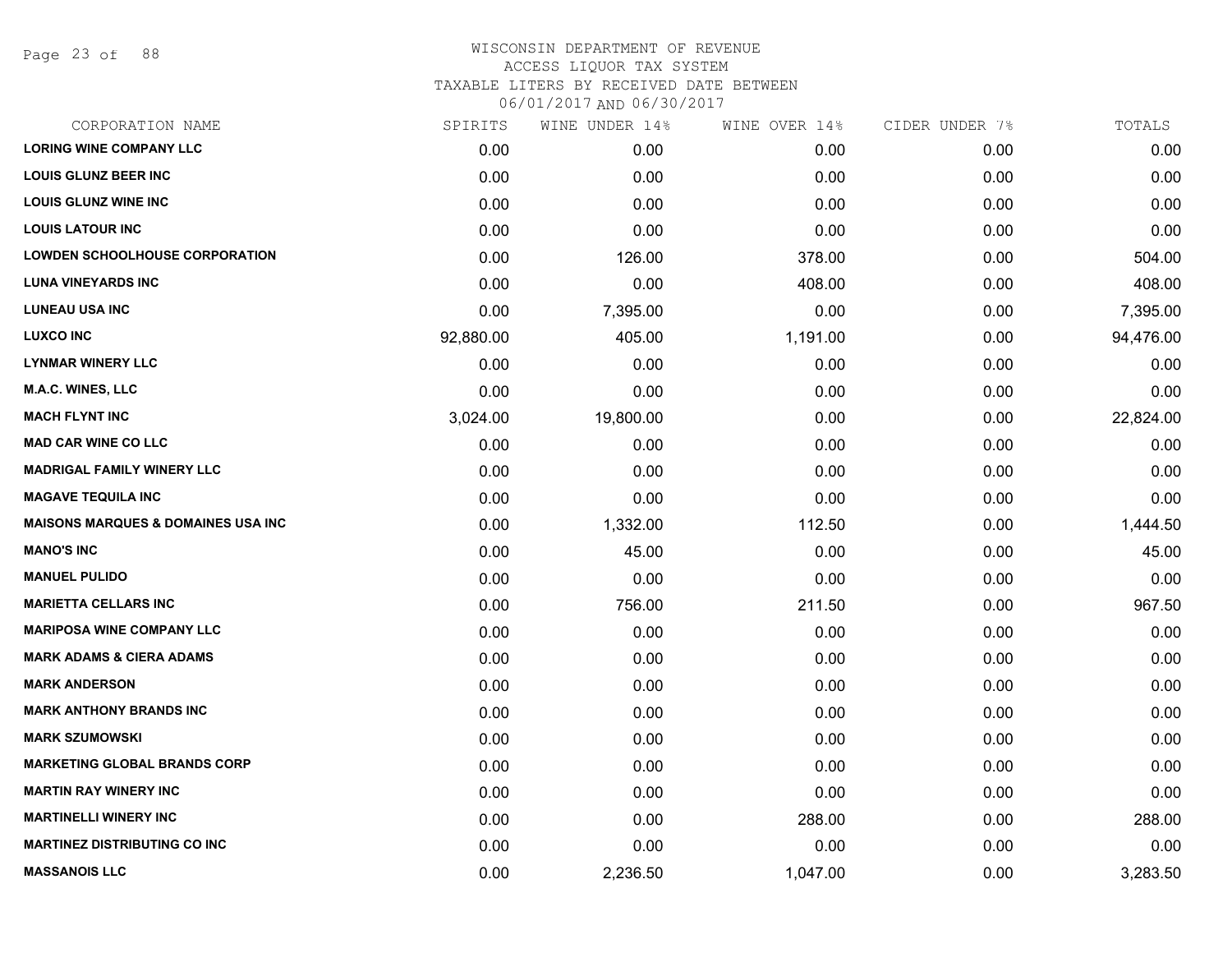Page 24 of 88

| CORPORATION NAME                        | SPIRITS   | WINE UNDER 14% | WINE OVER 14% | CIDER UNDER 7% | TOTALS    |
|-----------------------------------------|-----------|----------------|---------------|----------------|-----------|
| <b>MATCHVINO LLC</b>                    | 0.00      | 486.00         | 0.00          | 0.00           | 486.00    |
| <b>MATHY WINERY LLC</b>                 | 0.00      | 657.00         | 0.00          | 0.00           | 657.00    |
| <b>MATRICK HOLDINGS CORPORATION</b>     | 0.00      | 0.00           | 0.00          | 0.00           | 0.00      |
| <b>MATTHIASSON FAMILY VINEYARDS LLC</b> | 0.00      | 0.00           | 0.00          | 0.00           | 0.00      |
| <b>MAURITSON FAMILY WINERY</b>          | 0.00      | 0.00           | 0.00          | 0.00           | 0.00      |
| <b>MC CORMICK DISTILLING CO INC</b>     | 16,219.20 | 0.00           | 0.00          | 0.00           | 16,219.20 |
| <b>MCKENZIE'S BEVERAGES INC</b>         | 0.00      | 0.00           | 0.00          | 4,513.06       | 4,513.06  |
| <b>MCMANIS FAMILY VINEYARDS INC</b>     | 0.00      | 1,512.00       | 0.00          | 0.00           | 1,512.00  |
| <b>MCNAB RIDGE WINERY LLC</b>           | 0.00      | 0.00           | 0.00          | 0.00           | 0.00      |
| <b>MEDCO ATLANTIC INC</b>               | 0.00      | 0.00           | 0.00          | 0.00           | 0.00      |
| <b>MEIERS WINE CELLARS INC</b>          | 0.00      | 126.00         | 0.00          | 0.00           | 126.00    |
| <b>MENDOCINO WINE GROUP LLC</b>         | 0.00      | 1,071.00       | 738.00        | 0.00           | 1,809.00  |
| <b>MERCER WINE ESTATES LLC</b>          | 0.00      | 2,016.00       | 171.00        | 0.00           | 2,187.00  |
| <b>MERCHANT DU VIN CORPORATION</b>      | 0.00      | 0.00           | 0.00          | 0.00           | 0.00      |
| <b>MEREDITH VINEYARD ESTATE INC</b>     | 0.00      | 0.00           | 0.00          | 0.00           | 0.00      |
| <b>METEOR VINEYARD LLC</b>              | 0.00      | 0.00           | 0.00          | 0.00           | 0.00      |
| <b>METROWINE DISTRIBUTION CO INC</b>    | 0.00      | 0.00           | 0.00          | 0.00           | 0.00      |
| <b>METTLER WINES LLC</b>                | 0.00      | 0.00           | 0.00          | 0.00           | 0.00      |
| <b>MEV CORPORATION</b>                  | 0.00      | 0.00           | 0.00          | 0.00           | 0.00      |
| <b>MEXCOR INC</b>                       | 0.00      | 0.00           | 0.00          | 0.00           | 0.00      |
| <b>MEYER CELLARS LLC</b>                | 0.00      | 0.00           | 0.00          | 0.00           | 0.00      |
| <b>MHW LTD</b>                          | 10,137.60 | 5,131.50       | 2,947.50      | 0.00           | 18,216.60 |
| <b>MICHAEL HOUGH</b>                    | 0.00      | 4,528.50       | 871.50        | 0.00           | 5,400.00  |
| <b>MICHAEL SKURNIK WINES INC</b>        | 0.00      | 1,471.50       | 0.00          | 0.00           | 1,471.50  |
| <b>MICHEAL DASHE</b>                    | 0.00      | 0.00           | 0.00          | 0.00           | 0.00      |
| <b>MIDDLETON FAMILY WINES LLC</b>       | 0.00      | 0.00           | 0.00          | 0.00           | 0.00      |
| <b>MIDNIGHT CELLARS INC</b>             | 0.00      | 0.00           | 171.00        | 0.00           | 171.00    |
| <b>MID-OAK DISTILLERY INC</b>           | 0.00      | 0.00           | 0.00          | 0.00           | 0.00      |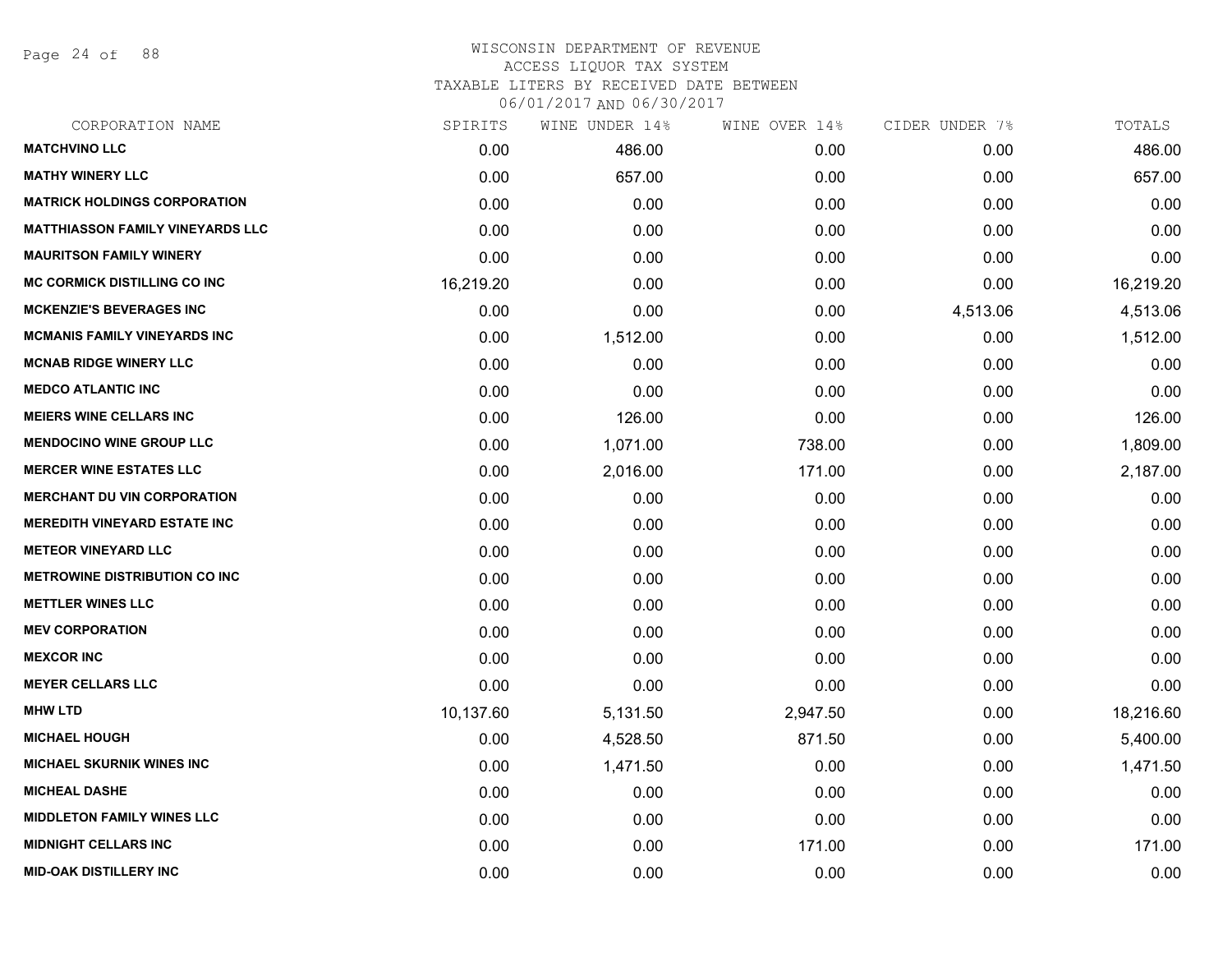Page 25 of 88

#### WISCONSIN DEPARTMENT OF REVENUE ACCESS LIQUOR TAX SYSTEM

TAXABLE LITERS BY RECEIVED DATE BETWEEN

| CORPORATION NAME                                  | SPIRITS   | WINE UNDER 14% | WINE OVER 14% | CIDER UNDER 7% | TOTALS    |
|---------------------------------------------------|-----------|----------------|---------------|----------------|-----------|
| <b>MILBRANDT FAMILY WINES LLC</b>                 | 0.00      | 447.00         | 0.00          | 0.00           | 447.00    |
| <b>MILE HIGH SPIRITS LLC</b>                      | 0.00      | 0.00           | 0.00          | 0.00           | 0.00      |
| <b>MILL CREEK VINEYARDS</b>                       | 0.00      | 0.00           | 0.00          | 0.00           | 0.00      |
| <b>MILLER SQUARED INC</b>                         | 0.00      | 0.00           | 0.00          | 0.00           | 0.00      |
| <b>MILLERCOORS LLC</b>                            | 0.00      | 0.00           | 0.00          | 0.00           | 0.00      |
| MILTONS DISTRIBUTING CO INC                       | 0.00      | 2,114.50       | 27.00         | 0.00           | 2,141.50  |
| <b>MINER FAMILY WINERY LLC</b>                    | 0.00      | 0.00           | 0.00          | 0.00           | 0.00      |
| <b>MINU IMPORT INC</b>                            | 0.00      | 0.00           | 0.00          | 0.00           | 0.00      |
| <b>MIONETTO USA INC</b>                           | 0.00      | 1,153.77       | 0.00          | 0.00           | 1,153.77  |
| <b>MIRA WINERY LLC</b>                            | 0.00      | 0.00           | 0.00          | 0.00           | 0.00      |
| <b>MIRAMONT ESTATE VINEYARDS &amp; WINERY INC</b> | 0.00      | 0.00           | 0.00          | 0.00           | 0.00      |
| <b>MIRASOL WINE LLC</b>                           | 0.00      | 14.27          | 19.02         | 0.00           | 33.29     |
| <b>MISA IMPORTS INC</b>                           | 2,016.00  | 46,314.00      | 0.00          | 0.00           | 48,330.00 |
| <b>MISSISSIPPI RIVER DISTILLING COMPANY</b>       | 0.00      | 0.00           | 0.00          | 0.00           | 0.00      |
| <b>MISTARR WINE IMPORTERS</b>                     | 0.00      | 0.00           | 225.00        | 0.00           | 225.00    |
| <b>MIURA VINEYARDS LLC</b>                        | 0.00      | 0.00           | 0.00          | 0.00           | 0.00      |
| <b>MODERN DEVELOPMENT COMPANY</b>                 | 0.00      | 0.00           | 0.00          | 0.00           | 0.00      |
| <b>MODERN SPIRITS LLC</b>                         | 4.50      | 0.00           | 85.50         | 0.00           | 90.00     |
| <b>MODUS OPERANDI CELLARS LLC</b>                 | 0.00      | 0.00           | 0.00          | 0.00           | 0.00      |
| <b>MOET HENNESSY USA, INC.</b>                    | 68,620.60 | 13,167.00      | 594.00        | 0.00           | 82,381.60 |
| <b>MOLLYDOOKER INTERNATIONAL LLC</b>              | 0.00      | 0.00           | 2,079.00      | 0.00           | 2,079.00  |
| <b>MONICA NOGUES</b>                              | 0.00      | 423.00         | 67.50         | 0.00           | 490.50    |
| <b>MONSIEUR TOUTON SELECTION LTD / ORIGIN USA</b> | 0.00      | 0.00           | 0.00          | 0.00           | 0.00      |
| <b>MONTANERO MEZCAL LLC</b>                       | 0.00      | 0.00           | 0.00          | 0.00           | 0.00      |
| <b>MONTE CRISTO BLOCK IV LLC</b>                  | 0.00      | 0.00           | 0.00          | 0.00           | 0.00      |
| <b>MONTEREY WINE COMPANY LLC</b>                  | 0.00      | 252.00         | 0.00          | 0.00           | 252.00    |
| <b>MONTICELLO CELLARS INC</b>                     | 0.00      | 0.00           | 0.00          | 0.00           | 0.00      |
| <b>MONTINORE VINEYARDS LIMITED</b>                | 0.00      | 234.00         | 0.00          | 0.00           | 234.00    |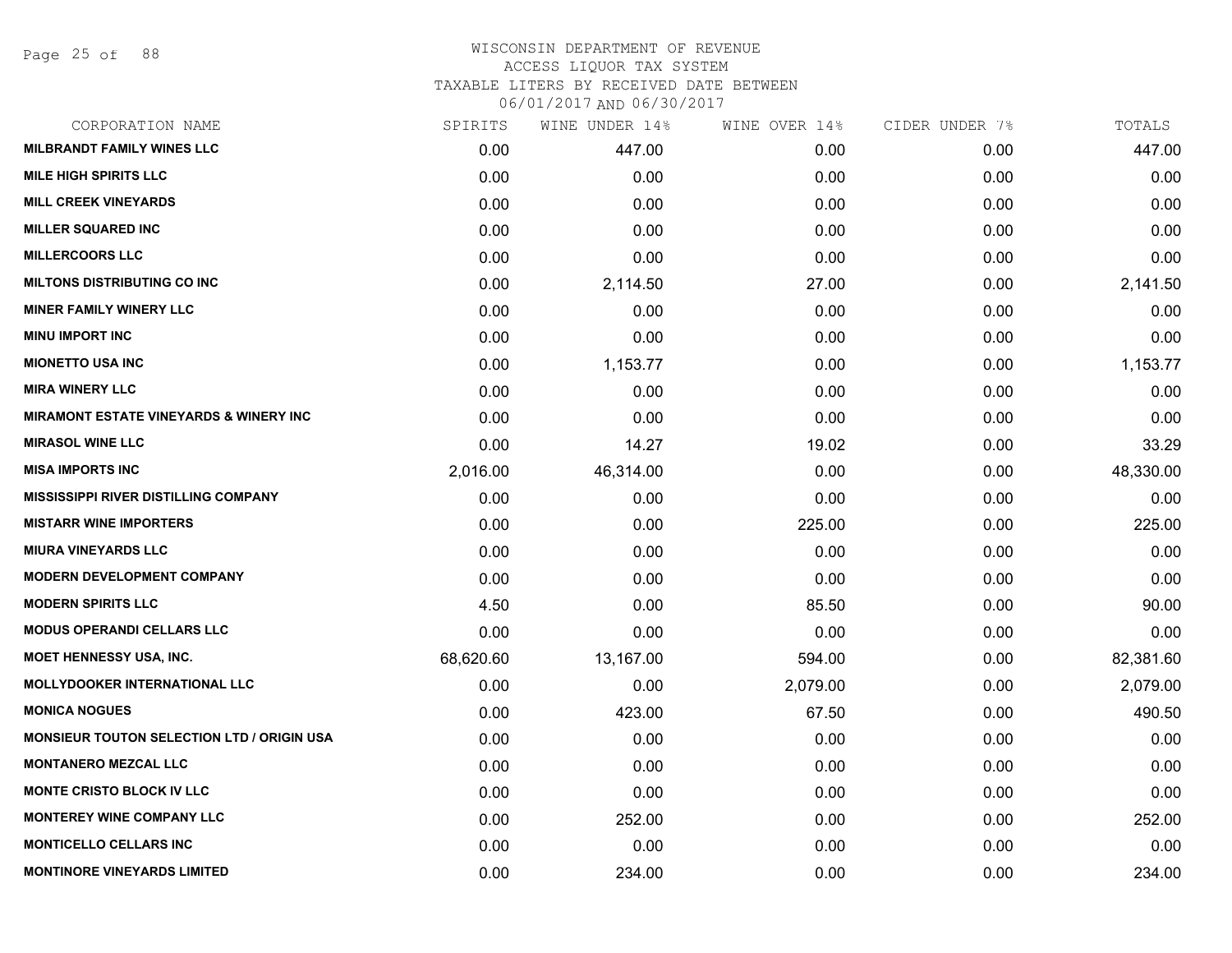Page 26 of 88

| CORPORATION NAME                                                            | SPIRITS   | WINE UNDER 14% | WINE OVER 14% | CIDER UNDER 7% | TOTALS    |
|-----------------------------------------------------------------------------|-----------|----------------|---------------|----------------|-----------|
| <b>MORGAN WINERY INC</b>                                                    | 0.00      | 0.00           | 126.00        | 0.00           | 126.00    |
| <b>MOUNT VEEDER FARMS LLC</b>                                               | 0.00      | 0.00           | 0.00          | 0.00           | 0.00      |
| <b>MOUNTAIN VIEW VINTNERS LLC</b>                                           | 0.00      | 0.00           | 0.00          | 0.00           | 0.00      |
| <b>MS WALKER INC</b>                                                        | 9,082.50  | 0.00           | 0.00          | 0.00           | 9,082.50  |
| <b>MUSTACHE MENTORS LLC</b>                                                 | 0.00      | 360.00         | 0.00          | 0.00           | 360.00    |
| <b>MUTUAL WHOLESALE LIQUOR INC</b>                                          | 0.00      | 0.00           | 0.00          | 0.00           | 0.00      |
| <b>NAKED WINES LLC</b>                                                      | 0.00      | 0.00           | 0.00          | 0.00           | 0.00      |
| NAPA VALLEY SPECIALTY WINES INC                                             | 0.00      | 0.00           | 0.00          | 0.00           | 0.00      |
| NATIONAL CONSUMER CREDIT GUARANTEE<br><b>ASSOCIATION OF CONNECTICUT INC</b> | $-264.00$ | 0.00           | 0.00          | 0.00           | $-264.00$ |
| NATURAL BEVERAGE INFUSIONS LLC                                              | 3,543.13  | 0.00           | 0.00          | 0.00           | 3,543.13  |
| <b>NATURAL MERCHANTS INC</b>                                                | 0.00      | 756.00         | 0.00          | 0.00           | 756.00    |
| <b>NATUREL WEST CORP</b>                                                    | 0.00      | 0.00           | 0.00          | 0.00           | 0.00      |
| <b>NAVARRO VINEYARDS, LLC</b>                                               | 0.00      | 0.00           | 0.00          | 0.00           | 0.00      |
| <b>NBI ACQUISITION LLC</b>                                                  | 0.00      | 0.00           | 0.00          | 0.00           | 0.00      |
| <b>NDC SYSTEMS LP</b>                                                       | 2,109.00  | 65,088.70      | 2,796.00      | 0.00           | 69,993.70 |
| <b>NEGOCIANTS USA INC</b>                                                   | 0.00      | 126.00         | 315.00        | 0.00           | 441.00    |
| <b>NESTOR IMPORTS INC</b>                                                   | 126.00    | 126.00         | 63.00         | 0.00           | 315.00    |
| <b>NEW HOLLAND BREWING CO LLC</b>                                           | 0.00      | 0.00           | 0.00          | 0.00           | 0.00      |
| <b>NEW MEXICO WINERIES INC</b>                                              | 0.00      | 1,161.00       | 0.00          | 0.00           | 1,161.00  |
| <b>NEW PARROTT &amp; CO</b>                                                 | 0.00      | 3,829.50       | 504.00        | 0.00           | 4,333.50  |
| <b>NEW VAVIN INC</b>                                                        | 0.00      | 0.00           | 0.00          | 0.00           | 0.00      |
| <b>NEW YORK MUTUAL TRADING CO INC.</b>                                      | 0.00      | 0.00           | 0.32          | 0.00           | 0.32      |
| <b>NEXUS BRANDS LLC</b>                                                     | 0.00      | 0.00           | 63.00         | 0.00           | 63.00     |
| <b>NICHE IMPORT CO</b>                                                      | 506.00    | 144.00         | 0.00          | 24.00          | 674.00    |
| <b>NICHOLAS KARAVIDAS</b>                                                   | 0.00      | 0.00           | 0.00          | 0.00           | 0.00      |
| NIEBAUM-COPPOLA ESTATE WINERY LP                                            | 0.00      | 36.00          | 72.00         | 0.00           | 108.00    |
| <b>NO. 12 CIDER HOUSE LLC</b>                                               | 0.00      | 0.00           | 0.00          | 0.00           | 0.00      |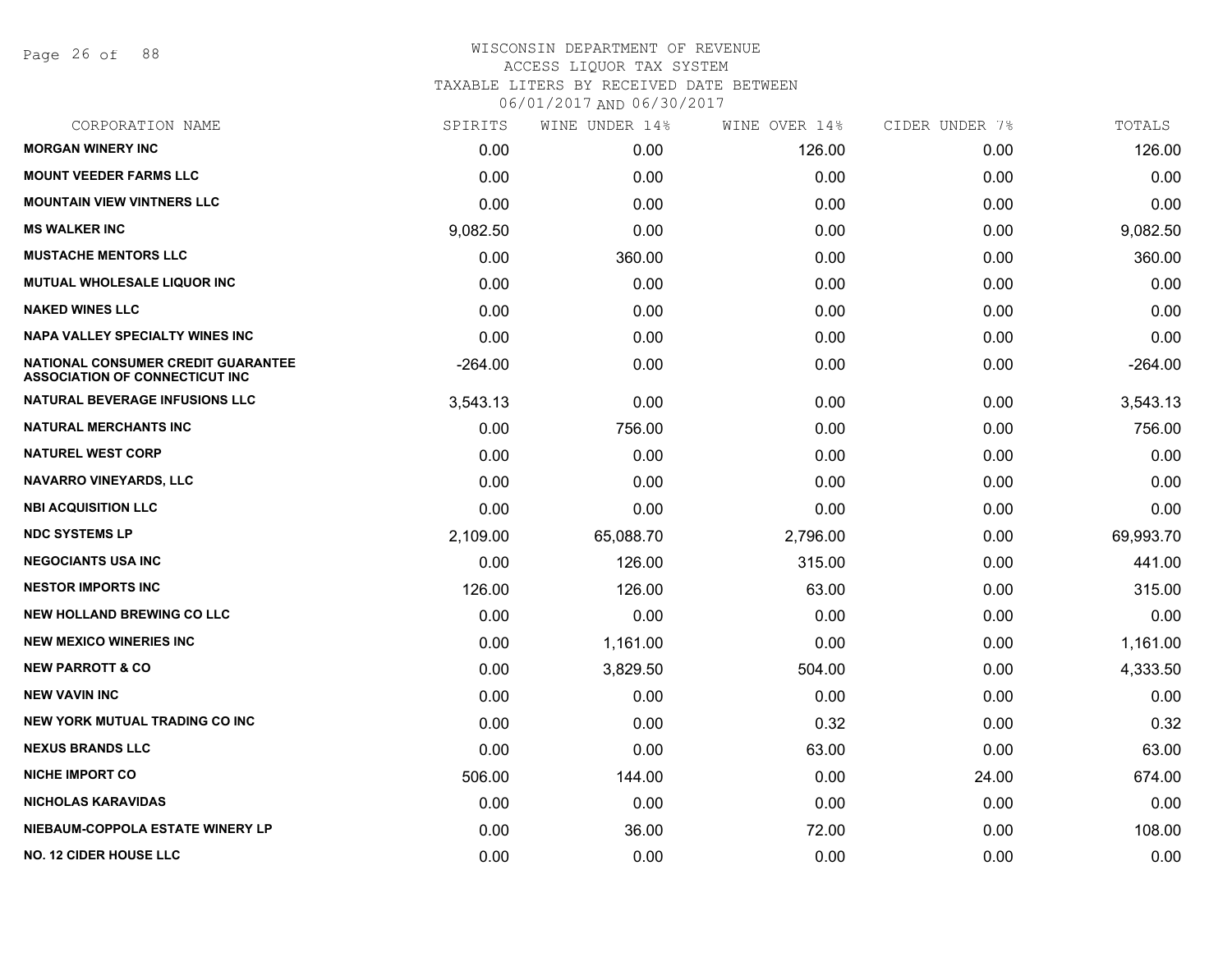Page 27 of 88

| CORPORATION NAME                  | SPIRITS | WINE UNDER 14% | WINE OVER 14% | CIDER UNDER 7% | TOTALS    |
|-----------------------------------|---------|----------------|---------------|----------------|-----------|
| <b>NOLET SPIRITS USA INC</b>      | 0.00    | 0.00           | 0.00          | 0.00           | 0.00      |
| <b>NORTH SHORE DISTILLERY LLC</b> | 0.00    | 0.00           | 0.00          | 0.00           | 0.00      |
| <b>NOVA WINES, INC.</b>           | 0.00    | 0.00           | 0.00          | 0.00           | 0.00      |
| <b>NUCCIO &amp; WISE</b>          | 0.00    | 0.00           | 0.00          | 0.00           | 0.00      |
| <b>NV AWG LTD</b>                 | 0.00    | 0.00           | 21.00         | 0.00           | 21.00     |
| <b>NW WINE COMPANY LLC</b>        | 0.00    | 0.00           | 0.00          | 0.00           | 0.00      |
| OAK RIDGE WINERY LLC              | 0.00    | 2,295.00       | 31.50         | 0.00           | 2,326.50  |
| <b>OLD BRIDGE CELLARS</b>         | 0.00    | 1,123.50       | 252.00        | 0.00           | 1,375.50  |
| <b>OLD ELK HOLDINGS LLC</b>       | 0.00    | 0.00           | 0.00          | 0.00           | 0.00      |
| <b>OLDE WORLD IMPORTS INC</b>     | 0.00    | 0.00           | 0.00          | 0.00           | 0.00      |
| OLE SMOKY DISTILLERY LLC          | 0.00    | 0.00           | 0.00          | 0.00           | 0.00      |
| <b>OLIVER WINE COMPANY INC</b>    | 0.00    | 1,764.00       | 0.00          | 0.00           | 1,764.00  |
| ONE TRUE VINE LLC                 | 0.00    | 315.00         | 0.00          | 0.00           | 315.00    |
| O'NEILL BEVERAGES CO LLC          | 0.00    | 663.75         | 351.75        | 0.00           | 1,015.50  |
| <b>OPICI IMPORT COMPANY</b>       | 0.00    | 1,566.00       | 189.00        | 0.00           | 1,755.00  |
| <b>OPOLO WINES LP</b>             | 0.00    | 0.00           | 0.00          | 0.00           | 0.00      |
| <b>OPUS ONE WINERY LLC</b>        | 0.00    | 0.00           | 40.50         | 0.00           | 40.50     |
| ORCA PROPERTIES LLC               | 0.00    | 270.00         | 27.00         | 0.00           | 297.00    |
| <b>OREGON BREWING COMPANY INC</b> | 21.47   | 0.00           | 0.00          | 0.00           | 21.47     |
| <b>ORIGINAL SIN CORPORATION</b>   | 0.00    | 0.00           | 0.00          | 0.00           | 0.00      |
| ORIGINS PALEO MEALS LLC           | 0.00    | 0.00           | 0.00          | 0.00           | 0.00      |
| ORIN SWIFT CELLARS LLC            | 0.00    | 0.00           | 0.00          | 0.00           | 0.00      |
| ORVINO IMPORTS & DISTRIBUTING INC | 0.00    | 0.00           | 0.00          | 0.00           | 0.00      |
| <b>O'SHAUGHNESSY DEL OSO LLC</b>  | 0.00    | 0.00           | 126.00        | 0.00           | 126.00    |
| <b>OUTPOST WINES LLC</b>          | 0.00    | 0.00           | 0.00          | 0.00           | 0.00      |
| <b>OWEN ROE LLC</b>               | 0.00    | 0.00           | 441.00        | 0.00           | 441.00    |
| <b>P R GRISLEY CO INC</b>         | 0.00    | 0.00           | 0.00          | 0.00           | 0.00      |
| <b>PABST HOLDINGS LLC</b>         | 0.00    | 0.00           | 0.00          | 17,416.00      | 17,416.00 |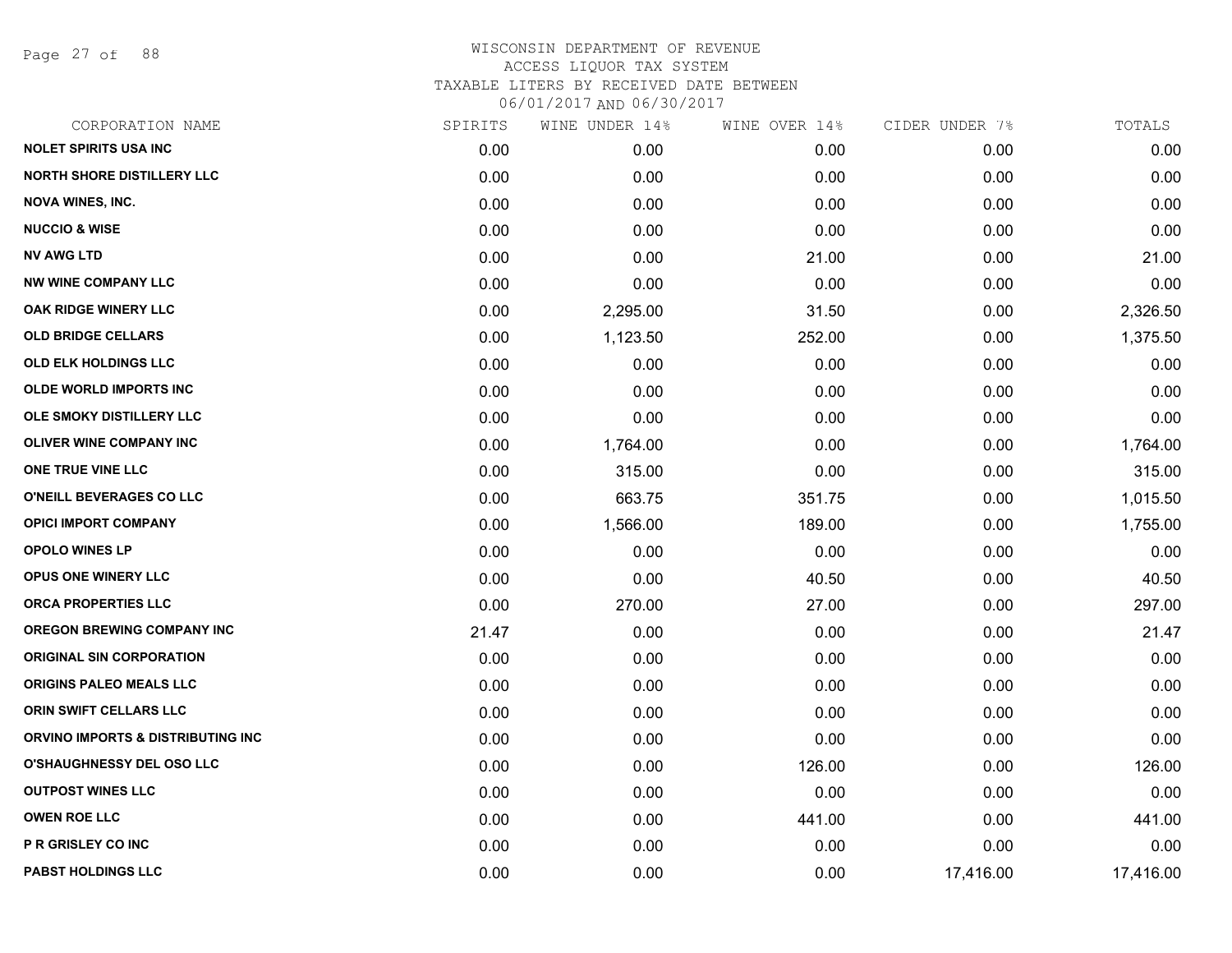Page 28 of 88

## WISCONSIN DEPARTMENT OF REVENUE ACCESS LIQUOR TAX SYSTEM TAXABLE LITERS BY RECEIVED DATE BETWEEN

| CORPORATION NAME                     | SPIRITS    | WINE UNDER 14% | WINE OVER 14% | CIDER UNDER 7% | TOTALS     |
|--------------------------------------|------------|----------------|---------------|----------------|------------|
| PACIFIC EDGE MARKETING GROUP INC     | 961.50     | 0.00           | 0.00          | 0.00           | 961.50     |
| PACIFIC INTERNATIONAL LIQUOR INC     | 0.00       | 0.00           | 0.00          | 0.00           | 0.00       |
| <b>PAHLMEYER LLC</b>                 | 0.00       | 0.00           | 0.00          | 0.00           | 0.00       |
| <b>PALI WINE COMPANY LP</b>          | 0.00       | 0.00           | 0.00          | 0.00           | 0.00       |
| PALM BAY INTERNATIONAL INC           | 1,093.50   | 15,132.78      | 472.50        | 0.00           | 16,698.78  |
| <b>PAMELA FRYE</b>                   | 0.00       | 0.00           | 0.00          | 0.00           | 0.00       |
| <b>PAMPA BEVERAGES LLC</b>           | 0.00       | 0.00           | 0.00          | 0.00           | 0.00       |
| <b>PANEBIANCO LLC</b>                | 0.00       | 0.00           | 99.00         | 0.00           | 99.00      |
| PANTHER CREEK CELLARS LLC            | 0.00       | 72.00          | 0.00          | 0.00           | 72.00      |
| PARAGON VINEYARD CO INC              | 0.00       | 0.00           | 0.00          | 0.00           | 0.00       |
| PARK STREET IMPORTS LLC              | 5,472.75   | 6,214.50       | 180.00        | 0.00           | 11,867.25  |
| PARK WINE COMPANY INC                | 0.00       | 126.00         | 315.00        | 0.00           | 441.00     |
| <b>PARKER STATION INC</b>            | 0.00       | 342.00         | 108.00        | 0.00           | 450.00     |
| <b>PATERNO IMPORTS LTD</b>           | 367.50     | 16,560.12      | 4,548.60      | 0.00           | 21,476.22  |
| <b>PATRICIO C MATA</b>               | 0.00       | 81.00          | 216.00        | 0.00           | 297.00     |
| <b>PATRICK A RONEY</b>               | 0.00       | 6,723.00       | 3,402.00      | 0.00           | 10,125.00  |
| <b>PATRON SPIRITS COMPANY</b>        | 17,829.45  | 0.00           | 0.00          | 0.00           | 17,829.45  |
| <b>PAUL HOBBS IMPORTS INC</b>        | 0.00       | 0.00           | 0.00          | 0.00           | 0.00       |
| <b>PAUL HOBBS WINERY LP</b>          | 0.00       | 0.00           | 0.00          | 0.00           | 0.00       |
| <b>PAUL W QUACKENBUSH</b>            | 0.00       | 0.00           | 0.00          | 0.00           | 0.00       |
| <b>PAVI WINES LLC</b>                | 0.00       | 0.00           | 0.00          | 0.00           | 0.00       |
| <b>PAWEL LATO</b>                    | 0.00       | 0.00           | 0.00          | 0.00           | 0.00       |
| <b>PAX MAHLE WINES LLC</b>           | 0.00       | 0.00           | 0.00          | 0.00           | 0.00       |
| PEACHY CANYON WINERY                 | 0.00       | 0.00           | 0.00          | 0.00           | 0.00       |
| PEJU FAMILY OPERATING PARTNERSHIP LP | 0.00       | 0.00           | 0.00          | 0.00           | 0.00       |
| PELU PARTNERS LLC                    | 0.00       | 0.00           | 0.00          | 0.00           | 0.00       |
| PEPPER BRIDGE WINERY LLC             | 0.00       | 0.00           | 18.00         | 0.00           | 18.00      |
| PERNOD RICARD USA LLC                | 147,456.75 | 16,739.26      | 1,327.50      | 0.00           | 165,523.51 |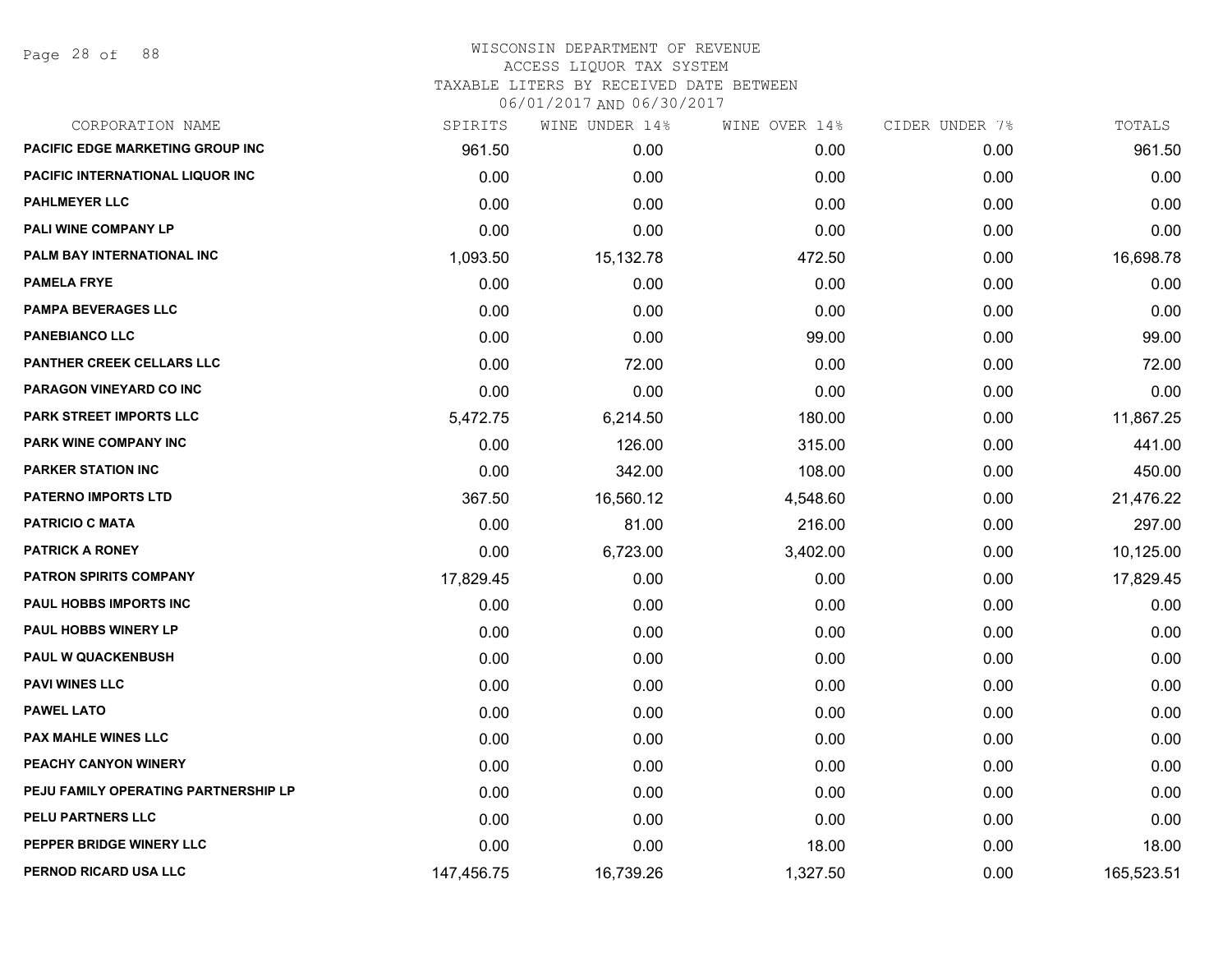Page 29 of 88

| CORPORATION NAME                  | SPIRITS | WINE UNDER 14% | WINE OVER 14% | CIDER UNDER 7% | TOTALS    |
|-----------------------------------|---------|----------------|---------------|----------------|-----------|
| PETER ANDREW LLC                  | 0.00    | 0.00           | 0.00          | 0.00           | 0.00      |
| <b>PETER CREIGHTON</b>            | 0.00    | 0.00           | 0.00          | 0.00           | 0.00      |
| PETER M MESROBIAN                 | 0.00    | 0.00           | 0.00          | 0.00           | 0.00      |
| <b>PETER ROSBACK</b>              | 0.00    | 63.00          | 0.00          | 0.00           | 63.00     |
| PETERSON WINERY LLC               | 0.00    | 196.00         | 0.00          | 0.00           | 196.00    |
| PETIT HAMEAU LLC                  | 0.00    | 126.00         | 0.00          | 0.00           | 126.00    |
| <b>PHILIP LAROCCA</b>             | 0.00    | 0.00           | 0.00          | 0.00           | 0.00      |
| PHILIP TOGNI VINEYARD LP          | 0.00    | 0.00           | 0.00          | 0.00           | 0.00      |
| PHILLIP STEINSCHREIBER            | 0.00    | 0.00           | 0.00          | 0.00           | 0.00      |
| PHILLIPS FARMS LLC                | 0.00    | 342.00         | 8,356.50      | 0.00           | 8,698.50  |
| PHUSION PROJECTS LLC              | 0.00    | 0.00           | 0.00          | 0.00           | 0.00      |
| PIEDMONT DISTILLERS INC           | 0.00    | 0.00           | 0.00          | 0.00           | 0.00      |
| <b>PINA CELLARS LP</b>            | 0.00    | 0.00           | 0.00          | 0.00           | 0.00      |
| PINE RIDGE WINERY LLC             | 0.00    | 231.00         | 79.50         | 0.00           | 310.50    |
| PLATA WINE PARTNERS LLC           | 0.00    | 0.00           | 266.28        | 0.00           | 266.28    |
| PLUME RIDGE IRREVOCABLE TRUST     | 0.00    | 0.00           | 0.00          | 0.00           | 0.00      |
| <b>POPCORN DESIGN LLC</b>         | 0.00    | 0.00           | 0.00          | 0.00           | 0.00      |
| POPCORN SUTTON DISTILLING LLC     | 0.00    | 0.00           | 0.00          | 0.00           | 0.00      |
| PORT WASHINGTON IMPORTS LLC       | 0.00    | 0.00           | 0.00          | 0.00           | 0.00      |
| POST WINERY INC                   | 0.00    | 0.00           | 0.00          | 0.00           | 0.00      |
| PRAGER WINERY & PORT WORKS, INC.  | 0.00    | 0.00           | 0.00          | 0.00           | 0.00      |
| PRAIRIE CREEK BEVERAGES LLC       | 0.00    | 0.00           | 0.00          | 0.00           | 0.00      |
| PRECEPT BRANDS LLC                | 0.00    | 9,642.00       | 157.50        | 0.00           | 9,799.50  |
| PREMIERE DISTILLERY LLC           | 0.00    | 0.00           | 0.00          | 0.00           | 0.00      |
| PREMIUM PORT WINES INC            | 0.00    | 0.00           | 1,231.50      | 0.00           | 1,231.50  |
| <b>PRESTIGE IMPORTS LLC</b>       | 0.00    | 0.00           | 0.00          | 0.00           | 0.00      |
| <b>PRESTIGE WINE IMPORTS CORP</b> | 0.00    | 13,225.42      | 36.00         | 0.00           | 13,261.42 |
| PRICHARDS DISTILLERY INC          | 157.50  | 0.00           | 0.00          | 0.00           | 157.50    |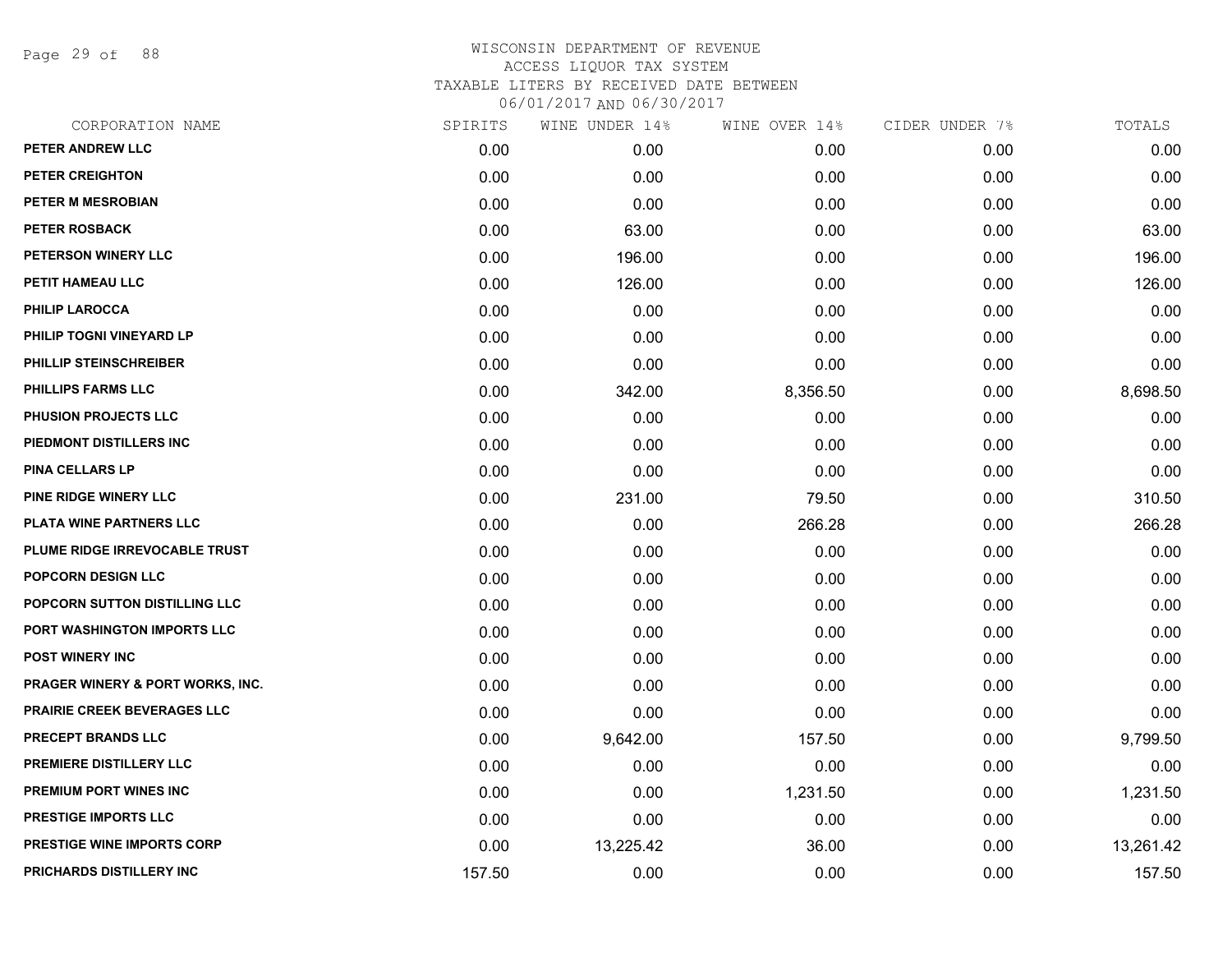Page 30 of 88

### WISCONSIN DEPARTMENT OF REVENUE ACCESS LIQUOR TAX SYSTEM TAXABLE LITERS BY RECEIVED DATE BETWEEN

| CORPORATION NAME                     | SPIRITS    | WINE UNDER 14% | WINE OVER 14% | CIDER UNDER 7% | TOTALS     |
|--------------------------------------|------------|----------------|---------------|----------------|------------|
| PRIDE MOUNTAIN VINEYARDS LLC         | 0.00       | 0.00           | 0.00          | 0.00           | 0.00       |
| <b>PRINCE MICHEL LLC</b>             | 0.00       | 0.00           | 0.00          | 0.00           | 0.00       |
| <b>PRO-LIQUITECH LLC</b>             | 0.00       | 0.00           | 0.00          | 0.00           | 0.00       |
| <b>PROST BEVERAGE COMPANY LLC</b>    | 0.00       | 0.00           | 0.00          | 0.00           | 0.00       |
| <b>PROXIMO SPIRITS INC</b>           | 209,961.00 | 0.00           | 0.00          | 0.00           | 209,961.00 |
| PURPLE WINE COMPANY LLC              | 0.00       | 6,975.00       | 459.00        | 0.00           | 7,434.00   |
| <b>QUADY SOUTH WINERY LLC</b>        | 0.00       | 0.00           | 0.00          | 0.00           | 0.00       |
| <b>QUATERNA LLC</b>                  | 0.00       | 540.00         | 0.00          | 0.00           | 540.00     |
| QUILCEDA CREEK VINTNERS INC          | 0.00       | 0.00           | 0.00          | 0.00           | 0.00       |
| <b>QUINTESSENTIAL LLC</b>            | 0.00       | 7,335.00       | 621.00        | 0.00           | 7,956.00   |
| QUO VINO LLC                         | 0.00       | 189.00         | 0.00          | 0.00           | 189.00     |
| <b>R &amp; G SCHATZ FARMS INC</b>    | 0.00       | 388.98         | 314.98        | 0.00           | 703.96     |
| <b>R &amp; M BRANDS INC</b>          | 411.00     | 201.00         | 85.50         | 0.00           | 697.50     |
| <b>RH KEENAN CO</b>                  | 0.00       | 495.00         | 0.00          | 0.00           | 495.00     |
| <b>R LAWSON ENTERPRISES LLC</b>      | 0.00       | 0.00           | 0.00          | 0.00           | 0.00       |
| <b>RABBIT HOLE SPIRITS LLC</b>       | 0.00       | 0.00           | 0.00          | 0.00           | 0.00       |
| <b>RACINE WINE CO LLC</b>            | 0.00       | 234.00         | 0.00          | 0.00           | 234.00     |
| <b>RADIO-COTEAU WINE CELLARS LLC</b> | 0.00       | 0.00           | 0.00          | 0.00           | 0.00       |
| <b>RAINIER WINE LLC</b>              | 0.00       | 0.00           | 0.00          | 0.00           | 0.00       |
| <b>RAMEY WINE CELLARS INC</b>        | 0.00       | 72.00          | 387.00        | 0.00           | 459.00     |
| <b>RANSOM SPIRITS LLC</b>            | 0.00       | 0.00           | 0.00          | 0.00           | 0.00       |
| <b>RB WINE ASSOCIATES LLC</b>        | 0.00       | 0.00           | 0.00          | 0.00           | 0.00       |
| <b>RBZ VINEYARDS LLC</b>             | 0.00       | 0.00           | 0.00          | 0.00           | 0.00       |
| RED CAR WINE COMPANY LLC             | 0.00       | 0.00           | 0.00          | 0.00           | 0.00       |
| <b>RED TAIL RIDGE INC</b>            | 0.00       | 0.00           | 0.00          | 0.00           | 0.00       |
| <b>REDEMPTION SPIRITS LLC</b>        | 0.00       | 0.00           | 0.00          | 0.00           | 0.00       |
| <b>REDWOOD SPIRITS INC</b>           | 0.00       | 0.00           | 0.00          | 0.00           | 0.00       |
| <b>REGAL WINE IMPORTS INC</b>        | 0.00       | 153.00         | 36.00         | 0.00           | 189.00     |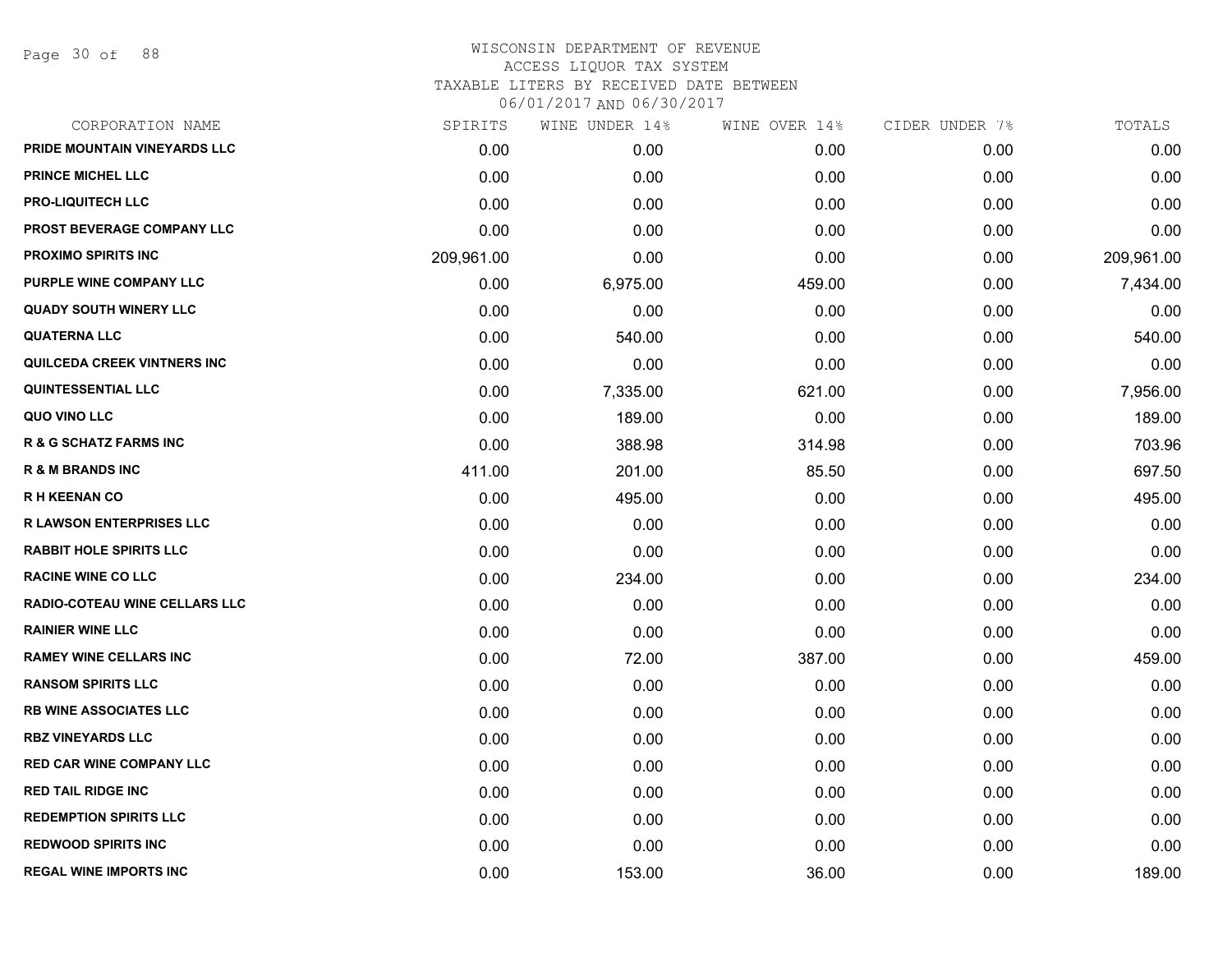Page 31 of 88

#### WISCONSIN DEPARTMENT OF REVENUE ACCESS LIQUOR TAX SYSTEM

TAXABLE LITERS BY RECEIVED DATE BETWEEN

| CORPORATION NAME                                 | SPIRITS  | WINE UNDER 14% | WINE OVER 14% | CIDER UNDER 7% | TOTALS   |
|--------------------------------------------------|----------|----------------|---------------|----------------|----------|
| <b>REGUSCI WINERY INC</b>                        | 0.00     | 0.00           | 0.00          | 0.00           | 0.00     |
| <b>REMY COINTREAU AMERIQUE USA</b>               | 6,535.95 | 369.00         | 0.00          | 0.00           | 6,904.95 |
| <b>REN ACQUISITION INC</b>                       | 0.00     | 0.00           | 0.00          | 0.00           | 0.00     |
| <b>RENO G FARINELLI &amp; JOSEF H SHEBL</b>      | 0.00     | 0.00           | 0.00          | 0.00           | 0.00     |
| <b>RENT A BBQ</b>                                | 0.00     | 0.00           | 0.00          | 0.00           | 0.00     |
| <b>RESERVA WINES LLC</b>                         | 0.00     | 1,788.00       | 0.00          | 0.00           | 1,788.00 |
| <b>REVELRY VINTNERS LLC</b>                      | 0.00     | 0.00           | 0.00          | 0.00           | 0.00     |
| <b>REYNOLDS CREATIVE PRODUCTS INC</b>            | 0.00     | 0.00           | 0.00          | 0.00           | 0.00     |
| <b>RGI BRANDS LLC</b>                            | 252.00   | 0.00           | 0.00          | 0.00           | 252.00   |
| <b>RICHARD C POE II</b>                          | 0.00     | 0.00           | 0.00          | 0.00           | 0.00     |
| <b>RICHARD STELTZNER</b>                         | 0.00     | 0.00           | 0.00          | 0.00           | 0.00     |
| <b>RIDGE VINEYARDS INC</b>                       | 0.00     | 0.00           | 252.00        | 0.00           | 252.00   |
| <b>RIGHT BEE LLC</b>                             | 0.00     | 0.00           | 0.00          | 0.00           | 0.00     |
| <b>RO SALES &amp; DISTRIBUTION SERVICES INC.</b> | 0.00     | 4,617.00       | 0.00          | 0.00           | 4,617.00 |
| <b>RO SALES &amp; DISTRIBUTION SERVICES INC.</b> | 0.00     | 0.00           | 0.00          | 0.00           | 0.00     |
| <b>ROBERT A CUTTER</b>                           | 0.00     | 279.00         | 342.00        | 0.00           | 621.00   |
| <b>ROBERT CRAIG WINERY LP</b>                    | 0.00     | 0.00           | 0.00          | 0.00           | 0.00     |
| <b>ROBERT J COOPER</b>                           | 1,753.50 | 0.00           | 0.00          | 0.00           | 1,753.50 |
| <b>ROBERT J GROSS</b>                            | 0.00     | 0.00           | 0.00          | 0.00           | 0.00     |
| <b>ROBERT L HUDSON</b>                           | 0.00     | 0.00           | 0.00          | 0.00           | 0.00     |
| ROBERT YOUNG ESTATE WINERY LLC                   | 0.00     | 0.00           | 0.00          | 0.00           | 0.00     |
| <b>ROCK SAKE LLC</b>                             | 0.00     | 0.00           | 0.00          | 0.00           | 0.00     |
| <b>ROCK WALL WINE COMPANY INC</b>                | 0.00     | 0.00           | 0.00          | 0.00           | 0.00     |
| <b>ROMBAUER VINEYARDS INC</b>                    | 0.00     | 0.00           | 6,547.50      | 0.00           | 6,547.50 |
| <b>RONALD J WICKER</b>                           | 0.00     | 0.00           | 0.00          | 0.00           | 0.00     |
| <b>RONALD T RUBIN</b>                            | 0.00     | 0.00           | 0.00          | 0.00           | 0.00     |
| <b>ROOTS RUN DEEP LLC</b>                        | 0.00     | 0.00           | 252.00        | 0.00           | 252.00   |
| <b>ROSE IMPORTING &amp; DISTRIBUTING LLC</b>     | 0.00     | 207.00         | 0.00          | 0.00           | 207.00   |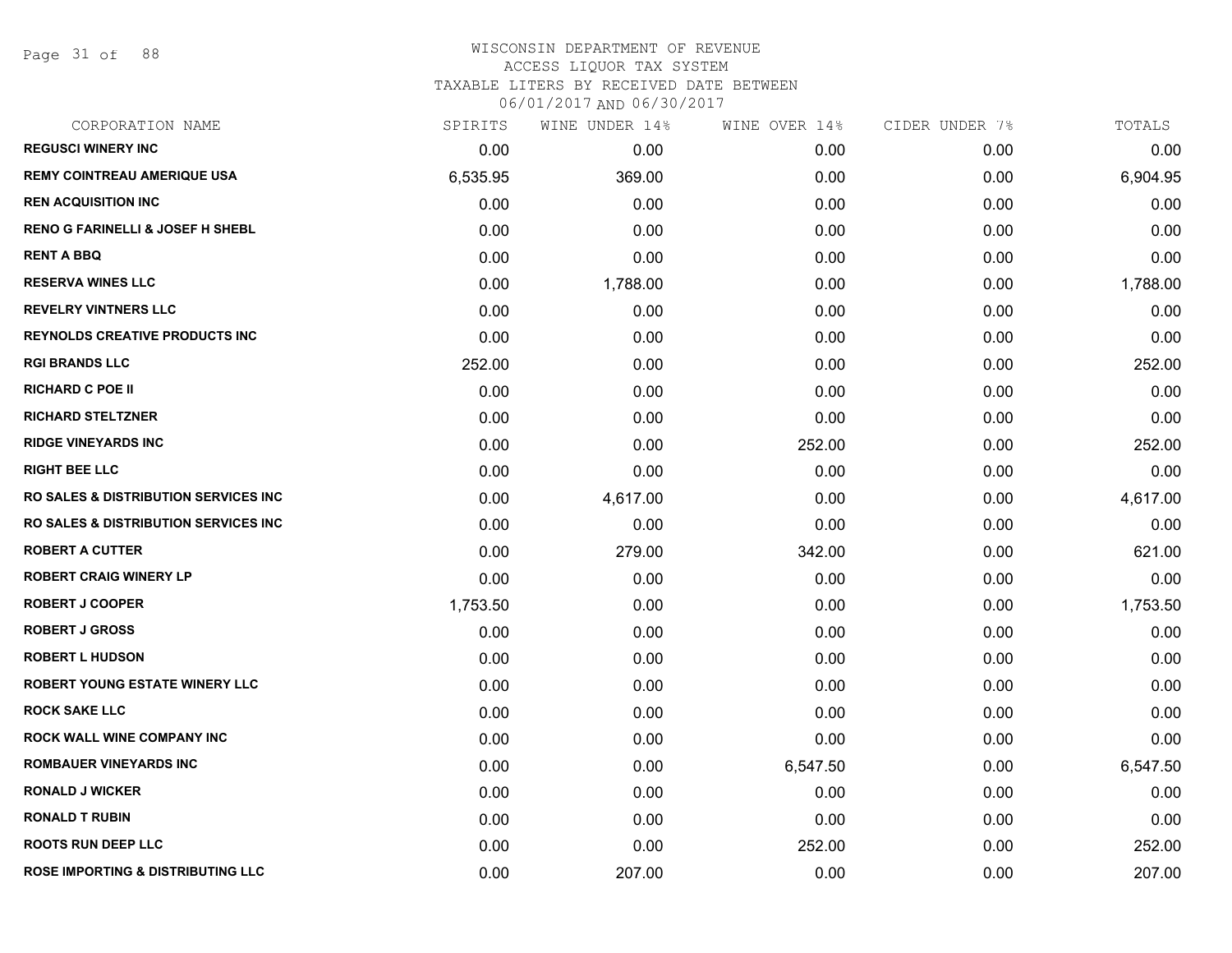Page 32 of 88

#### WISCONSIN DEPARTMENT OF REVENUE ACCESS LIQUOR TAX SYSTEM

TAXABLE LITERS BY RECEIVED DATE BETWEEN

| CORPORATION NAME                            | SPIRITS | WINE UNDER 14% | WINE OVER 14% | CIDER UNDER 7% | TOTALS    |
|---------------------------------------------|---------|----------------|---------------|----------------|-----------|
| ROSENTHAL WINE MERCHANT NY LTD              | 0.00    | 471.75         | 4.50          | 0.00           | 476.25    |
| <b>ROTTA WINERY LLC</b>                     | 0.00    | 0.00           | 0.00          | 0.00           | 0.00      |
| <b>ROUND HILL CELLARS</b>                   | 0.00    | 2,820.00       | 504.00        | 0.00           | 3,324.00  |
| <b>ROUND POND ESTATE LLC</b>                | 0.00    | 0.00           | 126.00        | 0.00           | 126.00    |
| <b>ROYAL WINE CORPORATION</b>               | 144.00  | 2,622.20       | 4.50          | 0.00           | 2,770.70  |
| <b>RUBISSOW FAMILY WINES LLC</b>            | 0.00    | 0.00           | 0.00          | 0.00           | 0.00      |
| RUSSIAN STANDARD VODKA (USA) INC            | 0.00    | 0.00           | 0.00          | 0.00           | 0.00      |
| <b>RYAN E ROARK</b>                         | 0.00    | 0.00           | 0.00          | 0.00           | 0.00      |
| <b>S &amp; R WINES LLC</b>                  | 0.00    | 0.00           | 0.00          | 0.00           | 0.00      |
| <b>SLJ GROUP INC</b>                        | 0.00    | 15,019.49      | 6,939.80      | 0.00           | 21,959.29 |
| <b>SAINTSBURY LLC</b>                       | 0.00    | 0.00           | 0.00          | 0.00           | 0.00      |
| <b>SAKEONE CORPORATION</b>                  | 0.00    | 0.00           | 0.00          | 0.00           | 0.00      |
| <b>SALOON SPIRITS LLC</b>                   | 0.00    | 0.00           | 0.00          | 0.00           | 0.00      |
| <b>SALVESTRIN WINE CO LLC</b>               | 0.00    | 0.00           | 0.00          | 0.00           | 0.00      |
| <b>SAN ANTONIO WINERY INC</b>               | 0.00    | 2,367.00       | 280.00        | 0.00           | 2,647.00  |
| SAN FRANCISCO WINE EXCHANGE INC             | 0.00    | 0.00           | 0.00          | 0.00           | 0.00      |
| SAN GABRIEL VALLEY WAREHOUSE & STORAGE INC  | 0.00    | 0.00           | 1,188.00      | 0.00           | 1,188.00  |
| SAN JOAQUIN WINE COMPANY INC                | 0.00    | 1,098.00       | 0.00          | 0.00           | 1,098.00  |
| SAN LUIS SPIRITS DISTILLING CO LLC          | 588.00  | 0.00           | 0.00          | 0.00           | 588.00    |
| <b>SAN MARTINO IMPORTS INC</b>              | 0.00    | 504.00         | 0.00          | 0.00           | 504.00    |
| <b>SANGLIER SELECTIONS LLC</b>              | 4.50    | 864.00         | 0.00          | 0.00           | 868.50    |
| <b>SANS LIEGE INC</b>                       | 0.00    | 72.00          | 54.00         | 0.00           | 126.00    |
| <b>SANS WINE &amp; SPIRITS CO</b>           | 0.00    | 0.00           | 0.00          | 0.00           | 0.00      |
| <b>SANTA FE DISTILLERY LLC</b>              | 607.50  | 0.00           | 0.00          | 0.00           | 607.50    |
| <b>SANTA MARGHERITA USA INC</b>             | 0.00    | 333.00         | 0.00          | 0.00           | 333.00    |
| <b>SARACINA VINEYARDS LLC</b>               | 0.00    | 0.00           | 0.00          | 0.00           | 0.00      |
| <b>SARMENTO'S IMPORTS &amp; EXPORTS INC</b> | 0.00    | 0.00           | 0.00          | 0.00           | 0.00      |
| <b>SAVIAH ROSE WINERY LLC</b>               | 0.00    | 0.00           | 0.00          | 0.00           | 0.00      |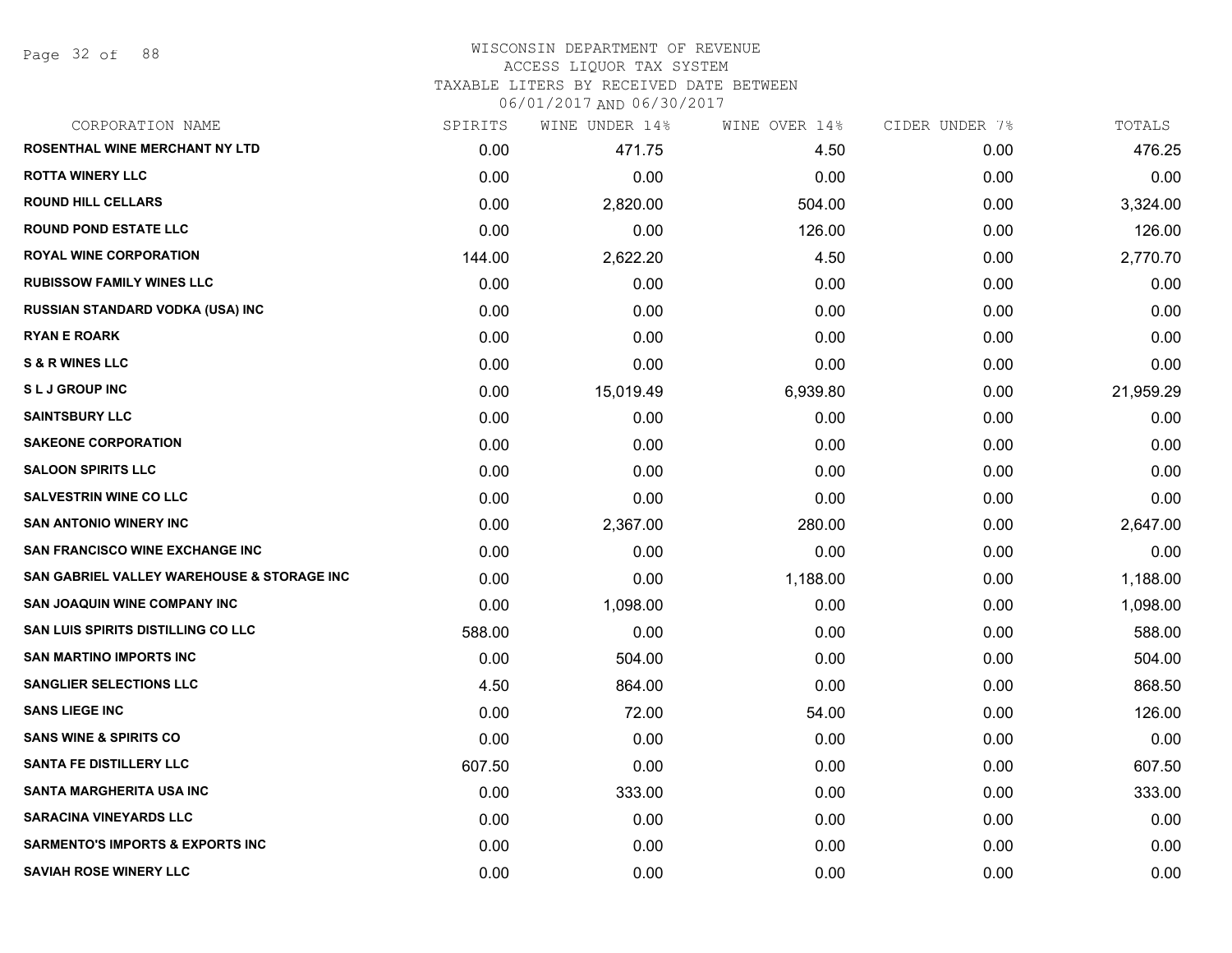Page 33 of 88

| CORPORATION NAME                       | SPIRITS    | WINE UNDER 14% | WINE OVER 14% | CIDER UNDER 7% | TOTALS     |
|----------------------------------------|------------|----------------|---------------|----------------|------------|
| <b>SAZERAC COMPANY INC</b>             | 473,415.50 | 0.00           | 0.00          | 0.00           | 473,415.50 |
| <b>SAZERAC NORTH AMERICA INC</b>       | 701,002.80 | 0.00           | 0.00          | 0.00           | 701,002.80 |
| <b>SB WINE CO LLC</b>                  | 0.00       | 0.00           | 0.00          | 0.00           | 0.00       |
| <b>SBRAGIA FAMILY VINEYARDS LLC</b>    | 0.00       | 0.00           | 252.00        | 0.00           | 252.00     |
| <b>SCENIC ROOT WINEGROWERS LLC</b>     | 0.00       | 0.00           | 0.00          | 0.00           | 0.00       |
| <b>SCHEID VINEYARDS CALIFORNIA INC</b> | 0.00       | 4,224.00       | 0.00          | 0.00           | 4,224.00   |
| <b>SCHMITT SOHNE INC</b>               | 0.00       | 0.00           | 0.00          | 0.00           | 0.00       |
| <b>SCHUG WINERY LLC</b>                | 0.00       | 351.00         | 27.00         | 0.00           | 378.00     |
| <b>SCHWEIGER VINEYARDS INC</b>         | 0.00       | 189.00         | 0.00          | 0.00           | 189.00     |
| <b>SCOPERTA IMPORTING CO INC</b>       | 0.00       | 2,627.28       | 0.00          | 0.00           | 2,627.28   |
| <b>SCOTT PAUL WINES OREGON LLC</b>     | 0.00       | 0.00           | 0.00          | 0.00           | 0.00       |
| SEATTLE CIDER COMPANY LLC              | 0.00       | 1,471.76       | 0.00          | 10,855.09      | 12,326.85  |
| <b>SEAVEY VINEYARD LP</b>              | 0.00       | 0.00           | 0.00          | 0.00           | 0.00       |
| <b>SELBY ENTERPRISES INC</b>           | 0.00       | 0.00           | 0.00          | 0.00           | 0.00       |
| SELECTIVE WINE ESTATES INC             | 0.00       | 0.00           | 0.00          | 0.00           | 0.00       |
| <b>SERGEY CHISTOV</b>                  | 0.00       | 0.00           | 0.00          | 0.00           | 0.00       |
| <b>SERRALLES USA LLC</b>               | 1,794.00   | 0.00           | 0.00          | 0.00           | 1,794.00   |
| <b>SHAFER VINEYARDS INC</b>            | 0.00       | 0.00           | 0.00          | 0.00           | 0.00       |
| <b>SHANNON RIDGE INC</b>               | 0.00       | 1,548.00       | 207.00        | 0.00           | 1,755.00   |
| <b>SHAW-ROSS HOLDING CO LLC</b>        | 346.54     | 5,076.00       | 1,627.00      | 0.00           | 7,049.54   |
| SHEA WINE CELLARS LLC                  | 0.00       | 0.00           | 0.00          | 0.00           | 0.00       |
| SHELTON-MACKENZIE WINE COMPANY         | 0.00       | 0.00           | 0.00          | 0.00           | 0.00       |
| <b>SHORTS BREWING COMPANY</b>          | 0.00       | 0.00           | 0.00          | 2,714.89       | 2,714.89   |
| SIDNEY FRANK IMPORTING CO INC          | 2,250.00   | 0.00           | 0.00          | 0.00           | 2,250.00   |
| SILVER OAK WINE CELLARS LP             | 0.00       | 0.00           | 468.00        | 0.00           | 468.00     |
| SILVER TRIDENT WINERY LLC              | 0.00       | 0.00           | 612.00        | 0.00           | 612.00     |
| <b>SIMIONI IMPORTS LLC</b>             | 0.00       | 0.00           | 0.00          | 0.00           | 0.00       |
| <b>SINSKEY VINEYARDS INC</b>           | 0.00       | 90.00          | 0.00          | 0.00           | 90.00      |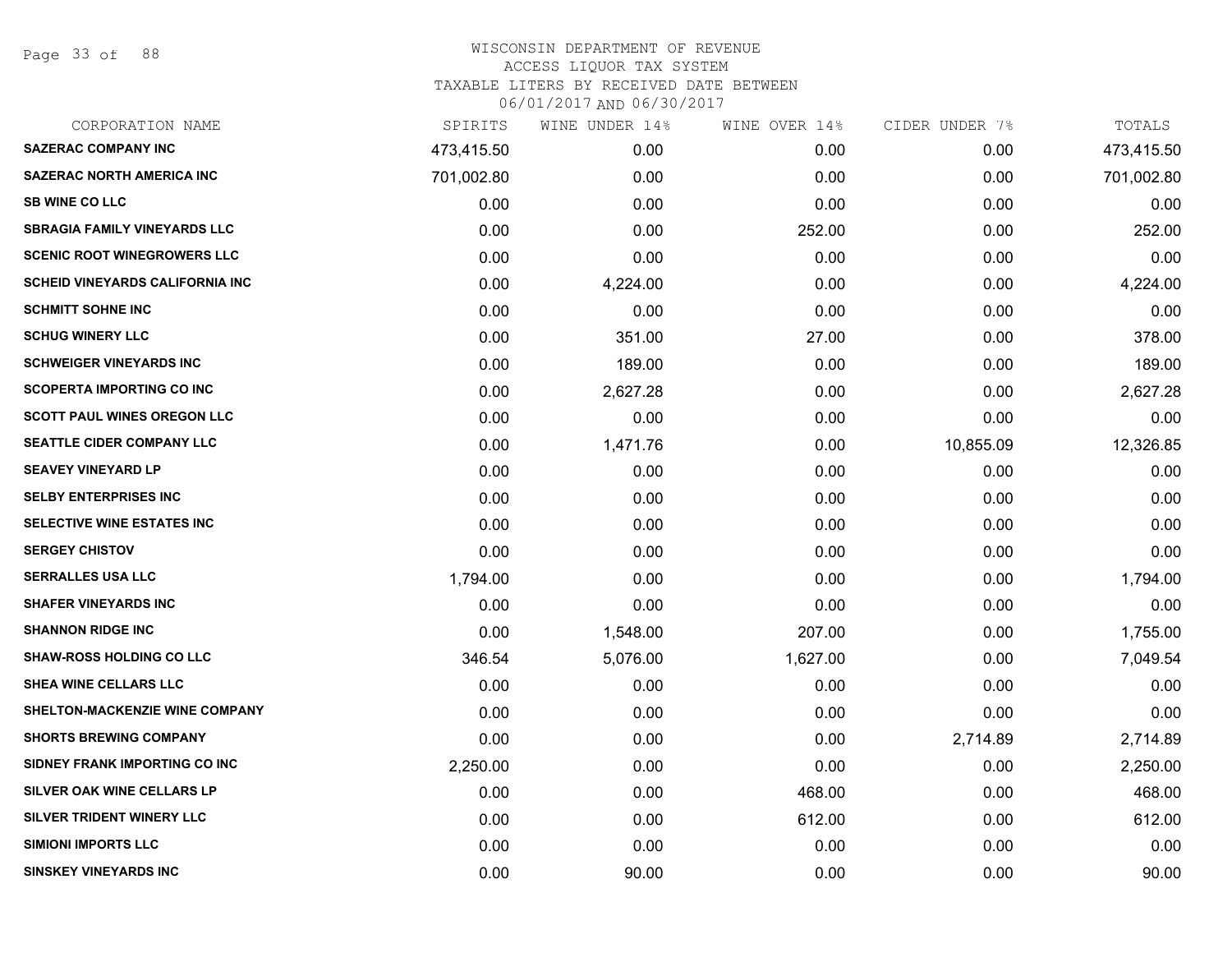Page 34 of 88

| CORPORATION NAME                      | SPIRITS | WINE UNDER 14% | WINE OVER 14% | CIDER UNDER 7% | TOTALS    |
|---------------------------------------|---------|----------------|---------------|----------------|-----------|
| <b>SIX SIGMA WINERY LLC</b>           | 0.00    | 0.00           | 0.00          | 0.00           | 0.00      |
| <b>SLO DOWN WINES LLC</b>             | 0.00    | 0.00           | 0.00          | 0.00           | 0.00      |
| <b>SMALL VINES WINES INC</b>          | 0.00    | 0.00           | 0.00          | 0.00           | 0.00      |
| <b>SMART VENDING LLC</b>              | 540.00  | 0.00           | 0.00          | 0.00           | 540.00    |
| <b>SMITH &amp; SMITH</b>              | 0.00    | 0.00           | 0.00          | 0.00           | 0.00      |
| <b>SMT ACQUISITIONS LLC</b>           | 4.50    | 2,442.00       | 172.50        | 0.00           | 2,619.00  |
| <b>SOCIAL ENJOYMENTS LLC</b>          | 0.00    | 0.00           | 0.00          | 0.00           | 0.00      |
| SOGEVINUS FINE WINES USA INC          | 0.00    | 99.86          | 19.02         | 0.00           | 118.88    |
| <b>SOKOL BLOSSER LTD</b>              | 0.00    | 0.00           | 0.00          | 0.00           | 0.00      |
| <b>SOLBERG DISTILLING LLC</b>         | 135.00  | 0.00           | 0.00          | 0.00           | 135.00    |
| <b>SOLENA CELLARS LLC</b>             | 0.00    | 252.00         | 0.00          | 0.00           | 252.00    |
| SOMERSTON WINE COMPANY, LLC           | 0.00    | 0.00           | 63.00         | 0.00           | 63.00     |
| SONOMA BEVERAGE WORKS INC             | 0.00    | 0.00           | 0.00          | 0.00           | 0.00      |
| SORELLE CASA FINE WINES LLC           | 0.00    | 0.00           | 0.00          | 0.00           | 0.00      |
| SOURCE CODE BEVERAGE LLC              | 0.00    | 0.00           | 0.00          | 0.00           | 0.00      |
| SOUTH BAY WINE GROUP LLC              | 0.00    | 11,835.00      | 126.00        | 0.00           | 11,961.00 |
| <b>SOUTHERN STARZ INC</b>             | 18.00   | 828.00         | 1,305.00      | 0.00           | 2,151.00  |
| SOUTHERN WINE GROUP LLC               | 0.00    | 0.00           | 0.00          | 0.00           | 0.00      |
| <b>SOVEREIGN BRANDS LLC</b>           | 0.00    | 0.00           | 0.00          | 0.00           | 0.00      |
| <b>SPANN VINEYARDS INC</b>            | 0.00    | 0.00           | 0.00          | 0.00           | 0.00      |
| <b>SPARKLING OREGON LLC</b>           | 0.00    | 0.00           | 0.00          | 0.00           | 0.00      |
| <b>SPEAKEASY SPIRITS LLC</b>          | 328.50  | 0.00           | 0.00          | 0.00           | 328.50    |
| <b>SPENCER HOOPES</b>                 | 0.00    | 0.00           | 126.00        | 0.00           | 126.00    |
| <b>SPIRIT IMPORTS INC</b>             | 90.00   | 0.00           | 0.00          | 0.00           | 90.00     |
| <b>SPLINTER GROUP NAPA LLC</b>        | 0.00    | 0.00           | 0.00          | 0.00           | 0.00      |
| <b>SPOTTSWOODE WINERY INC</b>         | 0.00    | 0.00           | 162.00        | 0.00           | 162.00    |
| <b>SPRING MOUNTAIN VINEYARD INC</b>   | 0.00    | 0.00           | 99.00         | 0.00           | 99.00     |
| <b>SQUARE ONE ORGANIC SPIRITS LLC</b> | 0.00    | 0.00           | 0.00          | 0.00           | 0.00      |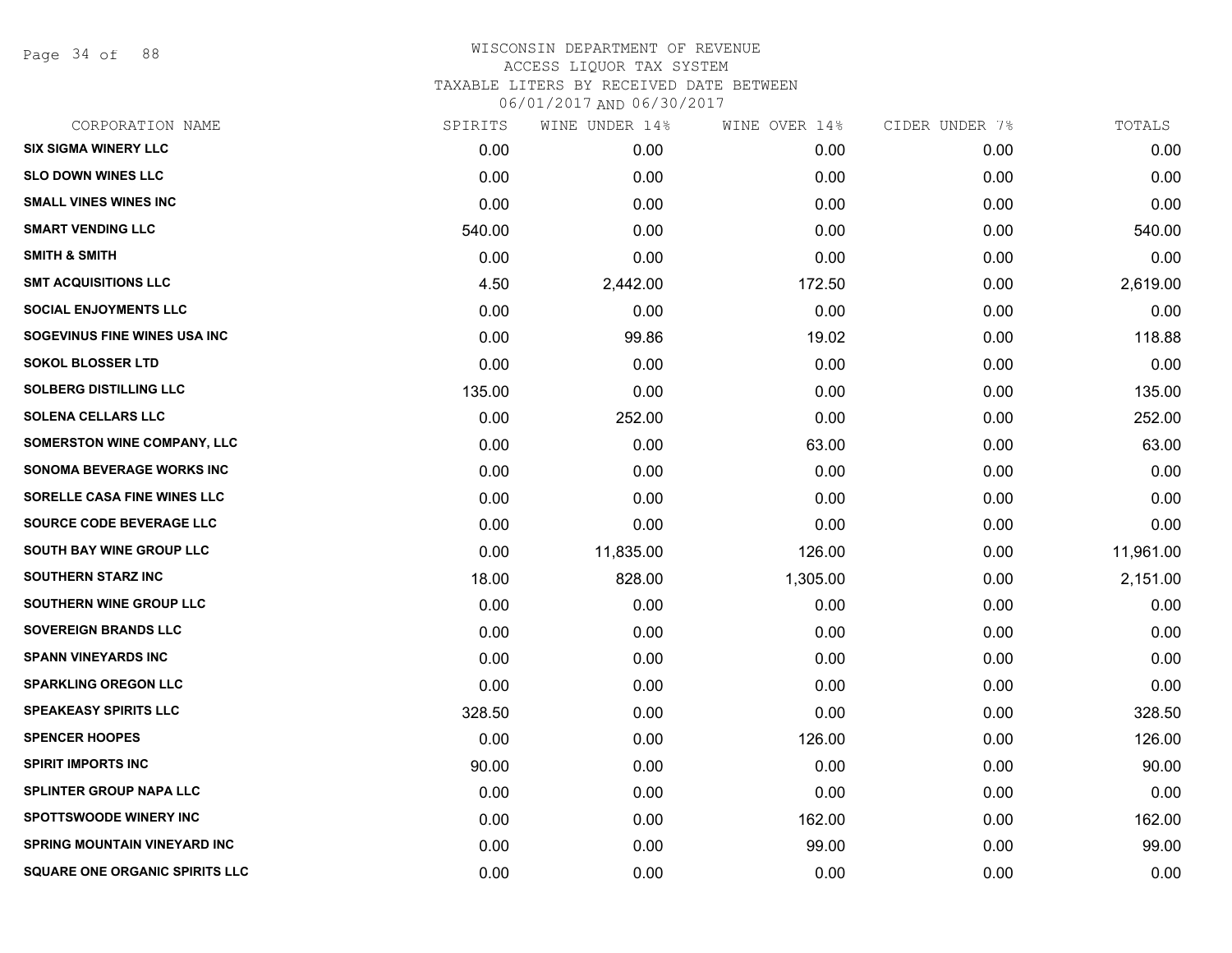| CORPORATION NAME                      | SPIRITS   | WINE UNDER 14% | WINE OVER 14% | CIDER UNDER 7% | TOTALS     |
|---------------------------------------|-----------|----------------|---------------|----------------|------------|
| <b>SQUARE ONE ORGANIC SPIRITS LLC</b> | 18.00     | 0.00           | 0.00          | 0.00           | 18.00      |
| <b>ST GEORGE SPIRITS INC</b>          | 741.30    | 0.00           | 0.00          | 0.00           | 741.30     |
| <b>ST HELENA ESTATE LLC</b>           | 0.00      | 0.00           | 0.00          | 0.00           | 0.00       |
| <b>ST INNOCENT LTD</b>                | 0.00      | 126.00         | 0.00          | 0.00           | 126.00     |
| ST JULIAN WINE COMPANY INC            | 0.00      | 1,206.00       | 0.00          | 0.00           | 1,206.00   |
| ST KILLIAN IMPORTING CO INC           | 0.00      | 0.00           | 0.00          | 0.00           | 0.00       |
| <b>ST SUPERY INC</b>                  | 0.00      | 567.00         | 0.00          | 0.00           | 567.00     |
| <b>STACKED WINES LLC</b>              | 0.00      | 0.00           | 0.00          | 0.00           | 0.00       |
| <b>STAGLIN FAMILY VINEYARD LLC</b>    | 0.00      | 0.00           | 0.00          | 0.00           | 0.00       |
| <b>STANLEY STAWSKI DIST CO INC</b>    | 0.00      | 0.00           | 0.00          | 0.00           | 0.00       |
| <b>STAR INDUSTRIES INC</b>            | 0.00      | 0.00           | 0.00          | 0.00           | 0.00       |
| <b>STARRY NIGHT WINERY LLC</b>        | 0.00      | 0.00           | 0.00          | 0.00           | 0.00       |
| STE MICHELLE WINE ESTATES LTD         | 270.00    | 93,901.50      | 9,283.50      | 0.00           | 103,455.00 |
| <b>STEELE WINES INC</b>               | 0.00      | 0.00           | 0.00          | 0.00           | 0.00       |
| <b>STEFANO SALOCCHI</b>               | 0.00      | 0.00           | 0.00          | 0.00           | 0.00       |
| <b>STELLAR IMPORTING COMPANY LLC</b>  | 0.00      | 0.00           | 0.00          | 0.00           | 0.00       |
| <b>STEM CIDERS LLC</b>                | 0.00      | 0.00           | 0.00          | 0.00           | 0.00       |
| <b>STEPHAN VINEYARD INC</b>           | 0.00      | 0.00           | 0.00          | 0.00           | 0.00       |
| STEPHEN DOOLEY WINE CO INC            | 0.00      | 0.00           | 0.00          | 0.00           | 0.00       |
| <b>STEVE MILES SELECTIONS INC</b>     | 0.00      | 0.00           | 0.00          | 0.00           | 0.00       |
| STEVEN EDMUNDS & CORNELIA ST JOHN     | 0.00      | 252.00         | 0.00          | 0.00           | 252.00     |
| <b>STEZ &amp; BOWER</b>               | 0.00      | 0.00           | 0.00          | 0.00           | 0.00       |
| STOLI GROUP (USA) LLC                 | 28,465.50 | 459.00         | 0.00          | 0.00           | 28,924.50  |
| <b>STOLLER IMPORTS INC</b>            | 3,193.50  | 0.00           | 135.00        | 0.00           | 3,328.50   |
| <b>STOLLER VINEYARDS INC</b>          | 0.00      | 0.00           | 0.00          | 0.00           | 0.00       |
| <b>STOLPMAN VINEYARDS LLC</b>         | 0.00      | 0.00           | 0.00          | 0.00           | 0.00       |
| <b>STONEBRAKER-SOLES INC</b>          | 0.00      | 0.00           | 0.00          | 0.00           | 0.00       |
| <b>STONECUSHION INC</b>               | 0.00      | 0.00           | 0.00          | 0.00           | 0.00       |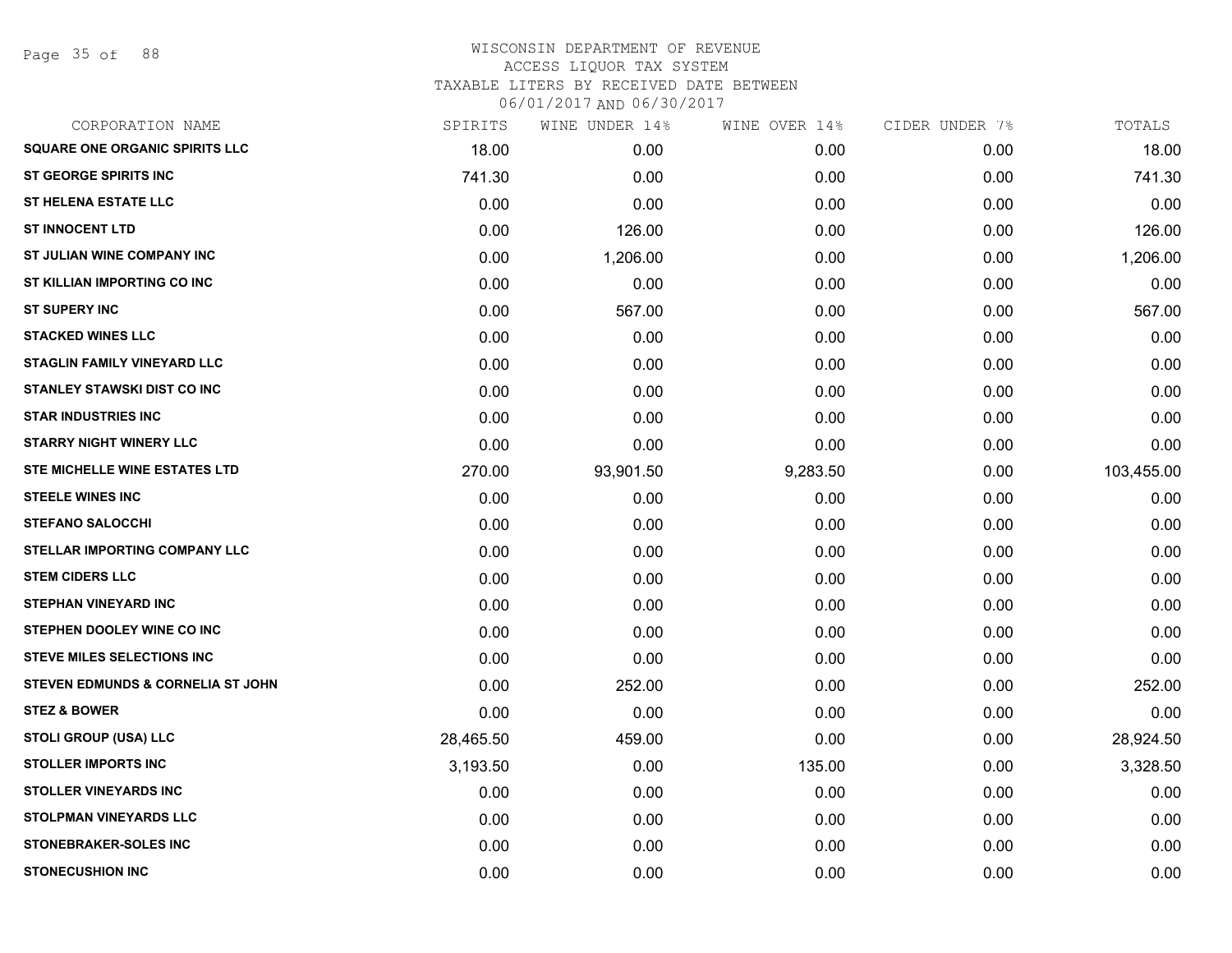Page 36 of 88

| CORPORATION NAME                         | SPIRITS  | WINE UNDER 14% | WINE OVER 14% | CIDER UNDER 7% | TOTALS     |
|------------------------------------------|----------|----------------|---------------|----------------|------------|
| <b>SUGARLANDS DISTILLING COMPANY LLC</b> | 337.50   | 0.00           | 0.00          | 0.00           | 337.50     |
| <b>SURVILLE ENTERPRISES CORP</b>         | 0.00     | 7,344.00       | 45.00         | 0.00           | 7,389.00   |
| <b>SUTTER HOME WINERY INC</b>            | 625.50   | 340,652.15     | 3,853.50      | 636.00         | 345,767.15 |
| <b>SVENSKA FOOD &amp; BEVERAGE LLC</b>   | 0.00     | 0.00           | 0.00          | 0.00           | 0.00       |
| <b>SVP WINERY LLC</b>                    | 0.00     | 0.00           | 0.00          | 0.00           | 0.00       |
| <b>T ELENTENY HOLDINGS LLC</b>           | 63.00    | 618.00         | 265.50        | 45.00          | 991.50     |
| <b>TAFT STREET INC</b>                   | 0.00     | 0.00           | 0.00          | 0.00           | 0.00       |
| <b>TAKARA SAKE USA INC</b>               | 4.50     | 641.70         | 376.20        | 14.40          | 1,036.80   |
| <b>TALLEY VINEYARDS INC</b>              | 0.00     | 16.64          | 0.00          | 0.00           | 16.64      |
| <b>TAMBER BEY VINEYARDS LLC</b>          | 0.00     | 0.00           | 0.00          | 0.00           | 0.00       |
| <b>TATOMER INC</b>                       | 0.00     | 16.64          | 0.00          | 0.00           | 16.64      |
| <b>TATOOSH DISTILLERY LLC</b>            | 0.00     | 0.00           | 0.00          | 0.00           | 0.00       |
| <b>TATTERSALL COMPANIES LLC</b>          | 0.00     | 0.00           | 0.00          | 0.00           | 0.00       |
| <b>TERRA VINUM LLC</b>                   | 0.00     | 0.00           | 0.00          | 0.00           | 0.00       |
| <b>TERRANEO MERCHANTS INC</b>            | 0.00     | 0.00           | 0.00          | 0.00           | 0.00       |
| <b>TERRAVANT WINE COMPANY LLC</b>        | 0.00     | 0.00           | 0.00          | 0.00           | 0.00       |
| <b>TERRESSENTIA CORPORATION</b>          | 0.00     | 0.00           | 0.00          | 0.00           | 0.00       |
| <b>TERRIZZI VINO INC</b>                 | 0.00     | 441.00         | 0.00          | 0.00           | 441.00     |
| <b>TESTA WINES OF THE WORLD LTD</b>      | 0.00     | 0.00           | 0.00          | 0.00           | 0.00       |
| <b>TGE LLC</b>                           | 0.00     | 2,300.10       | 0.00          | 0.00           | 2,300.10   |
| THE 11 WELLS SPIRITS COMPANY LLC         | 0.00     | 0.00           | 0.00          | 0.00           | 0.00       |
| THE AUSTRALIAN WINE CONNECTION INC       | 0.00     | 0.00           | 252.00        | 0.00           | 252.00     |
| THE BIALE ESTATE                         | 0.00     | 0.00           | 0.00          | 0.00           | 0.00       |
| THE BLACK PRINCE DISTILLERY INC          | 0.00     | 0.00           | 0.00          | 0.00           | 0.00       |
| THE BRANDER VINEYARD                     | 0.00     | 0.00           | 0.00          | 0.00           | 0.00       |
| THE BUSINESS CHAIN INC                   | 0.00     | 0.00           | 0.00          | 0.00           | 0.00       |
| THE EDRINGTON GROUP USA LLC              | 1,948.50 | 0.00           | 0.00          | 0.00           | 1,948.50   |
| THE HESS COLLECTION WINERY               | 0.00     | 0.00           | 0.00          | 0.00           | 0.00       |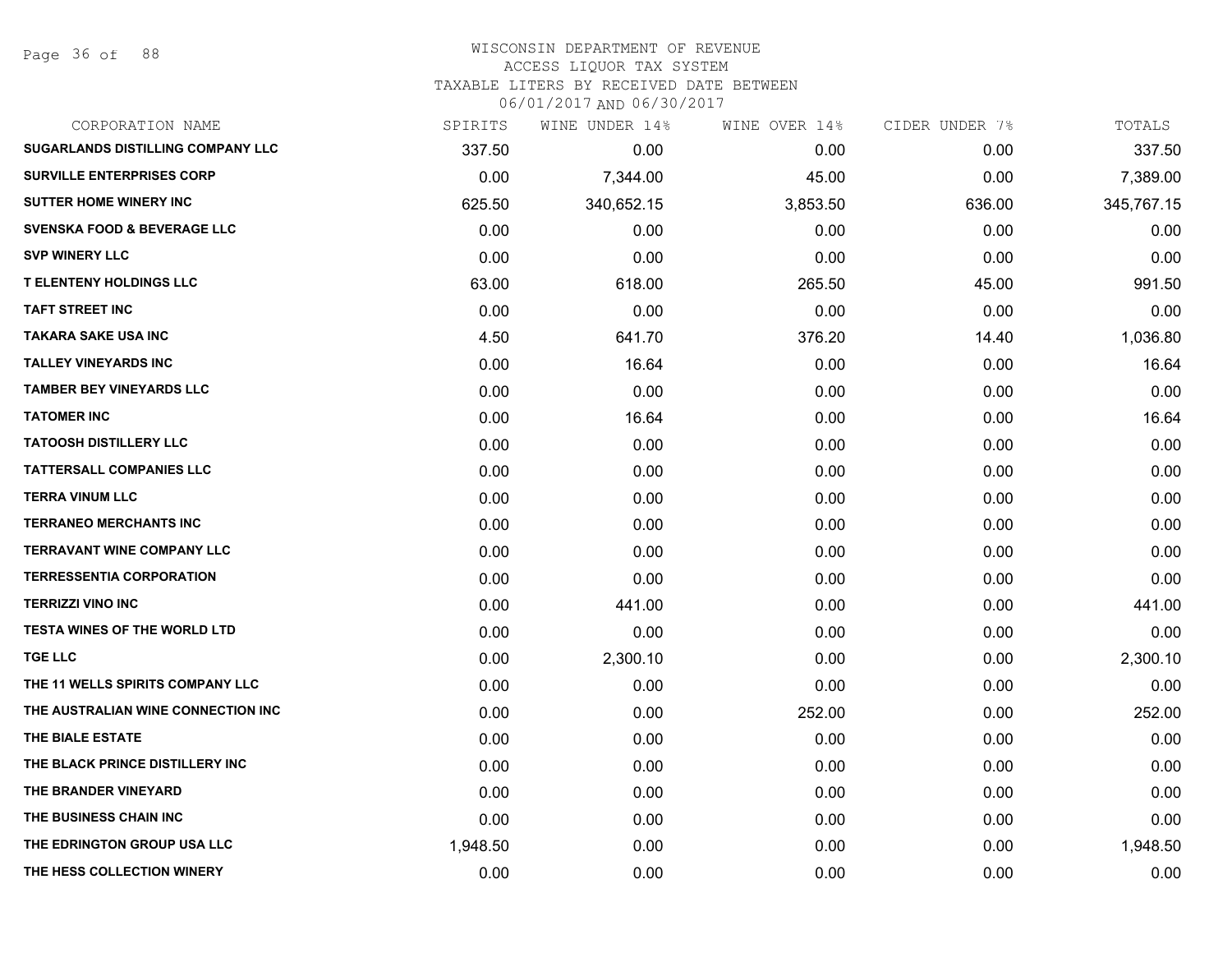Page 37 of 88

| CORPORATION NAME                       | SPIRITS | WINE UNDER 14% | WINE OVER 14% | CIDER UNDER 7% | TOTALS     |
|----------------------------------------|---------|----------------|---------------|----------------|------------|
| THE HOUSE OF BURGUNDY INC              | 0.00    | 0.00           | 0.00          | 0.00           | 0.00       |
| THE INFINITE MONKEY THEOREM INC        | 0.00    | 28.00          | 0.00          | 0.00           | 28.00      |
| THE MALT GUILD INC                     | 630.00  | 0.00           | 0.00          | 0.00           | 630.00     |
| THE MEEKER VINEYARD                    | 0.00    | 0.00           | 0.00          | 0.00           | 0.00       |
| THE MORLET SELECTION INC               | 0.00    | 0.00           | 0.00          | 0.00           | 0.00       |
| THE MORNE WINE COMPANY                 | 0.00    | 432.00         | 0.00          | 0.00           | 432.00     |
| THE R.S. LIPMAN COMPANY                | 0.00    | 0.00           | 0.00          | 0.00           | 0.00       |
| THE RIVER WINE INC                     | 0.00    | 0.00           | 0.00          | 0.00           | 0.00       |
| THE SILVERADO VINEYARDS                | 0.00    | 252.00         | 45.00         | 0.00           | 297.00     |
| THE SORTING TABLE LLC                  | 0.00    | 342.00         | 252.00        | 0.00           | 594.00     |
| THE TRITON COLLECTION INC              | 0.00    | 342.00         | 0.00          | 0.00           | 342.00     |
| THE WINE GROUP INC                     | 0.00    | 766,614.56     | 13,764.00     | 0.00           | 780,378.56 |
| THE WINE SOURCE INC                    | 0.00    | 0.00           | 0.00          | 0.00           | 0.00       |
| THE WOODMAR GROUP LLC                  | 0.00    | 1,827.00       | 189.00        | 0.00           | 2,016.00   |
| THIENOT USA INC                        | 0.00    | 0.00           | 0.00          | 0.00           | 0.00       |
| <b>THOMAS D MORTIMER</b>               | 0.00    | 0.00           | 0.00          | 0.00           | 0.00       |
| THREE FAT GUYS WINE LLC                | 0.00    | 0.00           | 0.00          | 0.00           | 0.00       |
| THREE RING PRODUCTIONS LLC             | 0.00    | 0.00           | 0.00          | 0.00           | 0.00       |
| TI BEVERAGE GROUP LTD                  | 0.00    | 0.00           | 0.00          | 0.00           | 0.00       |
| TIERRA DIVINA VINEYARD LLC             | 0.00    | 0.00           | 243.20        | 0.00           | 243.20     |
| <b>TITUS &amp; TITUS</b>               | 0.00    | 0.00           | 0.00          | 0.00           | 0.00       |
| TMR WINE COMPANY LLC                   | 0.00    | 0.00           | 0.00          | 0.00           | 0.00       |
| TOAD HOLLOW VINEYARDS INC              | 0.00    | 1,035.00       | 0.00          | 0.00           | 1,035.00   |
| <b>TOBIN JAMES CELLARS</b>             | 0.00    | 0.00           | 0.00          | 0.00           | 0.00       |
| <b>TOBY BEALL</b>                      | 0.00    | 0.00           | 0.00          | 0.00           | 0.00       |
| <b>TOLLIVER RANCH BRANDS LLC</b>       | 0.00    | 0.00           | 198.00        | 0.00           | 198.00     |
| <b>TREANA WINERY LLC</b>               | 0.00    | 0.00           | 1,026.00      | 0.00           | 1,026.00   |
| TREASURY WINE ESTATES AMERICAS COMPANY | 0.00    | 191,982.42     | 7,416.00      | 0.00           | 199,398.42 |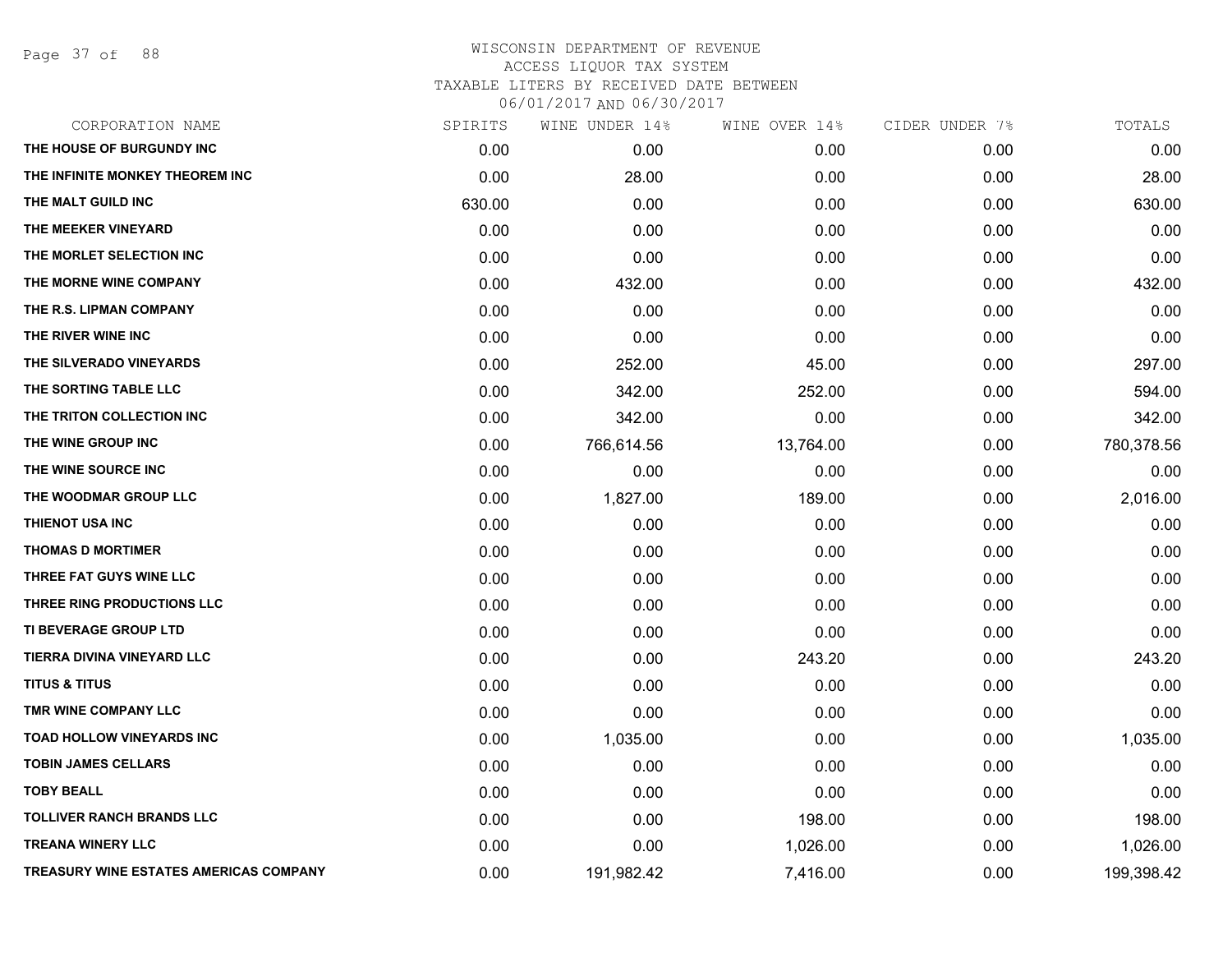Page 38 of 88

### WISCONSIN DEPARTMENT OF REVENUE ACCESS LIQUOR TAX SYSTEM TAXABLE LITERS BY RECEIVED DATE BETWEEN

| CORPORATION NAME                      | SPIRITS    | WINE UNDER 14% | WINE OVER 14% | CIDER UNDER 7% | TOTALS     |
|---------------------------------------|------------|----------------|---------------|----------------|------------|
| <b>TREFETHEN VINEYARDS WINERY INC</b> | 0.00       | 0.00           | 450.00        | 0.00           | 450.00     |
| <b>TRENTADUE WINERY LLC</b>           | 0.00       | 921.00         | 0.00          | 0.00           | 921.00     |
| TRI VIN IMPORTS INC                   | 0.00       | 8,226.00       | 0.00          | 0.00           | 8,226.00   |
| <b>TRINITAS CELLARS LLC</b>           | 0.00       | 0.00           | 0.00          | 0.00           | 0.00       |
| <b>TRIONE VINEYARDS LLC</b>           | 0.00       | 0.00           | 0.00          | 0.00           | 0.00       |
| <b>TRI-STAR MARKETING INC</b>         | 0.00       | 3,915.00       | 189.00        | 0.00           | 4,104.00   |
| <b>TURLEY WINE CELLARS INC</b>        | 0.00       | 45.00          | 72.00         | 0.00           | 117.00     |
| <b>TURN KEY WINE BRANDS LLC</b>       | 0.00       | 0.00           | 0.00          | 0.00           | 0.00       |
| <b>TURNBULL WINE CELLARS</b>          | 0.00       | 0.00           | 252.00        | 0.00           | 252.00     |
| <b>TWIN PEAKS WINERY INC</b>          | 0.00       | 0.00           | 0.00          | 0.00           | 0.00       |
| TY KU, LLC                            | 648.00     | 0.00           | 0.00          | 0.00           | 648.00     |
| <b>UMPQUA WINE WORKS LLC</b>          | 0.00       | 0.00           | 0.00          | 0.00           | 0.00       |
| UN SOGNO LLC                          | 0.00       | 0.00           | 0.00          | 0.00           | 0.00       |
| UNCLE JOHN'S FRUIT HOUSE WINERY LLC   | 0.00       | 0.00           | 0.00          | 1,487.22       | 1,487.22   |
| <b>UNION WINE COMPANY</b>             | 0.00       | 2,070.00       | 9.00          | 0.00           | 2,079.00   |
| UNITED SPIRITS INC                    | 0.00       | 0.00           | 0.00          | 0.00           | 0.00       |
| UNITED STATES DISTILLED PRODUCTS CO.  | 254,832.15 | 70,631.22      | 1,233.00      | 0.00           | 326,696.37 |
| UNITED WINE AND SPIRITS LLC           | 0.00       | 0.00           | 0.00          | 0.00           | 0.00       |
| UNTI WINE CO LLC                      | 0.00       | 0.00           | 99.00         | 0.00           | 99.00      |
| USA WINE IMPORTS INC                  | 0.00       | 540.00         | 0.00          | 0.00           | 540.00     |
| <b>USA WINE WEST LLC</b>              | 950.00     | 4,833.00       | 0.00          | 0.00           | 5,783.00   |
| <b>UVE ENTERPRISES INC</b>            | 6.75       | 441.00         | 22.50         | 0.00           | 470.25     |
| V & C LLC                             | 0.00       | 369.00         | 27.00         | 0.00           | 396.00     |
| <b>V2 WINE GROUP LLC</b>              | 0.00       | 756.00         | 252.00        | 0.00           | 1,008.00   |
| <b>VALCKENBERG INTERNATIONAL INC</b>  | 0.00       | 385.56         | 0.00          | 0.00           | 385.56     |
| <b>VALOR WINE CO LLC</b>              | 0.00       | 0.00           | 0.00          | 0.00           | 0.00       |
| VAN RUITEN FAMILY WINERY LLC          | 0.00       | 72.00          | 378.00        | 0.00           | 450.00     |
| <b>VANDER MILL LLC</b>                | 0.00       | 0.00           | 0.00          | 3,527.36       | 3,527.36   |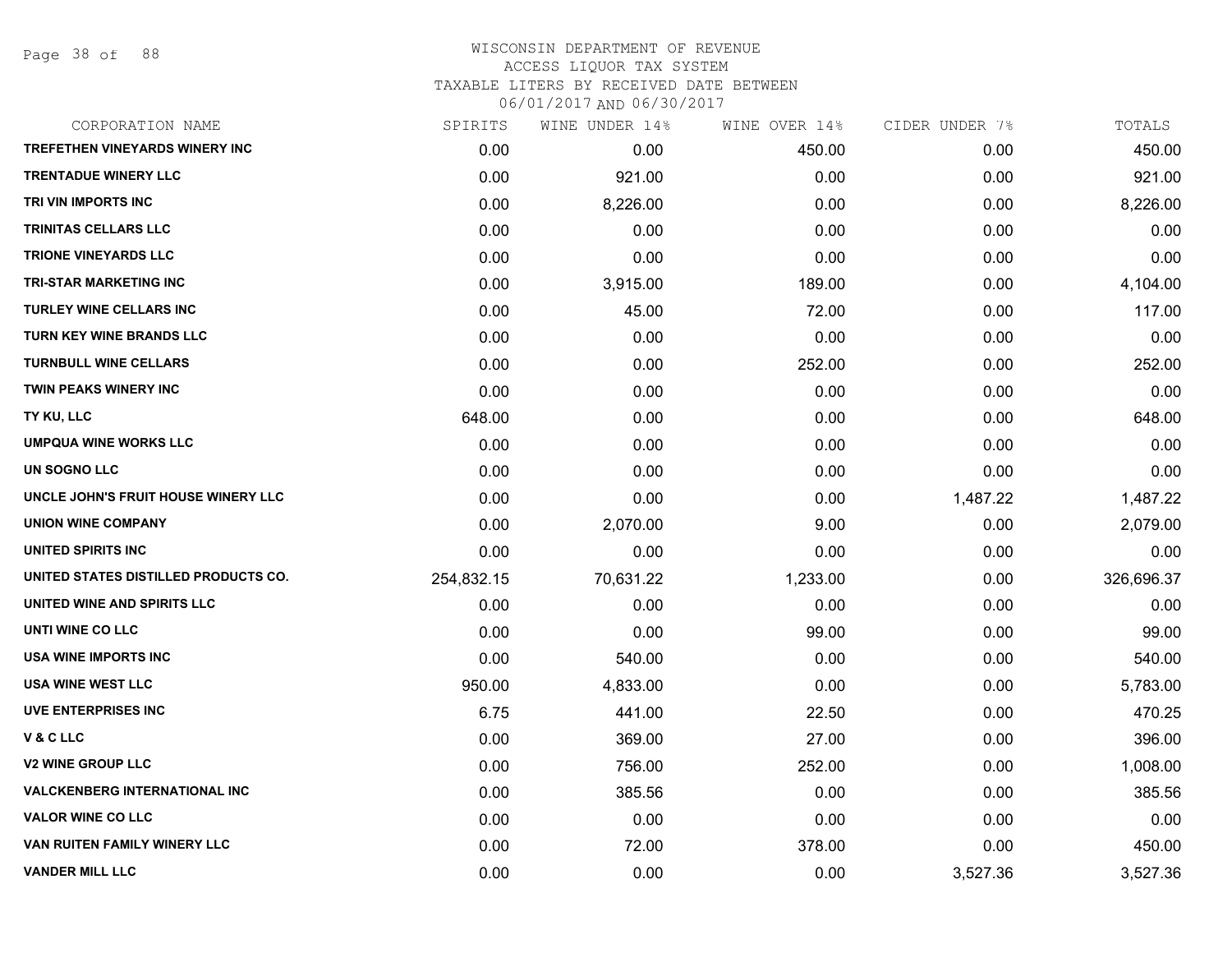Page 39 of 88

#### WISCONSIN DEPARTMENT OF REVENUE ACCESS LIQUOR TAX SYSTEM TAXABLE LITERS BY RECEIVED DATE BETWEEN

| CORPORATION NAME                      | SPIRITS | WINE UNDER 14% | WINE OVER 14% | CIDER UNDER 7% | TOTALS   |
|---------------------------------------|---------|----------------|---------------|----------------|----------|
| <b>VEN CAL RANCHES LLC</b>            | 0.00    | 0.00           | 0.00          | 0.00           | 0.00     |
| <b>VENGE VINEYARDS INC</b>            | 0.00    | 0.00           | 0.00          | 0.00           | 0.00     |
| <b>VERITY WINES LLC</b>               | 0.00    | 0.00           | 0.00          | 0.00           | 0.00     |
| <b>VERMEIL WINE GROUP LLC</b>         | 0.00    | 0.00           | 0.00          | 0.00           | 0.00     |
| <b>VERMONT HARD CIDER COMPANY LLC</b> | 0.00    | 0.00           | 0.00          | 0.00           | 0.00     |
| VI. SCO. INC                          | 0.00    | 1,053.00       | 0.00          | 0.00           | 1,053.00 |
| <b>VIAS IMPORTS LTD</b>               | 0.00    | 11.88          | 0.00          | 0.00           | 11.88    |
| <b>VICENTE GANDIA USA INC</b>         | 0.00    | 0.00           | 0.00          | 0.00           | 0.00     |
| <b>VIEUX VINS INC</b>                 | 0.00    | 27.37          | 78.54         | 0.00           | 105.91   |
| <b>VIGNAIOLI LTD</b>                  | 0.00    | 0.00           | 0.00          | 0.00           | 0.00     |
| <b>VIKRE DISTILLERY LLC</b>           | 0.00    | 0.00           | 0.00          | 0.00           | 0.00     |
| <b>VILLA CREEK INC</b>                | 0.00    | 0.00           | 0.00          | 0.00           | 0.00     |
| <b>VILLA ENCINAL PARTNERS LP</b>      | 0.00    | 0.00           | 787.50        | 0.00           | 787.50   |
| VIN DE ZO LLC                         | 0.00    | 0.00           | 0.00          | 0.00           | 0.00     |
| <b>VIN DIVINO LTD</b>                 | 0.00    | 0.00           | 99.00         | 0.00           | 99.00    |
| <b>VINA ROBLES INC</b>                | 0.00    | 0.00           | 0.00          | 0.00           | 0.00     |
| <b>VINAMERICAS INC</b>                | 0.00    | 342.00         | 0.00          | 0.00           | 342.00   |
| <b>VINCENZO PADULA</b>                | 0.00    | 0.00           | 0.00          | 0.00           | 0.00     |
| <b>VINE CLIFF WINERY INC</b>          | 0.00    | 0.00           | 0.00          | 0.00           | 0.00     |
| <b>VINE CONNECTIONS LLC</b>           | 4.50    | 2,160.00       | 58.50         | 0.00           | 2,223.00 |
| <b>VINEBURG LLC</b>                   | 0.00    | 0.00           | 270.00        | 0.00           | 270.00   |
| <b>VINEDREA WINES LLC</b>             | 0.00    | 0.00           | 0.00          | 0.00           | 0.00     |
| <b>VINEYARD 29 LLC</b>                | 0.00    | 0.00           | 0.00          | 0.00           | 0.00     |
| <b>VINEYARD BRANDS LLC</b>            | 0.00    | 3,378.00       | 369.00        | 0.00           | 3,747.00 |
| <b>VINEYARD VARIETIES INC</b>         | 0.00    | 0.00           | 0.00          | 0.00           | 0.00     |
| <b>VINIFERA IMPORTS LTD</b>           | 0.00    | 0.00           | 0.00          | 0.00           | 0.00     |
| <b>VINIFERA WINE COMPANY LLC</b>      | 0.00    | 0.00           | 0.00          | 0.00           | 0.00     |
| VINO DEL SOL INC                      | 0.00    | 513.00         | 0.00          | 0.00           | 513.00   |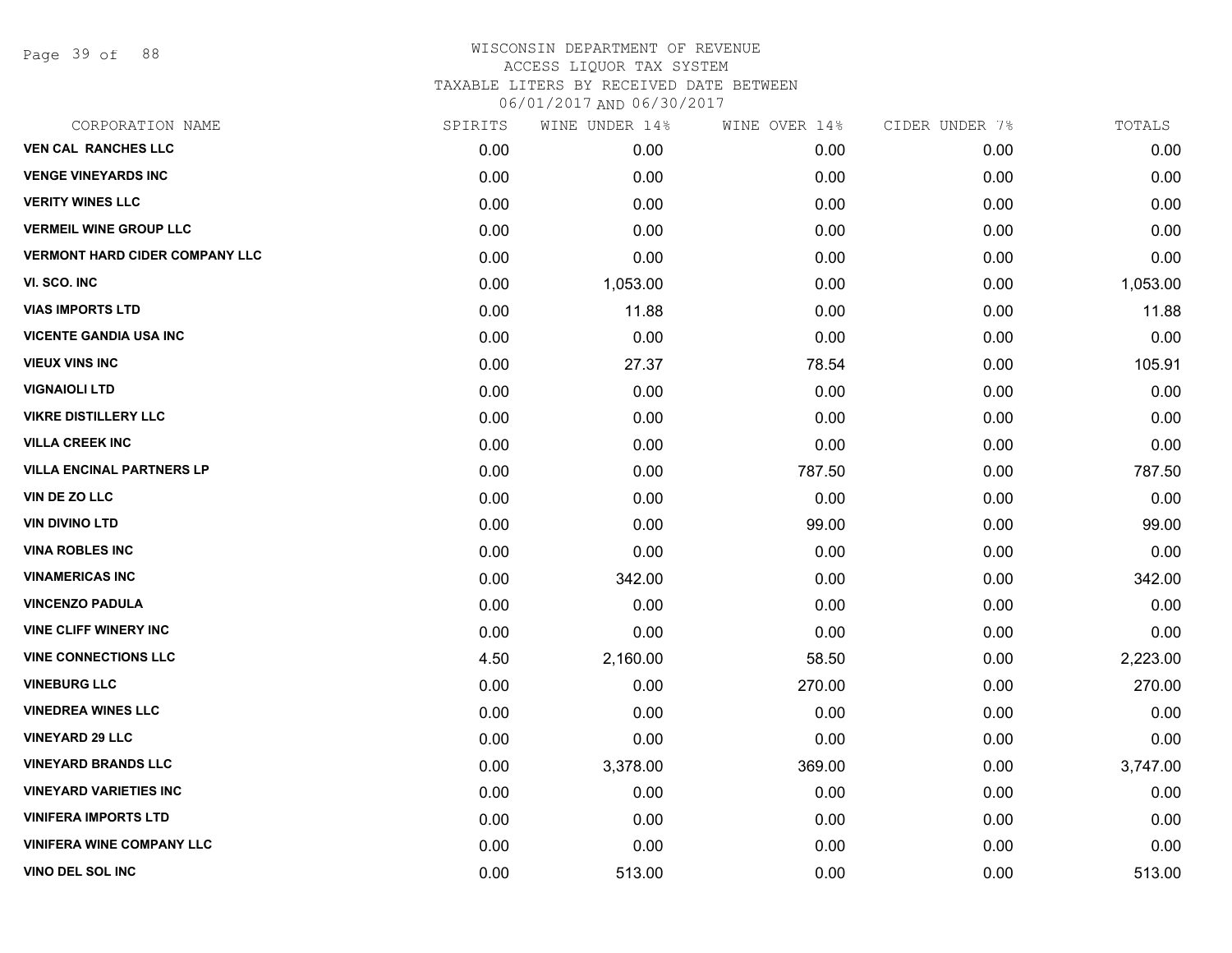Page 40 of 88

| CORPORATION NAME                            | SPIRITS   | WINE UNDER 14% | WINE OVER 14% | CIDER UNDER 7% | TOTALS    |
|---------------------------------------------|-----------|----------------|---------------|----------------|-----------|
| <b>VINO ET SPIRITUS LLC</b>                 | 0.00      | 0.00           | 0.00          | 0.00           | 0.00      |
| <b>VINO LOGICS CORPORATION</b>              | 0.00      | 0.00           | 0.00          | 0.00           | 0.00      |
| <b>VINO.COM LLC</b>                         | 0.00      | 855.00         | 333.00        | 2,385.00       | 3,573.00  |
| <b>VINOANDES LLC</b>                        | 0.00      | 0.00           | 0.00          | 0.00           | 0.00      |
| <b>VINOVIA WINE GROUP INC</b>               | 0.00      | 252.00         | 0.00          | 0.00           | 252.00    |
| <b>VINTAGE '59 IMPORTS LLC</b>              | 0.00      | 0.00           | 0.00          | 0.00           | 0.00      |
| <b>VINTAGE POINT LLC</b>                    | 0.00      | 0.00           | 657.00        | 0.00           | 657.00    |
| <b>VINTURE WINE COMPANY LLC</b>             | 0.00      | 0.00           | 0.00          | 0.00           | 0.00      |
| <b>VINTUS LLC</b>                           | 0.00      | 630.00         | 0.00          | 0.00           | 630.00    |
| <b>VINTWOOD INTERNATIONAL LTD</b>           | 0.00      | 0.00           | 0.00          | 0.00           | 0.00      |
| <b>VISION WINE &amp; SPIRITS LLC</b>        | 2,135.85  | 315.00         | 189.00        | 0.00           | 2,639.85  |
| <b>VITANI SPIRITS LLC</b>                   | 0.00      | 0.00           | 0.00          | 0.00           | 0.00      |
| <b>VOTTO VINES IMPORTING INC</b>            | 0.00      | 0.00           | 0.00          | 0.00           | 0.00      |
| <b>W J DEUTSCH &amp; SONS LTD</b>           | 4,833.35  | 41,830.96      | 2,563.13      | 0.00           | 49,227.44 |
| <b>WAGNER WINE COMPANY LLC</b>              | 0.00      | 1,008.00       | 2,655.00      | 0.00           | 3,663.00  |
| <b>WALLA WALLA VINTNERS LLC</b>             | 0.00      | 0.00           | 4.50          | 0.00           | 4.50      |
| <b>WARWICK VALLEY WINE CO INC</b>           | 0.00      | 0.00           | 0.00          | 0.00           | 0.00      |
| <b>WEBSTER BARNES LLC</b>                   | 0.00      | 0.00           | 0.00          | 0.00           | 0.00      |
| <b>WEIBEL INCORPORATED</b>                  | 0.00      | 125.66         | 0.00          | 0.00           | 125.66    |
| <b>WEIN BAUER INC</b>                       | 0.00      | 7,773.42       | 0.00          | 0.00           | 7,773.42  |
| <b>WEST COAST WINE PARTNERS LLC</b>         | 0.00      | 0.00           | 0.00          | 0.00           | 0.00      |
| <b>WESTERN SPIRITS BEVERAGE CO LLC</b>      | 12,526.65 | 0.00           | 0.00          | 0.00           | 12,526.65 |
| <b>WEYGANDT-METZLER IMPORTING LTD</b>       | 0.00      | 576.00         | 0.00          | 0.00           | 576.00    |
| <b>WHITE OAK VINEYARDS &amp; WINERY LLC</b> | 0.00      | 0.00           | 45.00         | 0.00           | 45.00     |
| WHYTE AND MACKAY (AMERICAS) LIMITED LLC     | 0.00      | 0.00           | 0.00          | 0.00           | 0.00      |
| <b>WI INC</b>                               | 0.00      | 0.00           | 0.00          | 0.00           | 0.00      |
| <b>WILLAMETTE VALLEY VINEYARDS INC</b>      | 0.00      | 189.00         | 0.00          | 0.00           | 189.00    |
| <b>WILLIAM GRANT &amp; SONS INC</b>         | 62,929.65 | 0.00           | 0.00          | 0.00           | 62,929.65 |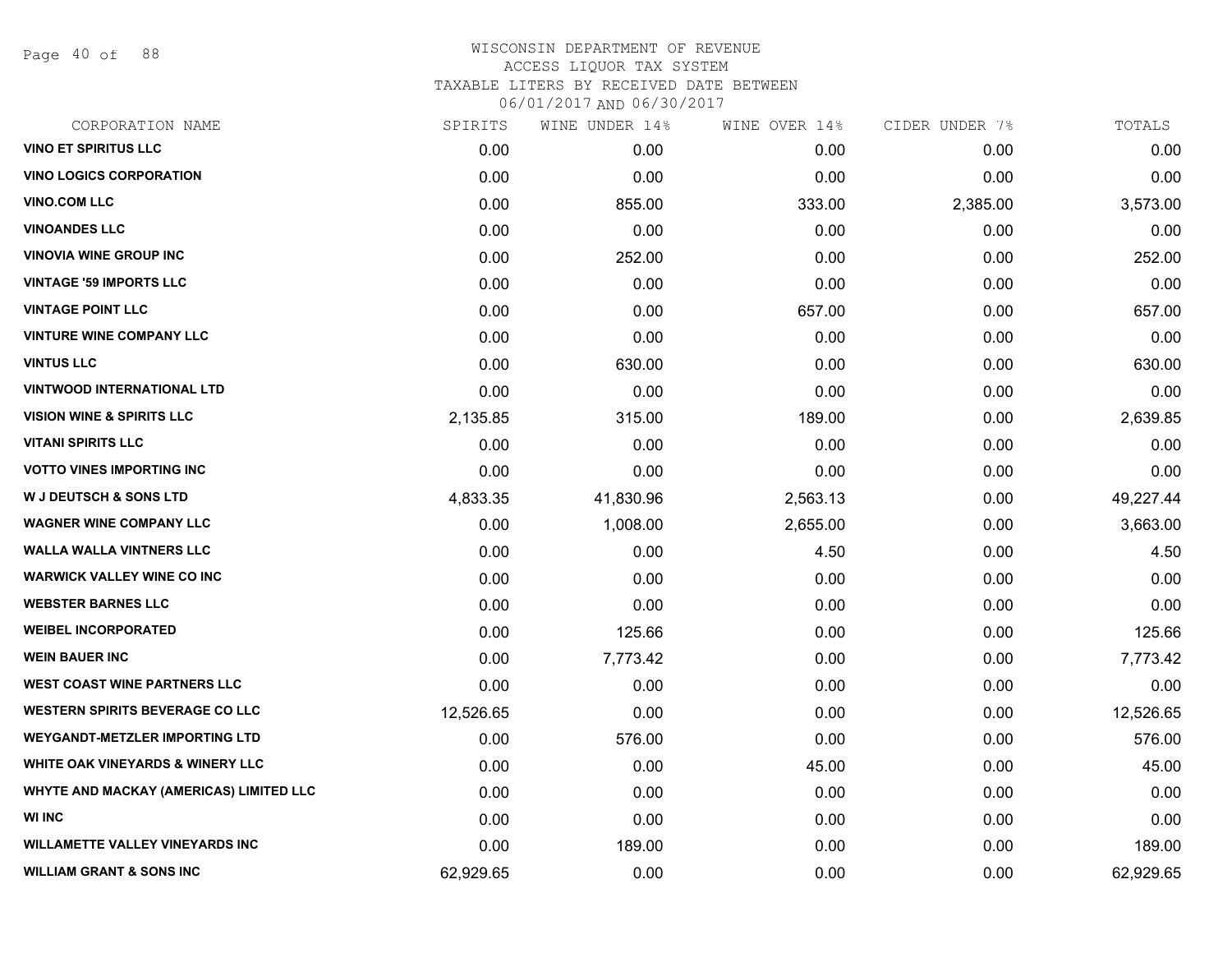Page 41 of 88

# WISCONSIN DEPARTMENT OF REVENUE ACCESS LIQUOR TAX SYSTEM TAXABLE LITERS BY RECEIVED DATE BETWEEN

| CORPORATION NAME                                | SPIRITS  | WINE UNDER 14% | WINE OVER 14% | CIDER UNDER 7% | TOTALS   |
|-------------------------------------------------|----------|----------------|---------------|----------------|----------|
| <b>WILLIAM J WOLF</b>                           | 0.00     | 0.00           | 0.00          | 0.00           | 0.00     |
| <b>WILLIAM P KNUTTEL</b>                        | 0.00     | 0.00           | 0.00          | 0.00           | 0.00     |
| <b>WILLIAM PRICE III</b>                        | 0.00     | 0.00           | 148.50        | 0.00           | 148.50   |
| <b>WILLIAM T HOLLORAN</b>                       | 0.00     | 0.00           | 0.00          | 0.00           | 0.00     |
| <b>WILLIAM WOODRUFF</b>                         | 0.00     | 0.00           | 0.00          | 0.00           | 0.00     |
| <b>WILLIAMS &amp; SELYEM LLC</b>                | 0.00     | 0.00           | 0.00          | 0.00           | 0.00     |
| <b>WILSON CREEK WINERY &amp; VINEYARDS INC.</b> | 0.00     | 0.00           | 0.00          | 0.00           | 0.00     |
| <b>WILSON DANIELS LLC</b>                       | 0.00     | 3,523.50       | 3,429.00      | 0.00           | 6,952.50 |
| <b>WINDY CITY DISTILLING INC</b>                | 0.00     | 0.00           | 0.00          | 0.00           | 0.00     |
| <b>WINDY HILL SPIRITS INC</b>                   | 0.00     | 0.00           | 0.00          | 0.00           | 0.00     |
| <b>WINE BRIDGE IMPORTS INC</b>                  | 0.00     | 445.50         | 0.00          | 0.00           | 445.50   |
| WINE COUNTRY INTERNATIONAL INC                  | 0.00     | 0.00           | 0.00          | 0.00           | 0.00     |
| <b>WINE CREEK LLC</b>                           | 0.00     | 63.00          | 0.00          | 0.00           | 63.00    |
| <b>WINE HOOLIGANS LLC</b>                       | 0.00     | 0.00           | 0.00          | 0.00           | 0.00     |
| <b>WINE WINE SITUATION LLC</b>                  | 0.00     | 0.00           | 0.00          | 0.00           | 0.00     |
| <b>WINEPLAYGROUND.COM INC</b>                   | 0.00     | 0.00           | 0.00          | 0.00           | 0.00     |
| <b>WINERIES &amp; SELECT PRODUCTS LLC</b>       | 0.00     | 99.00          | 180.00        | 0.00           | 279.00   |
| <b>WINERY EXCHANGE, INC.</b>                    | 0.00     | 3,366.00       | 45.00         | 0.00           | 3,411.00 |
| <b>WINES OF FRANCE INC</b>                      | 0.00     | 0.00           | 0.00          | 0.00           | 0.00     |
| <b>WINES UNLIMITED INC</b>                      | 0.00     | 6,475.50       | 0.00          | 0.00           | 6,475.50 |
| <b>WINESELLERS LTD</b>                          | 0.00     | 6,899.50       | 48.00         | 63.00          | 7,010.50 |
| <b>WISD LLC</b>                                 | 0.00     | 414.00         | 378.00        | 0.00           | 792.00   |
| <b>WOODSON WINES LLC</b>                        | 0.00     | 0.00           | 0.00          | 0.00           | 0.00     |
| <b>WORLD TRAVELER IMPORTS LLC</b>               | 0.00     | 504.00         | 0.00          | 0.00           | 504.00   |
| <b>WORLDWIDE CELLARS INC</b>                    | 0.00     | 2,628.00       | 112.50        | 0.00           | 2,740.50 |
| <b>WYOMING WHISKEY INC</b>                      | 0.00     | 0.00           | 0.00          | 0.00           | 0.00     |
| YAEGAKI CORPORATION OF USA                      | 0.00     | 396.00         | 234.00        | 0.00           | 630.00   |
| YELLOW ROSE DISTILLING LLC                      | 1,080.00 | 0.00           | 0.00          | 0.00           | 1,080.00 |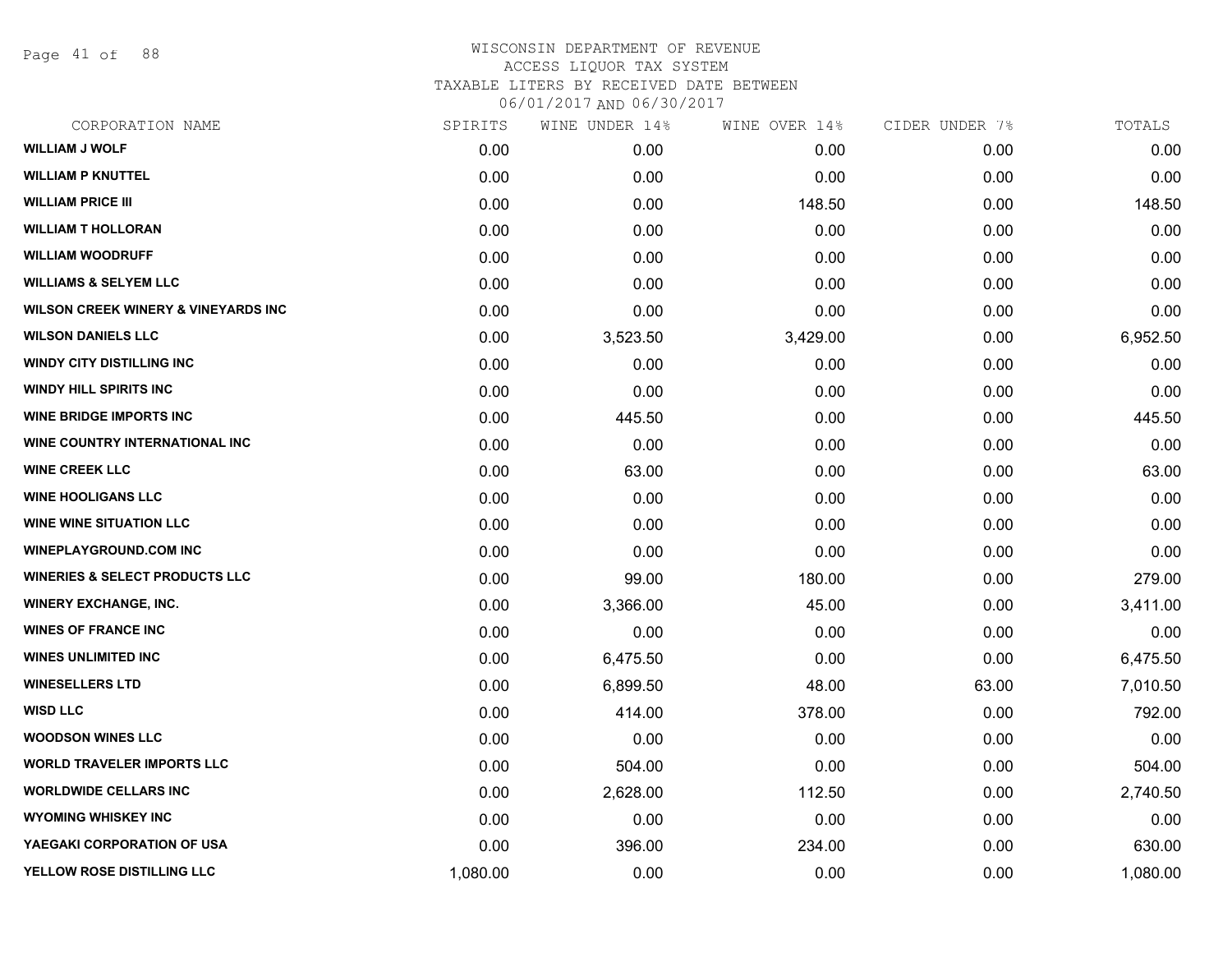Page 42 of 88

| CORPORATION NAME           | SPIRITS      | WINE UNDER 14% | WINE OVER 14% | CIDER UNDER 7% | TOTALS       |
|----------------------------|--------------|----------------|---------------|----------------|--------------|
| YORKVILLE CELLARS INC      | 0.00         | 0.00           | 0.00          | 0.00           | 0.00         |
| <b>ZD WINES LLC</b>        | 0.00         | 21.40          | 3.57          | 0.00           | 24.97        |
| <b>ZEILER SPIRITS LLC</b>  | 378.00       | 0.00           | 0.00          | 0.00           | 378.00       |
| <b>ZONIN USA INC</b>       | 0.00         | 0.00           | 0.00          | 0.00           | 0.00         |
| TOTAL LITERS FOR 6/30/2017 | 5,262,559.84 | 3,875,994.07   | 242,788.44    | 295,983.57     | 9,677,325.92 |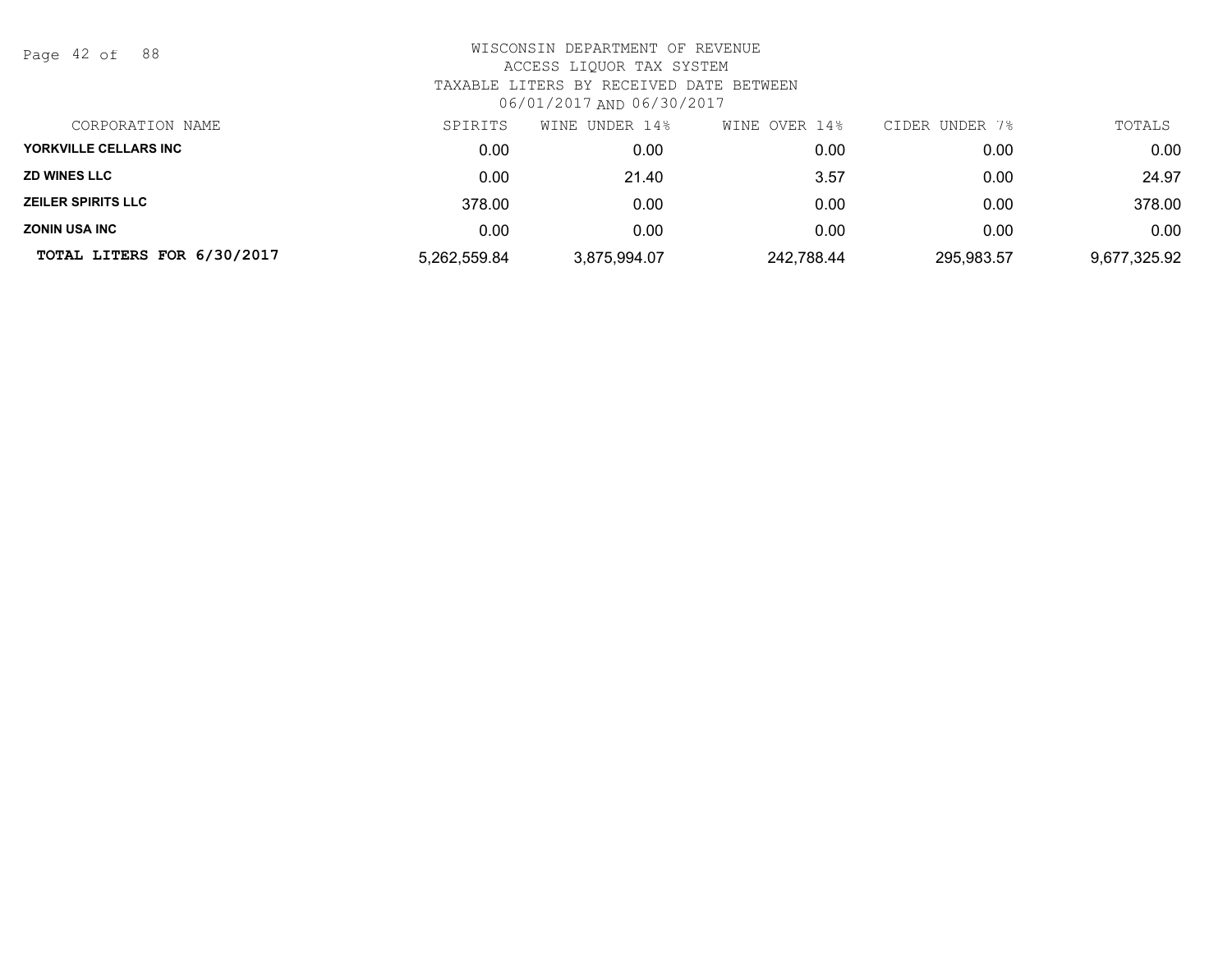Page 43 of 88

# WISCONSIN DEPARTMENT OF REVENUE ACCESS LIQUOR TAX SYSTEM TAXABLE LITERS BY RECEIVED DATE BETWEEN 06/01/2017 AND 06/30/2017

**IN STATE WHOLESALER (W) ALLSTATE LIQUOR & WINE COMPANY, INC.** 0.00 0.00 0.00 0.00 0.00 **AMPHORAE, LLC** 0.00 0.00 0.00 0.00 0.00 **AVA WINE & SPIRITS LLC** 0.00 2,446.50 0.00 0.00 2,446.50 **B&H BLENDS LLC** 0.00 0.00 0.00 0.00 0.00 CORPORATION NAME SPIRITS WINE UNDER 14% WINE OVER 14% CIDER UNDER 7% TOTALS

| <b>BACKDOOR BRANDS LLC</b>                    | 0.00       | 0.00      | 0.00      | 0.00        | 0.00        |
|-----------------------------------------------|------------|-----------|-----------|-------------|-------------|
| <b>BADGER DISTRIBUTING OF MILWAUKEE LLC</b>   | 0.00       | 0.00      | 0.00      | 0.00        | 0.00        |
| <b>BADGER LIQUOR CO INC</b>                   | 157,438.20 | 60,034.50 | 11,784.00 | 0.00        | 229,256.70  |
| <b>BADGER STATE WINERY COOPERATIVE</b>        | 0.00       | 0.00      | 0.00      | 0.00        | 0.00        |
| <b>BADGER WINE &amp; SPIRITS LLC</b>          | 0.00       | 0.00      | 0.00      | 0.00        | 0.00        |
| BEECHWOOD DISTRIBUTORS, INC.                  | 0.00       | 0.00      | 0.00      | $-2,838.00$ | $-2,838.00$ |
| BEER CAPITOL DISTRIBUTING LLC                 | 0.00       | 0.00      | 0.00      | 0.00        | 0.00        |
| <b>BILL'S DISTRIBUTING, LTD.</b>              | 0.00       | 0.00      | 0.00      | 0.00        | 0.00        |
| <b>BRANT T NEHMER</b>                         | 0.00       | 0.00      | 0.00      | 0.00        | 0.00        |
| <b>BREAKTHRU BEVERAGE GROUP LLC</b>           | 0.00       | 0.00      | 0.00      | 0.00        | 0.00        |
| <b>BREAKTHRU BEVERAGE GROUP LLC</b>           | 36,775.84  | 11,139.77 | 312.00    | 0.00        | 48,227.61   |
| <b>BREAKTHRU BEVERAGE WISCONSIN NORTH LLC</b> | 0.00       | 0.00      | 0.00      | 0.00        | 0.00        |
| C.J.W., INC.                                  | 0.00       | 0.00      | 0.00      | 0.00        | 0.00        |
| <b>CAPITOL-HUSTING COMPANY, INC.</b>          | 61,605.00  | 49,411.14 | 504.00    | 0.00        | 111,520.14  |
| <b>CATHRINE BENNETT</b>                       | 0.00       | 0.00      | 0.00      | 0.00        | 0.00        |
| CENTRAL BEER DISTRIBUTORS, INC.               | 0.00       | 0.00      | 0.00      | 0.00        | 0.00        |
| DE PERE LIQUOR CO LLC                         | 0.00       | 0.00      | 0.00      | 0.00        | 0.00        |
| <b>DEAN DISTRIBUTING, INC.</b>                | 0.00       | 0.00      | 0.00      | 0.00        | 0.00        |
| <b>DEAN DISTRIBUTING, INC.</b>                | 0.00       | 0.00      | 0.00      | 0.00        | 0.00        |
| DEWITT CHURCH GOODS, INC.                     | 0.00       | 0.00      | 0.00      | 0.00        | 0.00        |
| <b>FABIANO BROTHERS - WISCONSIN LLC</b>       | 0.00       | 0.00      | 0.00      | 0.00        | 0.00        |
| <b>FAUSTO FIORAVANTI</b>                      | 0.00       | 0.00      | 0.00      | 0.00        | 0.00        |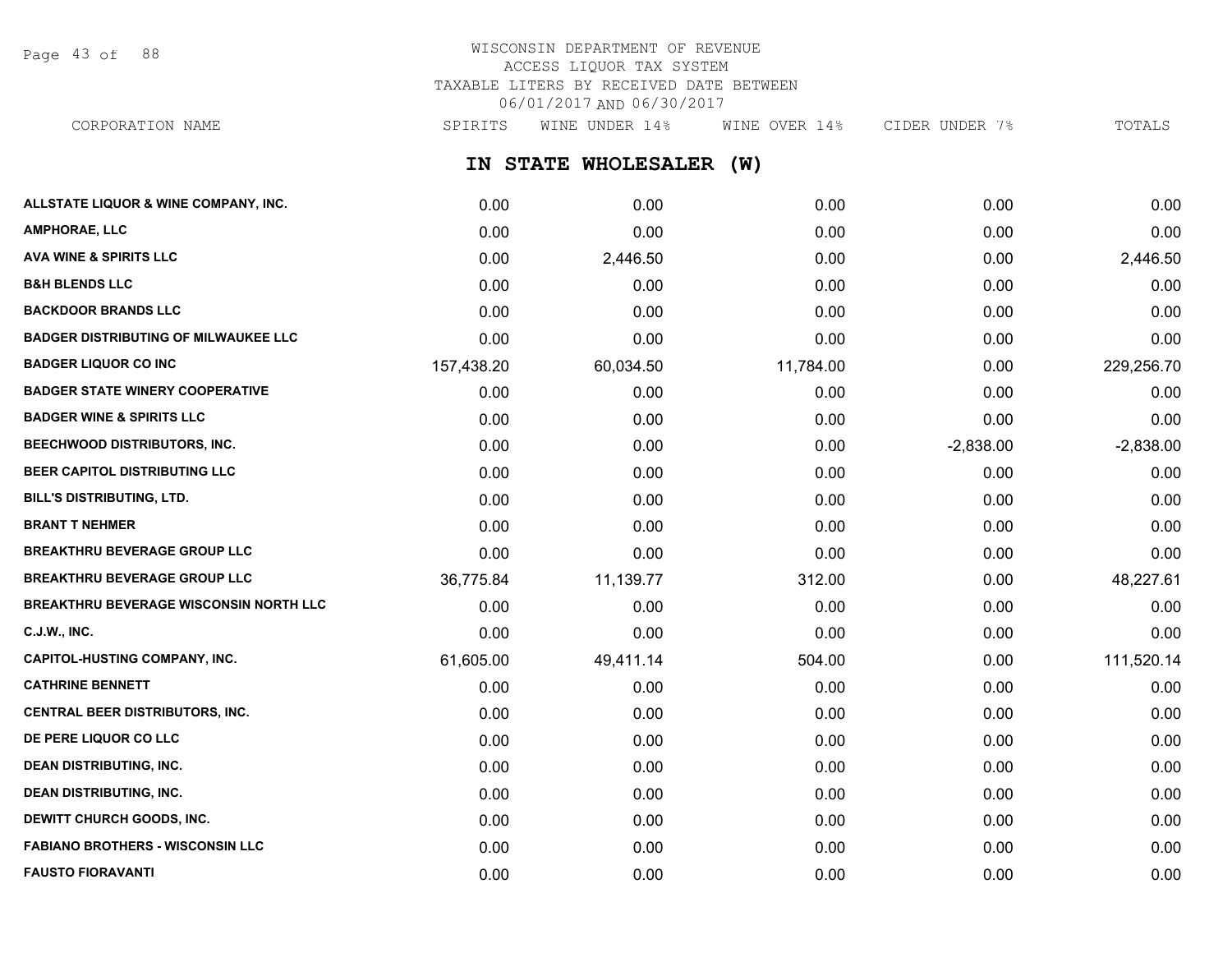Page 44 of 88

| CORPORATION NAME                             | SPIRITS   | WINE UNDER 14% | WINE OVER 14% | CIDER UNDER 7% | TOTALS    |
|----------------------------------------------|-----------|----------------|---------------|----------------|-----------|
| FLANIGAN DISTRIBUTING OF DOOR COUNTY, INC.   | 0.00      | 0.00           | 0.00          | 0.00           | 0.00      |
| FOUR SEASONS BEER DISTRIBUTORS INC           | 0.00      | 0.00           | 0.00          | 0.00           | 0.00      |
| <b>FRANK BEER DISTRIBUTORS, INC.</b>         | 0.00      | 0.00           | 0.00          | 0.00           | 0.00      |
| <b>FRANK J MIRENDA SR</b>                    | 0.00      | 0.00           | 0.00          | 0.00           | 0.00      |
| FRANK LIQUOR COMPANY, INC.                   | 33,130.36 | 28,882.11      | 0.00          | 0.00           | 62,012.47 |
| FRANK LIQUORS OF LA CROSSE, INC.             | 0.00      | 0.00           | 0.00          | 0.00           | 0.00      |
| <b>GB SALES MILWAUKEE, INC.</b>              | 0.00      | 0.00           | 0.00          | 0.00           | 0.00      |
| <b>GENERAL BEER DISTRIBUTORS CO.</b>         | 0.00      | 0.00           | 0.00          | 0.00           | 0.00      |
| <b>GENERAL BEER-NORTHEAST INC</b>            | 0.00      | 0.00           | 0.00          | 0.00           | 0.00      |
| <b>GENERAL BEER-NORTHEAST INC</b>            | 0.00      | 0.00           | 0.00          | 0.00           | 0.00      |
| <b>GENERAL BEER-NORTHWEST, INC.</b>          | 0.00      | 0.00           | 0.00          | 0.00           | 0.00      |
| <b>GENERAL BEER-NORTHWEST, INC.</b>          | 0.00      | 0.00           | 0.00          | 0.00           | 0.00      |
| <b>GENERAL BEVERAGE SALES CO.</b>            | 0.00      | 64,907.38      | 126.00        | 0.00           | 65,033.38 |
| <b>GENERAL BEVERAGE SALES CO. -- OSHKOSH</b> | 0.00      | 63,565.61      | 0.00          | 0.00           | 63,565.61 |
| <b>GENERAL BEVERAGE SALES CO.-MILWAUKEE</b>  | 0.00      | 83,934.74      | 252.00        | 0.00           | 84,186.74 |
| <b>GIUSEPPE GAGLIANELLO</b>                  | 0.00      | 0.00           | 0.00          | 0.00           | 0.00      |
| <b>GLORIA R RAGSDALE</b>                     | 0.00      | 0.00           | 0.00          | 0.00           | 0.00      |
| <b>GVARDIA LLC</b>                           | 0.00      | 0.00           | 0.00          | 0.00           | 0.00      |
| HENDRICKS BEVERAGE, INC.                     | 0.00      | 0.00           | 0.00          | 0.00           | 0.00      |
| <b>IRL, INCORPORATED</b>                     | 0.00      | 0.00           | 0.00          | 0.00           | 0.00      |
| JACQUES VIEAU, INC.                          | 0.00      | 0.00           | 0.00          | 0.00           | 0.00      |
| JANDRAIN RELIGIOUS SUPPLY, INC.              | 0.00      | 0.00           | 0.00          | 0.00           | 0.00      |
| JANSEN INTERNATIONAL LLC                     | 355.50    | 7,935.00       | 1,080.00      | 0.00           | 9,370.50  |
| <b>JAW PROPERTIES LLC</b>                    | 0.00      | 0.00           | 0.00          | 0.00           | 0.00      |
| <b>JOHN J COLLETTI</b>                       | 0.00      | 14,575.50      | $-72.00$      | 0.00           | 14,503.50 |
| <b>JOHNSON BROTHERS OF WISCONSIN INC</b>     | 15,223.20 | 27,315.00      | $-411.00$     | 0.00           | 42,127.20 |
| <b>JONATHON LODUCA</b>                       | 0.00      | 0.00           | 0.00          | 0.00           | 0.00      |
| <b>JOSEPH A TRYGAR</b>                       | 0.00      | 0.00           | 0.00          | 0.00           | 0.00      |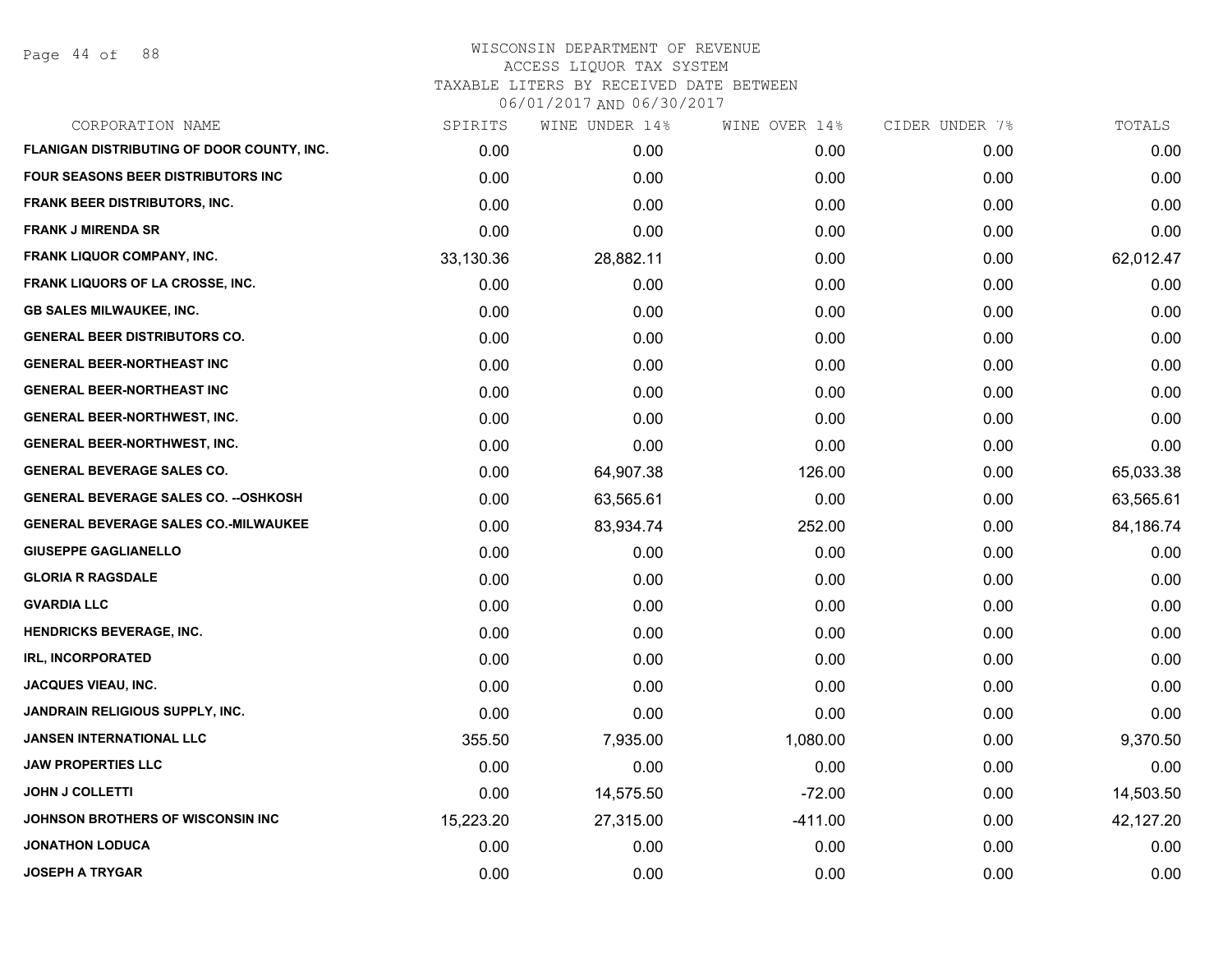Page 45 of 88

|           | WINE UNDER 14% |          | CIDER UNDER 7% | TOTALS        |
|-----------|----------------|----------|----------------|---------------|
| 0.00      | 0.00           | 0.00     | 0.00           | 0.00          |
| 0.00      | 0.00           | 0.00     | 0.00           | 0.00          |
| 0.00      | 0.00           | 0.00     | 0.00           | 0.00          |
| 0.00      | 0.00           | 0.00     | 0.00           | 0.00          |
| 0.00      | 0.00           | 0.00     | 0.00           | 0.00          |
| 0.00      | 0.00           | 0.00     | 0.00           | 0.00          |
| 225.00    | 55,674.00      | 778.50   | 0.00           | 56,677.50     |
| 0.00      | 0.00           | 0.00     | 0.00           | 0.00          |
| 0.00      | 0.00           | 0.00     | 0.00           | 0.00          |
| 0.00      | $-2,329.00$    | 0.00     | 0.00           | $-2,329.00$   |
| 0.00      | 0.00           | 0.00     | 0.00           | 0.00          |
| 1,072.50  | 0.00           | 0.00     | 0.00           | 1,072.50      |
| 0.00      | 0.00           | 0.00     | 0.00           | 0.00          |
| 0.00      | 0.00           | 0.00     | 0.00           | 0.00          |
| 0.00      | 0.00           | 0.00     | 0.00           | 0.00          |
| 0.00      | 0.00           | 0.00     | 0.00           | 0.00          |
| 0.00      | 0.00           | 0.00     | 0.00           | 0.00          |
| 0.00      | 0.00           | 0.00     | 0.00           | 0.00          |
| 0.00      | 0.00           | 0.00     | 0.00           | 0.00          |
| 0.00      | 0.00           | 0.00     | 0.00           | 0.00          |
| 0.00      | 0.00           | 0.00     | 0.00           | 0.00          |
| $-38.15$  | 6,824.25       | 801.00   | 0.00           | 7,587.10      |
| 0.00      | 0.00           | 0.00     | 0.00           | 0.00          |
| 0.00      | 0.00           | 0.00     | 0.00           | 0.00          |
| 0.00      | 0.00           | 0.00     | 0.00           | 0.00          |
| 22,035.30 | 0.00           | 0.00     | 0.00           | 22,035.30     |
| 0.00      | 4,607.71       | 5,769.00 | 0.00           | 10,376.71     |
| $-85.17$  | 0.00           | 0.00     | 0.00           | $-85.17$      |
|           | SPIRITS        |          |                | WINE OVER 14% |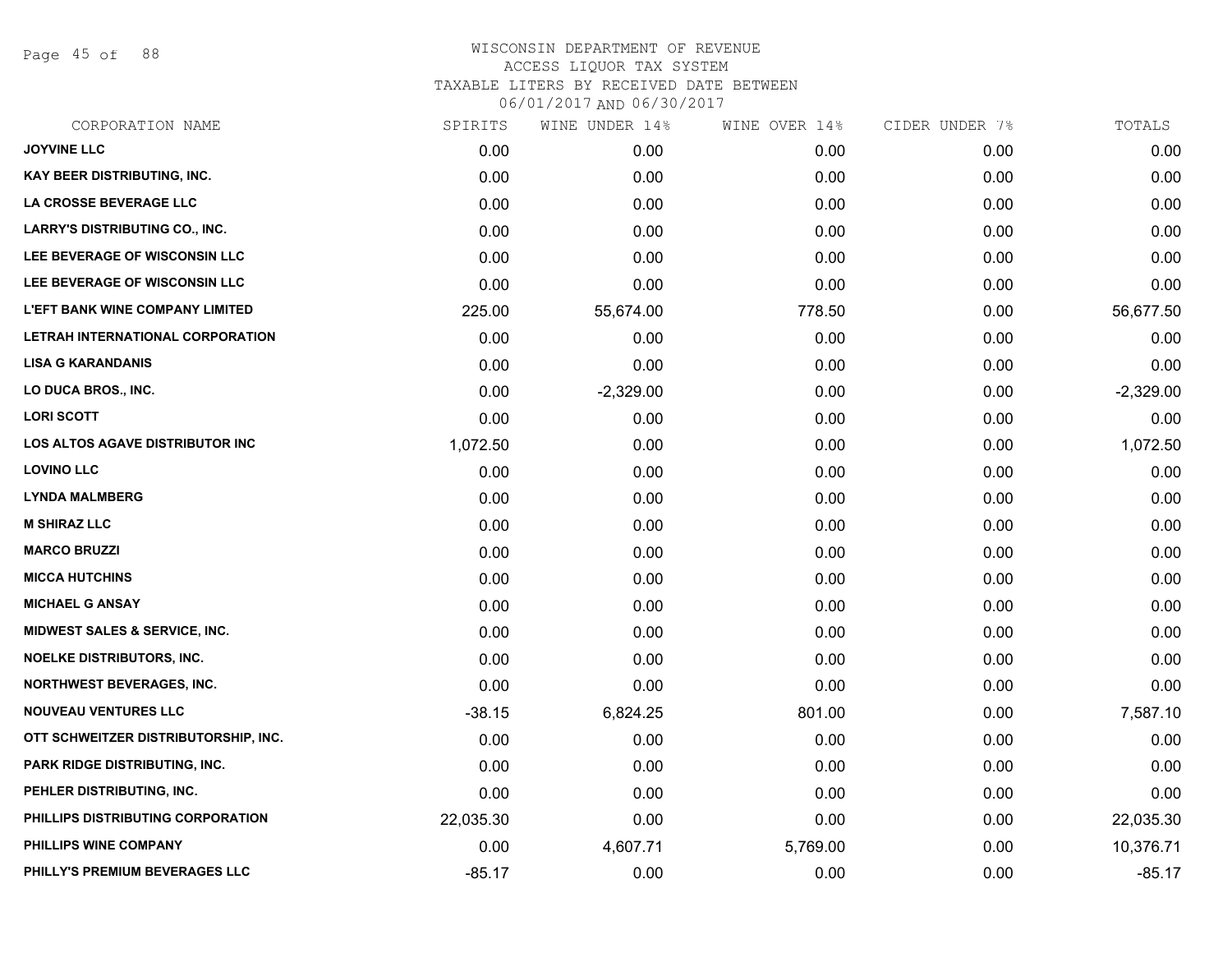Page 46 of 88

| CORPORATION NAME                            | SPIRITS    | WINE UNDER 14% | WINE OVER 14% | CIDER UNDER 7% | TOTALS     |
|---------------------------------------------|------------|----------------|---------------|----------------|------------|
| <b>PURE WINE WISCONSIN INC</b>              | 0.00       | 0.00           | 0.00          | 0.00           | 0.00       |
| PURPLE FEET WINES, LLC                      | 0.00       | 0.00           | 0.00          | 0.00           | 0.00       |
| <b>PVD ENTERPRISES LLC</b>                  | 0.00       | 0.00           | 0.00          | 0.00           | 0.00       |
| RATAS WHOLESALE LIQUOR COMPANY              | 0.00       | 0.00           | 0.00          | 0.00           | 0.00       |
| S. & S. DISTRIBUTING, INC.                  | 0.00       | 0.00           | 0.00          | 0.00           | 0.00       |
| S. & S. DISTRIBUTING, INC.                  | 0.00       | 0.00           | 0.00          | 0.00           | 0.00       |
| <b>SALIM M SHAMMO</b>                       | 0.00       | 0.00           | 0.00          | 0.00           | 0.00       |
| <b>SARATOGA LIQUOR CO., INC.</b>            | 0.00       | 0.00           | 0.00          | 0.00           | 0.00       |
| <b>SQUARE ROOT LLC</b>                      | 0.00       | 0.00           | 0.00          | 0.00           | 0.00       |
| <b>STATE WINE &amp; SPIRITS COMPANY LLC</b> | 0.00       | 0.00           | 0.00          | 0.00           | 0.00       |
| <b>SUPERIOR BEVERAGES LLC</b>               | 0.00       | 0.00           | 0.00          | 0.00           | 0.00       |
| <b>TIMOTHY REILLY SR</b>                    | 0.00       | 0.00           | 0.00          | 0.00           | 0.00       |
| TJ INTERNATIONAL LTD                        | 0.00       | 0.00           | 0.00          | 0.00           | 0.00       |
| TRIANGLE DISTRIBUTING COMPANY, INC.         | 0.00       | 0.00           | 0.00          | 0.00           | 0.00       |
| <b>TRI-MART COMPANY LLC</b>                 | 0.00       | 0.00           | 0.00          | 0.00           | 0.00       |
| <b>VINO VERITAS, LTD.</b>                   | 0.00       | 7,416.03       | 974.25        | 0.00           | 8,390.28   |
| <b>WDI LLC</b>                              | 0.00       | 0.00           | 0.00          | 0.00           | 0.00       |
| <b>WDI LLC</b>                              | 0.00       | 0.00           | 0.00          | 0.00           | 0.00       |
| <b>WISCONSIN DISTRIBUTORS EAST LLC</b>      | 0.00       | 0.00           | 0.00          | 0.00           | 0.00       |
| <b>WISCONSIN DISTRIBUTORS NORTH LLC</b>     | 0.00       | 0.00           | 0.00          | 0.00           | 0.00       |
| <b>WISCONSIN DISTRIBUTORS SOUTH LLC</b>     | 0.00       | 0.00           | 0.00          | 0.00           | 0.00       |
| <b>WISCONSIN WINERY CO-OP</b>               | 0.00       | 0.00           | 0.00          | 0.00           | 0.00       |
| <b>WOODFIELD DISTRIBUTION LLC</b>           | 0.00       | 0.00           | 0.00          | 0.00           | 0.00       |
| ZASTROW THE BEER MAN, INC.                  | 0.00       | 0.00           | 0.00          | 0.00           | 0.00       |
| TOTAL LITERS FOR 6/30/2017                  | 327,737.58 | 486,340.24     | 21,897.75     | $-2,838.00$    | 833,137.57 |
|                                             |            |                |               |                |            |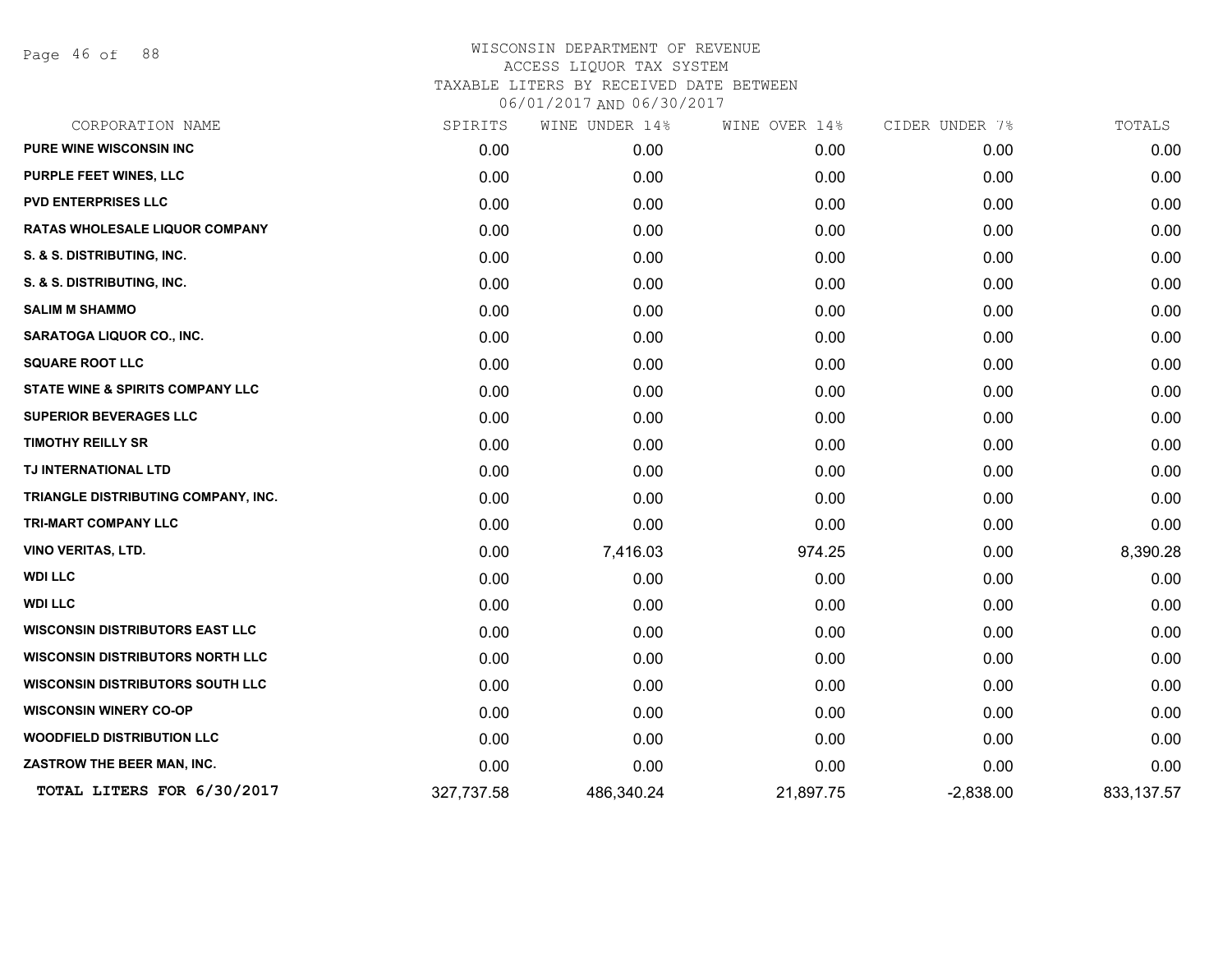Page 47 of 88

# WISCONSIN DEPARTMENT OF REVENUE ACCESS LIQUOR TAX SYSTEM TAXABLE LITERS BY RECEIVED DATE BETWEEN 06/01/2017 AND 06/30/2017

CORPORATION NAME SPIRITS WINE UNDER 14% WINE OVER 14% CIDER UNDER 7% TOTALS

**IN STATE MANUFACTURER (WM)**

| <b>45TH PARALLEL SPIRITS, LLC</b>            | 0.00     | 0.00     | 0.00   | 0.00 | 0.00     |
|----------------------------------------------|----------|----------|--------|------|----------|
| ACE ETHANOL, LLC                             | 0.00     | 0.00     | 0.00   | 0.00 | 0.00     |
| <b>AEPPELTREOW INC</b>                       | 43.87    | 0.00     | 0.00   | 0.00 | 43.87    |
| <b>ANGRY SPIRITS DISTILLING LLC</b>          | 0.00     | 0.00     | 0.00   | 0.00 | 0.00     |
| <b>B &amp; E DISTILLERY INC.</b>             | 0.00     | 0.00     | 0.00   | 0.00 | 0.00     |
| <b>BRIAN SAMMONS</b>                         | 168.01   | 0.00     | 0.00   | 0.00 | 168.01   |
| <b>C &amp; N CORPORATION</b>                 | 2,872.44 | 0.00     | 0.00   | 0.00 | 2,872.44 |
| <b>CENTRAL STANDARD LLC</b>                  | 2,400.99 | 0.00     | 0.00   | 0.00 | 2,400.99 |
| CHIPPEWA RIVER DISTILLERY AND BREWERY LLC    | 1,227.68 | 0.00     | 0.00   | 0.00 | 1,227.68 |
| <b>CLOVER MEADOW LLC</b>                     | 0.00     | 0.00     | 0.00   | 0.00 | 0.00     |
| <b>COPPER CROW DISTILLERY LLC</b>            | 0.00     | 0.00     | 0.00   | 0.00 | 0.00     |
| <b>DANCING GOAT DISTILLERY, LLC</b>          | 0.00     | 0.00     | 0.00   | 0.00 | 0.00     |
| <b>DEATH'S DOOR DISTILLERY LLC</b>           | 1,703.81 | 0.00     | 0.00   | 0.00 | 1,703.81 |
| <b>DENNIS E ERB</b>                          | 0.00     | 0.00     | 0.00   | 0.00 | 0.00     |
| <b>DISTILLERY PARTNERS, LLC</b>              | 0.00     | 0.00     | 0.00   | 0.00 | 0.00     |
| DRIFTLESS GLEN DISTILLERY LLC                | 650.22   | 0.00     | 0.00   | 0.00 | 650.22   |
| <b>EMCO CHEMICAL DISTRIBUTORS, INC.</b>      | 0.00     | 0.00     | 0.00   | 0.00 | 0.00     |
| <b>GLOBAL UNIVERSAL SRL</b>                  | 6,000.44 | 778.51   | 0.00   | 0.00 | 6,778.95 |
| <b>GRANT J VAN DRIEST</b>                    | 0.00     | 0.00     | 0.00   | 0.00 | 0.00     |
| <b>GREAT LAKES DISTILLERY LLC</b>            | 1,217.23 | 0.00     | 0.00   | 0.00 | 1,217.23 |
| HENDRICKS FAMILY DISTILLERY LLC              | 736.53   | 0.00     | 0.00   | 0.00 | 736.53   |
| <b>ISAAC SHOWAKI</b>                         | 0.00     | 0.00     | 0.00   | 0.00 | 0.00     |
| <b>JKLM DISTILLING PARTNERS LLC</b>          | 0.00     | 0.00     | 0.00   | 0.00 | 0.00     |
| <b>KELLY M YOCOM</b>                         | 90.02    | 9.01     | 0.00   | 0.00 | 99.03    |
| <b>MATTHEW RICK</b>                          | 180.75   | 2,353.50 | 114.74 | 0.00 | 2,648.99 |
| <b>MEISENBURG BREWING AND DISTILLING LLC</b> | 0.00     | 0.00     | 0.00   | 0.00 | 0.00     |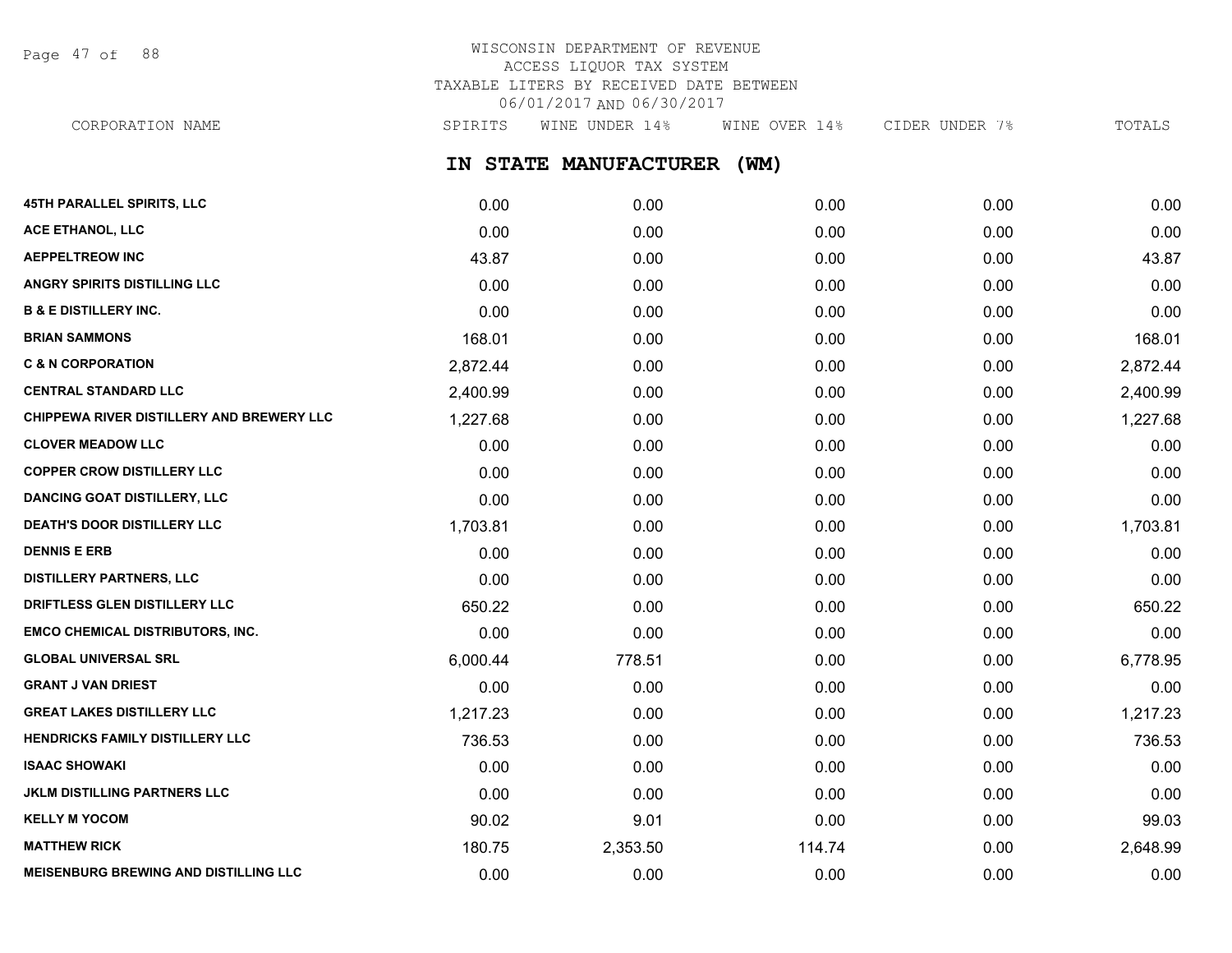Page 48 of 88

| CORPORATION NAME                            | SPIRITS   | WINE UNDER 14% | WINE OVER 14% | CIDER UNDER 7% | TOTALS     |
|---------------------------------------------|-----------|----------------|---------------|----------------|------------|
| <b>MILLERCOORS LLC</b>                      | 0.00      | 0.00           | 0.00          | 82,792.07      | 82,792.07  |
| <b>NATHAN G GREENAWALT</b>                  | 417.00    | 0.00           | 0.00          | 0.00           | 417.00     |
| NORTHERN WATERS DISTILLERY LLC              | 519.02    | 0.00           | 0.00          | 0.00           | 519.02     |
| PERLICK DISTILLERY, LLC                     | 0.00      | 0.00           | 0.00          | 0.00           | 0.00       |
| <b>PERLICK FARMS LLC</b>                    | 567.85    | 0.00           | 0.00          | 0.00           | 567.85     |
| <b>RIVER BEND VINEYARD &amp; WINERY LLC</b> | 142.44    | 0.00           | 0.00          | 0.00           | 142.44     |
| <b>SENSIENT FLAVORS LLC</b>                 | 0.00      | 0.00           | 0.00          | 0.00           | 0.00       |
| <b>ST CROIX SPIRITS LLC</b>                 | 0.00      | 0.00           | 0.00          | 0.00           | 0.00       |
| <b>STATE LINE DISTILLERY, LLC</b>           | 0.00      | 0.00           | 0.00          | 0.00           | 0.00       |
| THE NORTH WOODS DISTILLERY LLC              | 27.01     | 0.00           | 0.00          | 0.00           | 27.01      |
| <b>TWO TALL GUYS LLC</b>                    | 0.00      | 0.00           | 0.00          | 0.00           | 0.00       |
| <b>WHITE WINTER WINERY INC</b>              | 0.00      | 0.00           | 0.00          | 0.00           | 0.00       |
| <b>WOLLERSHEIM WINERY, INC.</b>             | 877.46    | 0.00           | 0.00          | 0.00           | 877.46     |
| YAHARA BAY DISTILLERS, INC.                 | 1,130.49  | 0.00           | 0.00          | 0.00           | 1,130.49   |
| TOTAL LITERS FOR 6/30/2017                  | 20,973.26 | 3,141.02       | 114.74        | 82,792.07      | 107,021.09 |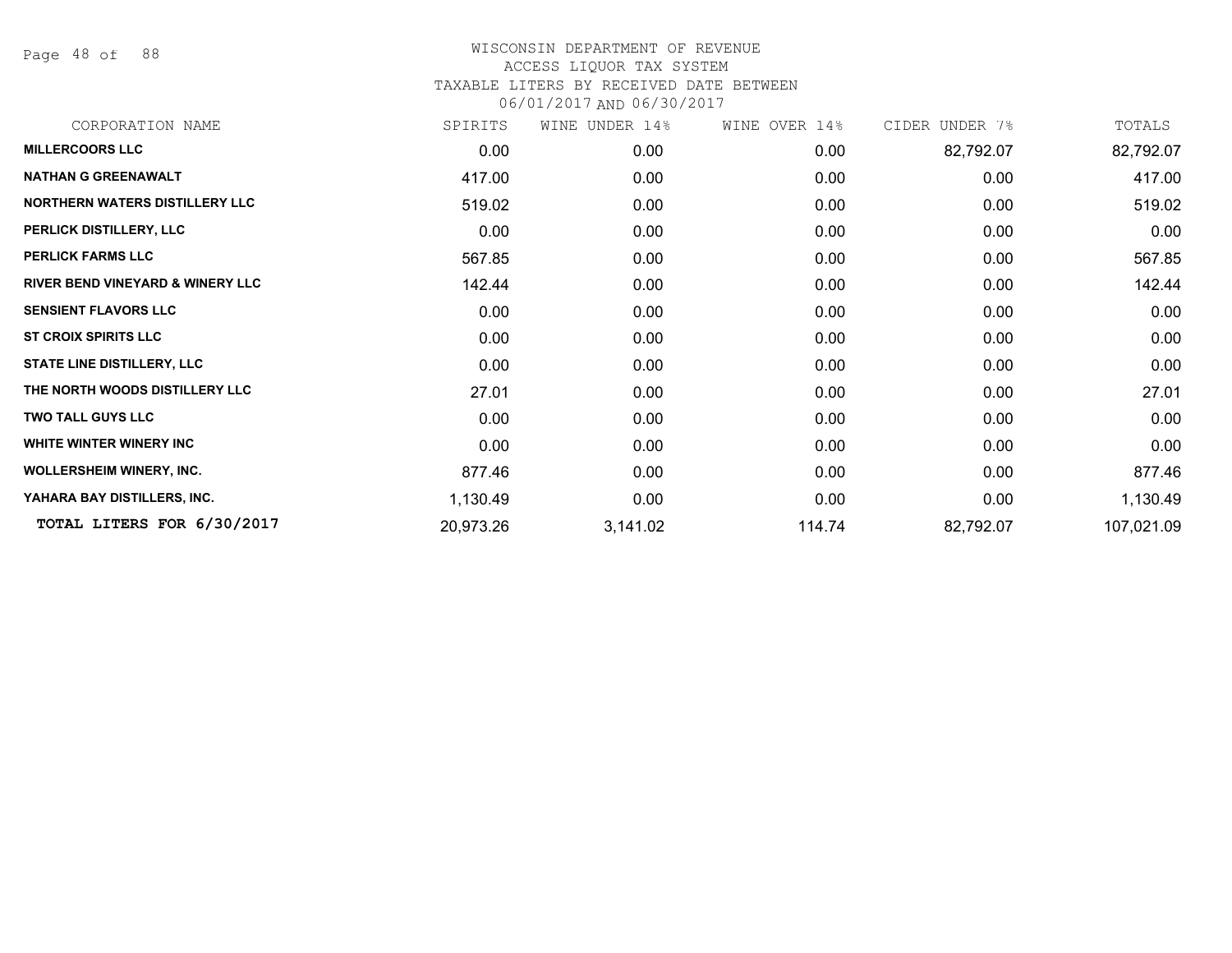Page 49 of 88

# WISCONSIN DEPARTMENT OF REVENUE ACCESS LIQUOR TAX SYSTEM TAXABLE LITERS BY RECEIVED DATE BETWEEN 06/01/2017 AND 06/30/2017

CORPORATION NAME SPIRITS WINE UNDER 14% WINE OVER 14% CIDER UNDER 7% TOTALS

**IN STATE RECTIFIER (WR)**

| <b>45TH PARALLEL SPIRITS, LLC</b>            | 4,862.75      | 0.00        | 0.00 | 0.00 | 4,862.75       |
|----------------------------------------------|---------------|-------------|------|------|----------------|
| <b>ARTYS</b>                                 | 5,127.32      | 0.00        | 0.00 | 0.00 | 5,127.32       |
| CITY BREWING COMPANY, LLC                    | -299,798.40   | 0.00        | 0.00 | 0.00 | $-299,798.40$  |
| <b>DANCING GOAT DISTILLERY, LLC</b>          | 0.00          | 0.00        | 0.00 | 0.00 | 0.00           |
| <b>DISTILLERY PARTNERS, LLC</b>              | 0.00          | 0.00        | 0.00 | 0.00 | 0.00           |
| <b>GALLOWAY COMPANY</b>                      | 0.00          | 0.00        | 0.00 | 0.00 | 0.00           |
| <b>GLOBAL UNIVERSAL SRL</b>                  | 0.00          | 0.00        | 0.00 | 0.00 | 0.00           |
| <b>GREAT LAKES DISTILLERY LLC</b>            | 4,604.98      | 0.00        | 0.00 | 0.00 | 4,604.98       |
| HENRY FARMS PRAIRIE SPIRITS LLC              | $-301.50$     | 0.00        | 0.00 | 0.00 | $-301.50$      |
| <b>KELLY M YOCOM</b>                         | 0.00          | 0.00        | 0.00 | 0.00 | 0.00           |
| <b>MEISENBURG BREWING AND DISTILLING LLC</b> | 0.00          | 0.00        | 0.00 | 0.00 | 0.00           |
| <b>MIDWEST CUSTOM BOTTLING LLC</b>           | 36,817.20     | $-1,426.80$ | 0.00 | 0.00 | 35,390.40      |
| <b>NATHAN G GREENAWALT</b>                   | 0.00          | 0.00        | 0.00 | 0.00 | 0.00           |
| YAHARA BAY DISTILLERS, INC.                  | 0.00          | 0.00        | 0.00 | 0.00 | 0.00           |
| YAHARA BAY DISTILLERS, INC.                  | 0.00          | 0.00        | 0.00 | 0.00 | 0.00           |
| TOTAL LITERS FOR 6/30/2017                   | $-248,687.65$ | $-1,426.80$ | 0.00 | 0.00 | $-250, 114.45$ |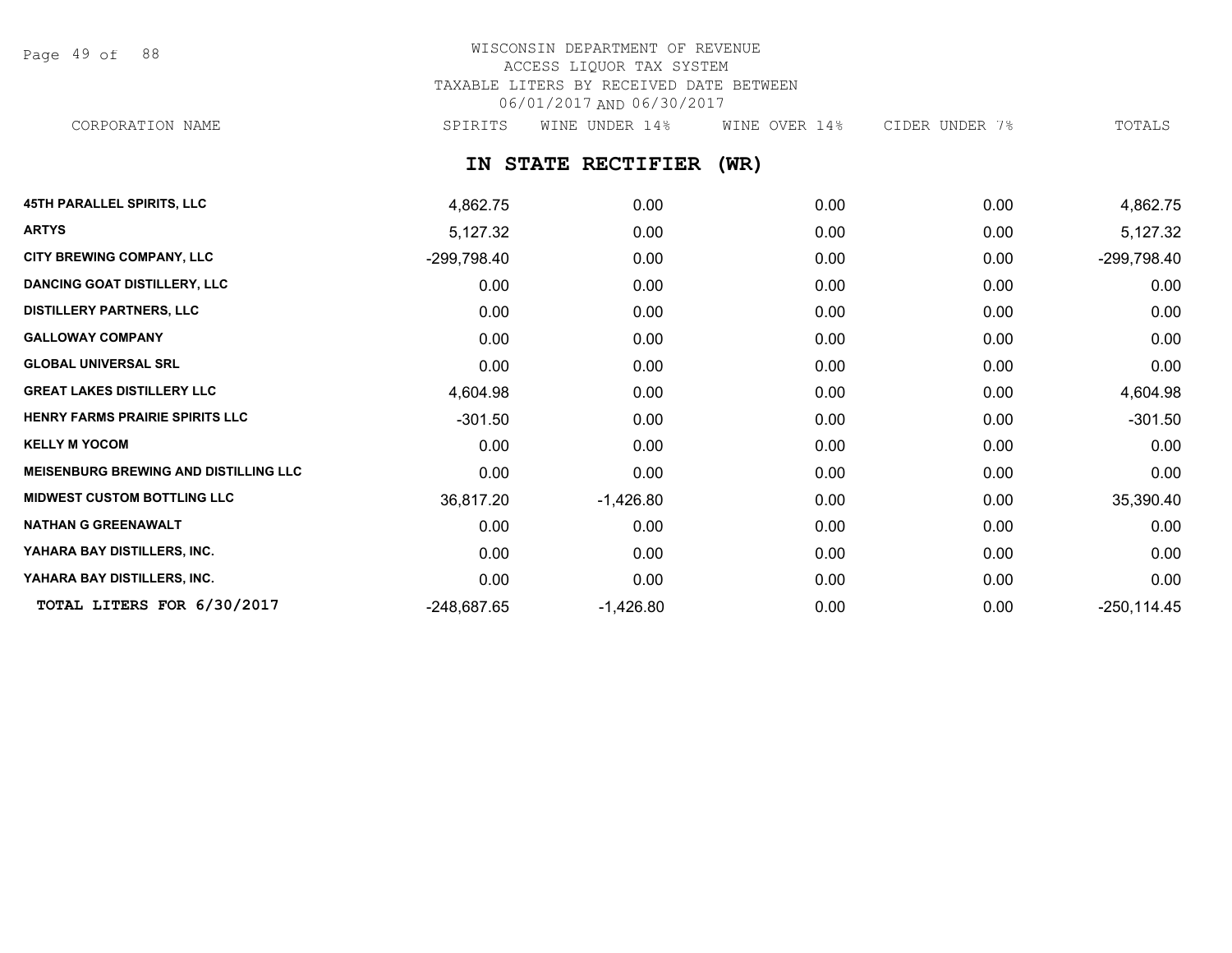Page 50 of 88

### WISCONSIN DEPARTMENT OF REVENUE ACCESS LIQUOR TAX SYSTEM TAXABLE LITERS BY RECEIVED DATE BETWEEN 06/01/2017 AND 06/30/2017 CORPORATION NAME SPIRITS WINE UNDER 14% WINE OVER 14% CIDER UNDER 7% TOTALS

**IN STATE WINERY (WWI) AEPPELTREOW INC** 0.00 172.61 27.25 -775.86 -576.00 **AMANDA STEFL** 0.00 409.13 0.00 0.00 409.13 **BARABOO BLUFF WINERY, LLC** 0.00 2,389.53 0.00 0.00 2,389.53 **BAUER-KEARNS WINERY LLC** 0.00 0.00 0.00 0.00 0.00 **BAYFIELD WINERY, LTD.** 0.00 0.00 0.00 0.00 0.00 **BELLEVINEZ LLC** 0.00 1,063.70 0.00 0.00 1,063.70 **BLIND HORSE WINERY LLC** 0.00 0.00 0.00 0.00 0.00 **BOTHAM VINEYARDS, INC.** 0.00 2,006.26 0.00 0.00 2,006.26 **BRANCHES WINERY LLC** 0.00 0.00 0.00 0.00 0.00

**BRIGADOON FARM & WINERY LLC** 0.00 1,536.76 218.27 0.00 1,755.03 **BUZZ & BREW SHOP LLC** 0.00 0.00 0.00 0.00 0.00 **C & N CORPORATION** 0.00 33,585.63 193.51 0.00 33,779.14 **CHATEAU ST CROIX WINERY & VINEYARD LLC** 0.00 1,132.48 99.75 0.00 1,232.23 **CIDER HOUSE OF WISCONSIN LLC** 0.00 0.00 0.00 0.00 0.00 **CLAY JAR HOLDINGS LLC** 0.00 292.44 85.93 0.00 378.37 **CLOVER MEADOW LLC** 0.00 0.00 0.00 0.00 0.00 **COLDSPRING OF WISCONSIN LLC** 0.00 0.00 0.00 0.00 0.00 **COLLEEN M BOS** 0.00 2,453.81 0.00 0.00 2,453.81 **CRAIG FLETCHER** 0.00 2,736.84 0.00 0.00 2,736.84 **DANIEL J KOEPKE** 0.00 931.21 0.00 0.00 931.21 **DANZINGER VINEYARDS LLC** 0.00 0.00 0.00 0.00 0.00 **DAVID F MAHER** 0.00 0.00 0.00 0.00 0.00 **DEAN L BAUMGARTEN** 0.00 0.00 0.00 0.00 0.00 **DIANA HOBSON** 0.00 0.00 0.00 0.00 0.00

**DRUMLIN RIDGE WINERY LLC** 0.00 0.00 0.00 0.00 0.00 **EDWARD J RINK** 0.00 18.02 0.00 0.00 18.02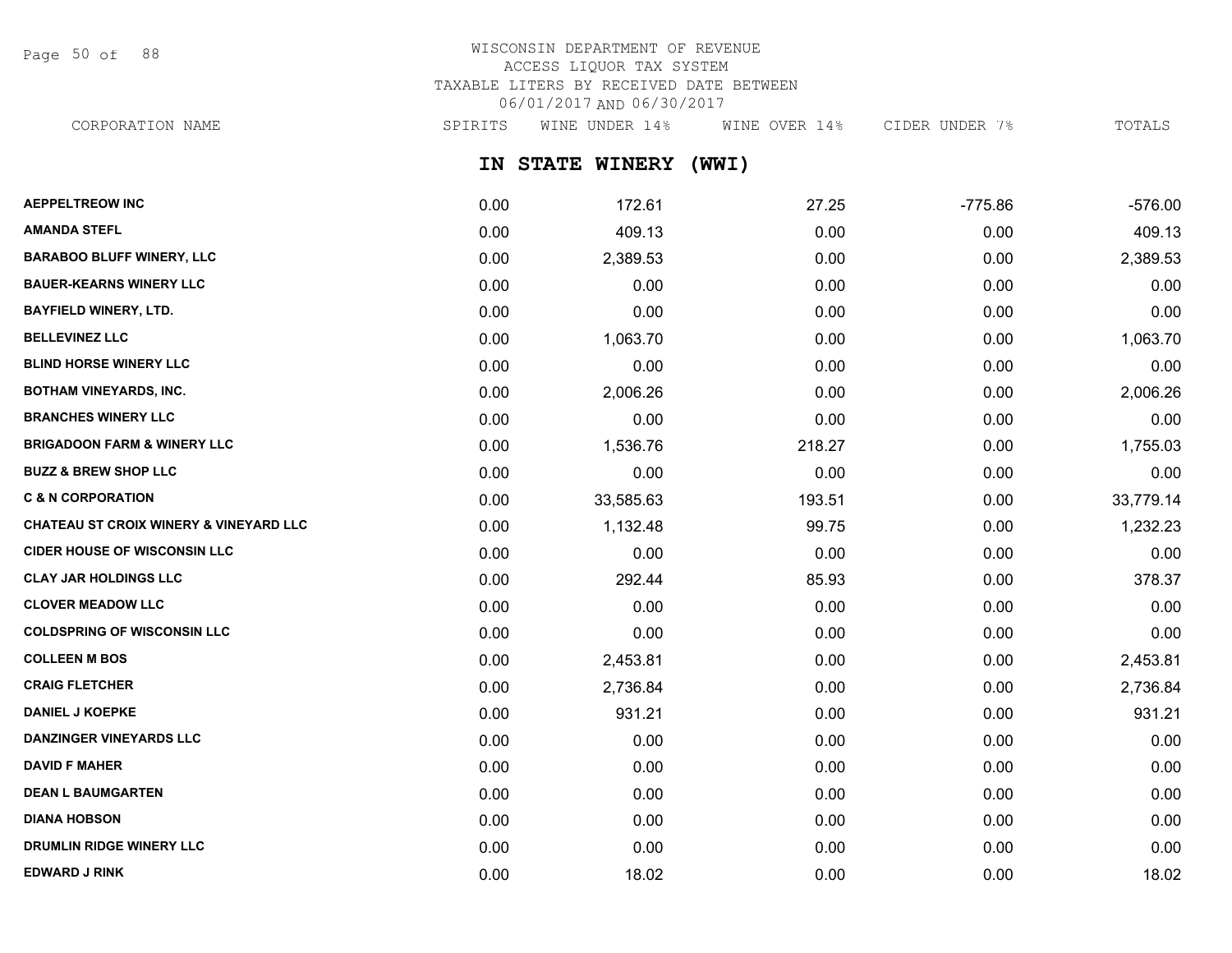Page 51 of 88

#### WISCONSIN DEPARTMENT OF REVENUE ACCESS LIQUOR TAX SYSTEM

TAXABLE LITERS BY RECEIVED DATE BETWEEN

| CORPORATION NAME                     | SPIRITS | WINE UNDER 14% | WINE OVER 14% | CIDER UNDER 7% | TOTALS    |
|--------------------------------------|---------|----------------|---------------|----------------|-----------|
| <b>ELISABETH W KLEIN</b>             | 0.00    | 0.00           | 0.00          | 0.00           | 0.00      |
| <b>FAWN CREEK WINERY LLC</b>         | 0.00    | 8,602.48       | 0.00          | 0.00           | 8,602.48  |
| <b>FERMENTING CELLARS LLC</b>        | 0.00    | 182.48         | 0.00          | 0.00           | 182.48    |
| FISHER KING WINERY, LLC              | 0.00    | 1,192.40       | 0.00          | 0.00           | 1,192.40  |
| <b>FRESAR INC</b>                    | 0.00    | 62.46          | 0.00          | 0.00           | 62.46     |
| FRUIT OF THE WOODS WINE CELLAR, INC. | 0.00    | 14,740.50      | 0.00          | 0.00           | 14,740.50 |
| <b>HALF KRAKT LLC</b>                | 0.00    | 215.99         | 0.00          | 0.00           | 215.99    |
| <b>HALF MOON HILL LLC</b>            | 0.00    | 139.49         | 0.00          | 98.80          | 238.29    |
| <b>HARALD TOMESCH</b>                | 0.00    | 0.00           | 0.00          | 0.00           | 0.00      |
| <b>HARBOR RIDGE WINERY INC.</b>      | 0.00    | 9,862.06       | 0.00          | 0.00           | 9,862.06  |
| <b>HERDIE BAISDEN</b>                | 0.00    | 56.78          | 0.00          | 2,628.99       | 2,685.77  |
| <b>HOOKSTONE INC.</b>                | 0.00    | 0.00           | 0.00          | 0.00           | 0.00      |
| <b>ISLAND ORCHARD CIDER LLC</b>      | 0.00    | 0.00           | 0.00          | 4,535.95       | 4,535.95  |
| <b>JACKSON WINE LLC</b>              | 0.00    | 1,860.72       | 133.51        | 0.00           | 1,994.23  |
| <b>JAMES PLOETZ</b>                  | 0.00    | 404.61         | 0.00          | 0.00           | 404.61    |
| <b>JEFFERY BEMIS</b>                 | 0.00    | 2,134.97       | 0.00          | 0.00           | 2,134.97  |
| <b>JEFFREY L STOEGER</b>             | 0.00    | 5,998.91       | 208.23        | 0.00           | 6,207.14  |
| <b>JONATHAN DALE</b>                 | 0.00    | 18.93          | 0.00          | 0.00           | 18.93     |
| <b>JOSEPH CALLOW</b>                 | 0.00    | 9,067.55       | 0.00          | 242.27         | 9,309.82  |
| <b>JOSEPH CALLOW</b>                 | 0.00    | 3,978.46       | 0.00          | 0.00           | 3,978.46  |
| <b>JOSEPH STALLER</b>                | 0.00    | $-881.26$      | $-12.38$      | 0.00           | $-893.64$ |
| <b>JOSEPH WYNIMKO</b>                | 0.00    | 416.43         | 0.00          | 0.00           | 416.43    |
| <b>JULIE A ANDRZEJCZAK</b>           | 0.00    | 239.99         | 0.00          | 0.00           | 239.99    |
| <b>KEVIN BEHNKE</b>                  | 0.00    | 507.62         | 0.00          | 0.00           | 507.62    |
| <b>LAKE NOKOMIS CRANBERRIES INC</b>  | 0.00    | 383.01         | 0.00          | 0.00           | 383.01    |
| <b>LANDTA WINES LLC</b>              | 0.00    | 567.81         | 0.00          | 0.00           | 567.81    |
| <b>LARSON &amp; LARSON</b>           | 0.00    | 686.60         | 0.00          | 0.00           | 686.60    |
| LAUTENBACH'S ORCHARD COUNTRY INC     | 0.00    | 10,304.92      | 481.50        | 0.00           | 10,786.42 |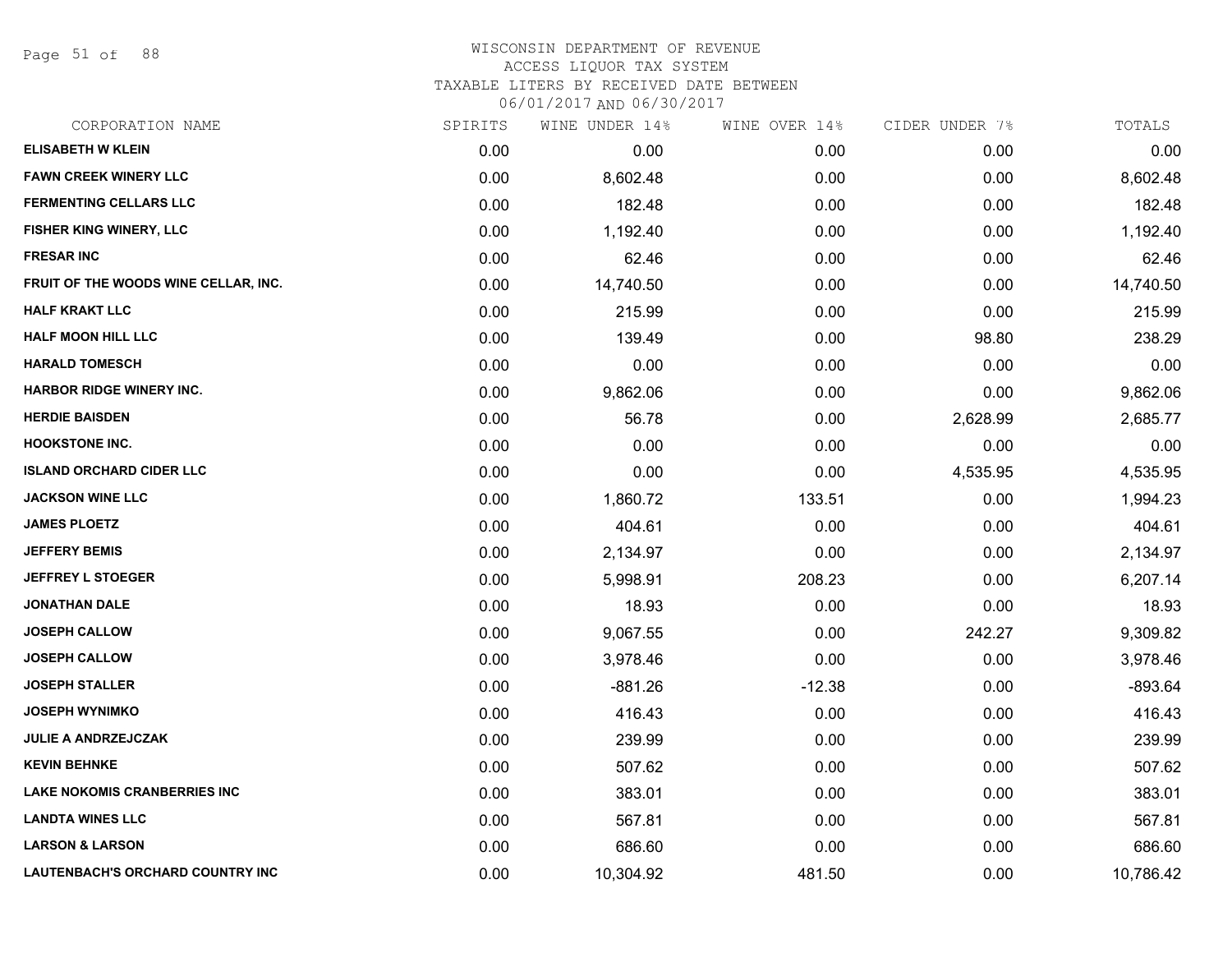Page 52 of 88

### WISCONSIN DEPARTMENT OF REVENUE

#### ACCESS LIQUOR TAX SYSTEM

TAXABLE LITERS BY RECEIVED DATE BETWEEN

| CORPORATION NAME                               | SPIRITS | WINE UNDER 14% | WINE OVER 14% | CIDER UNDER 7% | TOTALS   |
|------------------------------------------------|---------|----------------|---------------|----------------|----------|
| <b>LOST ISLAND WINE LLC</b>                    | 0.00    | 2,018.26       | 0.00          | 0.00           | 2,018.26 |
| <b>LUNCH CREEK VINEYARDS LLC</b>               | 0.00    | 3,175.96       | 0.00          | 0.00           | 3,175.96 |
| <b>MARION J WEGLARZ AND MARLYS A BOCK PTRS</b> | 0.00    | 0.00           | 0.00          | 0.00           | 0.00     |
| <b>MARTIN E SELL</b>                           | 0.00    | 54.13          | 5.30          | 0.00           | 59.43    |
| <b>MARY BELLAZZINI</b>                         | 0.00    | 0.00           | 0.00          | 0.00           | 0.00     |
| <b>MATENAER CORPORATION</b>                    | 0.00    | 230.91         | 0.00          | 0.00           | 230.91   |
| <b>MATTHEW RICK</b>                            | 0.00    | 0.00           | 0.00          | 0.00           | 0.00     |
| <b>MCILQUHAM LLC</b>                           | 0.00    | 3,105.01       | 0.00          | 922.80         | 4,027.81 |
| <b>MERSHONIAN CIDERY LLC</b>                   | 0.00    | 234.69         | 0.00          | 1,665.58       | 1,900.27 |
| <b>MUNSON BRIDGE WINERY INC</b>                | 0.00    | 1,173.47       | 0.00          | 0.00           | 1,173.47 |
| <b>MUSETTA WINERY, LLC</b>                     | 0.00    | $-7.50$        | $-2.25$       | 0.00           | $-9.75$  |
| NORTHLEAF WINERY, LLC                          | 0.00    | 1,677.76       | 26.99         | 0.00           | 1,704.75 |
| <b>ODILON FORD WINERY INC</b>                  | 0.00    | 0.00           | 0.00          | 0.00           | 0.00     |
| PARALLEL 44 VINEYARD & WINERY, INC.            | 0.00    | 1,408.12       | 0.00          | 0.00           | 1,408.12 |
| PARALLEL 44 VINEYARD & WINERY, INC.            | 0.00    | 5,019.36       | 3.75          | 0.00           | 5,023.11 |
| <b>PATRICK ARNDT</b>                           | 0.00    | 75.71          | 0.00          | 0.00           | 75.71    |
| <b>PAUL D ASPER</b>                            | 0.00    | 0.00           | 0.00          | 0.00           | 0.00     |
| <b>PAUL G BLOMMEL</b>                          | 0.00    | 0.00           | 0.00          | 1,464.00       | 1,464.00 |
| PAUL J FRANZEN                                 | 0.00    | 0.00           | 175.98        | 0.00           | 175.98   |
| <b>PIEPERTK LLC</b>                            | 0.00    | 1,617.73       | 12.76         | 0.00           | 1,630.49 |
| <b>PRAIRIE HAWK WINERY INC</b>                 | 0.00    | 9.01           | 0.00          | 22.50          | 31.51    |
| <b>RED OAK VINEYARD INC</b>                    | 0.00    | 0.00           | 2,070.61      | 0.00           | 2,070.61 |
| <b>RIC JORANLIEN</b>                           | 0.00    | 1,090.20       | 0.00          | 0.00           | 1,090.20 |
| <b>RIC JORANLIEN</b>                           | 0.00    | 6,859.14       | 0.00          | 0.00           | 6,859.14 |
| <b>RIVER BEND VINEYARD &amp; WINERY LLC</b>    | 0.00    | 3,699.85       | 0.00          | 0.00           | 3,699.85 |
| <b>ROBERT BORUCKI</b>                          | 0.00    | 0.00           | 0.00          | 0.00           | 0.00     |
| <b>ROCK N WOOL WINERY LLC</b>                  | 0.00    | 0.00           | 0.00          | 0.00           | 0.00     |
| <b>RUSHFORD MEADERY AND WINERY LLC</b>         | 0.00    | $-3.75$        | 0.00          | 0.00           | $-3.75$  |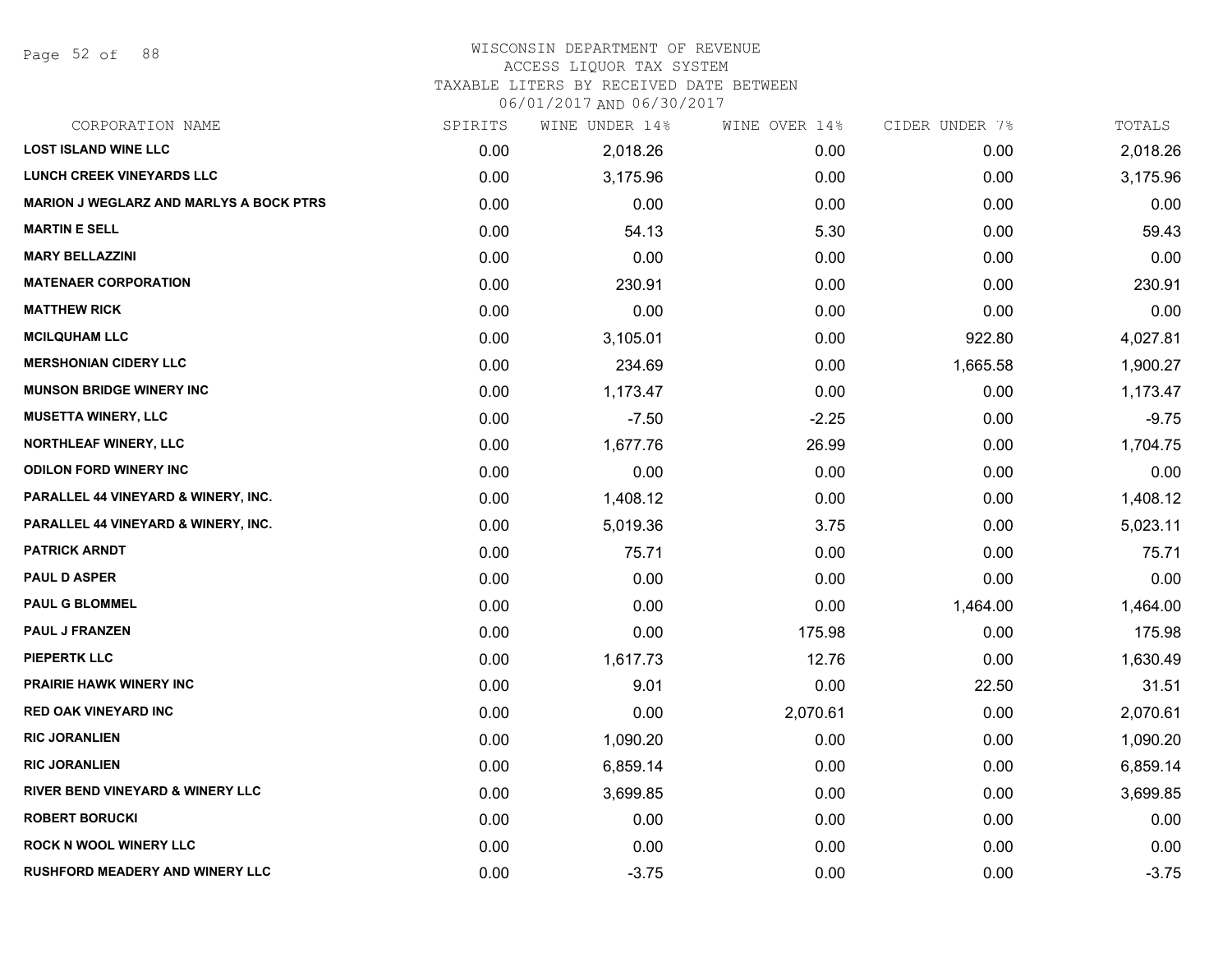Page 53 of 88

# WISCONSIN DEPARTMENT OF REVENUE ACCESS LIQUOR TAX SYSTEM TAXABLE LITERS BY RECEIVED DATE BETWEEN

| CORPORATION NAME                                 | SPIRITS | WINE UNDER 14% | WINE OVER 14% | CIDER UNDER 7% | TOTALS    |
|--------------------------------------------------|---------|----------------|---------------|----------------|-----------|
| <b>RYAN PRELLWITZ</b>                            | 0.00    | 0.00           | 0.00          | 0.00           | 0.00      |
| <b>SANDSTONE RIDGE VINEYARD &amp; WINERY LLC</b> | 0.00    | 209.71         | 1.89          | 0.00           | 211.60    |
| <b>SANTA FE FUTURES, INC.</b>                    | 0.00    | 4,121.96       | 4,309.53      | 0.00           | 8,431.49  |
| <b>SEVEN HAWKS VINEYARDS LLC</b>                 | 0.00    | 0.00           | 0.00          | 0.00           | 0.00      |
| <b>SEVEN HAWKS VINEYARDS LLC</b>                 | 0.00    | 2,630.85       | 0.00          | 0.00           | 2,630.85  |
| <b>SHARON L PINGEL</b>                           | 0.00    | 63.75          | 0.00          | 0.00           | 63.75     |
| <b>SHERRY HARDIE</b>                             | 0.00    | 342.75         | 0.00          | 0.00           | 342.75    |
| <b>SIMON CREEK VINEYARD LLC</b>                  | 0.00    | 2,702.78       | 251.20        | 0.00           | 2,953.98  |
| SINNIPEE VALLEY VINEYARD LLC                     | 0.00    | 261.00         | 0.00          | 0.00           | 261.00    |
| <b>SPB LLC</b>                                   | 0.00    | 0.00           | 0.00          | 50,631.55      | 50,631.55 |
| SPIRITS OF NORWAY VINEYARD LLC                   | 0.00    | 249.00         | 0.00          | 0.00           | 249.00    |
| SPRECHER BREWING COMPANY, INC.                   | 0.00    | 0.00           | 0.00          | $-340.69$      | $-340.69$ |
| <b>SPURGEON VINEYARDS &amp; WINERY LLC</b>       | 0.00    | 2,375.86       | 31.42         | 0.00           | 2,407.28  |
| <b>STEPHEN M KENNEDY</b>                         | 0.00    | 1,332.08       | 0.00          | 0.00           | 1,332.08  |
| <b>STEVEN DEBAKER</b>                            | 0.00    | 0.00           | 0.00          | 0.00           | 0.00      |
| STEVEN M & JUDITH A JACOBSON LLC                 | 0.00    | 194.46         | 0.00          | 0.00           | 194.46    |
| <b>SUNSET POINT WINERY LLC</b>                   | 0.00    | 594.66         | 16.67         | 0.00           | 611.33    |
| <b>TENBA RIDGE WINERY LLC</b>                    | 0.00    | 1,545.77       | 0.00          | 0.00           | 1,545.77  |
| THE RUM TREE, INC.                               | 0.00    | 22.11          | 0.00          | 0.00           | 22.11     |
| THE WINE VINEYARD LLC                            | 0.00    | 1,456.36       | 0.00          | 0.00           | 1,456.36  |
| THE WOODLAND TRAIL BEVERAGE COMPANY, INC.        | 0.00    | 197.98         | 0.00          | 0.00           | 197.98    |
| <b>TOMMYS TOO HIGH WINES LLC</b>                 | 0.00    | 405.04         | 0.00          | 0.00           | 405.04    |
| <b>TROY LANDWEHR</b>                             | 0.00    | 843.75         | 41.64         | 0.00           | 885.39    |
| <b>TWO BROTHERS WINES LLC</b>                    | 0.00    | 841.49         | 0.00          | 0.00           | 841.49    |
| VAN WYCHEN WINES INC.                            | 0.00    | 0.00           | 0.00          | 0.00           | 0.00      |
| <b>VERNON VINEYARDS LTD</b>                      | 0.00    | 1,224.95       | 0.00          | 0.00           | 1,224.95  |
| <b>VETRO WINERY LLC</b>                          | 0.00    | 299.50         | 0.00          | 0.00           | 299.50    |
| <b>VINES TO CELLAR, INC.</b>                     | 0.00    | 481.50         | 0.00          | 0.00           | 481.50    |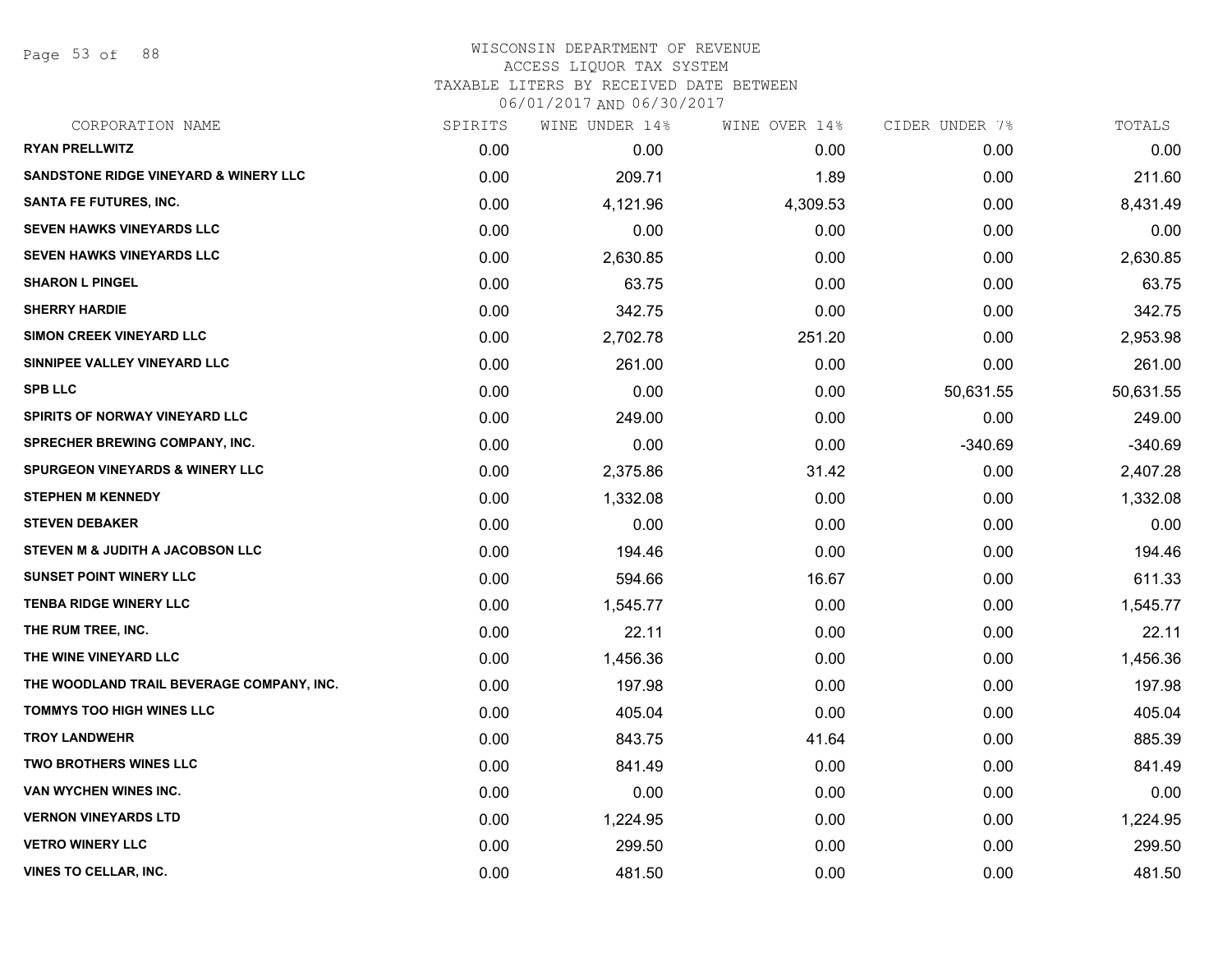Page 54 of 88

# WISCONSIN DEPARTMENT OF REVENUE

# ACCESS LIQUOR TAX SYSTEM

TAXABLE LITERS BY RECEIVED DATE BETWEEN

| CORPORATION NAME                        | SPIRITS | WINE UNDER 14% | WINE OVER 14% | CIDER UNDER 7% | TOTALS     |
|-----------------------------------------|---------|----------------|---------------|----------------|------------|
| <b>VON KLAUS WINERY LLC</b>             | 0.00    | 185.64         | 0.00          | 0.00           | 185.64     |
| VON STIEHL WINERY LTD.                  | 0.00    | 0.00           | 0.00          | 0.00           | 0.00       |
| VON STIEHL WINERY LTD.                  | 0.00    | 0.00           | 0.00          | 0.00           | 0.00       |
| VON STIEHL WINERY LTD.                  | 0.00    | 18,045.00      | 1,714.41      | 1,540.66       | 21,300.07  |
| <b>WEST PRAIRIE WINERY LLC</b>          | 0.00    | 5,687.56       | 0.00          | 0.00           | 5,687.56   |
| WHISPERING BLUFFS VINEYARD & WINERY LTD | 0.00    | 663.77         | 17.26         | 0.00           | 681.03     |
| <b>WHISPERING WINDS WINERY LLC</b>      | 0.00    | 605.66         | 0.00          | 0.00           | 605.66     |
| <b>WHITE BEAR SPIRITS LLC</b>           | 0.00    | 5,778.72       | 3.79          | 0.00           | 5,782.51   |
| WHITE WINTER WINERY INC                 | 0.00    | 1,464.07       | $-3.00$       | 1,215.49       | 2,676.56   |
| <b>WILLIAM F BLUHM</b>                  | 0.00    | 2,947.72       | 65.60         | 0.00           | 3,013.32   |
| <b>WINEMAKER'S DAUGHTER LLC</b>         | 0.00    | 0.00           | 0.00          | 0.00           | 0.00       |
| <b>WINESITTER BREWHOUSE LLC</b>         | 0.00    | 0.00           | 0.00          | 0.00           | 0.00       |
| <b>WOLLERSHEIM WINERY, INC.</b>         | 0.00    | 50,286.18      | 984.01        | 0.00           | 51,270.19  |
| <b>WOLLERSHEIM WINERY, INC.</b>         | 0.00    | 6,856.44       | 0.00          | 0.00           | 6,856.44   |
| TOTAL LITERS FOR 6/30/2017              | 0.00    | 265,828.46     | 11,163.13     | 63,852.04      | 340,843.63 |
|                                         |         |                |               |                |            |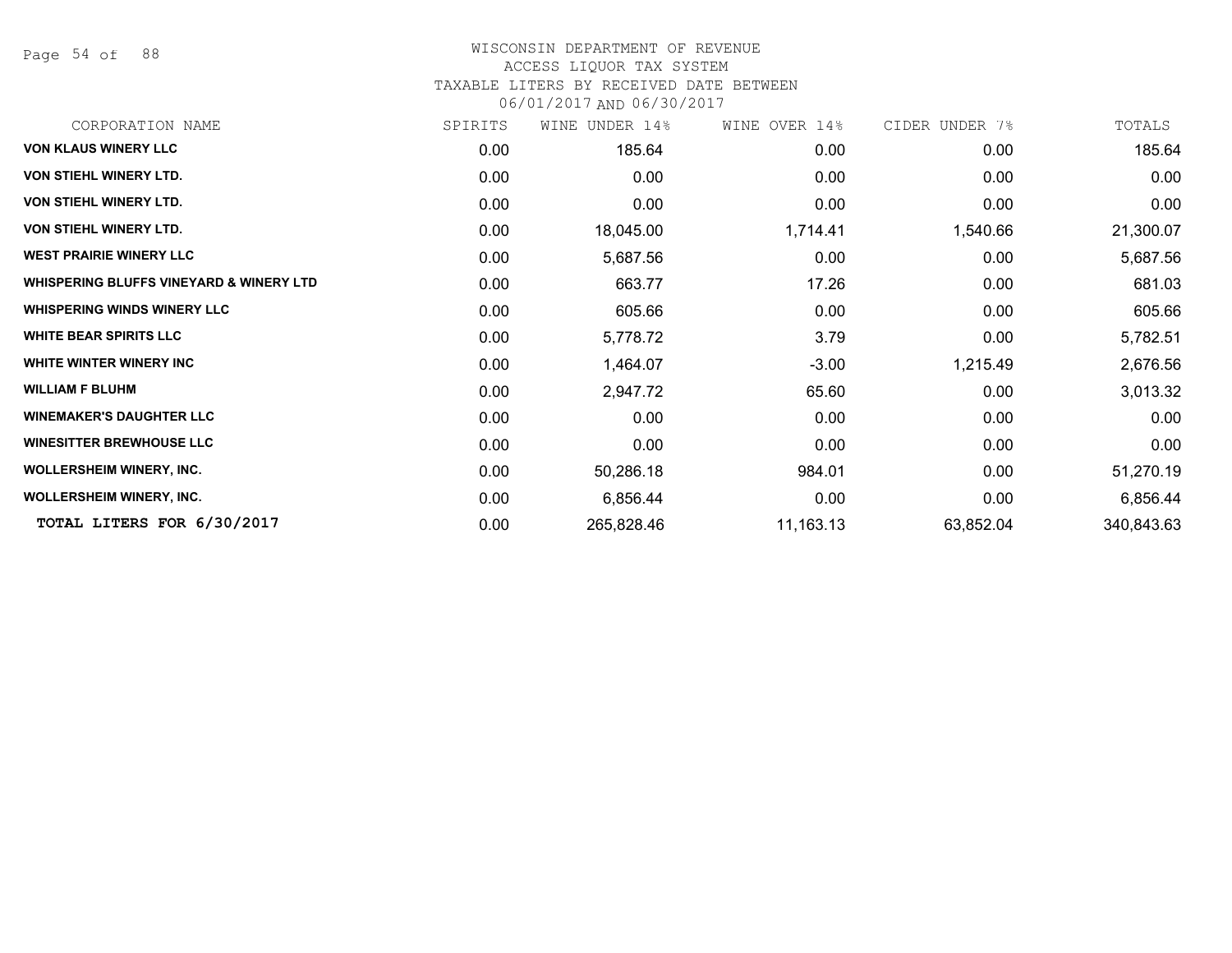Page 55 of 88

# WISCONSIN DEPARTMENT OF REVENUE ACCESS LIQUOR TAX SYSTEM TAXABLE LITERS BY RECEIVED DATE BETWEEN 06/01/2017 AND 06/30/2017

**WINE DIRECT SHIPPER (WDS) 1-800 WINESHOP.COM INC** 0.00 0.00 0.00 0.00 0.00 **2HAWK, LLC** 0.00 0.00 0.00 0.00 0.00 **7 & 8 LLC** 0.00 0.00 0.00 0.00 0.00 **A TO Z WINEWORKS LLC** 0.00 0.00 0.00 0.00 0.00 **A W DIRECT LLC** 0.00 0.00 0.00 0.00 0.00 **ABACELA VINEYARDS & WINERY INC** 0.00 0.00 0.00 0.00 0.00 **ABEJA LLC** 0.00 0.00 0.00 0.00 0.00 **ABERNATHY HOFFMAN, LLC** 0.00 0.00 0.00 0.00 0.00 **ABREU VINEYARDS INC** 0.00 0.00 0.00 0.00 0.00 **AC VIN CO LLC** 0.00 0.00 0.00 0.00 0.00 **ACCOLADE WINES NORTH AMERICA INC** 0.00 0.00 0.00 0.00 0.00 **ACORN ALEGRIA WINERY** 0.00 0.00 0.00 0.00 0.00 **ADAMS WINERY LLC** 0.00 0.00 0.00 0.00 0.00 **ADELAIDA CELLARS INC** 0.00 0.00 0.00 0.00 0.00 **ADELSHEIM VINEYARD LLC** 0.00 0.00 0.00 0.00 0.00 CORPORATION NAME SPIRITS WINE UNDER 14% WINE OVER 14% CIDER UNDER 7% TOTALS

**AGATE RIDGE VINEYARD LLC** 0.00 0.00 0.00 0.00 0.00 **AH WINES INC** 0.00 0.00 0.00 0.00 0.00 **ALEJANDRO BULGHERONI ESTATE LLC** 0.00 0.00 0.00 0.00 0.00 **ALEXANDER P OXMAN** 0.00 0.00 0.00 0.00 0.00 **ALEXANDRIA NICOLE CELLARS LLC** 0.00 0.00 0.00 0.00 0.00 **ALPHA & OMEGA WINERY LLC** 0.00 0.00 0.00 0.00 0.00 **ALTAMURA WINERY INC** 0.00 0.00 0.00 0.00 0.00 **ALVAREZ VINEYARDS LLC** 0.00 0.75 0.75 0.00 1.50 **AMANDA STEFL** 0.00 0.00 0.00 0.00 0.00 **AMAPOLA CREEK VINEYARDS & WINERY** 0.00 0.00 0.00 0.00 0.00 **AMAVI CELLARS LLC** 0.00 0.00 0.00 0.00 0.00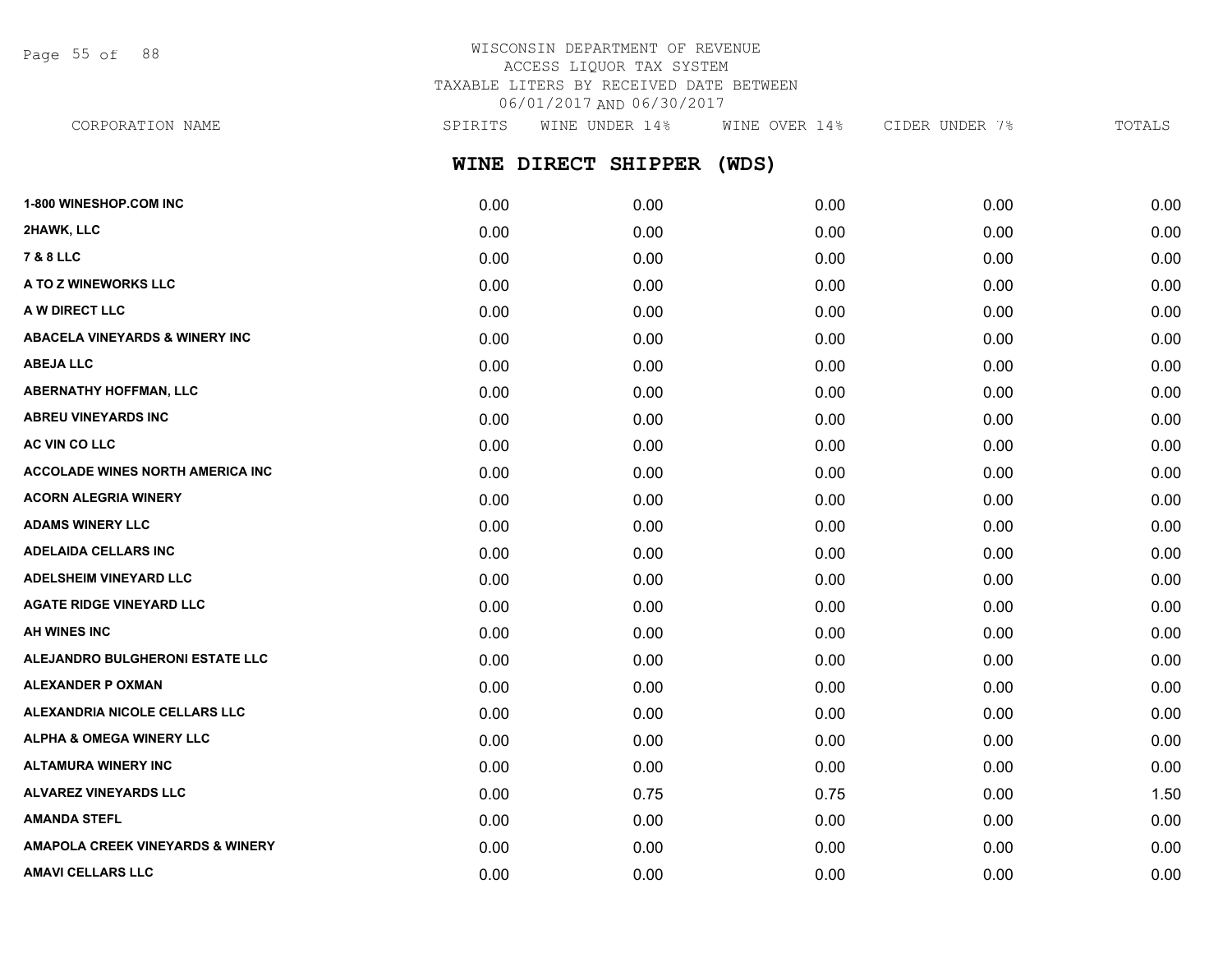Page 56 of 88

| CORPORATION NAME                   | SPIRITS | WINE UNDER 14% | WINE OVER 14% | CIDER UNDER 7% | TOTALS |
|------------------------------------|---------|----------------|---------------|----------------|--------|
| <b>AMERICAN VINTNERS LLC</b>       | 0.00    | 0.00           | 0.00          | 0.00           | 0.00   |
| <b>AMERICAN WINE TRADE INC</b>     | 0.00    | 0.00           | 0.00          | 0.00           | 0.00   |
| <b>AMPELOS CELLARS INC</b>         | 0.00    | 0.00           | 0.00          | 0.00           | 0.00   |
| <b>AMUSE BOUCHE LLC</b>            | 0.00    | 0.00           | 0.00          | 0.00           | 0.00   |
| <b>ANCIENT PEAK INC</b>            | 0.00    | 0.00           | 0.00          | 0.00           | 0.00   |
| ANDERSONS CONN VALLEY WINERY INC   | 0.00    | 0.00           | 0.00          | 0.00           | 0.00   |
| <b>ANIMOLP</b>                     | 0.00    | 0.00           | 0.00          | 0.00           | 0.00   |
| <b>ANOMALY VINEYARDS LLC</b>       | 0.00    | 0.00           | 0.00          | 0.00           | 0.00   |
| <b>ANTHILL FARMS LLC</b>           | 0.00    | 0.00           | 0.00          | 0.00           | 0.00   |
| <b>ANTHONY M TRUCHARD</b>          | 0.00    | 0.00           | 0.00          | 0.00           | 0.00   |
| <b>AQUA PUMPKIN INC</b>            | 0.00    | 0.00           | 0.00          | 0.00           | 0.00   |
| <b>ARCHANGEL INVESTMENTS LLC</b>   | 0.00    | 0.00           | 0.00          | 0.00           | 0.00   |
| <b>ARETE WINES LLC</b>             | 0.00    | 0.00           | 0.00          | 0.00           | 0.00   |
| <b>ARIETTA INC</b>                 | 0.00    | 0.00           | 0.00          | 0.00           | 0.00   |
| <b>ARISTA WINES LLC</b>            | 0.00    | 0.00           | 0.00          | 0.00           | 0.00   |
| ARIZONA STRONGHOLD VINEYARDS LLC   | 0.00    | 9.00           | 8.63          | 0.00           | 17.63  |
| <b>ARKENSTONE VINEYARDS LLC</b>    | 0.00    | 0.00           | 0.00          | 0.00           | 0.00   |
| <b>ARMIDA WINERY INC</b>           | 0.00    | 0.00           | 0.00          | 0.00           | 0.00   |
| <b>ARMSTRONG FAMILY WINERY LLC</b> | 0.00    | 0.00           | 0.00          | 0.00           | 0.00   |
| <b>ARMSTRONG VINEYARDS INC</b>     | 0.00    | 0.00           | 0.00          | 0.00           | 0.00   |
| <b>ARRINGTON VINEYARDS LLC</b>     | 0.00    | 0.00           | 0.00          | 0.00           | 0.00   |
| <b>ARTISTE MANAGEMENT CO LLC</b>   | 0.00    | 0.00           | 0.00          | 0.00           | 0.00   |
| AU BON CLIMAT LLC                  | 0.00    | 0.00           | 0.00          | 0.00           | 0.00   |
| <b>AUBERT WINEGROWING INC</b>      | 0.00    | 0.00           | 0.00          | 0.00           | 0.00   |
| <b>AUGUST BRIGGS JR INC</b>        | 0.00    | 0.00           | 0.00          | 0.00           | 0.00   |
| <b>AVV WINERY CO LLC</b>           | 0.00    | 0.00           | 0.00          | 0.00           | 0.00   |
| <b>BALLENTINE VINEYARDS INC</b>    | 0.00    | 0.00           | 0.00          | 0.00           | 0.00   |
| <b>BALTIMORE BEND VINEYARD LLC</b> | 0.00    | 0.00           | 0.00          | 0.00           | 0.00   |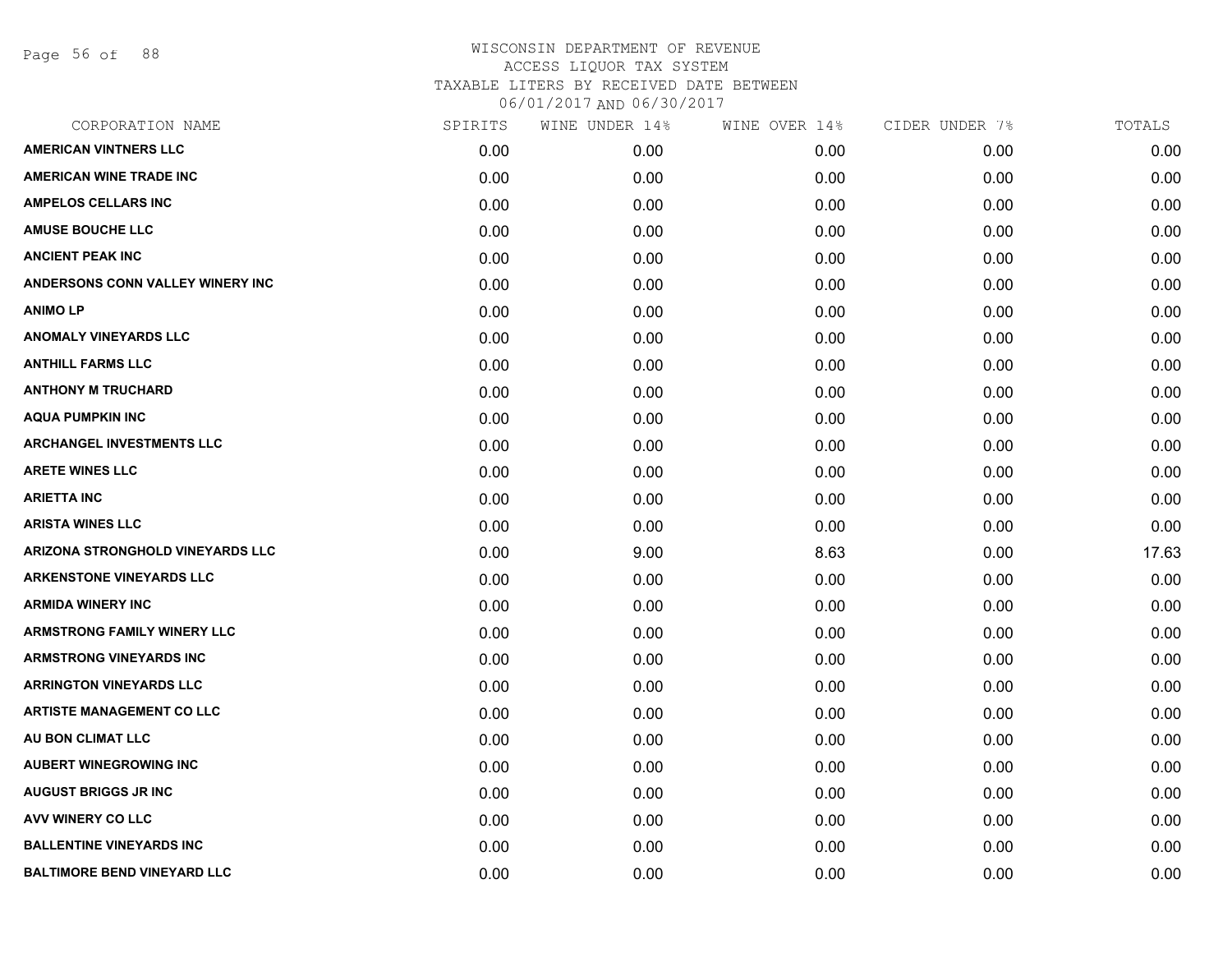Page 57 of 88

| CORPORATION NAME                       | SPIRITS | WINE UNDER 14% | WINE OVER 14% | CIDER UNDER 7% | TOTALS |
|----------------------------------------|---------|----------------|---------------|----------------|--------|
| <b>BANSHEE WINES LLC</b>               | 0.00    | 0.00           | 0.00          | 0.00           | 0.00   |
| <b>BARABOO BLUFF WINERY, LLC</b>       | 0.00    | 0.00           | 0.00          | 0.00           | 0.00   |
| <b>BARGETTOS SANTA CRUZ WINERY INC</b> | 0.00    | 0.00           | 0.00          | 0.00           | 0.00   |
| <b>BARNARD GRIFFIN INC</b>             | 0.00    | 0.00           | 0.00          | 0.00           | 0.00   |
| <b>BARNETT VINEYARDS LP</b>            | 0.00    | 0.00           | 0.00          | 0.00           | 0.00   |
| <b>BATTLE FAMILY VINEYARDS LLC</b>     | 0.00    | 0.00           | 0.00          | 0.00           | 0.00   |
| <b>BAUER-KEARNS WINERY LLC</b>         | 0.00    | 0.00           | 0.00          | 0.00           | 0.00   |
| <b>BAW INC</b>                         | 0.00    | 0.00           | 0.00          | 0.00           | 0.00   |
| <b>BAYFIELD WINERY, LTD.</b>           | 0.00    | 0.00           | 0.00          | 0.00           | 0.00   |
| <b>BEAUX FRERES LLC</b>                | 0.00    | 0.00           | 0.00          | 0.00           | 0.00   |
| <b>BECKER FARMS INC</b>                | 0.00    | 0.00           | 0.00          | 0.00           | 0.00   |
| <b>BEDELL NORTH FORK LLC</b>           | 0.00    | 0.00           | 0.00          | 0.00           | 0.00   |
| <b>BEHRENS AND DRINKWARD</b>           | 0.00    | 0.00           | 0.00          | 0.00           | 0.00   |
| <b>BEL VINO LLC</b>                    | 0.00    | 0.00           | 0.00          | 0.00           | 0.00   |
| <b>BELLEVINEZ LLC</b>                  | 0.00    | 0.00           | 0.00          | 0.00           | 0.00   |
| <b>BENESSERE VINEYARDS LTD</b>         | 0.00    | 0.00           | 0.00          | 0.00           | 0.00   |
| <b>BENNETT LANE WINERY LLC</b>         | 0.00    | 0.00           | 0.00          | 0.00           | 0.00   |
| <b>BENOVIA WINERY LLC</b>              | 0.00    | 0.00           | 0.00          | 0.00           | 0.00   |
| <b>BENT CREEK WINERY LLC</b>           | 0.00    | 0.00           | 0.00          | 0.00           | 0.00   |
| <b>BENTON-LANE LLC</b>                 | 0.00    | 0.00           | 0.00          | 0.00           | 0.00   |
| <b>BENZIGER FAMILY WINERY LLC</b>      | 0.00    | 0.00           | 0.00          | 0.00           | 0.00   |
| <b>BERGSTROM WINES LLC</b>             | 0.00    | 0.00           | 0.00          | 0.00           | 0.00   |
| <b>BERNARDUS LLC</b>                   | 0.00    | 0.00           | 0.00          | 0.00           | 0.00   |
| BETHEL HEIGHTS VINEYARD INC            | 0.00    | 0.00           | 0.00          | 0.00           | 0.00   |
| BETTER BRANDS INTERNATIONAL            | 0.00    | 0.00           | 0.00          | 0.00           | 0.00   |
| <b>BETZ CELLARS LLC</b>                | 0.00    | 0.00           | 0.00          | 0.00           | 0.00   |
| <b>BIG BASIN VINEYARDS LLC</b>         | 0.00    | 0.00           | 0.00          | 0.00           | 0.00   |
| <b>BILTMORE ESTATE WINE COMPANY</b>    | 0.00    | 0.00           | 0.00          | 0.00           | 0.00   |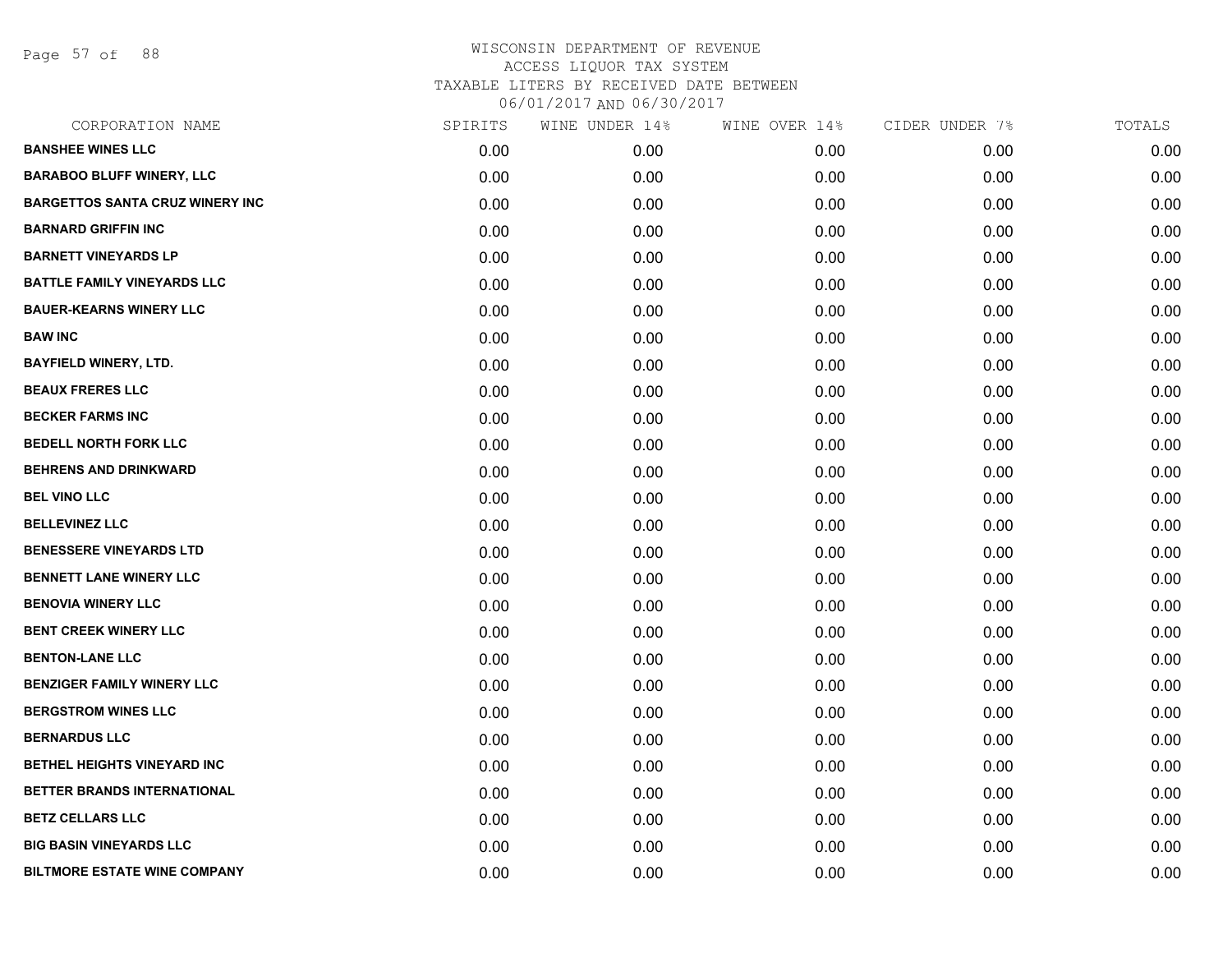| CORPORATION NAME                              | SPIRITS | WINE UNDER 14% | WINE OVER 14% | CIDER UNDER 7% | TOTALS |
|-----------------------------------------------|---------|----------------|---------------|----------------|--------|
| <b>BLACKBIRD VINEYARDS LLC</b>                | 0.00    | 0.00           | 0.00          | 0.00           | 0.00   |
| <b>BLACKBURN ENTERPRISES LLC</b>              | 0.00    | 0.00           | 0.00          | 0.00           | 0.00   |
| <b>BLANKIET ESTATE LLC</b>                    | 0.00    | 0.00           | 0.00          | 0.00           | 0.00   |
| <b>BLIND HORSE WINERY LLC</b>                 | 0.00    | 0.00           | 0.00          | 0.00           | 0.00   |
| <b>BLUE MOUNTAIN CIDER COMPANY LLC</b>        | 0.00    | 0.00           | 0.00          | 0.00           | 0.00   |
| <b>BLUE SKY VINTNERS LLC</b>                  | 0.00    | 0.00           | 0.00          | 0.00           | 0.00   |
| <b>BNA WINE GROUP LLC</b>                     | 0.00    | 0.00           | 0.00          | 0.00           | 0.00   |
| <b>BOEGER WINERY INC</b>                      | 0.00    | 0.00           | 0.00          | 0.00           | 0.00   |
| <b>BOGLE VINEYARDS INC</b>                    | 0.00    | 0.00           | 0.00          | 0.00           | 0.00   |
| <b>BONNY DOON WINERY INC</b>                  | 0.00    | 0.00           | 0.00          | 0.00           | 0.00   |
| <b>BOOKWALTER WINERY LLC</b>                  | 0.00    | 0.00           | 0.00          | 0.00           | 0.00   |
| <b>BOTHAM VINEYARDS, INC.</b>                 | 0.00    | 0.00           | 0.00          | 0.00           | 0.00   |
| <b>BOUCHAINE VINEYARDS INC</b>                | 0.00    | 0.00           | 0.00          | 0.00           | 0.00   |
| <b>BOWERS HARBOR VINEYARDS AND WINERY INC</b> | 0.00    | 0.00           | 0.00          | 0.00           | 0.00   |
| <b>BRANCHES WINERY LLC</b>                    | 0.00    | 0.00           | 0.00          | 0.00           | 0.00   |
| <b>BRASSFIELD ESTATE WINERY LLC</b>           | 0.00    | 0.00           | 0.00          | 0.00           | 0.00   |
| <b>BRESSLER VINEYARDS LLC</b>                 | 0.00    | 0.00           | 0.00          | 0.00           | 0.00   |
| <b>BRET LOPEZ</b>                             | 0.00    | 0.00           | 0.00          | 0.00           | 0.00   |
| <b>BREWER-CLIFTON LLC</b>                     | 0.00    | 0.00           | 0.00          | 0.00           | 0.00   |
| <b>BRIAN CARTER CELLARS LLC</b>               | 0.00    | 0.00           | 0.00          | 0.00           | 0.00   |
| <b>BRIAN M HEATH</b>                          | 0.00    | 0.00           | 0.00          | 0.00           | 0.00   |
| <b>BRIGADOON FARM &amp; WINERY LLC</b>        | 0.00    | 0.00           | 0.00          | 0.00           | 0.00   |
| <b>BRIGHT CELLARS INC</b>                     | 0.00    | 0.00           | 0.00          | 0.00           | 0.00   |
| <b>BRONCO WINE COMPANY</b>                    | 0.00    | 0.00           | 0.00          | 0.00           | 0.00   |
| <b>BROWN ESTATE VINEYARDS LLC</b>             | 0.00    | 0.00           | 0.00          | 0.00           | 0.00   |
| <b>BRUTOCAO CELLARS LP</b>                    | 0.00    | 0.00           | 0.00          | 0.00           | 0.00   |
| <b>BRYANT VINEYARDS INC</b>                   | 0.00    | 0.00           | 0.00          | 0.00           | 0.00   |
| <b>BUCKLER FAMILY VINEYARDS LLC</b>           | 0.00    | 0.00           | 0.00          | 0.00           | 0.00   |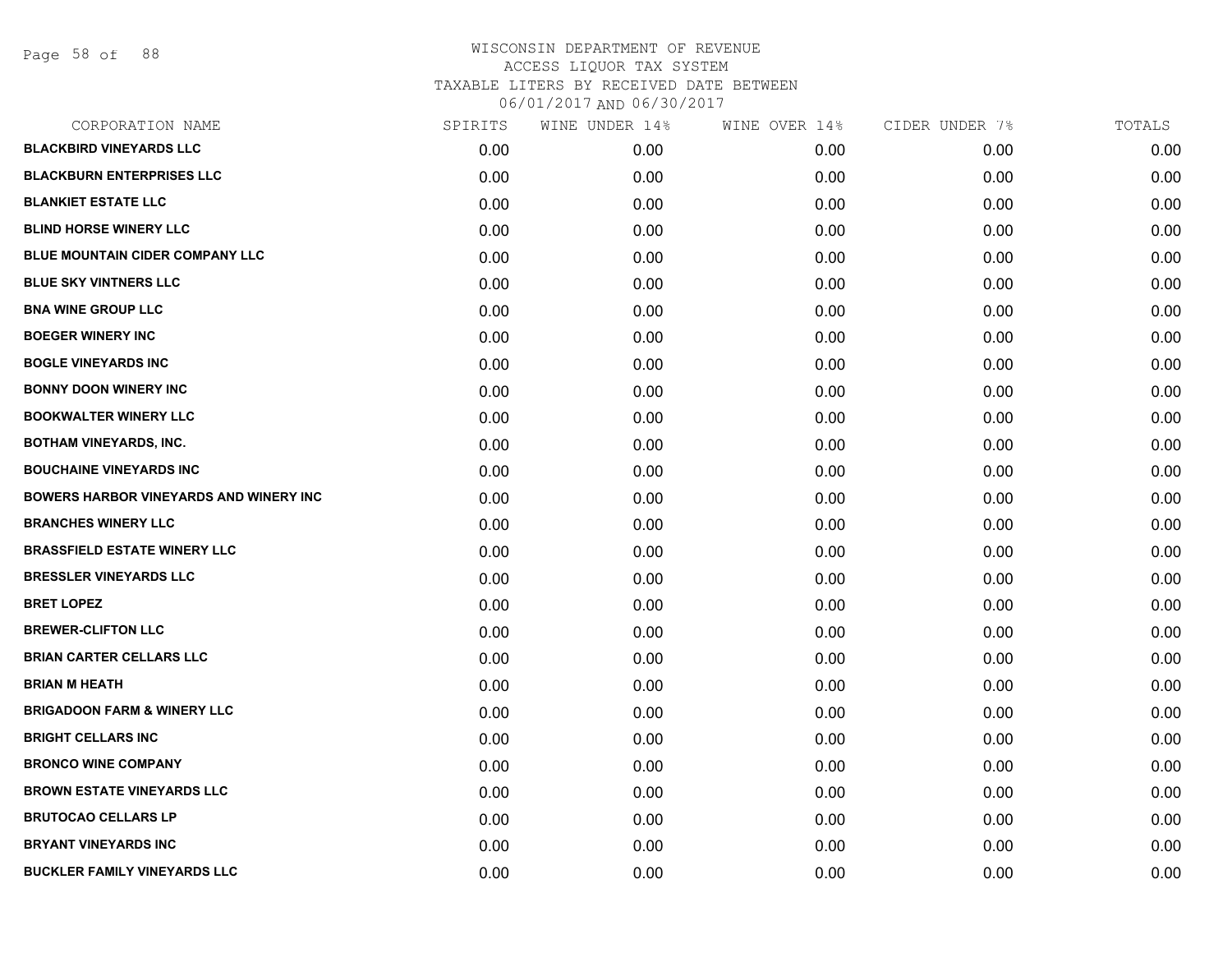Page 59 of 88

| CORPORATION NAME                           | SPIRITS | WINE UNDER 14% | WINE OVER 14% | CIDER UNDER 7% | TOTALS |
|--------------------------------------------|---------|----------------|---------------|----------------|--------|
| <b>BULLY HILL VINEYARDS INC</b>            | 0.00    | 0.00           | 0.00          | 0.00           | 0.00   |
| <b>BURGESS CELLARS INC</b>                 | 0.00    | 0.00           | 0.00          | 0.00           | 0.00   |
| <b>BURRELL SCHOOL VINEYARDS INC</b>        | 0.00    | 0.00           | 0.00          | 0.00           | 0.00   |
| <b>BUTTONWOOD FARM WINERY INC</b>          | 0.00    | 0.00           | 0.00          | 0.00           | 0.00   |
| <b>C &amp; C WINE SERVICES INC</b>         | 0.00    | 0.00           | 0.00          | 0.00           | 0.00   |
| <b>C &amp; N CORPORATION</b>               | 0.00    | 0.00           | 0.00          | 0.00           | 0.00   |
| C G DI ARIE VINEYARD & WINERY LLC          | 0.00    | 0.00           | 0.00          | 0.00           | 0.00   |
| <b>C MONDAVI &amp; SONS</b>                | 0.00    | 0.00           | 0.00          | 0.00           | 0.00   |
| <b>CAIN CELLARS INC</b>                    | 0.00    | 0.00           | 0.00          | 0.00           | 0.00   |
| <b>CAIRDEAN VINEYARDS LLC</b>              | 0.00    | 0.00           | 0.00          | 0.00           | 0.00   |
| <b>CAKEBREAD CELLARS</b>                   | 0.00    | 0.00           | 0.00          | 0.00           | 0.00   |
| <b>CALCAREOUS VINEYARD LLC</b>             | 0.00    | 0.00           | 0.00          | 0.00           | 0.00   |
| <b>CALDWELL WINERY LLC</b>                 | 0.00    | 0.00           | 0.00          | 0.00           | 0.00   |
| <b>CALERA WINE COMPANY LP</b>              | 0.00    | 0.00           | 0.00          | 0.00           | 0.00   |
| <b>CALLAWAY TEMECULA LP</b>                | 0.00    | 0.00           | 0.00          | 0.00           | 0.00   |
| <b>CANA'S FEAST WINERY LLC</b>             | 0.00    | 0.00           | 0.00          | 0.00           | 0.00   |
| <b>CARACCIOLI CELLARS INC</b>              | 0.00    | 0.00           | 0.00          | 0.00           | 0.00   |
| <b>CARL THOMA</b>                          | 0.00    | 0.00           | 0.00          | 0.00           | 0.00   |
| <b>CARLISLE WINERY &amp; VINEYARDS LLC</b> | 0.00    | 0.00           | 0.00          | 0.00           | 0.00   |
| <b>CARLOS CREEK WINERY INC</b>             | 0.00    | 0.00           | 0.00          | 0.00           | 0.00   |
| <b>CARNEROS WINE COMPANY INC</b>           | 0.00    | 0.00           | 0.00          | 0.00           | 0.00   |
| <b>CASTORO CELLARS</b>                     | 0.00    | 0.00           | 0.00          | 0.00           | 0.00   |
| <b>CAYMUS VINEYARDS INC</b>                | 0.00    | 0.00           | 0.00          | 0.00           | 0.00   |
| <b>CECIL A ZERBA</b>                       | 0.00    | 0.00           | 0.00          | 0.00           | 0.00   |
| <b>CEDAR KNOLL VINEYARDS INC</b>           | 0.00    | 0.00           | 0.00          | 0.00           | 0.00   |
| <b>CEJA VINEYARDS INC</b>                  | 0.00    | 0.00           | 0.00          | 0.00           | 0.00   |
| <b>CELLAR RAT CELLARS LLC</b>              | 0.00    | 0.00           | 0.00          | 0.00           | 0.00   |
| <b>CHACEWATER LLC</b>                      | 0.00    | 0.00           | 0.00          | 0.00           | 0.00   |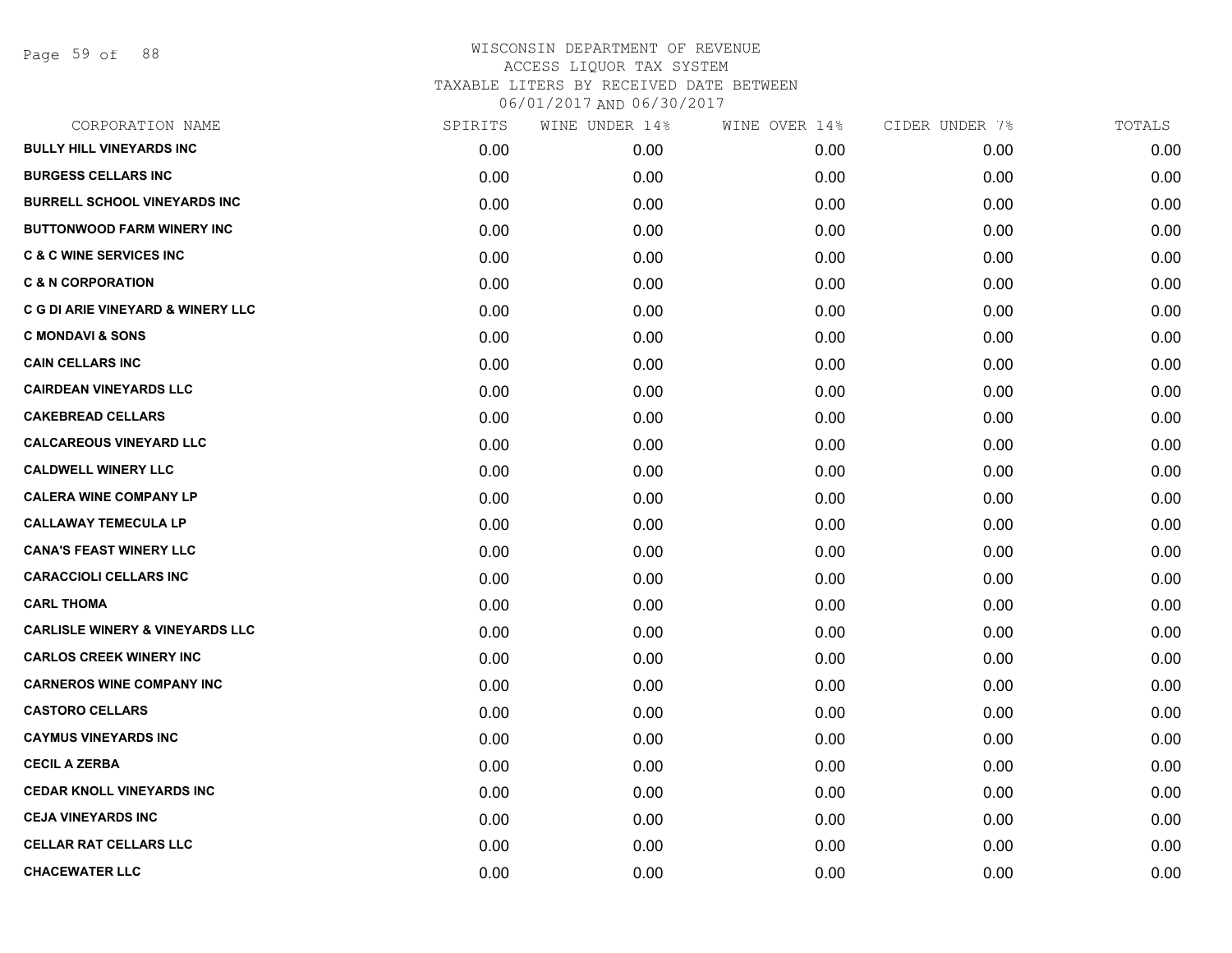Page 60 of 88

| CORPORATION NAME                                  | SPIRITS | WINE UNDER 14% | WINE OVER 14% | CIDER UNDER 7% | TOTALS |
|---------------------------------------------------|---------|----------------|---------------|----------------|--------|
| <b>CHAPPELLET WINERY INC</b>                      | 0.00    | 0.00           | 0.00          | 0.00           | 0.00   |
| <b>CHARLES &amp; MARTHA BARRA</b>                 | 0.00    | 0.00           | 0.00          | 0.00           | 0.00   |
| <b>CHARLES REININGER LLC</b>                      | 0.00    | 0.00           | 0.00          | 0.00           | 0.00   |
| <b>CHATEAU BIANCA INC</b>                         | 0.00    | 0.00           | 0.00          | 0.00           | 0.00   |
| <b>CHATEAU DIANA LLC</b>                          | 0.00    | 0.00           | 0.00          | 0.00           | 0.00   |
| <b>CHATEAU GRAND TRAVERSE LTD</b>                 | 0.00    | 0.00           | 0.00          | 0.00           | 0.00   |
| <b>CHATEAU MARGENE INC</b>                        | 0.00    | 0.00           | 0.00          | 0.00           | 0.00   |
| <b>CHATEAU MORRISETTE INC</b>                     | 0.00    | 0.00           | 0.00          | 0.00           | 0.00   |
| <b>CHATEAU OPERATIONS, LTD.</b>                   | 0.00    | 0.00           | 0.00          | 0.00           | 0.00   |
| <b>CHATEAU POTELLE HOLDINGS LLC</b>               | 0.00    | 0.00           | 0.00          | 0.00           | 0.00   |
| <b>CHATEAU ST CROIX WINERY &amp; VINEYARD LLC</b> | 0.00    | 0.00           | 0.00          | 0.00           | 0.00   |
| <b>CHERRY HILL LLC</b>                            | 0.00    | 0.00           | 0.00          | 0.00           | 0.00   |
| <b>CHIARELLO FAMILY VINEYARDS LLC</b>             | 0.00    | 0.00           | 0.00          | 0.00           | 0.00   |
| <b>CHIMNEY ROCK WINERY LLC</b>                    | 0.00    | 0.00           | 0.00          | 0.00           | 0.00   |
| <b>CHRISTOPHE BARON</b>                           | 0.00    | 0.00           | 0.00          | 0.00           | 0.00   |
| <b>CHRISTOPHER DRAKE WHITCRAFT</b>                | 0.00    | 0.00           | 0.00          | 0.00           | 0.00   |
| <b>CHRISTOPHER FIGGINS</b>                        | 0.00    | 0.00           | 0.00          | 0.00           | 0.00   |
| <b>CIDER HOUSE OF WISCONSIN LLC</b>               | 0.00    | 0.00           | 0.00          | 0.00           | 0.00   |
| <b>CINNABAR WINERY LLC</b>                        | 0.00    | 0.00           | 0.00          | 0.00           | 0.00   |
| CITY VINTNERS SAN FRANCISCO WINERY LLC            | 0.00    | 0.00           | 0.00          | 0.00           | 0.00   |
| <b>CLAY JAR HOLDINGS LLC</b>                      | 0.00    | 0.00           | 0.00          | 0.00           | 0.00   |
| <b>CLIF BAR FAMILY WINERY &amp; FARM LLC</b>      | 0.00    | 0.00           | 0.00          | 0.00           | 0.00   |
| <b>CLINE CELLARS INC</b>                          | 0.00    | 0.00           | 0.00          | 0.00           | 0.00   |
| <b>CLOS DU VAL WINE CO LTD</b>                    | 0.00    | 0.00           | 0.00          | 0.00           | 0.00   |
| <b>CLOS LACHANCE WINES LLC</b>                    | 0.00    | 0.00           | 0.00          | 0.00           | 0.00   |
| <b>COCKERELL WINE CONSULTING LLC</b>              | 0.00    | 0.00           | 0.00          | 0.00           | 0.00   |
| <b>CODORNIU NAPA INC</b>                          | 0.00    | 0.00           | 0.00          | 0.00           | 0.00   |
| <b>COL SOLARE, LLP</b>                            | 0.00    | 0.00           | 0.00          | 0.00           | 0.00   |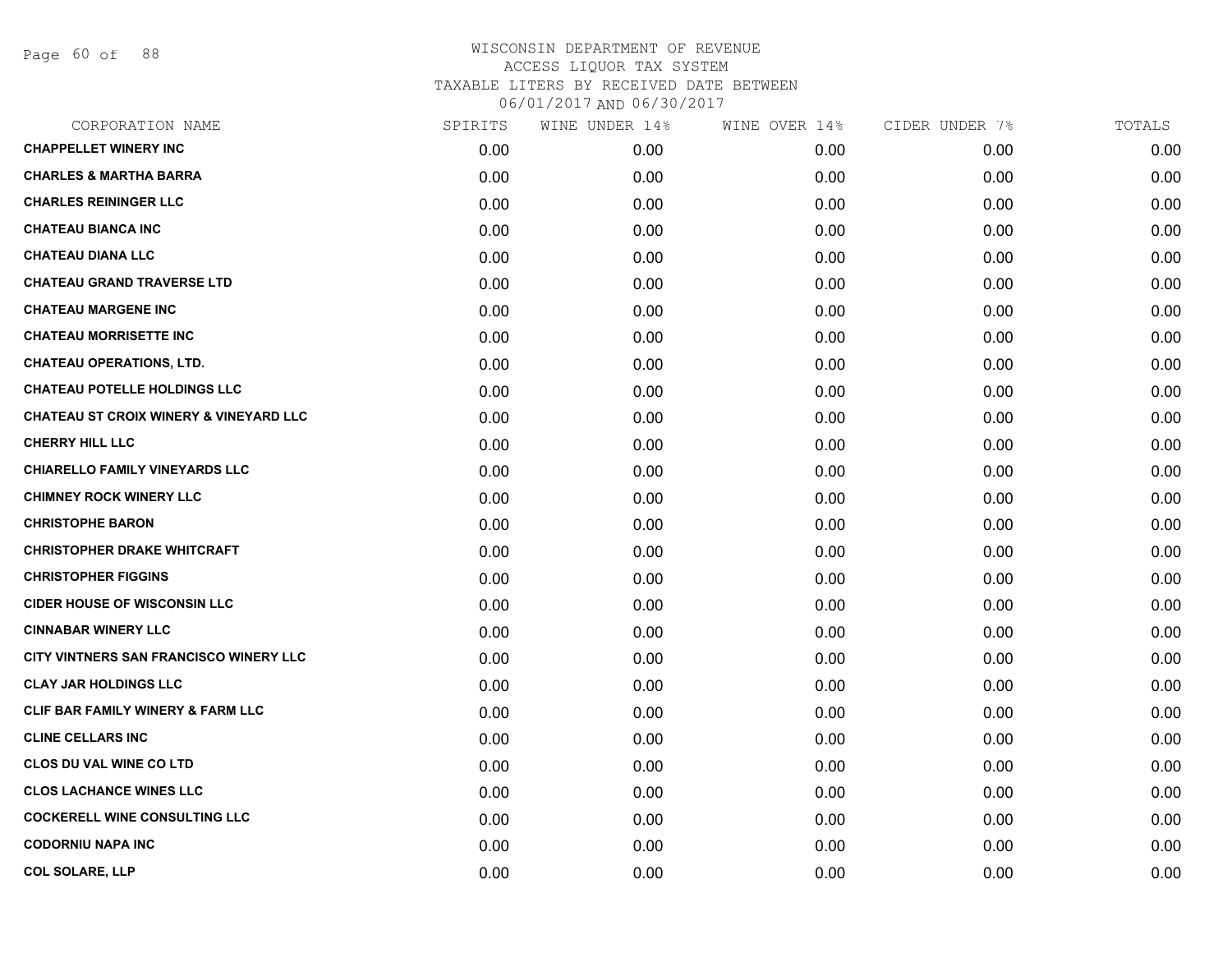| CORPORATION NAME                                | SPIRITS | WINE UNDER 14% | WINE OVER 14% | CIDER UNDER 7% | TOTALS |
|-------------------------------------------------|---------|----------------|---------------|----------------|--------|
| <b>COLGIN PARTNERS LLC</b>                      | 0.00    | 0.00           | 0.00          | 0.00           | 0.00   |
| <b>COLLEEN M BOS</b>                            | 0.00    | 0.00           | 0.00          | 0.00           | 0.00   |
| <b>COLUMBIA RIVER WINERY INC</b>                | 0.00    | 0.00           | 0.00          | 0.00           | 0.00   |
| <b>CONSTELLATION BRANDS U.S. OPERATIONS INC</b> | 0.00    | 0.00           | 0.00          | 0.00           | 0.00   |
| <b>CONUNDRUM WINERY LLC</b>                     | 0.00    | 0.00           | 0.00          | 0.00           | 0.00   |
| <b>CONWAY VINEYARDS INC</b>                     | 0.00    | 0.00           | 0.00          | 0.00           | 0.00   |
| <b>COOL HAND VINEYARDS LLC</b>                  | 0.00    | 0.00           | 0.00          | 0.00           | 0.00   |
| <b>COPPER CANE LLC</b>                          | 0.00    | 0.00           | 0.00          | 0.00           | 0.00   |
| <b>CORISON WINERY INC</b>                       | 0.00    | 0.00           | 0.00          | 0.00           | 0.00   |
| <b>CORNERSTONE CELLARS INC</b>                  | 0.00    | 0.00           | 0.00          | 0.00           | 0.00   |
| <b>COURAGEOUS INC</b>                           | 0.00    | 0.00           | 0.00          | 0.00           | 0.00   |
| <b>CRAIG FLETCHER</b>                           | 0.00    | 0.00           | 0.00          | 0.00           | 0.00   |
| <b>CRAIG S HANDLY</b>                           | 0.00    | 0.00           | 0.00          | 0.00           | 0.00   |
| <b>CREATIVE WINE CONCEPTS INC</b>               | 0.00    | 0.00           | 0.00          | 0.00           | 0.00   |
| <b>CREW WINE COMPANY LLC</b>                    | 0.00    | 0.00           | 0.00          | 0.00           | 0.00   |
| <b>CRIMSON WINE GROUP LTD</b>                   | 0.00    | 0.00           | 0.00          | 0.00           | 0.00   |
| <b>CRISTOM VINEYARDS INC</b>                    | 0.00    | 0.00           | 0.00          | 0.00           | 0.00   |
| <b>CROCKER &amp; STARR WINE CO LLC</b>          | 0.00    | 0.00           | 0.00          | 0.00           | 0.00   |
| <b>CROWN POINT WINERY LLC</b>                   | 0.00    | 0.00           | 0.00          | 0.00           | 0.00   |
| <b>CULTIVATE WINES LLC</b>                      | 0.00    | 0.00           | 0.00          | 0.00           | 0.00   |
| <b>CUNAT PREMIUM VINEYARDS LLC</b>              | 0.00    | 0.00           | 0.00          | 0.00           | 0.00   |
| <b>CUSHMAN WINERY CORPORATION</b>               | 0.00    | 0.00           | 0.00          | 0.00           | 0.00   |
| <b>CUVAISON INC</b>                             | 0.00    | 0.00           | 0.00          | 0.00           | 0.00   |
| <b>CWC WINERY LLC</b>                           | 0.00    | 0.00           | 0.00          | 0.00           | 0.00   |
| <b>D &amp; J F CELLARS INC</b>                  | 0.00    | 0.00           | 0.00          | 0.00           | 0.00   |
| <b>D MYERS LLC</b>                              | 0.00    | 0.00           | 0.00          | 0.00           | 0.00   |
| <b>DANA ESTATES INC</b>                         | 0.00    | 0.00           | 0.00          | 0.00           | 0.00   |
| <b>DANIEL J KOEPKE</b>                          | 0.00    | 0.00           | 0.00          | 0.00           | 0.00   |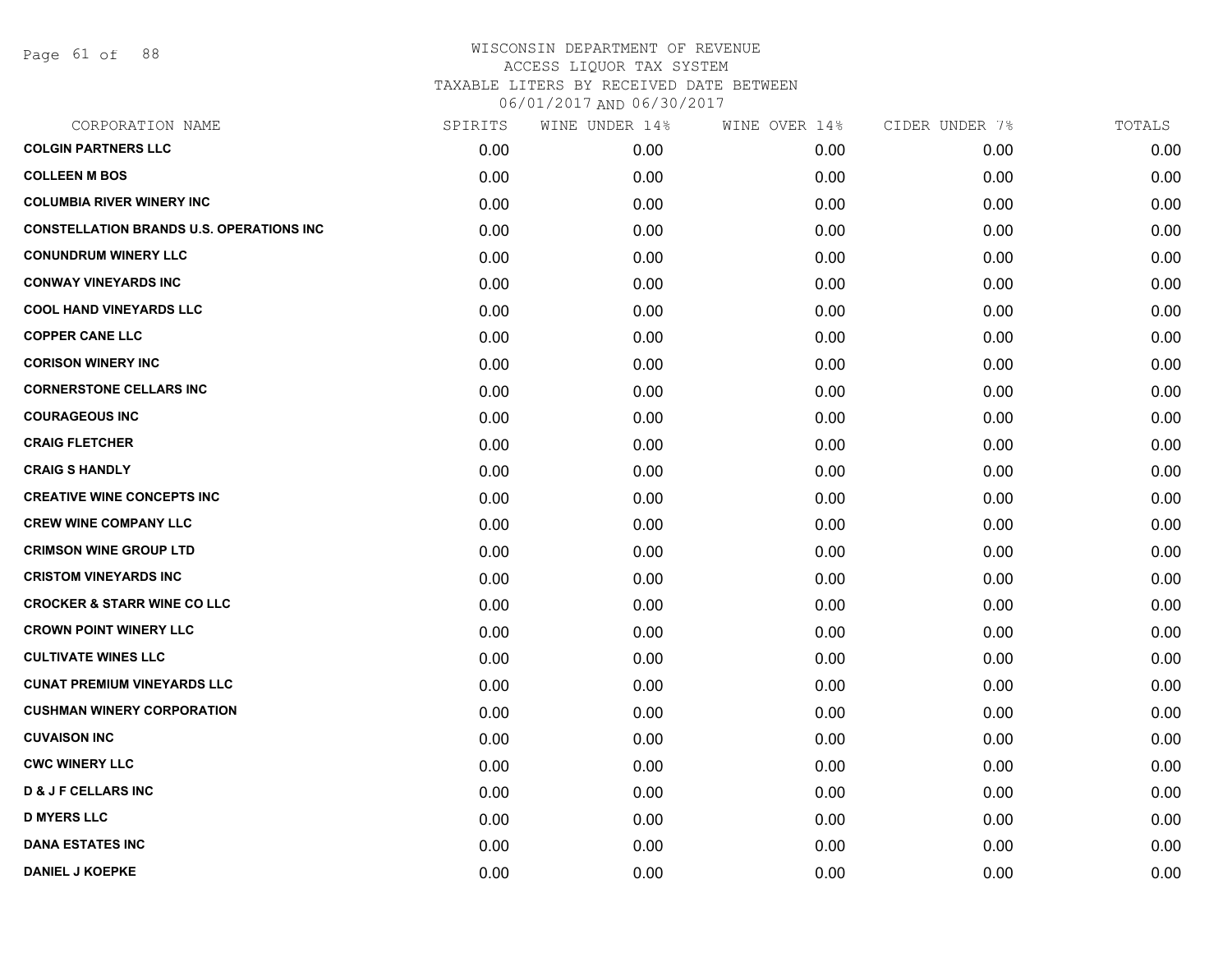Page 62 of 88

| CORPORATION NAME                                 | SPIRITS | WINE UNDER 14% | WINE OVER 14% | CIDER UNDER 7% | TOTALS |
|--------------------------------------------------|---------|----------------|---------------|----------------|--------|
| DANZA DEL SOL WINERY INC                         | 0.00    | 0.00           | 0.00          | 0.00           | 0.00   |
| <b>DANZINGER VINEYARDS LLC</b>                   | 0.00    | 0.00           | 0.00          | 0.00           | 0.00   |
| <b>DAOU VINEYARDS LLC</b>                        | 0.00    | 0.00           | 0.00          | 0.00           | 0.00   |
| <b>DARIOUSH KHALEDI WINERY LLC</b>               | 0.00    | 0.00           | 0.00          | 0.00           | 0.00   |
| <b>DAVID BRUCE WINERY INC</b>                    | 0.00    | 0.00           | 0.00          | 0.00           | 0.00   |
| <b>DAVID COFFARO</b>                             | 0.00    | 0.00           | 0.00          | 0.00           | 0.00   |
| <b>DAVID J MATTHEWS</b>                          | 0.00    | 0.00           | 0.00          | 0.00           | 0.00   |
| <b>DAVID JAMES LLC</b>                           | 0.00    | 0.00           | 0.00          | 0.00           | 0.00   |
| <b>DAVIDS PINOT VINEYARDS INC</b>                | 0.00    | 0.00           | 0.00          | 0.00           | 0.00   |
| <b>DAVIS ESTATES LLC</b>                         | 0.00    | 0.00           | 0.00          | 0.00           | 0.00   |
| DE LA MONTANYA WINERY INC                        | 0.00    | 0.00           | 0.00          | 0.00           | 0.00   |
| DEERFIELD RANCH WINERY LLC                       | 0.00    | 0.00           | 0.00          | 0.00           | 0.00   |
| DEL DOTTO VINEYARDS INC                          | 0.00    | 0.00           | 0.00          | 0.00           | 0.00   |
| <b>DELICATO VINEYARDS INC</b>                    | 0.00    | 0.00           | 0.00          | 0.00           | 0.00   |
| <b>DELILLE CELLARS LLC</b>                       | 0.00    | 0.00           | 0.00          | 0.00           | 0.00   |
| <b>DENNER WINERY INC</b>                         | 0.00    | 0.00           | 0.00          | 0.00           | 0.00   |
| <b>DENNIS R ONEIL</b>                            | 0.00    | 0.00           | 0.00          | 0.00           | 0.00   |
| DH GUSTAFSON FAMILY VINEYARDS LLC                | 0.00    | 0.00           | 0.00          | 0.00           | 0.00   |
| <b>DIAMOND MOUNTAIN VINEYARD</b>                 | 0.00    | 0.00           | 0.00          | 0.00           | 0.00   |
| <b>DIANA HOBSON</b>                              | 0.00    | 0.00           | 0.00          | 0.00           | 0.00   |
| <b>DOMAINE CARNEROS LTD</b>                      | 0.00    | 0.00           | 0.00          | 0.00           | 0.00   |
| <b>DOMAINE CHANDON INC</b>                       | 0.00    | 0.00           | 0.00          | 0.00           | 0.00   |
| <b>DOMAINE DE MARIA SOTER LLC</b>                | 0.00    | 0.00           | 0.00          | 0.00           | 0.00   |
| <b>DOMAINE DROUHIN OREGON LLC</b>                | 0.00    | 0.00           | 0.00          | 0.00           | 0.00   |
| <b>DOMAINE MB LLC</b>                            | 0.00    | 0.00           | 0.00          | 0.00           | 0.00   |
| <b>DOMAINE SERENE VINEYARDS &amp; WINERY INC</b> | 0.00    | 0.00           | 0.00          | 0.00           | 0.00   |
| <b>DOMINICK CHIRICHILLO</b>                      | 0.00    | 0.00           | 0.00          | 0.00           | 0.00   |
| DON SEBASTIANI & SONS INTERNATIONAL WINE         | 0.00    | 0.00           | 0.00          | 0.00           | 0.00   |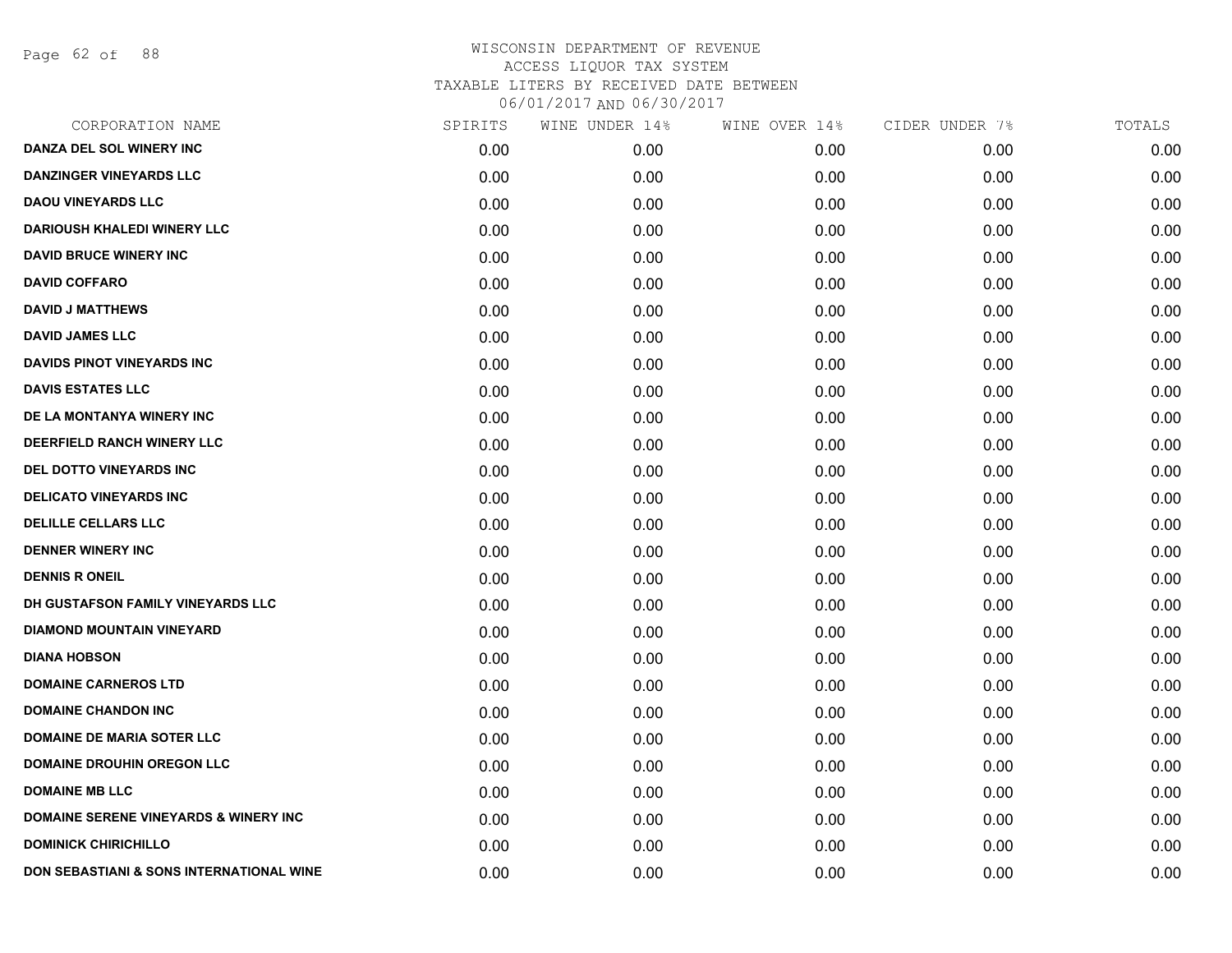Page 63 of 88

| CORPORATION NAME                   | SPIRITS                            | WINE UNDER 14% | WINE OVER 14% | CIDER UNDER 7%                     | TOTALS       |
|------------------------------------|------------------------------------|----------------|---------------|------------------------------------|--------------|
| <b>NEGOCIANTS</b>                  | $\alpha$ , $\alpha$ , and $\alpha$ | .              | .             | $\alpha$ , $\alpha$ , and $\alpha$ | <b>COLOR</b> |
| <b>DONALD PHILLIPS HILL JR</b>     | 0.00                               | 0.00           | 0.00          | 0.00                               | 0.00         |
| DONATI FAMILY VINEYARD INC         | 0.00                               | 0.00           | 0.00          | 0.00                               | 0.00         |
| DONELAN FAMILY WINE CELLARS LLC    | 0.00                               | 0.00           | 0.00          | 0.00                               | 0.00         |
| <b>DOUBLE CANYON VINEYARDS LLC</b> | 0.00                               | 0.00           | 0.00          | 0.00                               | 0.00         |
| <b>DOUBLE D WINERY LLC</b>         | 0.00                               | 0.00           | 0.00          | 0.00                               | 0.00         |
| <b>DRINKS LICENSING LLC</b>        | 0.00                               | 0.00           | 0.00          | 0.00                               | 0.00         |
| <b>DRUMLIN RIDGE WINERY LLC</b>    | 0.00                               | 0.00           | 0.00          | 0.00                               | 0.00         |
| DRY CREEK VINEYARD INC             | 0.00                               | 0.00           | 0.00          | 0.00                               | 0.00         |
| <b>DSC INVESTORS INC</b>           | 0.00                               | 0.00           | 0.00          | 0.00                               | 0.00         |
| <b>DUCKHORN WINE COMPANY</b>       | 0.00                               | 0.00           | 0.00          | 0.00                               | 0.00         |
| <b>DUMOL WINERY LLC</b>            | 0.00                               | 0.00           | 0.00          | 0.00                               | 0.00         |
| <b>DUNHAM CELLARS LLC</b>          | 0.00                               | 0.00           | 0.00          | 0.00                               | 0.00         |
| <b>DUNN VINEYARDS LLC</b>          | 0.00                               | 0.00           | 0.00          | 0.00                               | 0.00         |
| <b>DUPLIN WINE CELLARS INC</b>     | 0.00                               | 0.00           | 0.00          | 0.00                               | 0.00         |
| DUTTON GOLDFIELD WINERY LLC        | 0.00                               | 0.00           | 0.00          | 0.00                               | 0.00         |
| <b>E &amp; J GALLO WINERY</b>      | 0.00                               | 0.00           | 0.00          | 0.00                               | 0.00         |
| <b>EAGLES LANDING WINERY LLC</b>   | 0.00                               | 0.00           | 0.00          | 0.00                               | 0.00         |
| <b>EARL E BROWN &amp; SONS INC</b> | 0.00                               | 0.00           | 0.00          | 0.00                               | 0.00         |
| <b>EBERLE WINERY LP</b>            | 0.00                               | 0.00           | 0.00          | 0.00                               | 0.00         |
| <b>EDWARD J RINK</b>               | 0.00                               | 0.00           | 0.00          | 0.00                               | 0.00         |
| EHREN JORDAN WINE CELLARS LLC      | 0.00                               | 0.00           | 0.00          | 0.00                               | 0.00         |
| <b>ELISABETH W KLEIN</b>           | 0.00                               | 0.00           | 0.00          | 0.00                               | 0.00         |
| ELK COVE VINEYARDS INC             | 0.00                               | 0.00           | 0.00          | 0.00                               | 0.00         |
| <b>ELV-OREGON LLC</b>              | 0.00                               | 0.00           | 0.00          | 0.00                               | 0.00         |
| <b>ELYSE WINERY LLC</b>            | 0.00                               | 0.00           | 0.00          | 0.00                               | 0.00         |
| <b>EMILIO GUGLIELMO WINERY INC</b> | 0.00                               | 0.00           | 0.00          | 0.00                               | 0.00         |
| <b>ERIC J KEATING</b>              | 0.00                               | 0.00           | 0.00          | 0.00                               | 0.00         |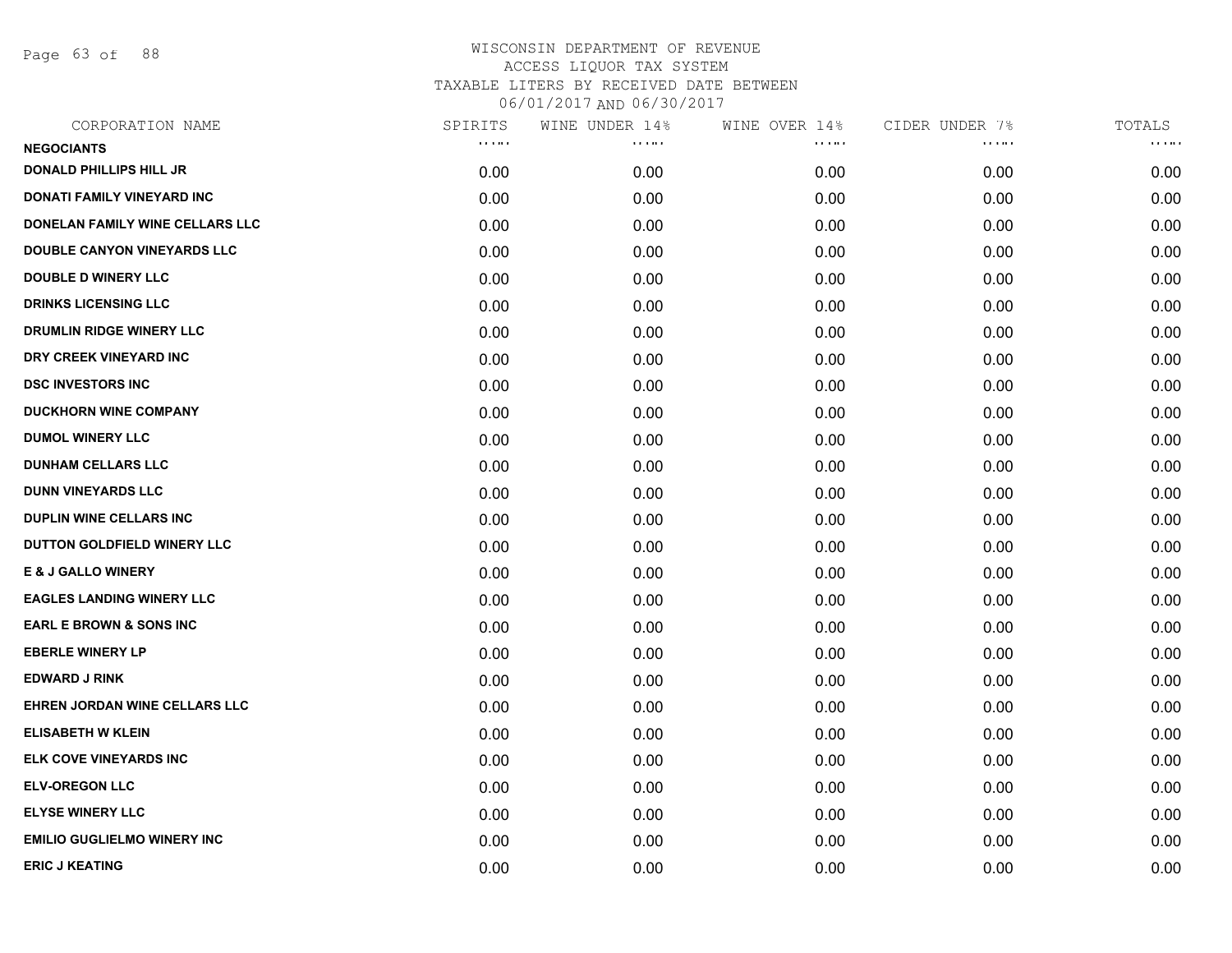Page 64 of 88

| CORPORATION NAME                                 | SPIRITS | WINE UNDER 14% | WINE OVER 14% | CIDER UNDER 7% | TOTALS |
|--------------------------------------------------|---------|----------------|---------------|----------------|--------|
| <b>ERNEST VINEYARDS LLC</b>                      | 0.00    | 0.00           | 0.00          | 0.00           | 0.00   |
| <b>ESCALERA-BOULET LLC</b>                       | 0.00    | 0.00           | 0.00          | 0.00           | 0.00   |
| <b>F KORBEL &amp; BROS INC</b>                   | 0.00    | 0.00           | 0.00          | 0.00           | 0.00   |
| <b>FANTESCA LLC</b>                              | 0.00    | 0.00           | 0.00          | 0.00           | 0.00   |
| <b>FAT BOYS INC</b>                              | 0.00    | 0.00           | 0.00          | 0.00           | 0.00   |
| <b>FAWN CREEK WINERY LLC</b>                     | 0.00    | 0.00           | 0.00          | 0.00           | 0.00   |
| <b>FAZELI VINEYARDS, LLC</b>                     | 0.00    | 0.00           | 0.00          | 0.00           | 0.00   |
| <b>FENESTRA WINERY INC</b>                       | 0.00    | 0.00           | 0.00          | 0.00           | 0.00   |
| <b>FERMENTING CELLARS LLC</b>                    | 0.00    | 0.00           | 0.00          | 0.00           | 0.00   |
| <b>FERRARI CARANO VINEYARDS &amp; WINERY LLC</b> | 0.00    | 0.00           | 0.00          | 0.00           | 0.00   |
| <b>FETZER VINEYARDS</b>                          | 0.00    | 0.00           | 0.00          | 0.00           | 0.00   |
| <b>FIDDLEHEAD CELLARS LP</b>                     | 0.00    | 0.00           | 0.00          | 0.00           | 0.00   |
| <b>FIDELITAS WINES LLC</b>                       | 0.00    | 0.00           | 0.00          | 0.00           | 0.00   |
| FIESTA VINEYARD & WINERY LLC                     | 0.00    | 0.00           | 0.00          | 0.00           | 0.00   |
| <b>FINKELSTEIN VINEYARDS INC</b>                 | 0.00    | 0.00           | 0.00          | 0.00           | 0.00   |
| <b>FIRESTEED CORPORATION</b>                     | 0.00    | 0.00           | 0.00          | 0.00           | 0.00   |
| FISHER KING WINERY, LLC                          | 0.00    | 0.00           | 0.00          | 0.00           | 0.00   |
| <b>FISHER VINEYARDS</b>                          | 0.00    | 0.00           | 0.00          | 0.00           | 0.00   |
| <b>FIVE VINES LLC</b>                            | 0.00    | 0.00           | 0.00          | 0.00           | 0.00   |
| <b>FLORA SPRINGS WINE COMPANY</b>                | 0.00    | 0.00           | 0.00          | 0.00           | 0.00   |
| <b>FLOWERS VINEYARD AND WINERY, LLC</b>          | 0.00    | 0.00           | 0.00          | 0.00           | 0.00   |
| <b>FLYING B VINEYARD LP</b>                      | 0.00    | 0.00           | 0.00          | 0.00           | 0.00   |
| <b>FN CELLARS LLC</b>                            | 0.00    | 0.00           | 0.00          | 0.00           | 0.00   |
| <b>FOLEY ESTATES VINEYARD &amp; WINERY LLC</b>   | 0.00    | 0.00           | 0.00          | 0.00           | 0.00   |
| <b>FOLEY FAMILY WINES INC</b>                    | 0.00    | 0.00           | 0.00          | 0.00           | 0.00   |
| <b>FOLIO WINE COMPANY LLC</b>                    | 0.00    | 0.00           | 0.00          | 0.00           | 0.00   |
| <b>FORT ROSS VINEYARD &amp; WINERY LLC</b>       | 0.00    | 0.00           | 0.00          | 0.00           | 0.00   |
| <b>FOXEN VINEYARD INC</b>                        | 0.00    | 0.00           | 0.00          | 0.00           | 0.00   |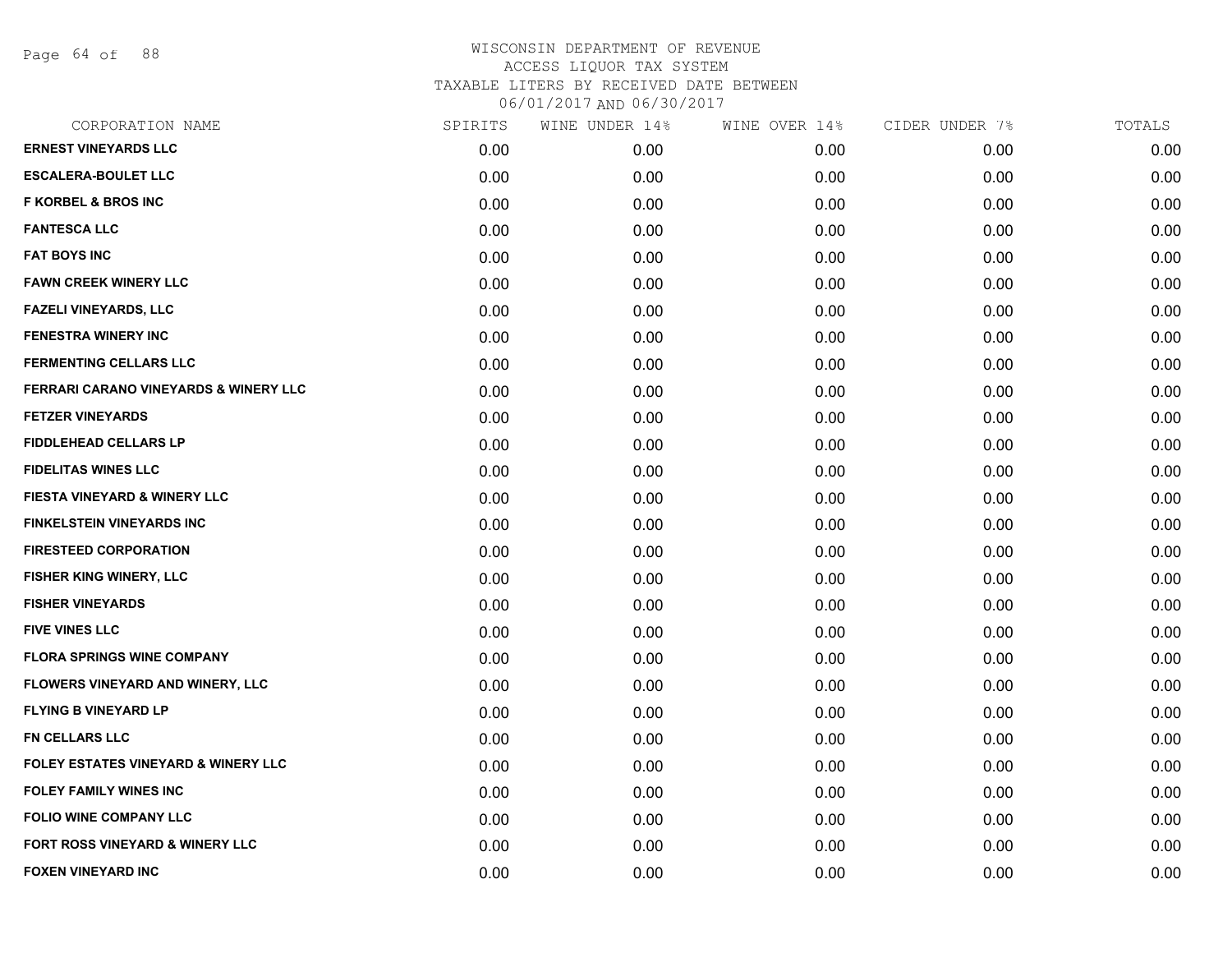Page 65 of 88

| CORPORATION NAME                                    | SPIRITS | WINE UNDER 14% | WINE OVER 14% | CIDER UNDER 7% | TOTALS |
|-----------------------------------------------------|---------|----------------|---------------|----------------|--------|
| <b>FRANCIS COPPOLA WINERY LLC</b>                   | 0.00    | 0.00           | 0.00          | 0.00           | 0.00   |
| <b>FRANCISCAN VINEYARDS INC</b>                     | 0.00    | 0.00           | 0.00          | 0.00           | 0.00   |
| <b>FRANK FAMILY VINEYARDS LLC</b>                   | 0.00    | 0.00           | 0.00          | 0.00           | 0.00   |
| <b>FRED C SCHERRER</b>                              | 0.00    | 0.00           | 0.00          | 0.00           | 0.00   |
| <b>FREIXENET SONOMA CAVES INC</b>                   | 0.00    | 0.00           | 0.00          | 0.00           | 0.00   |
| <b>FREY VINEYARDS LTD</b>                           | 0.00    | 0.00           | 0.00          | 0.00           | 0.00   |
| <b>FROGS LEAP WINERY</b>                            | 0.00    | 0.00           | 0.00          | 0.00           | 0.00   |
| <b>FROGTOWN CELLARS LLP</b>                         | 0.00    | 0.00           | 0.00          | 0.00           | 0.00   |
| FRUIT OF THE WOODS WINE CELLAR, INC.                | 0.00    | 0.00           | 0.00          | 0.00           | 0.00   |
| <b>FULCRUM WINES LLC</b>                            | 0.00    | 0.00           | 0.00          | 0.00           | 0.00   |
| <b>FULKERSON WINE CELLARS LLC</b>                   | 0.00    | 0.00           | 0.00          | 0.00           | 0.00   |
| <b>FURTHERMORE LLC</b>                              | 0.00    | 0.00           | 0.00          | 0.00           | 0.00   |
| <b>G GRAHAM WINES INC</b>                           | 0.00    | 0.00           | 0.00          | 0.00           | 0.00   |
| <b>GALENA CELLARS INC</b>                           | 0.00    | 32.25          | 2.01          | 0.00           | 34.26  |
| <b>GALLICA WINES LLC</b>                            | 0.00    | 0.00           | 0.00          | 0.00           | 0.00   |
| <b>GAMBLE FAMILY VINEYARDS LLC</b>                  | 0.00    | 0.00           | 0.00          | 0.00           | 0.00   |
| <b>GARGIULO VINEYARD LLC</b>                        | 0.00    | 0.00           | 0.00          | 0.00           | 0.00   |
| <b>GARROD TRUST</b>                                 | 0.00    | 0.00           | 0.00          | 0.00           | 0.00   |
| <b>GARVIN HEIGHTS VINEYARDS, LLC</b>                | 0.00    | 0.00           | 0.00          | 0.00           | 0.00   |
| <b>GEARY MARKET INVESTMENT COMPANY LTD</b>          | 0.00    | 0.00           | 0.00          | 0.00           | 0.00   |
| <b>GEMSTONE VINEYARDS LLC</b>                       | 0.00    | 0.00           | 0.00          | 0.00           | 0.00   |
| <b>GENERATIONS OF SONOMA LLC</b>                    | 0.00    | 0.00           | 0.00          | 0.00           | 0.00   |
| <b>GENESEO PARTNERS LP</b>                          | 0.00    | 0.00           | 0.00          | 0.00           | 0.00   |
| <b>GEORGE O HENDRY</b>                              | 0.00    | 0.00           | 0.00          | 0.00           | 0.00   |
| <b>GERBER, GERBER &amp; GERBER DISCLAIMER TRUST</b> | 0.00    | 0.00           | 0.00          | 0.00           | 0.00   |
| <b>GF WINES LLC</b>                                 | 0.00    | 0.00           | 0.00          | 0.00           | 0.00   |
| <b>GIFT SERVICES INC</b>                            | 0.00    | 0.00           | 0.00          | 0.00           | 0.00   |
| <b>GLOBAL UNIVERSAL SRL</b>                         | 0.00    | 0.00           | 0.00          | 0.00           | 0.00   |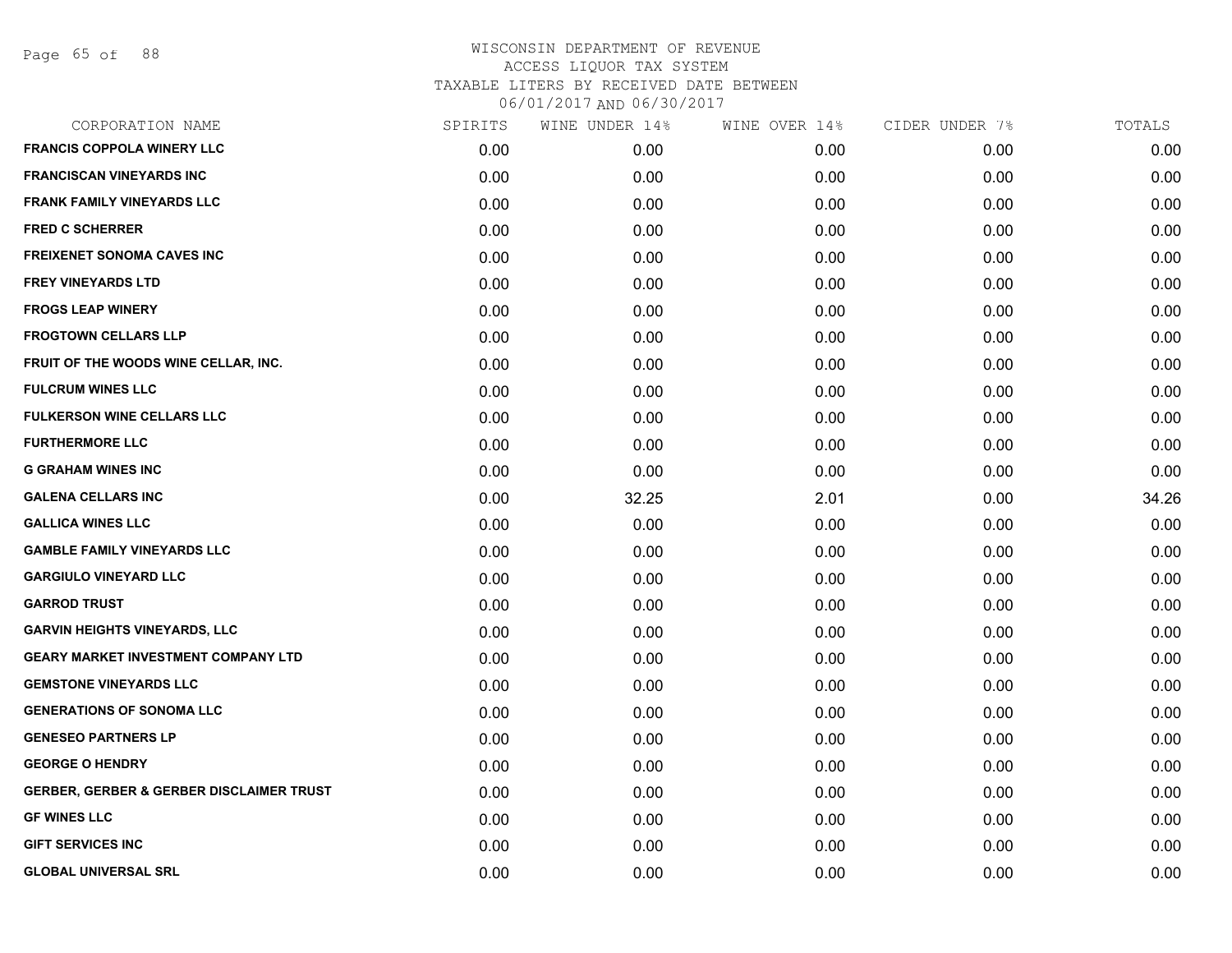Page 66 of 88

| CORPORATION NAME                        | SPIRITS | WINE UNDER 14% | WINE OVER 14% | CIDER UNDER 7% | TOTALS |
|-----------------------------------------|---------|----------------|---------------|----------------|--------|
| <b>GOLDIN INVESTMENT II INC</b>         | 0.00    | 0.00           | 0.00          | 0.00           | 0.00   |
| <b>GOLDRIDGEPINOT.COM LLC</b>           | 0.00    | 0.00           | 0.00          | 0.00           | 0.00   |
| <b>GOOD FOUNDATIONS INC</b>             | 0.00    | 0.00           | 0.00          | 0.00           | 0.00   |
| <b>GOOSE RIDGE LLC</b>                  | 0.00    | 0.00           | 0.00          | 0.00           | 0.00   |
| <b>GRAPE VISIONS LLC</b>                | 0.00    | 0.00           | 0.00          | 0.00           | 0.00   |
| <b>GRAPESEED WINE FUND LLC</b>          | 0.00    | 0.00           | 0.00          | 0.00           | 0.00   |
| <b>GRASSINI FAMILY VINEYARDS LLC</b>    | 0.00    | 0.00           | 0.00          | 0.00           | 0.00   |
| <b>GREEN FAMILY WINERY LLC</b>          | 0.00    | 0.00           | 0.00          | 0.00           | 0.00   |
| <b>GRGICH HILLS CELLAR</b>              | 0.00    | 0.00           | 0.00          | 0.00           | 0.00   |
| <b>GRIEB OPTIMAL WINECRAFTING LLC</b>   | 0.00    | 0.00           | 0.00          | 0.00           | 0.00   |
| <b>GROTH VINEYARDS &amp; WINERY LLC</b> | 0.00    | 0.00           | 0.00          | 0.00           | 0.00   |
| <b>GULLETT &amp; GULLETT</b>            | 0.00    | 0.00           | 0.00          | 0.00           | 0.00   |
| H DE V LLC                              | 0.00    | 0.00           | 0.00          | 0.00           | 0.00   |
| <b>HAFNER VINEYARD LLC</b>              | 0.00    | 0.00           | 0.00          | 0.00           | 0.00   |
| <b>HAGAFEN CELLARS INC</b>              | 0.00    | 0.00           | 0.00          | 0.00           | 0.00   |
| <b>HAHN ESTATE</b>                      | 0.00    | 0.00           | 0.00          | 0.00           | 0.00   |
| <b>HALF KRAKT LLC</b>                   | 0.00    | 0.00           | 0.00          | 0.00           | 0.00   |
| <b>HALF MOON HILL LLC</b>               | 0.00    | 0.00           | 0.00          | 0.00           | 0.00   |
| <b>HALL WINES LLC</b>                   | 0.00    | 0.00           | 0.00          | 0.00           | 0.00   |
| <b>HALTER WINERY LLC</b>                | 0.00    | 0.00           | 0.00          | 0.00           | 0.00   |
| <b>HAMEL FAMILY WINES LLC</b>           | 0.00    | 0.00           | 0.00          | 0.00           | 0.00   |
| <b>HAMMLER WINE CORP</b>                | 0.00    | 0.00           | 0.00          | 0.00           | 0.00   |
| HANDLEY CELLARS LIMITED PARTNERSHIP     | 0.00    | 0.00           | 0.00          | 0.00           | 0.00   |
| <b>HANNA WINERY INC</b>                 | 0.00    | 0.00           | 0.00          | 0.00           | 0.00   |
| <b>HARALD TOMESCH</b>                   | 0.00    | 0.00           | 0.00          | 0.00           | 0.00   |
| <b>HARBOR RIDGE WINERY INC.</b>         | 0.00    | 0.00           | 0.00          | 0.00           | 0.00   |
| <b>HARLAN ESTATE WINERY INC</b>         | 0.00    | 0.00           | 0.00          | 0.00           | 0.00   |
| <b>HARMELL CELLARS LLC</b>              | 0.00    | 0.00           | 0.00          | 0.00           | 0.00   |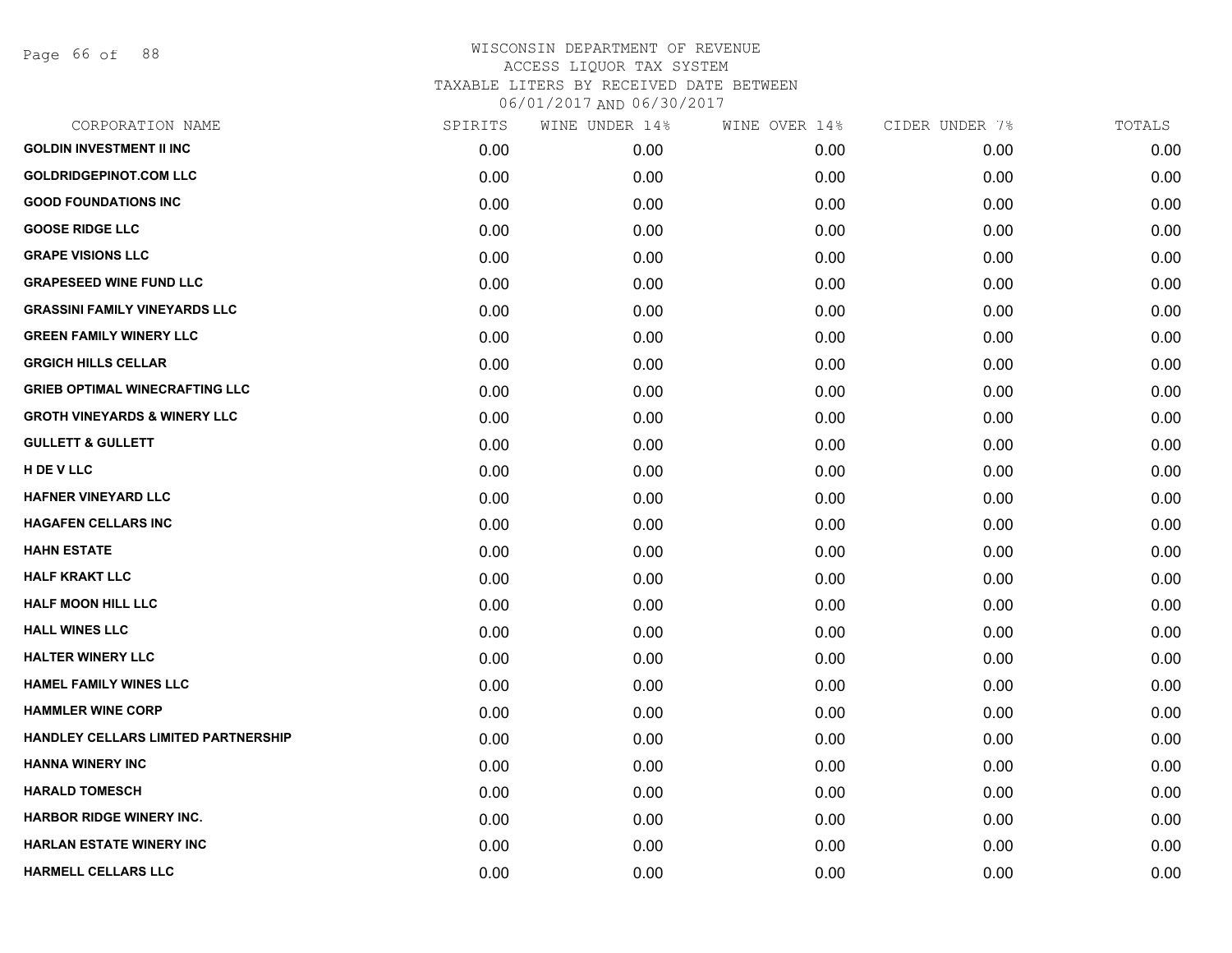Page 67 of 88

| CORPORATION NAME                      | SPIRITS | WINE UNDER 14% | WINE OVER 14% | CIDER UNDER 7% | TOTALS |
|---------------------------------------|---------|----------------|---------------|----------------|--------|
| <b>HARRIS &amp; HARRIS</b>            | 0.00    | 0.00           | 0.00          | 0.00           | 0.00   |
| <b>HARRY &amp; DAVID HOLDINGS INC</b> | 0.00    | 0.00           | 0.00          | 0.00           | 0.00   |
| HARTWELL VINEYARDS LLC                | 0.00    | 0.00           | 0.00          | 0.00           | 0.00   |
| <b>HAWKES LLC</b>                     | 0.00    | 0.00           | 0.00          | 0.00           | 0.00   |
| <b>HDD LLC</b>                        | 0.00    | 0.00           | 0.00          | 0.00           | 0.00   |
| <b>HEITZ WINE CELLARS</b>             | 0.00    | 0.00           | 0.00          | 0.00           | 0.00   |
| <b>HEMISPHERE WINE COMPANY INC</b>    | 0.00    | 0.00           | 0.00          | 0.00           | 0.00   |
| <b>HERB LAMB VINEYARDS, LLC</b>       | 0.00    | 0.00           | 0.00          | 0.00           | 0.00   |
| <b>HERDIE BAISDEN</b>                 | 0.00    | 0.00           | 0.00          | 0.00           | 0.00   |
| <b>HERON HILL VINEYARDS INC</b>       | 0.00    | 0.00           | 0.00          | 0.00           | 0.00   |
| <b>HERRERA &amp; HERRERA</b>          | 0.00    | 0.00           | 0.00          | 0.00           | 0.00   |
| <b>HESTAN VINEYARDS LLC</b>           | 0.00    | 0.00           | 0.00          | 0.00           | 0.00   |
| <b>HILL ESTATES INC</b>               | 0.00    | 0.00           | 0.00          | 0.00           | 0.00   |
| <b>HIRSCH WINERY LLC</b>              | 0.00    | 0.00           | 0.00          | 0.00           | 0.00   |
| <b>HOFFMAN AND HOFFMAN</b>            | 0.00    | 0.00           | 0.00          | 0.00           | 0.00   |
| HOLLYS HILL VINEYARDS LLC             | 0.00    | 0.00           | 0.00          | 0.00           | 0.00   |
| HONIG VINEYARD AND WINERY LLC         | 0.00    | 0.00           | 0.00          | 0.00           | 0.00   |
| <b>HOOKSTONE INC.</b>                 | 0.00    | 0.00           | 0.00          | 0.00           | 0.00   |
| <b>HOPE WINE LLC</b>                  | 0.00    | 0.00           | 0.00          | 0.00           | 0.00   |
| <b>HOUDINI INC</b>                    | 0.00    | 0.00           | 0.00          | 0.00           | 0.00   |
| <b>HOURGLASS WINE COMPANY INC</b>     | 0.00    | 0.00           | 0.00          | 0.00           | 0.00   |
| <b>HUNEEUS VINTNERS LLC</b>           | 0.00    | 0.00           | 0.00          | 0.00           | 0.00   |
| HUNT COUNTRY VINEYARDS LLC            | 0.00    | 0.00           | 0.00          | 0.00           | 0.00   |
| <b>HUSCH VINEYARDS INC</b>            | 0.00    | 0.00           | 0.00          | 0.00           | 0.00   |
| <b>INCEPTION WINES LLC</b>            | 0.00    | 0.00           | 0.00          | 0.00           | 0.00   |
| <b>INMAN FAMILY WINES LLC</b>         | 0.00    | 0.00           | 0.00          | 0.00           | 0.00   |
| <b>INVESTOR'S OF AMERICA LP</b>       | 0.00    | 0.00           | 0.00          | 0.00           | 0.00   |
| <b>IRON HORSE VINEYARDS LP</b>        | 0.00    | 0.00           | 0.00          | 0.00           | 0.00   |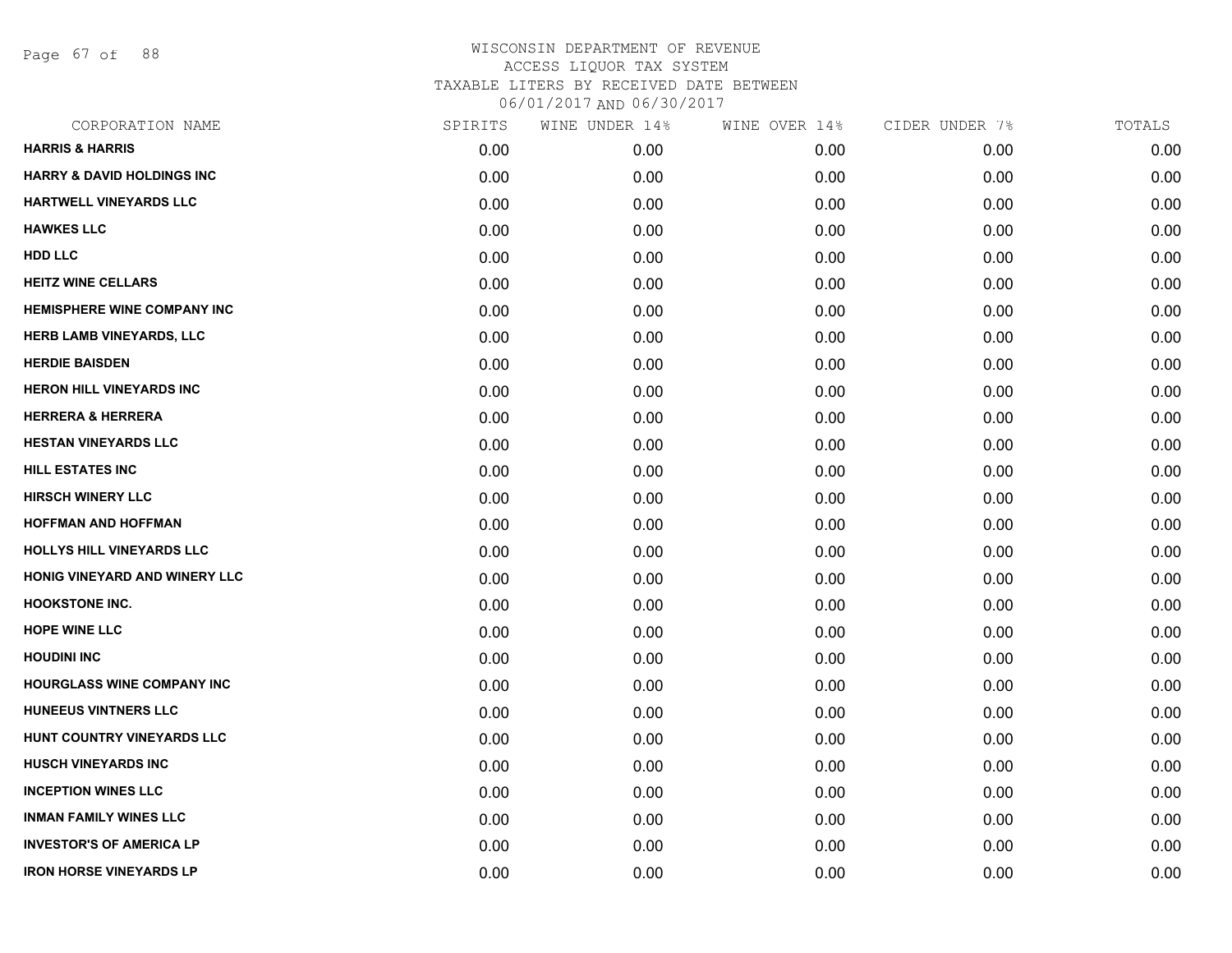Page 68 of 88

| CORPORATION NAME                      | SPIRITS | WINE UNDER 14% | WINE OVER 14% | CIDER UNDER 7% | TOTALS |
|---------------------------------------|---------|----------------|---------------|----------------|--------|
| <b>ISENHOWER CELLARS LLC</b>          | 0.00    | 0.00           | 0.00          | 0.00           | 0.00   |
| <b>ISLAND ORCHARD CIDER LLC</b>       | 0.00    | 0.00           | 0.00          | 0.00           | 0.00   |
| <b>ISR VINEYARDS ASSOCIATION</b>      | 0.00    | 0.00           | 0.00          | 0.00           | 0.00   |
| <b>J CELLARS INVESTMENTS LLC</b>      | 0.00    | 0.00           | 0.00          | 0.00           | 0.00   |
| <b>J LOHR WINERY CORP</b>             | 0.00    | 0.00           | 0.00          | 0.00           | 0.00   |
| <b>J PEDRONCELLI WINERY</b>           | 0.00    | 0.00           | 0.00          | 0.00           | 0.00   |
| <b>J RICKARDS WINERY LLC</b>          | 0.00    | 0.00           | 0.00          | 0.00           | 0.00   |
| <b>J.W. THOMAS LLC</b>                | 0.00    | 0.00           | 0.00          | 0.00           | 0.00   |
| <b>J3 WINE PARTNERS LLC</b>           | 0.00    | 0.00           | 0.00          | 0.00           | 0.00   |
| JACK JOHN INVESTMENTS INC             | 0.00    | 0.00           | 0.00          | 0.00           | 0.00   |
| JACKSON FAMILY WINES INC              | 0.00    | 0.00           | 0.00          | 0.00           | 0.00   |
| <b>JACKSON WINE LLC</b>               | 0.00    | 0.00           | 0.00          | 0.00           | 0.00   |
| <b>JACKSON WINERY &amp; VINEYARDS</b> | 0.00    | 0.00           | 0.00          | 0.00           | 0.00   |
| <b>JACUZZI FAMILY VINEYARDS LLC</b>   | 0.00    | 0.00           | 0.00          | 0.00           | 0.00   |
| JAM CELLARS INC                       | 0.00    | 0.00           | 0.00          | 0.00           | 0.00   |
| <b>JAMES L LAMBERT</b>                | 0.00    | 0.00           | 0.00          | 0.00           | 0.00   |
| <b>JAMES P PROSSER</b>                | 0.00    | 0.00           | 0.00          | 0.00           | 0.00   |
| <b>JAZMIN ENTERPRISES</b>             | 0.00    | 0.00           | 0.00          | 0.00           | 0.00   |
| <b>JB GEORGE LLC</b>                  | 0.00    | 0.00           | 0.00          | 0.00           | 0.00   |
| <b>JC CELLARS INC</b>                 | 0.00    | 0.00           | 0.00          | 0.00           | 0.00   |
| <b>JEFFERY M GORDON</b>               | 0.00    | 0.00           | 0.00          | 0.00           | 0.00   |
| JEFFREY L STOEGER                     | 0.00    | 0.00           | 0.00          | 0.00           | 0.00   |
| <b>JENNIFER L JACKSON-HARTFORD</b>    | 0.00    | 0.00           | 0.00          | 0.00           | 0.00   |
| <b>JESSUP CELLARS HOLDING CO LLC</b>  | 0.00    | 0.00           | 0.00          | 0.00           | 0.00   |
| <b>JM CELLARS COMPANY</b>             | 0.00    | 0.00           | 0.00          | 0.00           | 0.00   |
| <b>J-NH WINE GROUP LLC</b>            | 0.00    | 0.00           | 0.00          | 0.00           | 0.00   |
| JOHN ANTHONY VINEYARDS LLC            | 0.00    | 0.00           | 0.00          | 0.00           | 0.00   |
| <b>JOHN E NICOLOZAKES</b>             | 0.00    | 0.00           | 0.00          | 0.00           | 0.00   |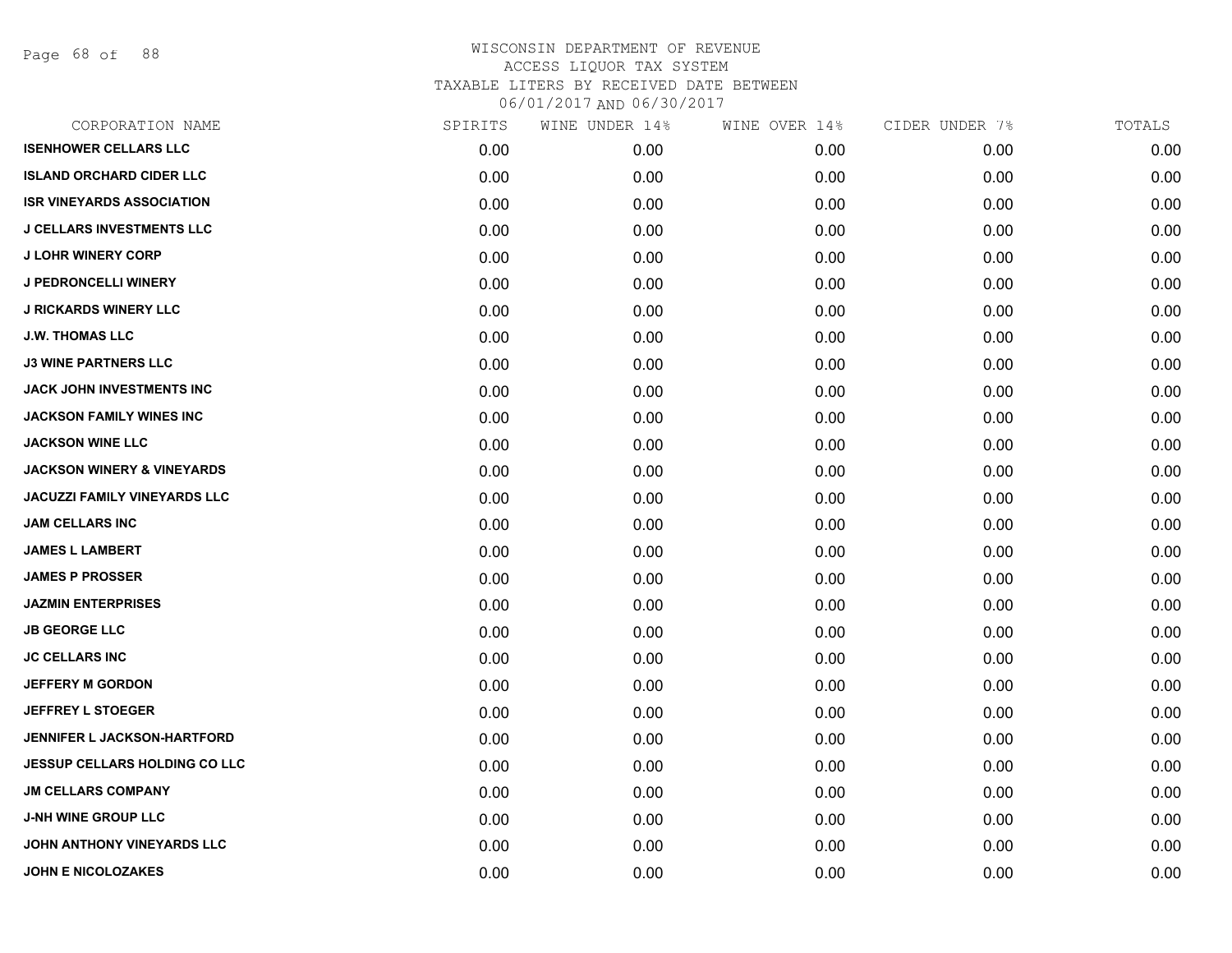Page 69 of 88

| CORPORATION NAME                         | SPIRITS | WINE UNDER 14% | WINE OVER 14% | CIDER UNDER 7% | TOTALS |
|------------------------------------------|---------|----------------|---------------|----------------|--------|
| <b>JOHN M STEWART</b>                    | 0.00    | 0.00           | 0.00          | 0.00           | 0.00   |
| <b>JONATHAN DALE</b>                     | 0.00    | 0.00           | 0.00          | 0.00           | 0.00   |
| JONES FAMILY WINERY LLC                  | 0.00    | 0.00           | 0.00          | 0.00           | 0.00   |
| JOSEPH ALEXANDER VILLICANA II            | 0.00    | 0.00           | 0.00          | 0.00           | 0.00   |
| <b>JOSEPH CALLOW</b>                     | 0.00    | 0.00           | 0.00          | 0.00           | 0.00   |
| <b>JOSEPH CALLOW</b>                     | 0.00    | 0.00           | 0.00          | 0.00           | 0.00   |
| JOSEPH PHELPS VINEYARDS LLC              | 0.00    | 0.00           | 0.00          | 0.00           | 0.00   |
| <b>JOSEPH STALLER</b>                    | 0.00    | 0.00           | 0.00          | 0.00           | 0.00   |
| <b>JOSEPH WYNIMKO</b>                    | 0.00    | 0.00           | 0.00          | 0.00           | 0.00   |
| <b>JOYCE VINEYARDS LLC</b>               | 0.00    | 0.00           | 0.00          | 0.00           | 0.00   |
| <b>JRV LLC</b>                           | 0.00    | 0.00           | 0.00          | 0.00           | 0.00   |
| JUDD FAMILY VINEYARDS LP                 | 0.00    | 0.00           | 0.00          | 0.00           | 0.00   |
| <b>JULIE A ANDRZEJCZAK</b>               | 0.00    | 0.00           | 0.00          | 0.00           | 0.00   |
| <b>JUSTIN VINEYARDS &amp; WINERY LLC</b> | 0.00    | 0.00           | 0.00          | 0.00           | 0.00   |
| <b>JVW CORPORATION</b>                   | 0.00    | 0.00           | 0.00          | 0.00           | 0.00   |
| <b>K VINTNERS LLC</b>                    | 0.00    | 0.00           | 0.00          | 0.00           | 0.00   |
| <b>KACHINA CELLARS LLC</b>               | 0.00    | 0.00           | 0.00          | 0.00           | 0.00   |
| <b>KAMEN WINES LLC</b>                   | 0.00    | 0.00           | 0.00          | 0.00           | 0.00   |
| <b>KANGARU ENTERPRISES LLC</b>           | 0.00    | 0.00           | 0.00          | 0.00           | 0.00   |
| <b>KB WINES LLC</b>                      | 0.00    | 0.00           | 0.00          | 0.00           | 0.00   |
| <b>KEEVER VINEYARDS LLC</b>              | 0.00    | 0.00           | 0.00          | 0.00           | 0.00   |
| <b>KEN BROWN WINES LLC</b>               | 0.00    | 0.00           | 0.00          | 0.00           | 0.00   |
| <b>KENEFICK RANCHES WINERY LLC</b>       | 0.00    | 0.00           | 0.00          | 0.00           | 0.00   |
| <b>KENT HUMPHREY</b>                     | 0.00    | 0.00           | 0.00          | 0.00           | 0.00   |
| <b>KENWARD FAMILY VINEYARDS, LLC</b>     | 0.00    | 0.00           | 0.00          | 0.00           | 0.00   |
| <b>KENZO ESTATE INC</b>                  | 0.00    | 0.00           | 0.00          | 0.00           | 0.00   |
| <b>KERWIN ESTATE LLC</b>                 | 0.00    | 0.00           | 0.00          | 0.00           | 0.00   |
| <b>KESTREL PROPERTIES LLC</b>            | 0.00    | 0.00           | 0.00          | 0.00           | 0.00   |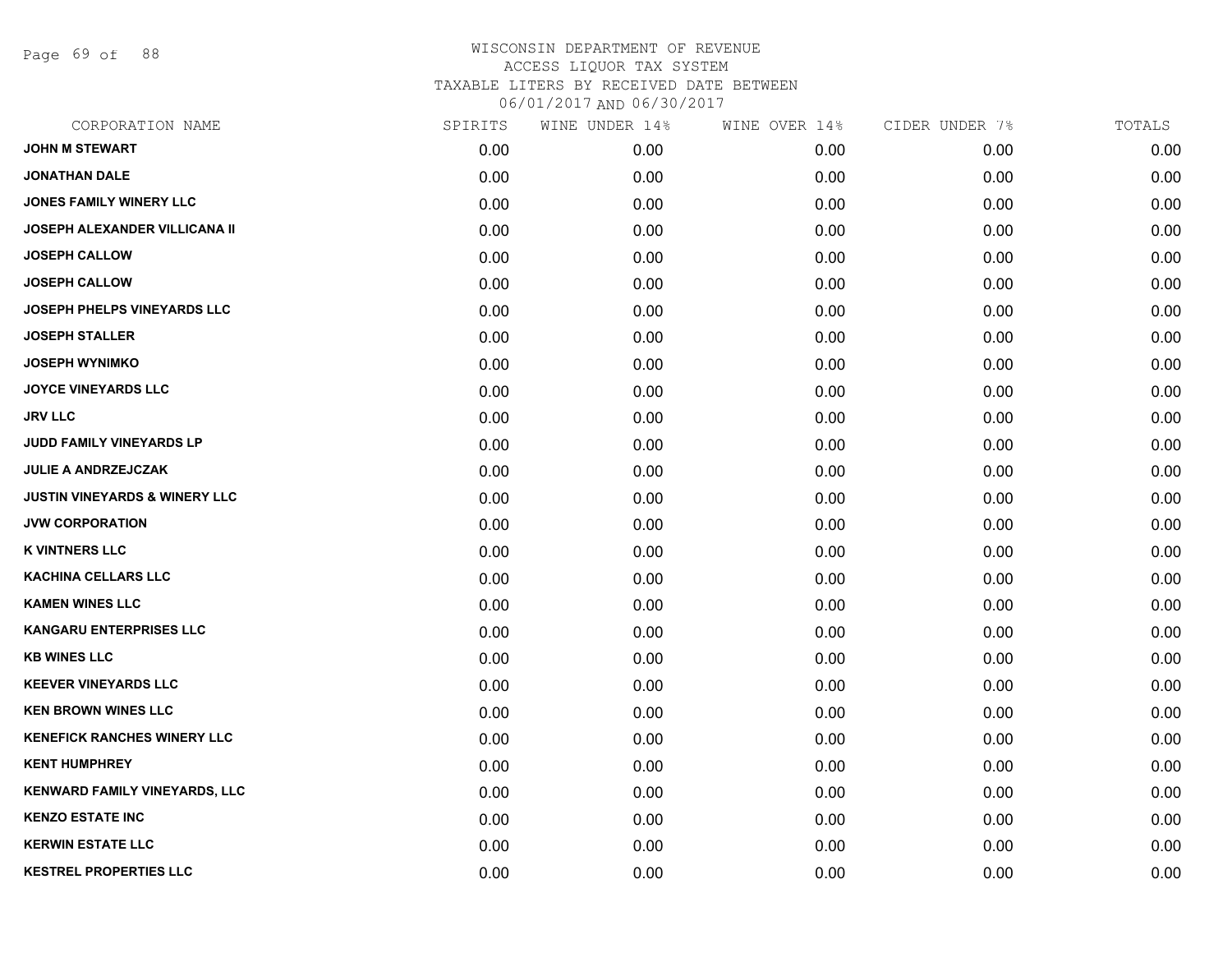Page 70 of 88

| CORPORATION NAME                                  | SPIRITS | WINE UNDER 14% | WINE OVER 14% | CIDER UNDER 7% | TOTALS |
|---------------------------------------------------|---------|----------------|---------------|----------------|--------|
| <b>KING ESTATE WINERY LP</b>                      | 0.00    | 0.00           | 0.00          | 0.00           | 0.00   |
| KISTLER VINEYARDS, LLC                            | 0.00    | 0.00           | 0.00          | 0.00           | 0.00   |
| <b>KLEIN FOODS INC</b>                            | 0.00    | 0.00           | 0.00          | 0.00           | 0.00   |
| <b>KNIGHTS BRIDGE WINERY LLC</b>                  | 0.00    | 0.00           | 0.00          | 0.00           | 0.00   |
| KOEHLER WINERY LLC                                | 0.00    | 0.00           | 0.00          | 0.00           | 0.00   |
| <b>KONSTANTIN D FRANK &amp; SONS</b>              | 0.00    | 0.00           | 0.00          | 0.00           | 0.00   |
| <b>KOPRI INC</b>                                  | 0.00    | 0.00           | 0.00          | 0.00           | 0.00   |
| <b>KRUPP BROTHERS LLC</b>                         | 0.00    | 0.00           | 0.00          | 0.00           | 0.00   |
| <b>KSSM LLC</b>                                   | 0.00    | 0.00           | 0.00          | 0.00           | 0.00   |
| <b>KT WINECO LLC</b>                              | 0.00    | 0.00           | 0.00          | 0.00           | 0.00   |
| <b>KULETO VILLA LLC</b>                           | 0.00    | 0.00           | 0.00          | 0.00           | 0.00   |
| <b>KUNDE ENTERPRISES INC</b>                      | 0.00    | 0.00           | 0.00          | 0.00           | 0.00   |
| <b>LC WINE</b>                                    | 0.00    | 0.00           | 0.00          | 0.00           | 0.00   |
| L FOPPIANO WINE CO INC                            | 0.00    | 0.00           | 0.00          | 0.00           | 0.00   |
| <b>L18 WINES LLC</b>                              | 0.00    | 0.00           | 0.00          | 0.00           | 0.00   |
| <b>LADERA WINERY LLC</b>                          | 0.00    | 0.00           | 0.00          | 0.00           | 0.00   |
| <b>LAETITIA VINEYARD &amp; WINERY INC</b>         | 0.00    | 0.00           | 0.00          | 0.00           | 0.00   |
| <b>LAGUNA OAKS VINEYARD &amp; WINERY INC</b>      | 0.00    | 0.00           | 0.00          | 0.00           | 0.00   |
| <b>LAIL VINEYARDS LLC</b>                         | 0.00    | 0.00           | 0.00          | 0.00           | 0.00   |
| <b>LAIRD FAMILY ESTATE LLC</b>                    | 0.00    | 0.00           | 0.00          | 0.00           | 0.00   |
| <b>LAKE NOKOMIS CRANBERRIES INC</b>               | 0.00    | 0.00           | 0.00          | 0.00           | 0.00   |
| <b>LAMBERT BRIDGE WINERY INC</b>                  | 0.00    | 0.00           | 0.00          | 0.00           | 0.00   |
| <b>LANCASTER ESTATE VINEYARD &amp; WINERY LLC</b> | 0.00    | 0.00           | 0.00          | 0.00           | 0.00   |
| <b>LANGE WINERY LLC</b>                           | 0.00    | 0.00           | 0.00          | 0.00           | 0.00   |
| <b>LANGETWINS WINE CO INC</b>                     | 0.00    | 0.00           | 0.00          | 0.00           | 0.00   |
| <b>LARKMEAD VINEYARDS INC</b>                     | 0.00    | 0.00           | 0.00          | 0.00           | 0.00   |
| <b>LARSON &amp; LARSON</b>                        | 0.00    | 0.00           | 0.00          | 0.00           | 0.00   |
| <b>LARSON FAMILY WINERY INC</b>                   | 0.00    | 0.00           | 0.00          | 0.00           | 0.00   |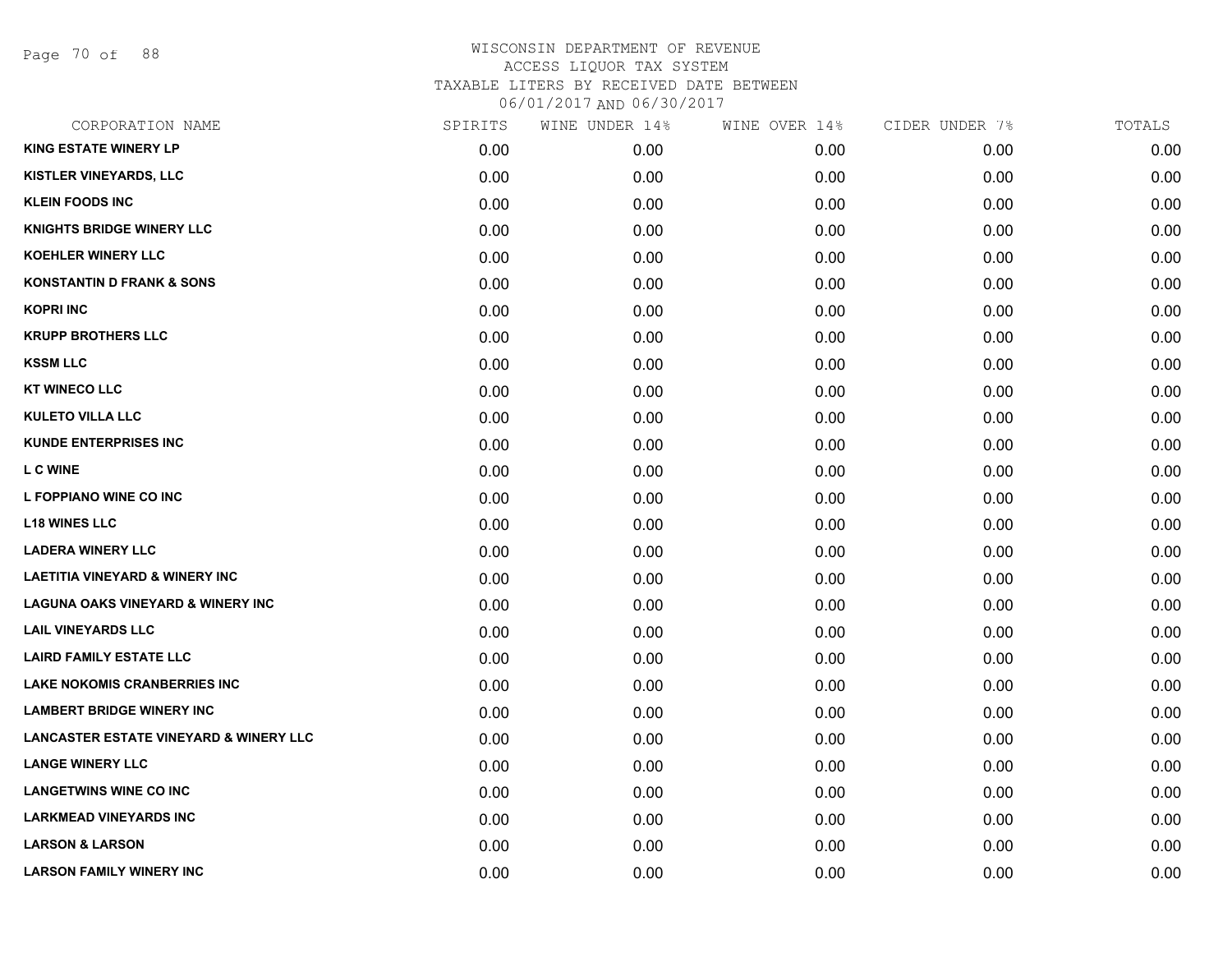| <b>LASSETER FAMILY WINERY LLC</b><br><b>LATITUDE BEVERAGE COMPANY</b><br><b>LAUTENBACH'S ORCHARD COUNTRY INC</b><br><b>LAVA SPRINGS INC</b><br><b>LAW ESTATE WINES</b><br><b>LAWER FAMILY WINERY INC</b> | 0.00<br>0.00<br>0.00<br>0.00<br>0.00<br>0.00<br>0.00<br>0.00<br>0.00 | 0.00<br>0.00<br>0.00<br>0.00<br>0.00<br>0.00<br>0.00<br>0.00<br>0.00 | 0.00<br>0.00<br>0.00<br>0.00<br>0.00<br>0.00<br>0.00<br>0.00 | 0.00<br>0.00<br>0.00<br>0.00<br>0.00<br>0.00<br>0.00<br>0.00 | 0.00<br>0.00<br>0.00<br>0.00<br>0.00<br>0.00<br>0.00 |
|----------------------------------------------------------------------------------------------------------------------------------------------------------------------------------------------------------|----------------------------------------------------------------------|----------------------------------------------------------------------|--------------------------------------------------------------|--------------------------------------------------------------|------------------------------------------------------|
|                                                                                                                                                                                                          |                                                                      |                                                                      |                                                              |                                                              |                                                      |
|                                                                                                                                                                                                          |                                                                      |                                                                      |                                                              |                                                              |                                                      |
|                                                                                                                                                                                                          |                                                                      |                                                                      |                                                              |                                                              |                                                      |
|                                                                                                                                                                                                          |                                                                      |                                                                      |                                                              |                                                              |                                                      |
|                                                                                                                                                                                                          |                                                                      |                                                                      |                                                              |                                                              |                                                      |
|                                                                                                                                                                                                          |                                                                      |                                                                      |                                                              |                                                              |                                                      |
| LE CEP II INC                                                                                                                                                                                            |                                                                      |                                                                      |                                                              |                                                              |                                                      |
| <b>LEAL VINEYARDS INC</b>                                                                                                                                                                                |                                                                      |                                                                      |                                                              |                                                              | 0.00                                                 |
| LEDGE STONE VINEYARDS LLC                                                                                                                                                                                |                                                                      |                                                                      | 0.00                                                         | 0.00                                                         | 0.00                                                 |
| LEFT COAST CELLARS LLC                                                                                                                                                                                   | 0.00                                                                 | 0.00                                                                 | 0.00                                                         | 0.00                                                         | 0.00                                                 |
| <b>LEMELSON WINERY LLC</b>                                                                                                                                                                               | 0.00                                                                 | 0.00                                                                 | 0.00                                                         | 0.00                                                         | 0.00                                                 |
| <b>LEONARDINI FAMILY WINERY LLC</b>                                                                                                                                                                      | 0.00                                                                 | 0.00                                                                 | 0.00                                                         | 0.00                                                         | 0.00                                                 |
| <b>LEONESSE CELLARS LLC</b>                                                                                                                                                                              | 0.00                                                                 | 0.00                                                                 | 0.00                                                         | 0.00                                                         | 0.00                                                 |
| <b>LEVIATHAN WINE COMPANY LLC</b>                                                                                                                                                                        | 0.00                                                                 | 0.00                                                                 | 0.00                                                         | 0.00                                                         | 0.00                                                 |
| LIFE IS SHORT! LLC                                                                                                                                                                                       | 0.00                                                                 | 0.00                                                                 | 0.00                                                         | 0.00                                                         | 0.00                                                 |
| <b>LION NATHAN USA INC</b>                                                                                                                                                                               | 0.00                                                                 | 0.00                                                                 | 0.00                                                         | 0.00                                                         | 0.00                                                 |
| <b>LIONS PEAK</b>                                                                                                                                                                                        | 0.00                                                                 | 0.00                                                                 | 0.00                                                         | 0.00                                                         | 0.00                                                 |
| <b>LLOYD W DAVIS</b>                                                                                                                                                                                     | 0.00                                                                 | 0.00                                                                 | 0.00                                                         | 0.00                                                         | 0.00                                                 |
| <b>LOBO WINES LLC</b>                                                                                                                                                                                    | 0.00                                                                 | 0.00                                                                 | 0.00                                                         | 0.00                                                         | 0.00                                                 |
| <b>LONG MEADOW RANCH WINERY INC</b>                                                                                                                                                                      | 0.00                                                                 | 0.00                                                                 | 0.00                                                         | 0.00                                                         | 0.00                                                 |
| <b>LONG SHADOWS VINTNERS LLC</b>                                                                                                                                                                         | 0.00                                                                 | 0.00                                                                 | 0.00                                                         | 0.00                                                         | 0.00                                                 |
| <b>LONGBOARD VINEYARDS LLC</b>                                                                                                                                                                           | 0.00                                                                 | 0.00                                                                 | 0.00                                                         | 0.00                                                         | 0.00                                                 |
| <b>LONGORIA &amp; LONGORIA</b>                                                                                                                                                                           | 0.00                                                                 | 0.00                                                                 | 0.00                                                         | 0.00                                                         | 0.00                                                 |
| <b>LONZ WINERY INC</b>                                                                                                                                                                                   | 0.00                                                                 | 0.00                                                                 | 0.00                                                         | 0.00                                                         | 0.00                                                 |
| <b>LORIMAR WINERY INC</b>                                                                                                                                                                                | 0.00                                                                 | 0.00                                                                 | 0.00                                                         | 0.00                                                         | 0.00                                                 |
| <b>LOST ISLAND WINE LLC</b>                                                                                                                                                                              | 0.00                                                                 | 0.00                                                                 | 0.00                                                         | 0.00                                                         | 0.00                                                 |
| <b>LOUIDAR LLC</b>                                                                                                                                                                                       | 0.00                                                                 | 0.00                                                                 | 0.00                                                         | 0.00                                                         | 0.00                                                 |
| <b>LOWDEN SCHOOLHOUSE CORPORATION</b>                                                                                                                                                                    | 0.00                                                                 | 0.00                                                                 | 0.00                                                         | 0.00                                                         | 0.00                                                 |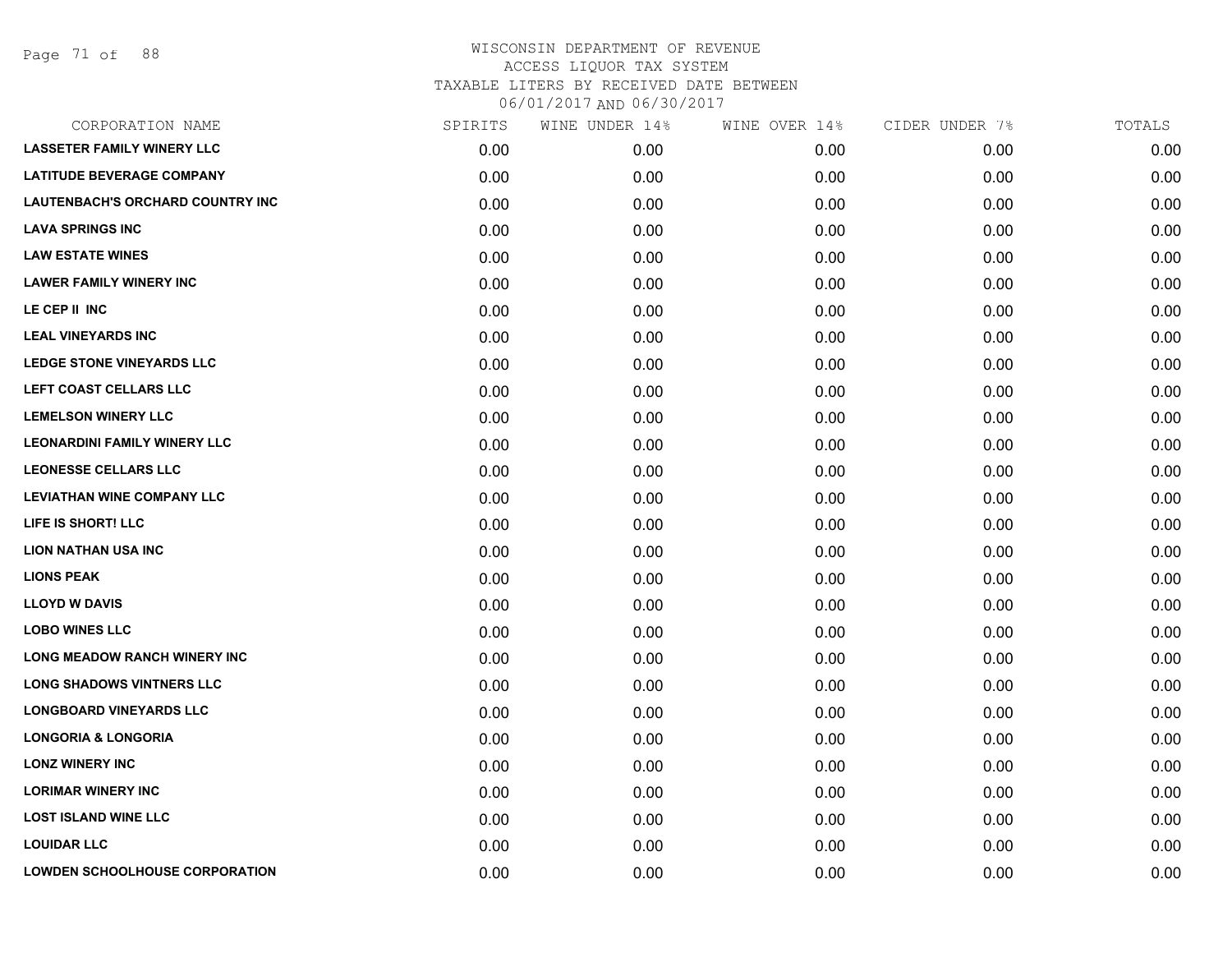Page 72 of 88

| CORPORATION NAME                               | SPIRITS | WINE UNDER 14% | WINE OVER 14% | CIDER UNDER 7% | TOTALS |
|------------------------------------------------|---------|----------------|---------------|----------------|--------|
| <b>LUCAS &amp; LEWELLEN VINEYARDS INC</b>      | 0.00    | 0.00           | 0.00          | 0.00           | 0.00   |
| <b>LUNA VINEYARDS INC</b>                      | 0.00    | 0.00           | 0.00          | 0.00           | 0.00   |
| <b>LYNFRED WINERY INC</b>                      | 0.00    | 0.00           | 0.00          | 0.00           | 0.00   |
| <b>LYNMAR WINERY LLC</b>                       | 0.00    | 0.00           | 0.00          | 0.00           | 0.00   |
| M.A.C. WINES, LLC                              | 0.00    | 0.00           | 0.00          | 0.00           | 0.00   |
| <b>MADRIGAL FAMILY WINERY LLC</b>              | 0.00    | 0.00           | 0.00          | 0.00           | 0.00   |
| <b>MADRONA VINEYARDS LP</b>                    | 0.00    | 0.00           | 0.00          | 0.00           | 0.00   |
| <b>MAKK WINE LLC</b>                           | 0.00    | 0.00           | 0.00          | 0.00           | 0.00   |
| <b>MANO'S INC</b>                              | 0.00    | 0.00           | 0.00          | 0.00           | 0.00   |
| <b>MARGERUM WINE COMPANY INC</b>               | 0.00    | 0.00           | 0.00          | 0.00           | 0.00   |
| <b>MARIA A KLEIN</b>                           | 0.00    | 0.00           | 0.00          | 0.00           | 0.00   |
| <b>MARIETTA CELLARS INC</b>                    | 0.00    | 0.00           | 0.00          | 0.00           | 0.00   |
| <b>MARION J WEGLARZ AND MARLYS A BOCK PTRS</b> | 0.00    | 0.00           | 0.00          | 0.00           | 0.00   |
| <b>MARK HEROLD</b>                             | 0.00    | 0.00           | 0.00          | 0.00           | 0.00   |
| <b>MARKHAM VINEYARDS</b>                       | 0.00    | 0.00           | 0.00          | 0.00           | 0.00   |
| <b>MARTIN E SELL</b>                           | 0.00    | 0.00           | 0.00          | 0.00           | 0.00   |
| <b>MARTIN RAY WINERY INC</b>                   | 0.00    | 0.00           | 0.00          | 0.00           | 0.00   |
| <b>MARTINELLI WINERY INC</b>                   | 0.00    | 0.00           | 0.00          | 0.00           | 0.00   |
| <b>MATHY WINERY LLC</b>                        | 0.00    | 0.00           | 0.00          | 0.00           | 0.00   |
| <b>MATTHEW RICK</b>                            | 0.00    | 0.00           | 0.00          | 0.00           | 0.00   |
| <b>MATTHIAS A PIPPIG &amp; JAMIE M KINSER</b>  | 0.00    | 0.00           | 0.00          | 0.00           | 0.00   |
| <b>MAUI WINE LTD</b>                           | 0.00    | 0.00           | 0.00          | 0.00           | 0.00   |
| <b>MAURITSON FAMILY WINERY</b>                 | 0.00    | 0.00           | 0.00          | 0.00           | 0.00   |
| <b>MAYACAMAS VINEYARDS</b>                     | 0.00    | 0.00           | 0.00          | 0.00           | 0.00   |
| <b>MAYNARD J KEENAN</b>                        | 0.00    | 0.00           | 0.00          | 0.00           | 0.00   |
| <b>MCILQUHAM LLC</b>                           | 0.00    | 0.00           | 0.00          | 0.00           | 0.00   |
| <b>MCKAHN FAMILY CELLARS, LLC</b>              | 0.00    | 0.00           | 0.00          | 0.00           | 0.00   |
| <b>MCMENAMINS INC</b>                          | 0.00    | 0.00           | 0.00          | 0.00           | 0.00   |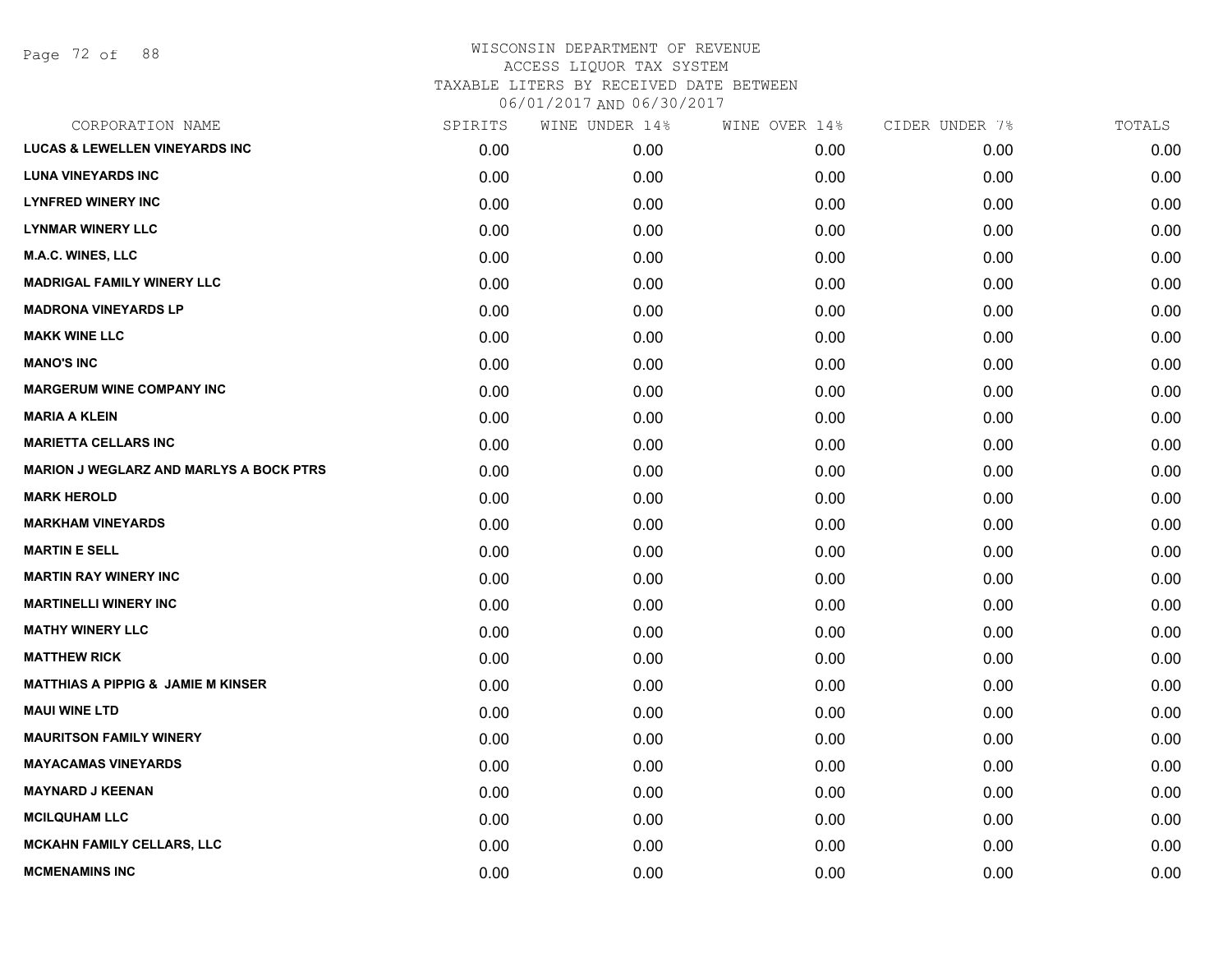Page 73 of 88

| CORPORATION NAME                                  | SPIRITS | WINE UNDER 14% | WINE OVER 14% | CIDER UNDER 7% | TOTALS |
|---------------------------------------------------|---------|----------------|---------------|----------------|--------|
| <b>MCNAB RIDGE WINERY LLC</b>                     | 0.00    | 0.00           | 0.00          | 0.00           | 0.00   |
| <b>MELROSE CELLARS LLC</b>                        | 0.00    | 0.00           | 0.00          | 0.00           | 0.00   |
| <b>MELVILLE VINEYARDS SOUTH LLC</b>               | 0.00    | 0.00           | 0.00          | 0.00           | 0.00   |
| <b>MENDOCINO WINE GROUP LLC</b>                   | 0.00    | 0.00           | 0.00          | 0.00           | 0.00   |
| <b>MER ET SOLEIL LLC</b>                          | 0.00    | 0.00           | 0.00          | 0.00           | 0.00   |
| <b>MERCER WINE ESTATES LLC</b>                    | 0.00    | 0.00           | 0.00          | 0.00           | 0.00   |
| <b>MEREDITH VINEYARD ESTATE INC</b>               | 0.00    | 0.00           | 0.00          | 0.00           | 0.00   |
| <b>MERRYVALE VINEYARDS LLC</b>                    | 0.00    | 0.00           | 0.00          | 0.00           | 0.00   |
| <b>MERSHONIAN CIDERY LLC</b>                      | 0.00    | 0.00           | 0.00          | 0.00           | 0.00   |
| <b>METROPOLITAN WINES LLC</b>                     | 0.00    | 0.00           | 0.00          | 0.00           | 0.00   |
| <b>METTLER WINES LLC</b>                          | 0.00    | 0.00           | 0.00          | 0.00           | 0.00   |
| <b>MEV CORPORATION</b>                            | 0.00    | 0.00           | 0.00          | 0.00           | 0.00   |
| <b>MEYER CELLARS LLC</b>                          | 0.00    | 0.00           | 0.00          | 0.00           | 0.00   |
| <b>MICHEAL DASHE</b>                              | 0.00    | 0.00           | 0.00          | 0.00           | 0.00   |
| <b>MIDDLETON FAMILY WINES LLC</b>                 | 0.00    | 0.00           | 0.00          | 0.00           | 0.00   |
| <b>MIDNIGHT CELLARS INC</b>                       | 0.00    | 0.00           | 0.00          | 0.00           | 0.00   |
| <b>MILDARA BLASS INC</b>                          | 0.00    | 0.00           | 0.00          | 0.00           | 0.00   |
| <b>MILLBROOK WINERY INC</b>                       | 0.00    | 0.00           | 0.00          | 0.00           | 0.00   |
| <b>MINER FAMILY WINERY LLC</b>                    | 0.00    | 0.00           | 0.00          | 0.00           | 0.00   |
| <b>MINNESOTAS FINEST FERMENTED PRODUCTS</b>       | 0.00    | 0.00           | 0.00          | 0.00           | 0.00   |
| <b>MIRA WINERY LLC</b>                            | 0.00    | 0.00           | 0.00          | 0.00           | 0.00   |
| <b>MIRAMONT ESTATE VINEYARDS &amp; WINERY INC</b> | 0.00    | 0.00           | 0.00          | 0.00           | 0.00   |
| <b>MIRASOL WINE LLC</b>                           | 0.00    | 0.00           | 0.00          | 0.00           | 0.00   |
| <b>MODERN DEVELOPMENT COMPANY</b>                 | 0.00    | 0.00           | 0.00          | 0.00           | 0.00   |
| <b>MOLLYDOOKER INTERNATIONAL LLC</b>              | 0.00    | 0.00           | 0.00          | 0.00           | 0.00   |
| <b>MONTICELLO CELLARS INC</b>                     | 0.00    | 0.00           | 0.00          | 0.00           | 0.00   |
| <b>MONTINORE VINEYARDS LIMITED</b>                | 0.00    | 0.00           | 0.00          | 0.00           | 0.00   |
| MORCHELLA WINE CELLARS LLC                        | 0.00    | 0.00           | 0.00          | 0.00           | 0.00   |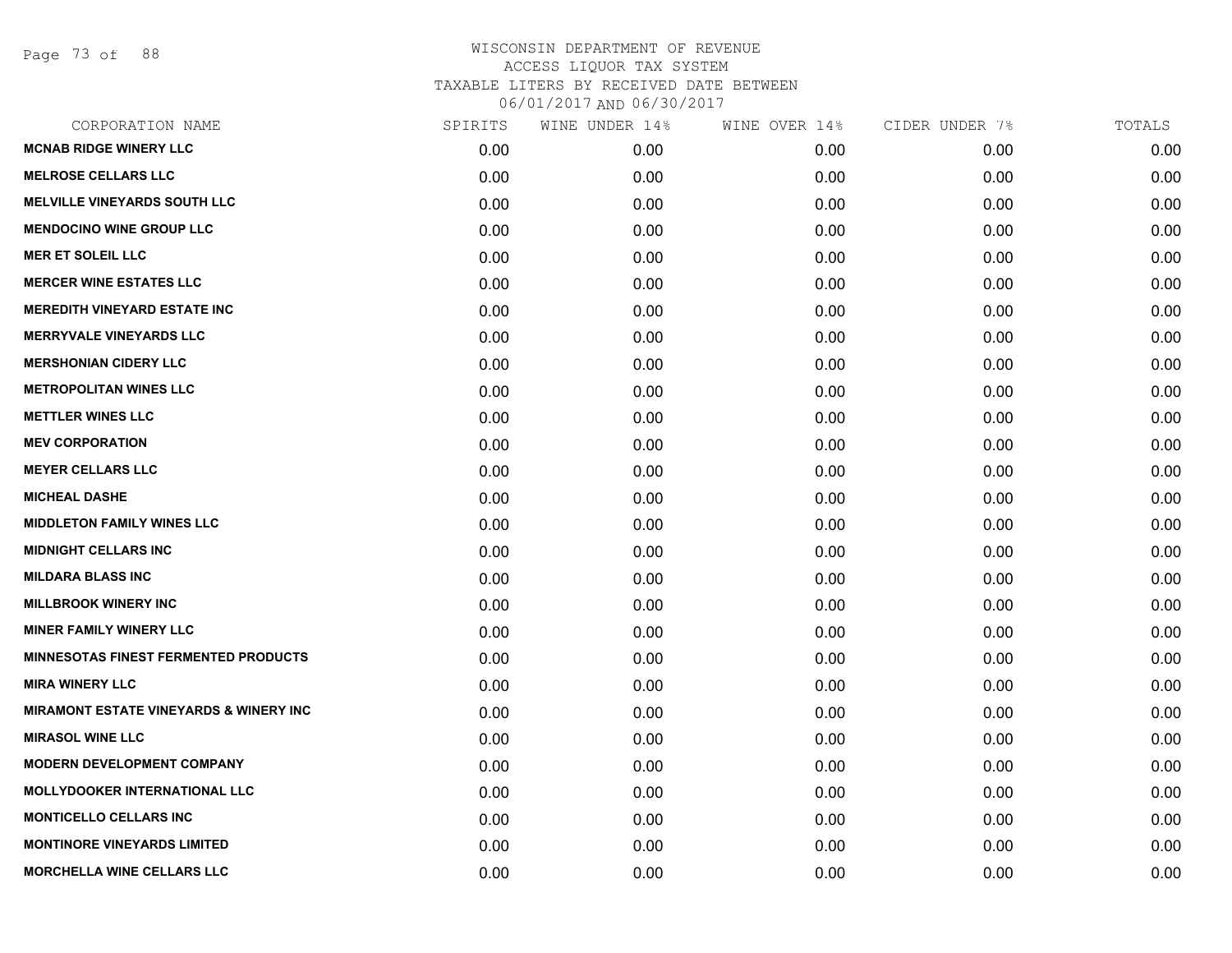Page 74 of 88

| CORPORATION NAME                  | SPIRITS | WINE UNDER 14% | WINE OVER 14% | CIDER UNDER 7% | TOTALS |
|-----------------------------------|---------|----------------|---------------|----------------|--------|
| <b>MOSHIN VINEYARDS INC</b>       | 0.00    | 0.00           | 0.00          | 0.00           | 0.00   |
| <b>MULLIGAN &amp; MULLIGAN</b>    | 0.00    | 0.00           | 0.00          | 0.00           | 0.00   |
| <b>MUNCH &amp; FOX</b>            | 0.00    | 0.00           | 0.00          | 0.00           | 0.00   |
| <b>MUNSON BRIDGE WINERY INC</b>   | 0.00    | 0.00           | 0.00          | 0.00           | 0.00   |
| <b>MUSETTA WINERY, LLC</b>        | 0.00    | 0.00           | 0.00          | 0.00           | 0.00   |
| <b>NCWGINC</b>                    | 0.00    | 0.00           | 0.00          | 0.00           | 0.00   |
| <b>NAKED WINES LLC</b>            | 0.00    | 0.00           | 0.00          | 0.00           | 0.00   |
| <b>NAKEDWINES.COM INC</b>         | 0.00    | 0.00           | 0.00          | 0.00           | 0.00   |
| <b>NAVARRE CELLARS LTD</b>        | 0.00    | 0.00           | 0.00          | 0.00           | 0.00   |
| <b>NAVARRO VINEYARDS, LLC</b>     | 0.00    | 0.00           | 0.00          | 0.00           | 0.00   |
| <b>NEVADA WINE CELLARS INC</b>    | 0.00    | 0.00           | 0.00          | 0.00           | 0.00   |
| <b>NEW VAVIN INC</b>              | 0.00    | 0.00           | 0.00          | 0.00           | 0.00   |
| <b>NEWTON VINEYARD LLC</b>        | 0.00    | 0.00           | 0.00          | 0.00           | 0.00   |
| <b>NICALI, LLC</b>                | 0.00    | 0.00           | 0.00          | 0.00           | 0.00   |
| <b>NICHOLSON RANCH LLC</b>        | 0.00    | 0.00           | 0.00          | 0.00           | 0.00   |
| NIEBAUM-COPPOLA ESTATE WINERY LP  | 0.00    | 0.00           | 0.00          | 0.00           | 0.00   |
| <b>NO. 12 CIDER HOUSE LLC</b>     | 0.00    | 0.00           | 0.00          | 0.00           | 0.00   |
| <b>NORTHLEAF WINERY, LLC</b>      | 0.00    | 0.00           | 0.00          | 0.00           | 0.00   |
| <b>NOVA WINES, INC.</b>           | 0.00    | 0.00           | 0.00          | 0.00           | 0.00   |
| <b>NV AWG LTD</b>                 | 0.00    | 0.00           | 0.00          | 0.00           | 0.00   |
| <b>NW WINE COMPANY LLC</b>        | 0.00    | 0.00           | 0.00          | 0.00           | 0.00   |
| OAK RIDGE WINERY LLC              | 0.00    | 0.00           | 0.00          | 0.00           | 0.00   |
| <b>OAKVILLE HILLS CELLARS INC</b> | 0.00    | 0.00           | 0.00          | 0.00           | 0.00   |
| <b>OAKVILLE RANCH WINERY INC</b>  | 0.00    | 0.00           | 0.00          | 0.00           | 0.00   |
| <b>OAT HILL CORPORATION</b>       | 0.00    | 0.00           | 0.00          | 0.00           | 0.00   |
| <b>OBRIEN FAMILY VINEYARD LLC</b> | 0.00    | 0.00           | 0.00          | 0.00           | 0.00   |
| <b>OGB PARTNERS LLC</b>           | 0.00    | 0.00           | 0.00          | 0.00           | 0.00   |
| OLD VINE WINE PARTNERS LLC        | 0.00    | 0.00           | 0.00          | 0.00           | 0.00   |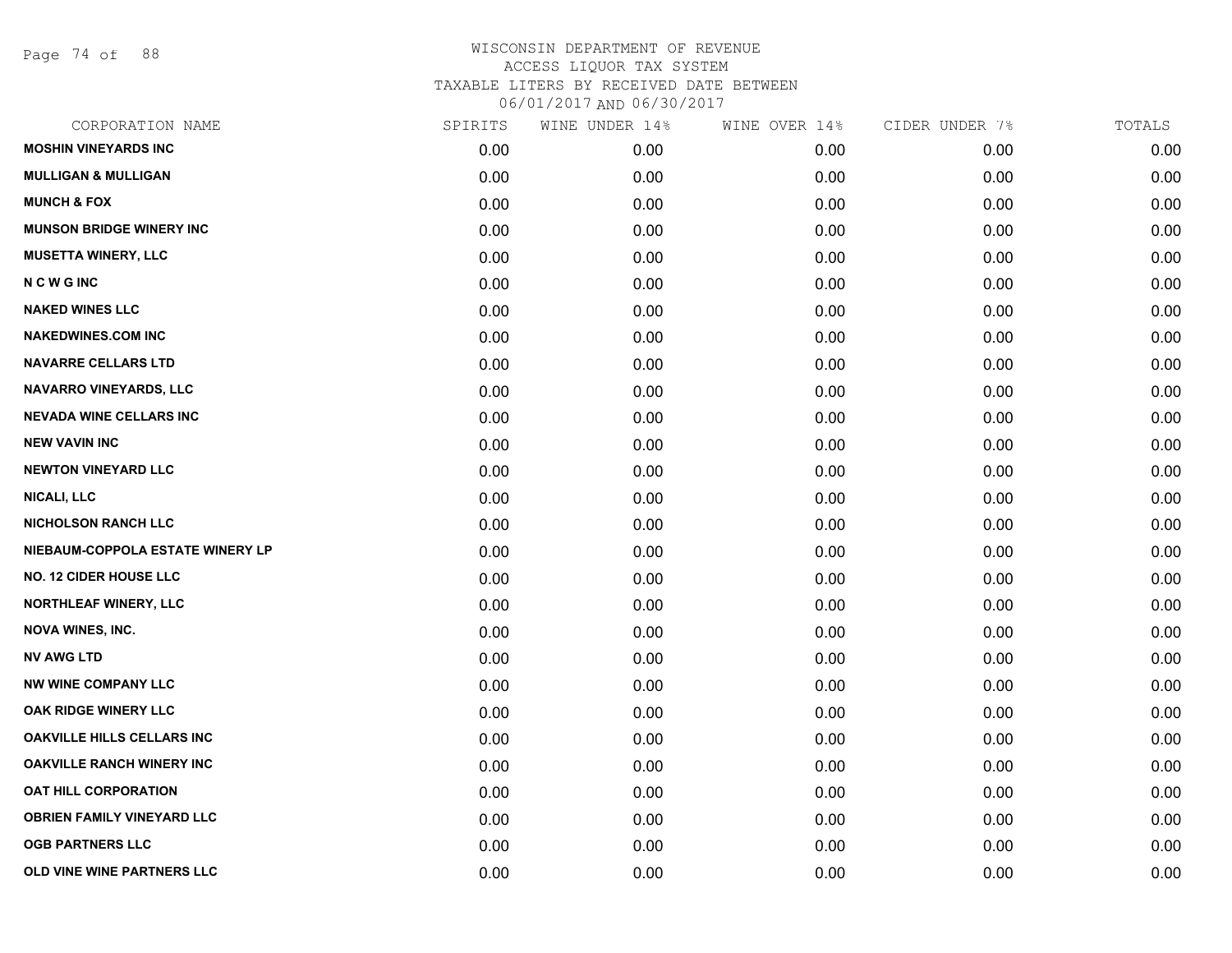Page 75 of 88

| CORPORATION NAME                    | SPIRITS | WINE UNDER 14% | WINE OVER 14% | CIDER UNDER 7% | TOTALS |
|-------------------------------------|---------|----------------|---------------|----------------|--------|
| OLIVER WINE COMPANY INC             | 0.00    | 0.00           | 0.00          | 0.00           | 0.00   |
| ON Q WINES, LLC                     | 0.00    | 0.00           | 0.00          | 0.00           | 0.00   |
| <b>OPOLO WINES LP</b>               | 0.00    | 0.00           | 0.00          | 0.00           | 0.00   |
| OPUS ONE WINERY LLC                 | 0.00    | 0.00           | 0.00          | 0.00           | 0.00   |
| ORCA PROPERTIES LLC                 | 0.00    | 0.00           | 0.00          | 0.00           | 0.00   |
| <b>ORFILA VINEYARDS INC</b>         | 0.00    | 0.00           | 0.00          | 0.00           | 0.00   |
| ORIN SWIFT CELLARS LLC              | 0.00    | 0.00           | 0.00          | 0.00           | 0.00   |
| <b>O'SHAUGHNESSY DEL OSO LLC</b>    | 0.00    | 0.00           | 0.00          | 0.00           | 0.00   |
| <b>OWEN ROE LLC</b>                 | 0.00    | 0.00           | 0.00          | 0.00           | 0.00   |
| <b>PAHLMEYER LLC</b>                | 0.00    | 0.00           | 0.00          | 0.00           | 0.00   |
| PALI WINE COMPANY LP                | 0.00    | 0.00           | 0.00          | 0.00           | 0.00   |
| PALOMA VINEYARD LLC                 | 0.00    | 0.00           | 0.00          | 0.00           | 0.00   |
| PARAGON VINEYARD CO INC             | 0.00    | 0.00           | 0.00          | 0.00           | 0.00   |
| PARALLEL 44 VINEYARD & WINERY, INC. | 0.00    | 0.00           | 0.00          | 0.00           | 0.00   |
| <b>PARKER STATION INC</b>           | 0.00    | 0.00           | 0.00          | 0.00           | 0.00   |
| PARSONAGE CELLARS INC               | 0.00    | 0.00           | 0.00          | 0.00           | 0.00   |
| <b>PATEL WINERY LLC</b>             | 0.00    | 0.00           | 0.00          | 0.00           | 0.00   |
| <b>PATRICIA A HOOVER</b>            | 0.00    | 0.00           | 0.00          | 0.00           | 0.00   |
| <b>PATRICK A RONEY</b>              | 0.00    | 0.00           | 0.00          | 0.00           | 0.00   |
| <b>PATRICK ARNDT</b>                | 0.00    | 0.00           | 0.00          | 0.00           | 0.00   |
| <b>PAUL D ASPER</b>                 | 0.00    | 0.00           | 0.00          | 0.00           | 0.00   |
| <b>PAUL G BLOMMEL</b>               | 0.00    | 0.00           | 0.00          | 0.00           | 0.00   |
| PAUL HOBBS WINERY LP                | 0.00    | 0.00           | 0.00          | 0.00           | 0.00   |
| <b>PAUL J FRANZEN</b>               | 0.00    | 0.00           | 0.00          | 0.00           | 0.00   |
| <b>PAVI WINES LLC</b>               | 0.00    | 0.00           | 0.00          | 0.00           | 0.00   |
| PCJ, INC.                           | 0.00    | 0.00           | 0.00          | 0.00           | 0.00   |
| PEACHY CANYON WINERY                | 0.00    | 0.00           | 0.00          | 0.00           | 0.00   |
| PEAR VALLEY VINEYARD, INC.          | 0.00    | 0.00           | 0.00          | 0.00           | 0.00   |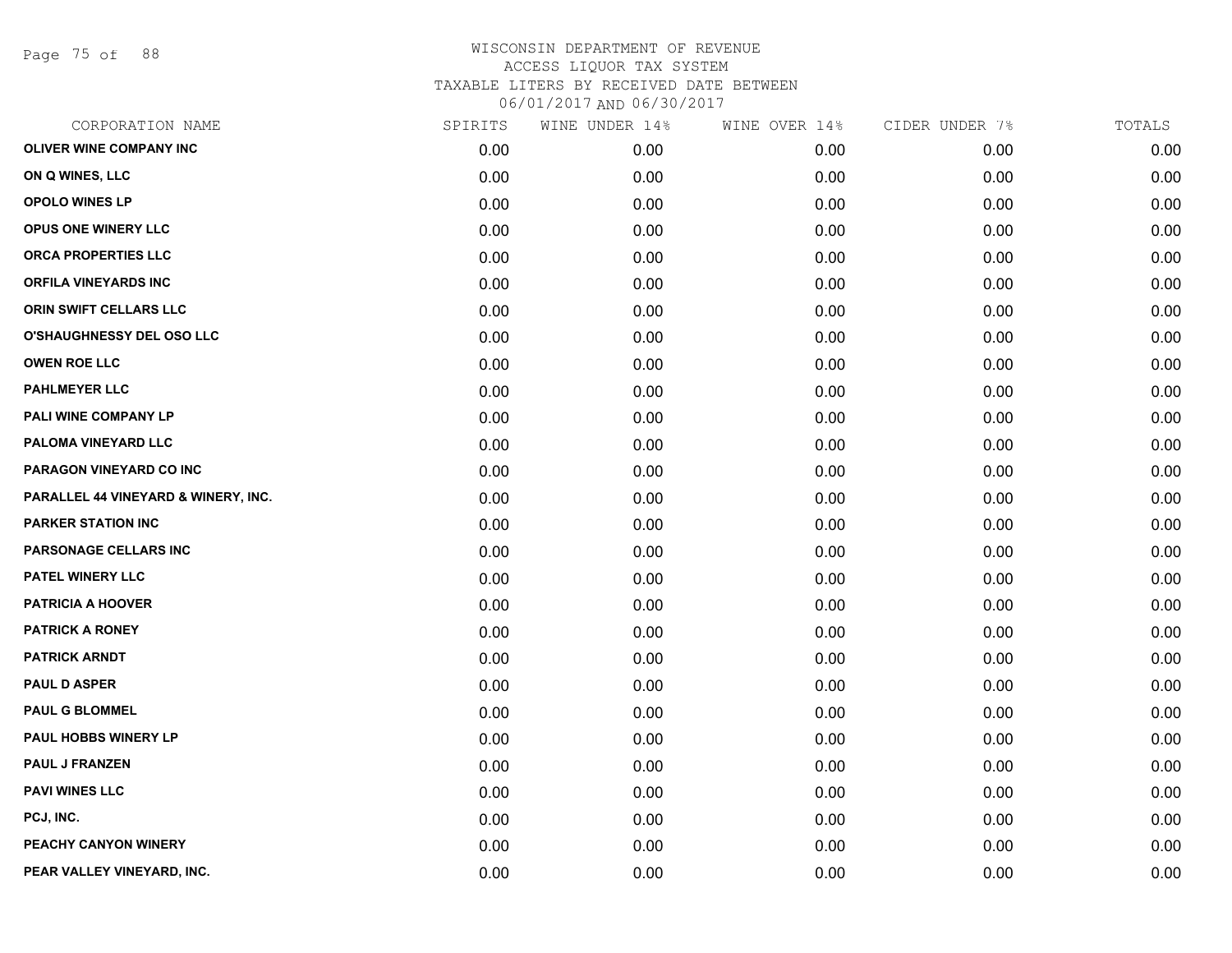Page 76 of 88

| CORPORATION NAME                     | SPIRITS | WINE UNDER 14% | WINE OVER 14% | CIDER UNDER 7% | TOTALS |
|--------------------------------------|---------|----------------|---------------|----------------|--------|
| PEAY VINEYARDS LLC                   | 0.00    | 0.00           | 0.00          | 0.00           | 0.00   |
| PEJU FAMILY OPERATING PARTNERSHIP LP | 0.00    | 0.00           | 0.00          | 0.00           | 0.00   |
| PELLEGRINI RANCHES INC               | 0.00    | 0.00           | 0.00          | 0.00           | 0.00   |
| PENROSE LANE LIMITED                 | 0.00    | 0.00           | 0.00          | 0.00           | 0.00   |
| PEPPER BRIDGE WINERY LLC             | 0.00    | 0.00           | 0.00          | 0.00           | 0.00   |
| PERNOD RICARD KENWOOD HOLDING LLC    | 0.00    | 0.00           | 0.00          | 0.00           | 0.00   |
| PERNOD RICARD USA LLC                | 0.00    | 0.00           | 0.00          | 0.00           | 0.00   |
| <b>PERVINO INC</b>                   | 0.00    | 0.00           | 0.00          | 0.00           | 0.00   |
| PETER FRANUS WINE COMPANY INC        | 0.00    | 0.00           | 0.00          | 0.00           | 0.00   |
| <b>PETER HOEHN</b>                   | 0.00    | 0.00           | 0.00          | 0.00           | 0.00   |
| PETER MICHAEL WINERY                 | 0.00    | 0.00           | 0.00          | 0.00           | 0.00   |
| PETRONI VINEYARDS LLC                | 0.00    | 0.00           | 0.00          | 0.00           | 0.00   |
| PHILIP TOGNI VINEYARD LP             | 0.00    | 0.00           | 0.00          | 0.00           | 0.00   |
| <b>PHILLIPS FARMS LLC</b>            | 0.00    | 0.00           | 0.00          | 0.00           | 0.00   |
| <b>PIEPERTK LLC</b>                  | 0.00    | 0.00           | 0.00          | 0.00           | 0.00   |
| <b>PINA CELLARS LP</b>               | 0.00    | 0.00           | 0.00          | 0.00           | 0.00   |
| PINE RIDGE WINERY LLC                | 0.00    | 0.00           | 0.00          | 0.00           | 0.00   |
| <b>PJK WINERY LLC</b>                | 0.00    | 0.00           | 0.00          | 0.00           | 0.00   |
| POPE VALLEY WINERY LLC               | 0.00    | 0.00           | 0.00          | 0.00           | 0.00   |
| PORTER FAMILY VINEYARDS LLC          | 0.00    | 0.00           | 0.00          | 0.00           | 0.00   |
| <b>POTT WINE</b>                     | 0.00    | 0.00           | 0.00          | 0.00           | 0.00   |
| PRAGER WINERY & PORT WORKS, INC.     | 0.00    | 0.00           | 0.00          | 0.00           | 0.00   |
| <b>PRAIRIE BERRY LLC</b>             | 0.00    | 0.00           | 0.00          | 0.00           | 0.00   |
| PRAIRIE HAWK WINERY INC              | 0.00    | 0.00           | 0.00          | 0.00           | 0.00   |
| PRECEPT BRANDS LLC                   | 0.00    | 0.00           | 0.00          | 0.00           | 0.00   |
| PREMIUM VINTNERS LLC                 | 0.00    | 0.00           | 0.00          | 0.00           | 0.00   |
| <b>PRESQU'ILE WINERY</b>             | 0.00    | 0.00           | 0.00          | 0.00           | 0.00   |
| PRIDE MOUNTAIN VINEYARDS LLC         | 0.00    | 0.00           | 0.00          | 0.00           | 0.00   |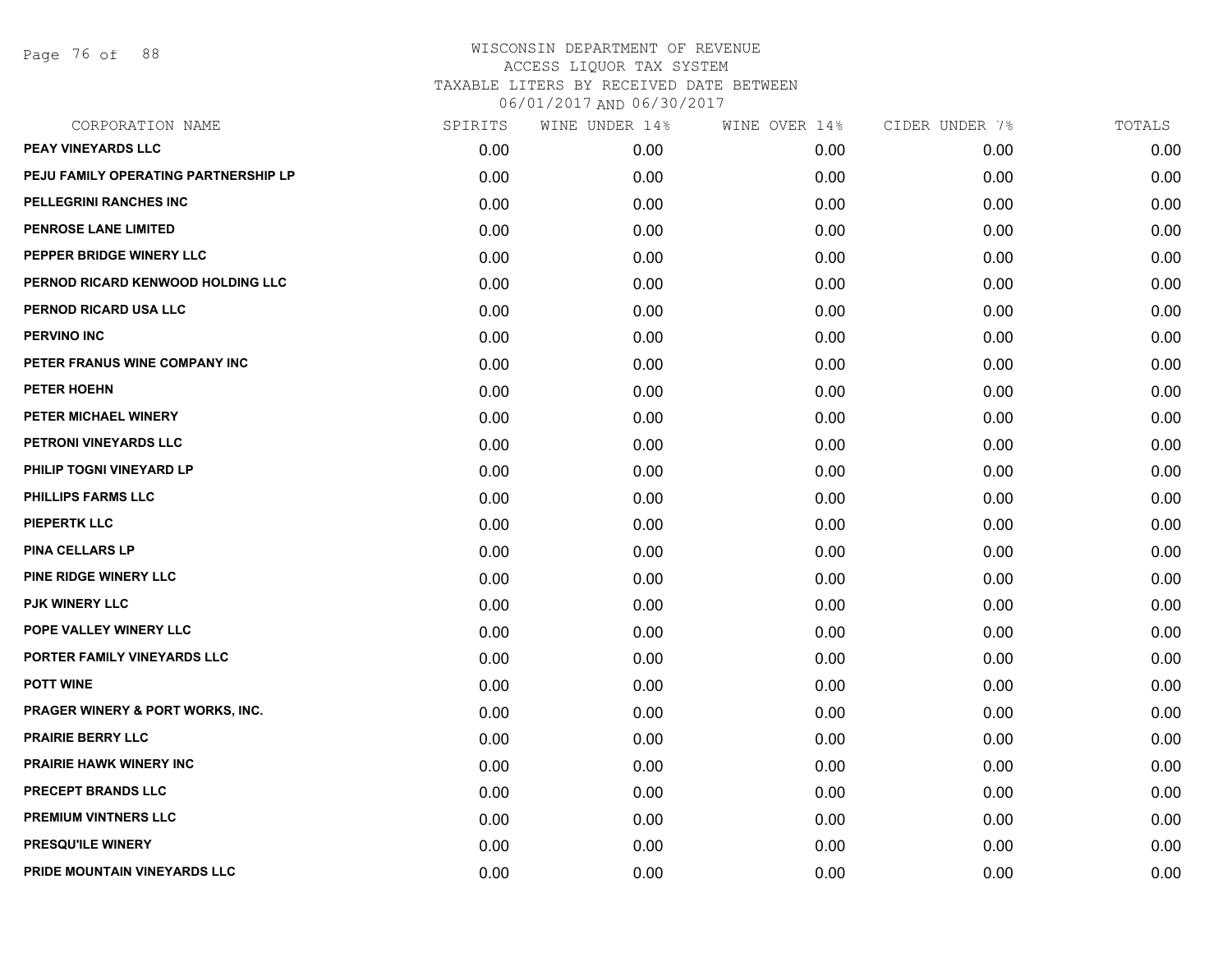Page 77 of 88

| CORPORATION NAME                         | SPIRITS | WINE UNDER 14% | WINE OVER 14% | CIDER UNDER 7% | TOTALS |
|------------------------------------------|---------|----------------|---------------|----------------|--------|
| <b>PRINCE MICHEL LLC</b>                 | 0.00    | 0.00           | 0.00          | 0.00           | 0.00   |
| <b>PROMONTORY LLC</b>                    | 0.00    | 0.00           | 0.00          | 0.00           | 0.00   |
| <b>PWG LLC</b>                           | 0.00    | 0.00           | 0.00          | 0.00           | 0.00   |
| <b>QUADY SOUTH WINERY LLC</b>            | 0.00    | 0.00           | 0.00          | 0.00           | 0.00   |
| <b>QUILCEDA CREEK VINTNERS INC</b>       | 0.00    | 0.00           | 159.75        | 0.00           | 159.75 |
| <b>QUPE WINE CELLARS LLC</b>             | 0.00    | 0.00           | 0.00          | 0.00           | 0.00   |
| <b>R LAWSON ENTERPRISES LLC</b>          | 0.00    | 0.00           | 0.00          | 0.00           | 0.00   |
| RADIO-COTEAU WINE CELLARS LLC            | 0.00    | 0.00           | 0.00          | 0.00           | 0.00   |
| <b>RAMAZZOTTI WINES LLC</b>              | 0.00    | 0.00           | 0.00          | 0.00           | 0.00   |
| <b>RAMEY WINE CELLARS INC</b>            | 0.00    | 0.00           | 0.00          | 0.00           | 0.00   |
| <b>RAPTOR RIDGE WINERY LLC</b>           | 0.00    | 0.00           | 0.00          | 0.00           | 0.00   |
| <b>RASA VINEYARDS, LLC</b>               | 0.00    | 0.00           | 0.00          | 0.00           | 0.00   |
| <b>RAYMOND SIGNORELLO</b>                | 0.00    | 0.00           | 0.00          | 0.00           | 0.00   |
| <b>RAYMOND VINEYARD &amp; CELLAR INC</b> | 0.00    | 0.00           | 0.00          | 0.00           | 0.00   |
| <b>RB WINE ASSOCIATES LLC</b>            | 0.00    | 0.00           | 0.00          | 0.00           | 0.00   |
| <b>RBZ VINEYARDS LLC</b>                 | 0.00    | 0.00           | 0.00          | 0.00           | 0.00   |
| <b>RED CAR WINE COMPANY LLC</b>          | 0.00    | 0.00           | 0.00          | 0.00           | 0.00   |
| <b>RED MARE WINES LLC</b>                | 0.00    | 0.00           | 0.00          | 0.00           | 0.00   |
| <b>RED OAK VINEYARD INC</b>              | 0.00    | 0.00           | 0.00          | 0.00           | 0.00   |
| <b>REGUSCI WINERY INC</b>                | 0.00    | 0.00           | 0.00          | 0.00           | 0.00   |
| <b>REN ACQUISITION INC</b>               | 0.00    | 0.00           | 0.00          | 0.00           | 0.00   |
| <b>REVANA FAMILY PARTNERS LP</b>         | 0.00    | 0.00           | 0.00          | 0.00           | 0.00   |
| <b>REVANA FAMILY PARTNERS LP</b>         | 0.00    | 0.00           | 0.00          | 0.00           | 0.00   |
| <b>REVELRY VINTNERS LLC</b>              | 0.00    | 0.75           | 0.75          | 0.00           | 1.50   |
| <b>REYNOLDS CREATIVE PRODUCTS INC</b>    | 0.00    | 0.00           | 0.00          | 0.00           | 0.00   |
| <b>RHYS VINEYARDS LLC</b>                | 0.00    | 0.00           | 0.00          | 0.00           | 0.00   |
| <b>RIC JORANLIEN</b>                     | 0.00    | 0.00           | 0.00          | 0.00           | 0.00   |
| <b>RICHARD E LIBBY</b>                   | 0.00    | 0.00           | 0.00          | 0.00           | 0.00   |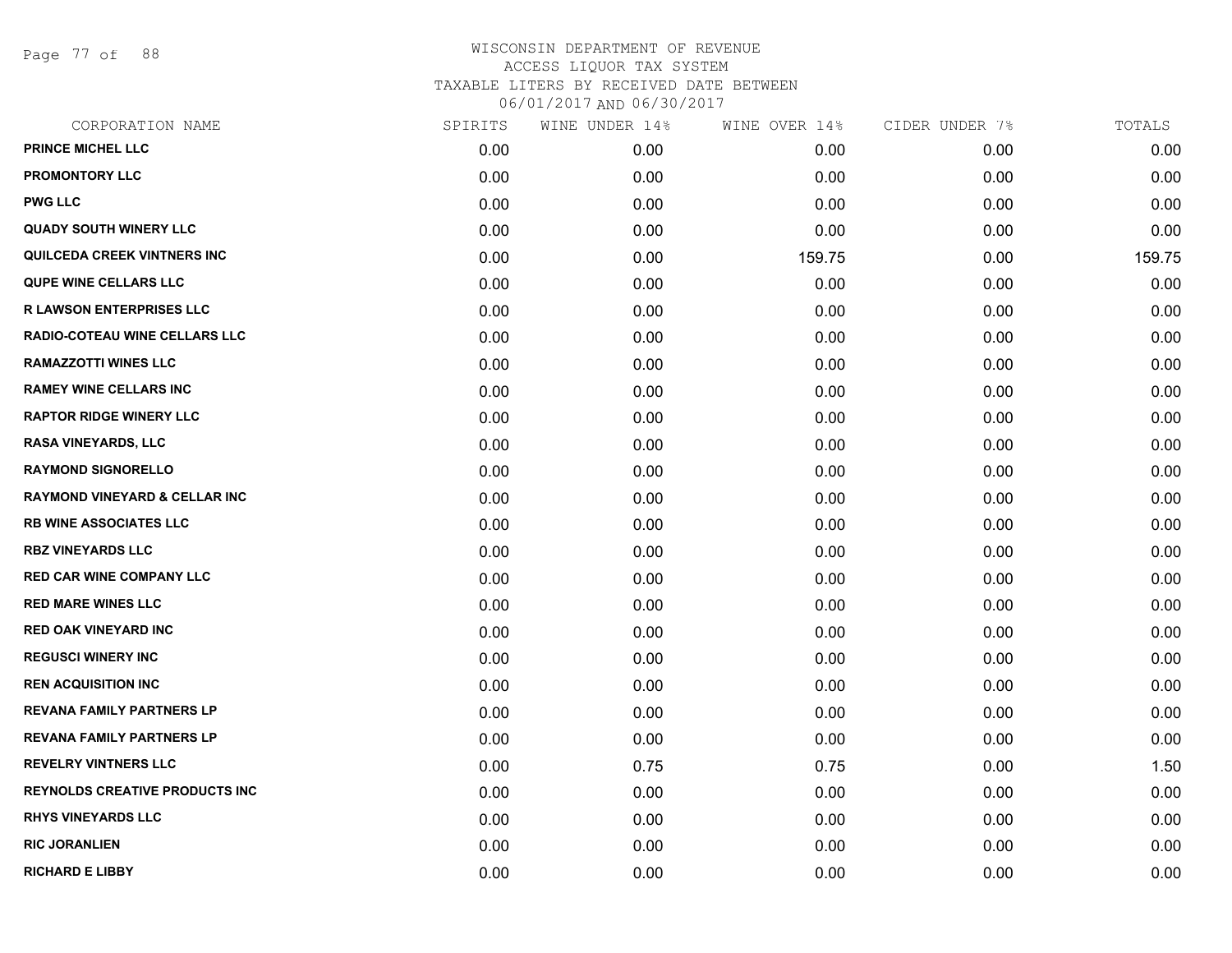Page 78 of 88

| CORPORATION NAME                            | SPIRITS | WINE UNDER 14% | WINE OVER 14% | CIDER UNDER 7% | TOTALS |
|---------------------------------------------|---------|----------------|---------------|----------------|--------|
| <b>RICHARD FORTUNE</b>                      | 0.00    | 0.00           | 0.00          | 0.00           | 0.00   |
| <b>RIDGE VINEYARDS INC</b>                  | 0.00    | 0.00           | 0.00          | 0.00           | 0.00   |
| <b>RIGHT SIDE LLC</b>                       | 0.00    | 0.00           | 0.00          | 0.00           | 0.00   |
| <b>RIVER BEND VINEYARD &amp; WINERY LLC</b> | 0.00    | 0.00           | 0.00          | 0.00           | 0.00   |
| <b>RIVER VALLEY VINEYARD INC</b>            | 0.00    | 0.00           | 0.00          | 0.00           | 0.00   |
| <b>RIVER VIEW WINERY LLC</b>                | 0.00    | 0.00           | 0.00          | 0.00           | 0.00   |
| <b>RIVERBENCH LLC</b>                       | 0.00    | 0.00           | 0.00          | 0.00           | 0.00   |
| <b>ROBERT CRAIG WINERY LP</b>               | 0.00    | 0.00           | 0.00          | 0.00           | 0.00   |
| <b>ROBERT FOLEY LLC</b>                     | 0.00    | 0.00           | 0.00          | 0.00           | 0.00   |
| <b>ROBERT HALL WINERY LLC</b>               | 0.00    | 0.00           | 0.00          | 0.00           | 0.00   |
| <b>ROBERT MUELLER CELLARS</b>               | 0.00    | 0.00           | 0.00          | 0.00           | 0.00   |
| <b>ROBERT YOUNG ESTATE WINERY LLC</b>       | 0.00    | 0.00           | 0.00          | 0.00           | 0.00   |
| ROCCA FAMILY VINEYARDS INC                  | 0.00    | 0.00           | 0.00          | 0.00           | 0.00   |
| <b>ROCHE WINERY LLC</b>                     | 0.00    | 0.00           | 0.00          | 0.00           | 0.00   |
| <b>ROCK N WOOL WINERY LLC</b>               | 0.00    | 0.00           | 0.00          | 0.00           | 0.00   |
| ROCK WALL WINE COMPANY INC                  | 0.00    | 0.00           | 0.00          | 0.00           | 0.00   |
| <b>ROEDERER ESTATE INC</b>                  | 0.00    | 0.00           | 0.00          | 0.00           | 0.00   |
| <b>ROMBAUER VINEYARDS INC</b>               | 0.00    | 0.00           | 0.00          | 0.00           | 0.00   |
| <b>RONALD L FENOLIO</b>                     | 0.00    | 0.00           | 0.00          | 0.00           | 0.00   |
| <b>RONALD T RUBIN</b>                       | 0.00    | 0.00           | 0.00          | 0.00           | 0.00   |
| <b>ROUND POND ESTATE LLC</b>                | 0.00    | 0.00           | 0.00          | 0.00           | 0.00   |
| <b>ROWLEY ESTATES LLC</b>                   | 0.00    | 0.00           | 0.00          | 0.00           | 0.00   |
| RRJ REAL PROPERTIES LLC                     | 0.00    | 0.00           | 0.00          | 0.00           | 0.00   |
| <b>RSB VINEYARDS LLC</b>                    | 0.00    | 0.00           | 0.00          | 0.00           | 0.00   |
| <b>RUDD WINES INC</b>                       | 0.00    | 0.00           | 0.00          | 0.00           | 0.00   |
| <b>RUDIUS WINES, LLC</b>                    | 0.00    | 0.00           | 0.00          | 0.00           | 0.00   |
| <b>RUSHFORD MEADERY AND WINERY LLC</b>      | 0.00    | 0.00           | 0.00          | 0.00           | 0.00   |
| <b>RUTHERFORD HILL WINERY LLC</b>           | 0.00    | 0.00           | 0.00          | 0.00           | 0.00   |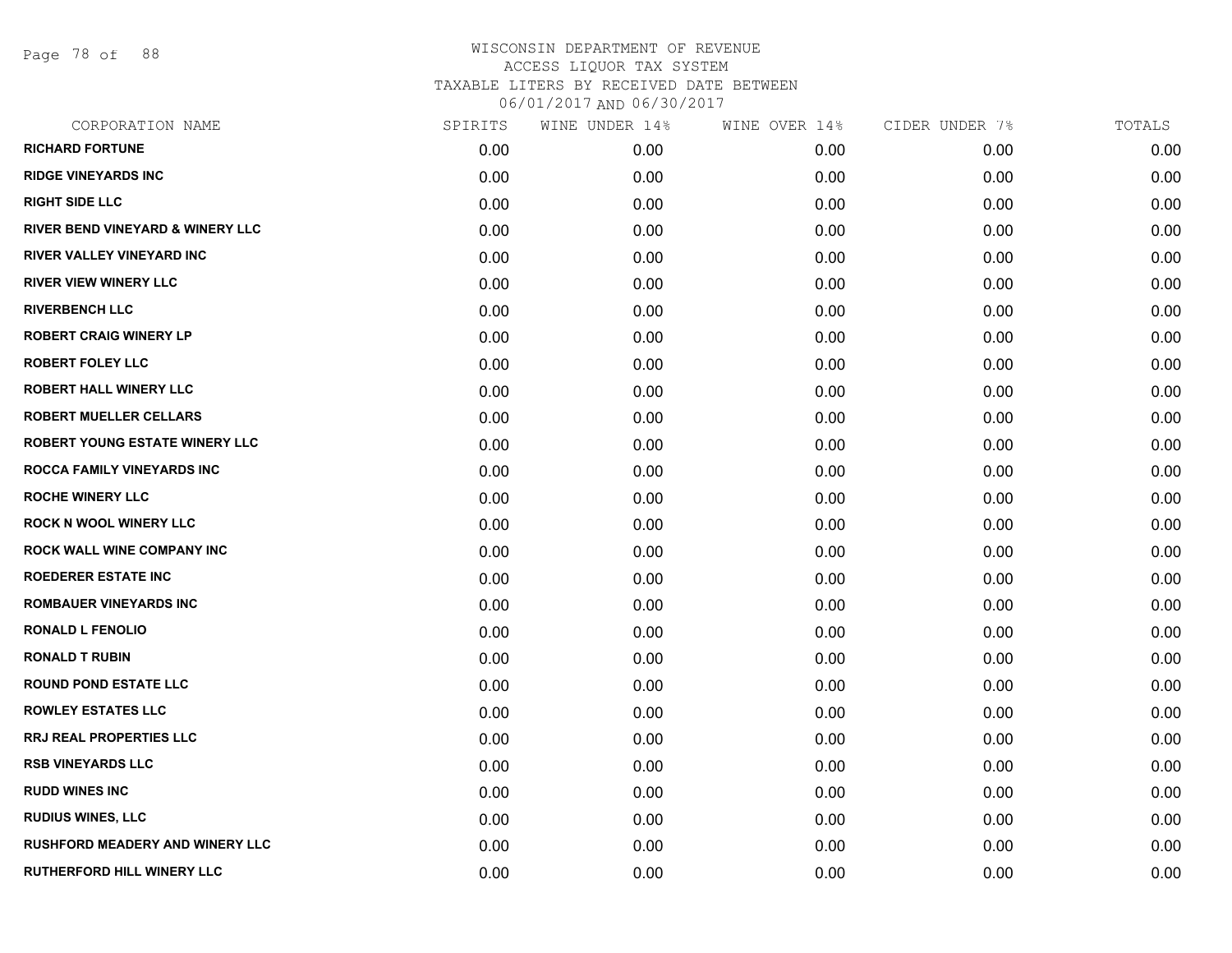Page 79 of 88

| CORPORATION NAME                                 | SPIRITS | WINE UNDER 14% | WINE OVER 14% | CIDER UNDER 7% | TOTALS |
|--------------------------------------------------|---------|----------------|---------------|----------------|--------|
| <b>RYAN PRELLWITZ</b>                            | 0.00    | 0.00           | 0.00          | 0.00           | 0.00   |
| <b>SAINTSBURY LLC</b>                            | 0.00    | 0.00           | 0.00          | 0.00           | 0.00   |
| <b>SANDSTONE RIDGE VINEYARD &amp; WINERY LLC</b> | 0.00    | 0.00           | 0.00          | 0.00           | 0.00   |
| <b>SANFORD WINERY COMPANY LP</b>                 | 0.00    | 0.00           | 0.00          | 0.00           | 0.00   |
| <b>SARACINA VINEYARDS LLC</b>                    | 0.00    | 0.00           | 0.00          | 0.00           | 0.00   |
| SAVANNAH CHANELLE VINEYARDS INC                  | 0.00    | 0.00           | 0.00          | 0.00           | 0.00   |
| <b>SAVIAH ROSE WINERY LLC</b>                    | 0.00    | 0.00           | 0.00          | 0.00           | 0.00   |
| <b>SAXUM VINEYARDS INC</b>                       | 0.00    | 0.00           | 0.00          | 0.00           | 0.00   |
| <b>SBRAGIA FAMILY VINEYARDS LLC</b>              | 0.00    | 0.00           | 0.00          | 0.00           | 0.00   |
| <b>SCHEID VINEYARDS CALIFORNIA INC.</b>          | 0.00    | 0.00           | 0.00          | 0.00           | 0.00   |
| <b>SCHRADER CELLARS LLC</b>                      | 0.00    | 0.00           | 0.00          | 0.00           | 0.00   |
| <b>SCHRAMSBERG VINEYARDS CO INC</b>              | 0.00    | 0.00           | 0.00          | 0.00           | 0.00   |
| <b>SCHUG WINERY LLC</b>                          | 0.00    | 0.00           | 0.00          | 0.00           | 0.00   |
| <b>SCHWEIGER VINEYARDS INC</b>                   | 0.00    | 0.00           | 0.00          | 0.00           | 0.00   |
| <b>SCREAMING EAGLE LLC</b>                       | 0.00    | 0.00           | 0.00          | 0.00           | 0.00   |
| <b>SEAVER VINEYARDS LLC</b>                      | 0.00    | 0.00           | 0.00          | 0.00           | 0.00   |
| <b>SEAVEY VINEYARD LP</b>                        | 0.00    | 0.00           | 0.00          | 0.00           | 0.00   |
| <b>SEBASTOPOL VINEYARDS &amp; WINERY CORP</b>    | 0.00    | 0.00           | 0.00          | 0.00           | 0.00   |
| <b>SELBY ENTERPRISES INC</b>                     | 0.00    | 0.00           | 0.00          | 0.00           | 0.00   |
| <b>SEQUOIA GROVE VINEYARDS LP</b>                | 0.00    | 0.00           | 0.00          | 0.00           | 0.00   |
| <b>SEVEN STONES WINERY LLC</b>                   | 0.00    | 0.00           | 0.00          | 0.00           | 0.00   |
| <b>SHADY LADIES LLC</b>                          | 0.00    | 0.00           | 0.00          | 0.00           | 0.00   |
| <b>SHAFER VINEYARDS INC</b>                      | 0.00    | 0.00           | 0.00          | 0.00           | 0.00   |
| <b>SHANNON RIDGE INC</b>                         | 0.00    | 0.00           | 0.00          | 0.00           | 0.00   |
| <b>SHARON L PINGEL</b>                           | 0.00    | 0.00           | 0.00          | 0.00           | 0.00   |
| SHELTON-MACKENZIE WINE COMPANY                   | 0.00    | 0.00           | 0.00          | 0.00           | 0.00   |
| <b>SHERRY HARDIE</b>                             | 0.00    | 0.00           | 0.00          | 0.00           | 0.00   |
| SHERWIN FAMILY VINEYARDS LLC                     | 0.00    | 0.00           | 0.00          | 0.00           | 0.00   |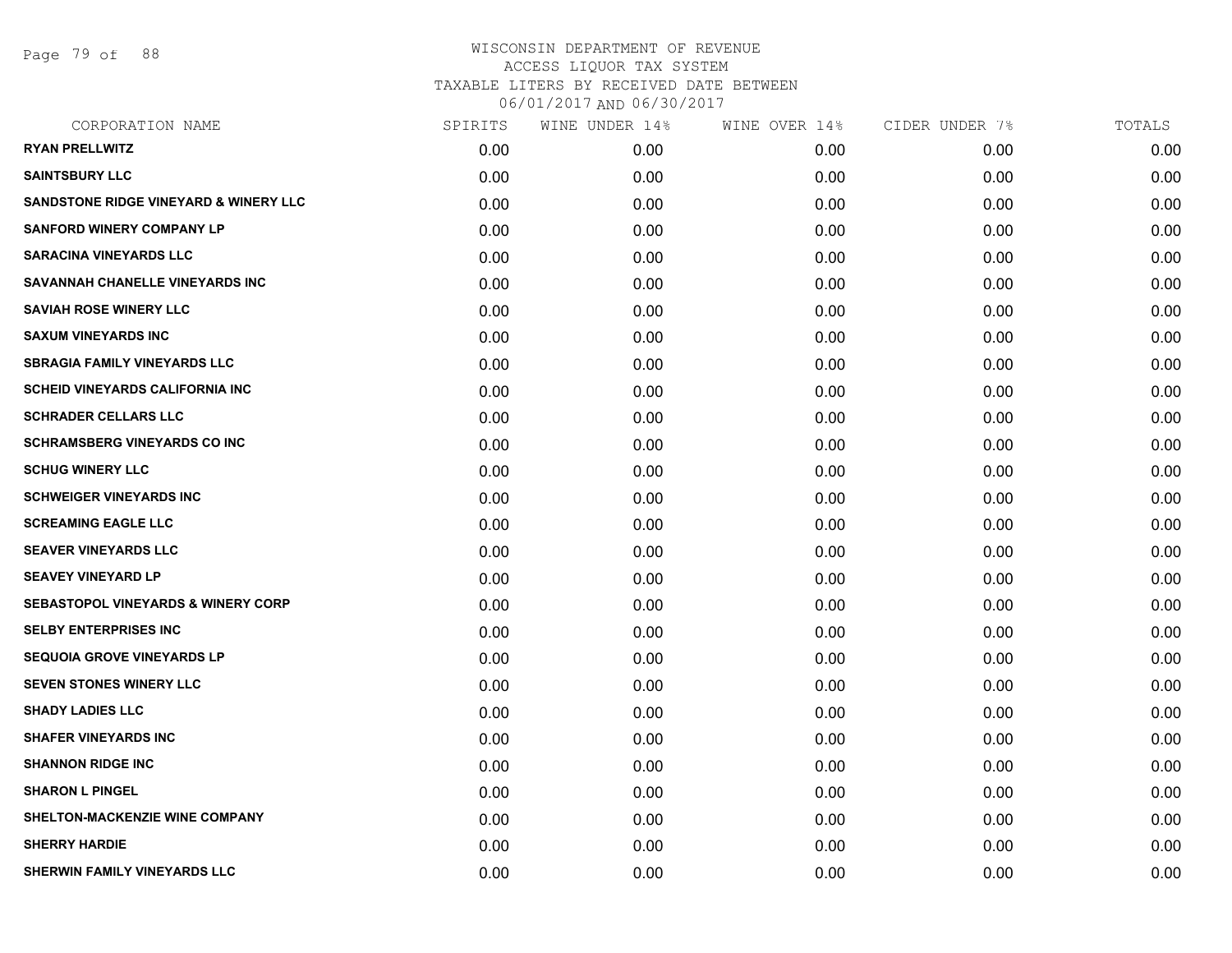Page 80 of 88

| CORPORATION NAME                           | SPIRITS | WINE UNDER 14% | WINE OVER 14% | CIDER UNDER 7% | TOTALS |
|--------------------------------------------|---------|----------------|---------------|----------------|--------|
| <b>SIERRA SUNRISE VINEYARDS</b>            | 0.00    | 0.00           | 0.00          | 0.00           | 0.00   |
| <b>SILVER OAK WINE CELLARS LP</b>          | 0.00    | 0.00           | 0.00          | 0.00           | 0.00   |
| SILVER TRIDENT WINERY LLC                  | 0.00    | 0.00           | 0.00          | 0.00           | 0.00   |
| <b>SINE QUA NON INC</b>                    | 0.00    | 0.00           | 0.00          | 0.00           | 0.00   |
| SINNIPEE VALLEY VINEYARD LLC               | 0.00    | 0.00           | 0.00          | 0.00           | 0.00   |
| <b>SINSKEY VINEYARDS INC</b>               | 0.00    | 0.00           | 0.00          | 0.00           | 0.00   |
| <b>SISYPHUS LLC</b>                        | 0.00    | 0.00           | 0.00          | 0.00           | 0.00   |
| <b>SIX SIGMA WINERY LLC</b>                | 0.00    | 0.00           | 0.00          | 0.00           | 0.00   |
| <b>SKYWALKER VINEYARDS, LLC</b>            | 0.00    | 0.00           | 0.00          | 0.00           | 0.00   |
| <b>SMALL VINES WINES INC</b>               | 0.00    | 0.00           | 0.00          | 0.00           | 0.00   |
| <b>SMITH &amp; SMITH</b>                   | 0.00    | 0.00           | 0.00          | 0.00           | 0.00   |
| SMITH ANDERSON ENTERPRISES INC             | 0.00    | 0.00           | 0.00          | 0.00           | 0.00   |
| <b>SOKOL BLOSSER LTD</b>                   | 0.00    | 0.00           | 0.00          | 0.00           | 0.00   |
| <b>SOMERSTON WINE COMPANY, LLC</b>         | 0.00    | 0.00           | 0.00          | 0.00           | 0.00   |
| SONOMA-CUTRER VINEYARDS INC                | 0.00    | 0.00           | 0.00          | 0.00           | 0.00   |
| SOUTH COAST WINERY INC                     | 0.00    | 0.00           | 0.00          | 0.00           | 0.00   |
| <b>SP GROSSNICKLE LLC</b>                  | 0.00    | 9.00           | 0.00          | 0.00           | 9.00   |
| <b>SPANOS BERBERIAN WINERY LLC</b>         | 0.00    | 0.00           | 0.00          | 0.00           | 0.00   |
| <b>SPARKLING OREGON LLC</b>                | 0.00    | 0.00           | 0.00          | 0.00           | 0.00   |
| SPIRITS OF NORWAY VINEYARD LLC             | 0.00    | 0.00           | 0.00          | 0.00           | 0.00   |
| <b>SPOTTSWOODE WINERY INC</b>              | 0.00    | 0.00           | 0.00          | 0.00           | 0.00   |
| SPRECHER BREWING COMPANY, INC.             | 0.00    | 0.00           | 0.00          | 0.00           | 0.00   |
| SPRING MOUNTAIN VINEYARD INC               | 0.00    | 0.00           | 0.00          | 0.00           | 0.00   |
| <b>SPURGEON VINEYARDS &amp; WINERY LLC</b> | 0.00    | 0.00           | 0.00          | 0.00           | 0.00   |
| <b>SQUIX LLC</b>                           | 0.00    | 0.00           | 0.00          | 0.00           | 0.00   |
| <b>ST HELENA ESTATE LLC</b>                | 0.00    | 0.00           | 0.00          | 0.00           | 0.00   |
| <b>ST JAMES WINERY INC</b>                 | 0.00    | 0.00           | 0.00          | 0.00           | 0.00   |
| ST JULIAN WINE COMPANY INC                 | 0.00    | 0.00           | 0.00          | 0.00           | 0.00   |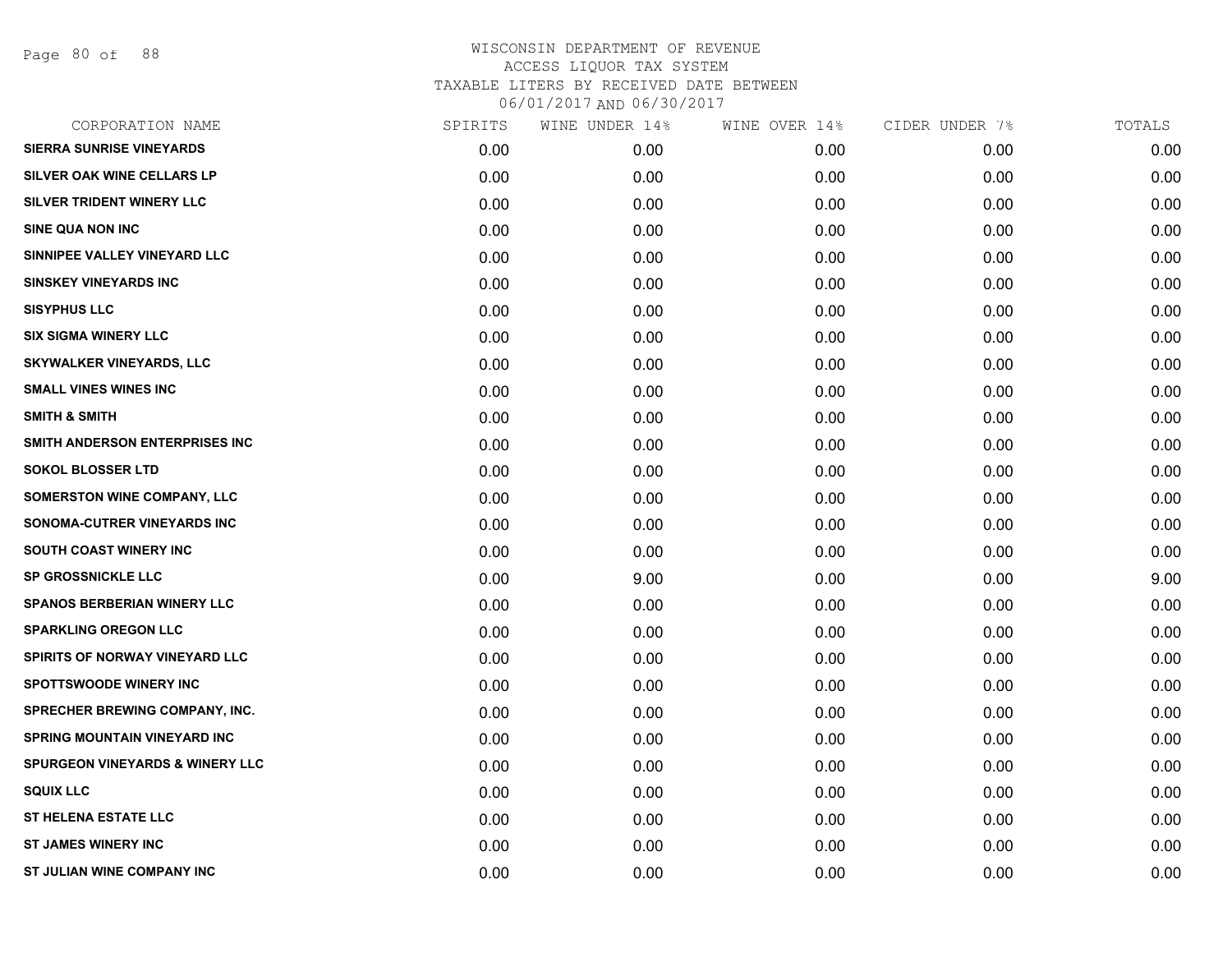Page 81 of 88

| CORPORATION NAME                           | SPIRITS | WINE UNDER 14% | WINE OVER 14% | CIDER UNDER 7% | TOTALS |
|--------------------------------------------|---------|----------------|---------------|----------------|--------|
| <b>ST SUPERY INC</b>                       | 0.00    | 0.00           | 0.00          | 0.00           | 0.00   |
| ST. FRANCIS WINERY & VINEYARD L.P.         | 0.00    | 0.00           | 0.00          | 0.00           | 0.00   |
| STAGLIN FAMILY VINEYARD LLC                | 0.00    | 0.00           | 0.00          | 0.00           | 0.00   |
| <b>STAG'S LEAP WINE CELLARS LLC</b>        | 0.00    | 0.00           | 0.00          | 0.00           | 0.00   |
| <b>STANDING JOURNEY LLC</b>                | 0.00    | 0.00           | 0.00          | 0.00           | 0.00   |
| <b>STE MICHELLE WINE ESTATES LTD</b>       | 0.00    | 0.00           | 0.00          | 0.00           | 0.00   |
| <b>STEPHAN VINEYARD INC</b>                | 0.00    | 0.00           | 0.00          | 0.00           | 0.00   |
| <b>STEPHEN M KENNEDY</b>                   | 0.00    | 0.00           | 0.00          | 0.00           | 0.00   |
| <b>STEPHEN M REUSTLE</b>                   | 0.00    | 0.00           | 0.00          | 0.00           | 0.00   |
| STEPHEN W. PARRY AND SUSAN F. PARRY        | 0.00    | 0.00           | 0.00          | 0.00           | 0.00   |
| <b>STEVEN DEBAKER</b>                      | 0.00    | 0.00           | 0.00          | 0.00           | 0.00   |
| <b>STEVEN KENT LLC</b>                     | 0.00    | 0.00           | 0.00          | 0.00           | 0.00   |
| STEVEN M & JUDITH A JACOBSON LLC           | 0.00    | 0.00           | 0.00          | 0.00           | 0.00   |
| <b>STEVEN N LEDSON</b>                     | 0.00    | 0.00           | 0.00          | 0.00           | 0.00   |
| <b>STOLLER VINEYARDS INC</b>               | 0.00    | 0.00           | 0.00          | 0.00           | 0.00   |
| <b>STOLPMAN VINEYARDS LLC</b>              | 0.00    | 0.00           | 0.00          | 0.00           | 0.00   |
| <b>STONE EDGE WINERY LLC</b>               | 0.00    | 0.00           | 0.00          | 0.00           | 0.00   |
| STONE HILL WINE CO INC                     | 0.00    | 0.00           | 0.00          | 0.00           | 0.00   |
| <b>STONECUSHION INC</b>                    | 0.00    | 0.00           | 0.00          | 0.00           | 0.00   |
| STONEHAUS WINERY, INC.                     | 0.00    | 0.00           | 0.00          | 0.00           | 0.00   |
| <b>STONY HILL VINEYARD INC</b>             | 0.00    | 0.00           | 0.00          | 0.00           | 0.00   |
| STORYBOOK MOUNTAIN WINERY INC              | 0.00    | 0.00           | 0.00          | 0.00           | 0.00   |
| <b>SULLIVAN VINEYARDS CORPORATION</b>      | 0.00    | 0.00           | 0.00          | 0.00           | 0.00   |
| <b>SULPHUR SPRINGS WINERY LLC</b>          | 0.00    | 0.00           | 0.00          | 0.00           | 0.00   |
| <b>SUMMERS WINERY LLC</b>                  | 0.00    | 0.00           | 0.00          | 0.00           | 0.00   |
| <b>SUMMERWOOD WINERY &amp; INN INC</b>     | 0.00    | 0.00           | 0.00          | 0.00           | 0.00   |
| <b>SUNSET POINT WINERY LLC</b>             | 0.00    | 0.00           | 0.00          | 0.00           | 0.00   |
| <b>SUNSTONE VINEYARDS &amp; WINERY INC</b> | 0.00    | 0.00           | 0.00          | 0.00           | 0.00   |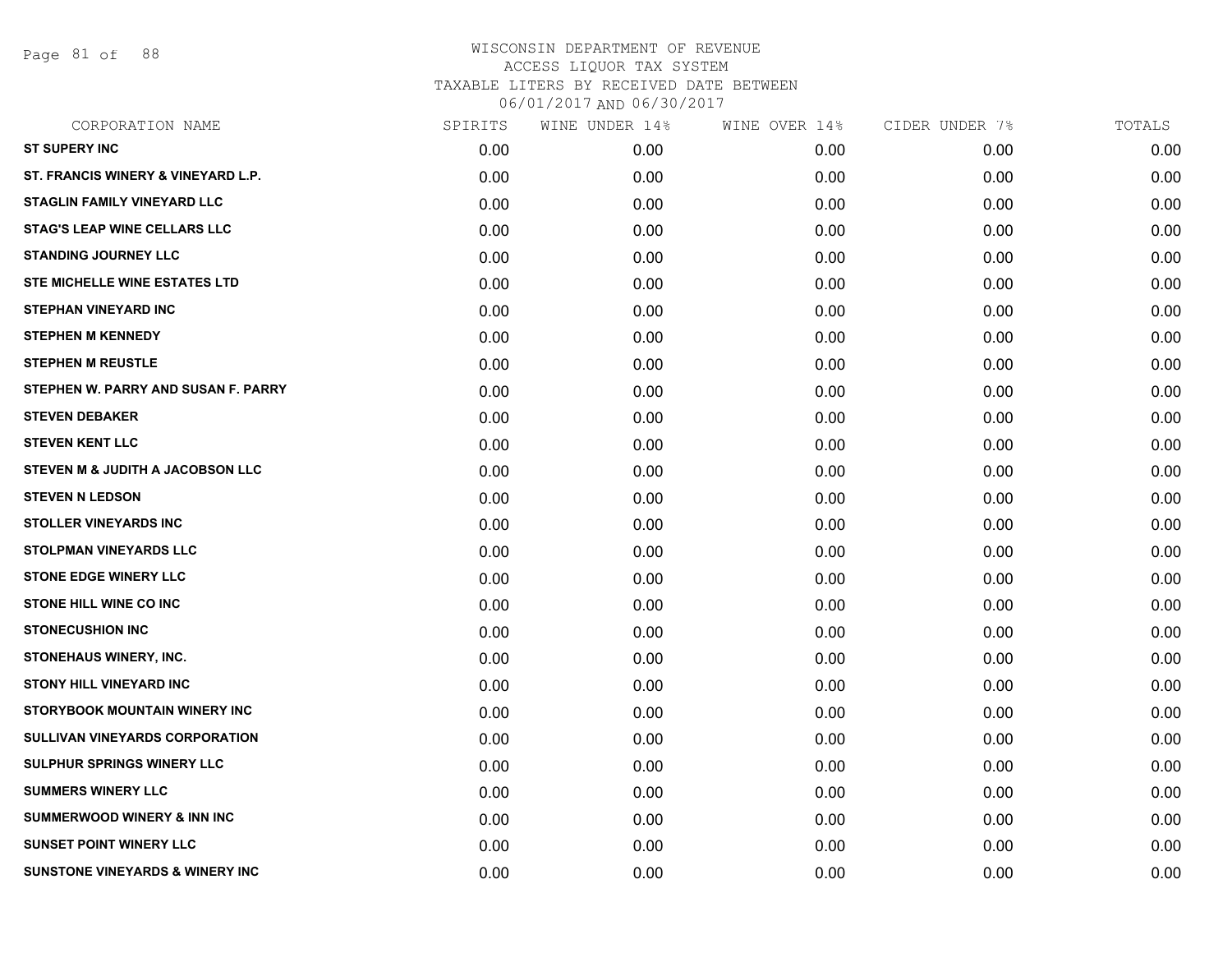Page 82 of 88

| CORPORATION NAME                     | SPIRITS | WINE UNDER 14% | WINE OVER 14% | CIDER UNDER 7% | TOTALS |
|--------------------------------------|---------|----------------|---------------|----------------|--------|
| <b>SUSAN M BOSWELL</b>               | 0.00    | 0.00           | 0.00          | 0.00           | 0.00   |
| <b>SUTTER HOME WINERY INC</b>        | 0.00    | 0.00           | 0.00          | 0.00           | 0.00   |
| <b>SWEAZEY WINERY INVESTMENT LLC</b> | 0.00    | 0.00           | 0.00          | 0.00           | 0.00   |
| <b>SWEET CHEEKS VINEYARDS INC</b>    | 0.00    | 0.00           | 0.00          | 0.00           | 0.00   |
| <b>TABLAS CREEK VINEYARD LP</b>      | 0.00    | 0.00           | 0.00          | 0.00           | 0.00   |
| <b>TAFT STREET INC</b>               | 0.00    | 0.00           | 0.00          | 0.00           | 0.00   |
| <b>TAKARA SAKE USA INC</b>           | 0.00    | 0.00           | 0.00          | 0.00           | 0.00   |
| <b>TALLEY VINEYARDS INC</b>          | 0.00    | 0.00           | 0.00          | 0.00           | 0.00   |
| <b>TAMBER BEY VINEYARDS LLC</b>      | 0.00    | 0.00           | 0.00          | 0.00           | 0.00   |
| <b>TANDEM WINES LLC</b>              | 0.00    | 0.00           | 0.00          | 0.00           | 0.00   |
| <b>TARA BELLA WINERY LLC</b>         | 0.00    | 0.00           | 0.00          | 0.00           | 0.00   |
| <b>TEALE CREEK ASSOCIATES</b>        | 0.00    | 0.00           | 0.00          | 0.00           | 0.00   |
| <b>TENBA RIDGE WINERY LLC</b>        | 0.00    | 0.00           | 0.00          | 0.00           | 0.00   |
| <b>TERRA SPRINGS LLC</b>             | 0.00    | 0.00           | 0.00          | 0.00           | 0.00   |
| <b>TERRA VINUM LLC</b>               | 0.00    | 0.00           | 0.00          | 0.00           | 0.00   |
| <b>TERRAVANT WINE COMPANY LLC</b>    | 0.00    | 0.00           | 0.00          | 0.00           | 0.00   |
| <b>TESTAROSSA VINEYARDS LLC</b>      | 0.00    | 0.00           | 0.00          | 0.00           | 0.00   |
| THE BIALE ESTATE                     | 0.00    | 0.00           | 0.00          | 0.00           | 0.00   |
| THE BRANDER VINEYARD                 | 0.00    | 0.00           | 0.00          | 0.00           | 0.00   |
| THE CELLAR LLC                       | 0.00    | 0.00           | 0.00          | 0.00           | 0.00   |
| THE HESS COLLECTION WINERY           | 0.00    | 0.00           | 0.00          | 0.00           | 0.00   |
| THE HOGUE CELLARS LTD                | 0.00    | 0.00           | 0.00          | 0.00           | 0.00   |
| THE INFINITE MONKEY THEOREM INC      | 0.00    | 0.00           | 0.00          | 0.00           | 0.00   |
| THE LITTORAI WINES                   | 0.00    | 0.00           | 0.00          | 0.00           | 0.00   |
| THE MEEKER VINEYARD                  | 0.00    | 0.00           | 0.00          | 0.00           | 0.00   |
| THE MORLET SELECTION INC             | 0.00    | 0.00           | 0.00          | 0.00           | 0.00   |
| THE MORNE WINE COMPANY               | 0.00    | 0.00           | 0.00          | 0.00           | 0.00   |
| THE RUM TREE, INC.                   | 0.00    | 0.00           | 0.00          | 0.00           | 0.00   |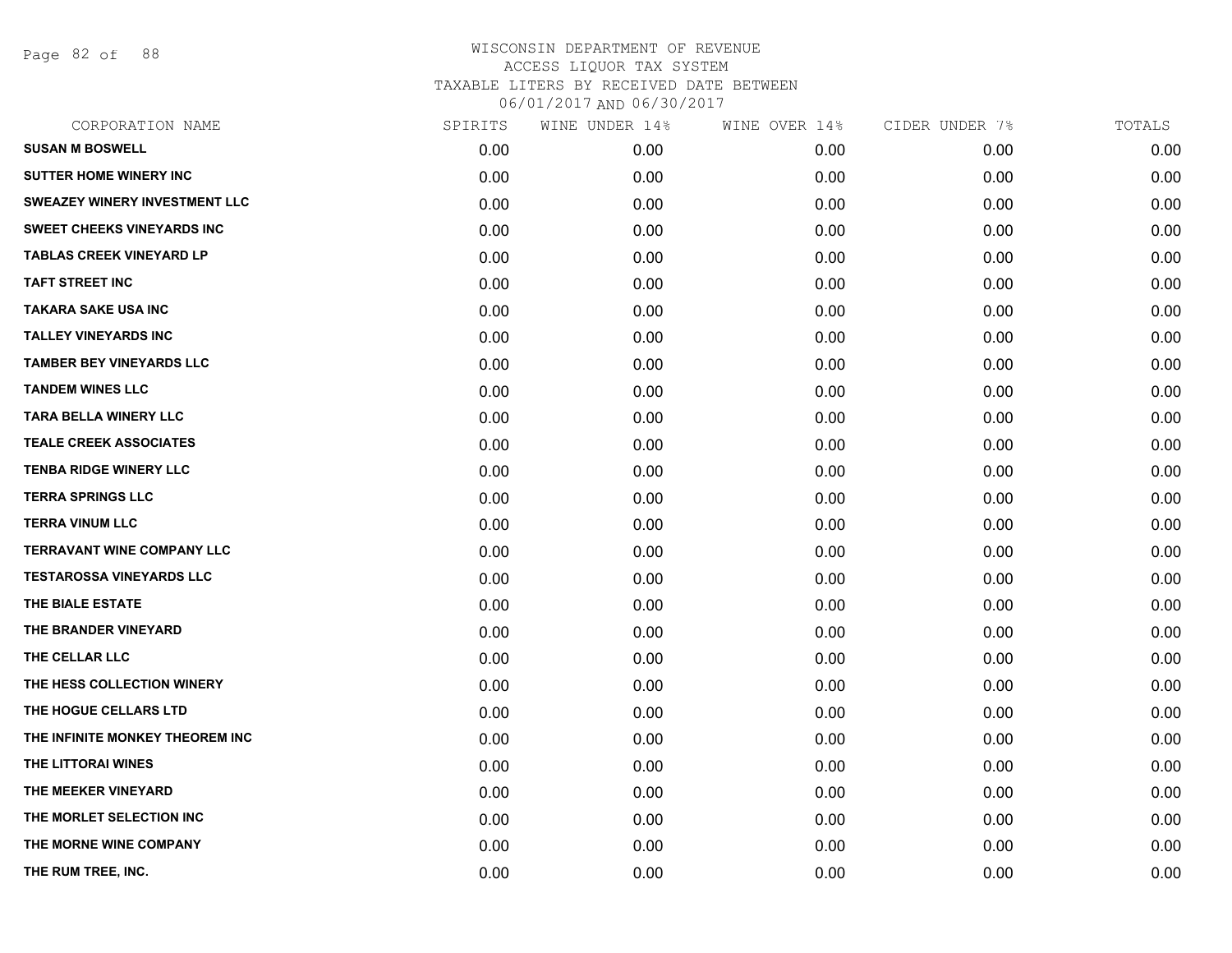## WISCONSIN DEPARTMENT OF REVENUE ACCESS LIQUOR TAX SYSTEM TAXABLE LITERS BY RECEIVED DATE BETWEEN

06/01/2017 AND 06/30/2017

| CORPORATION NAME                              | SPIRITS | WINE UNDER 14% | WINE OVER 14% | CIDER UNDER 7% | TOTALS |
|-----------------------------------------------|---------|----------------|---------------|----------------|--------|
| THE SHORES OF FAIRHAVEN INC                   | 0.00    | 0.00           | 0.00          | 0.00           | 0.00   |
| THE SILVERADO VINEYARDS                       | 0.00    | 0.00           | 0.00          | 0.00           | 0.00   |
| THE VINEYARD LLC                              | 0.00    | 0.00           | 0.00          | 0.00           | 0.00   |
| THE WILLIAMSBURG WINERY LTD                   | 0.00    | 0.00           | 0.00          | 0.00           | 0.00   |
| THE WINE GROUP INC                            | 0.00    | 0.00           | 0.00          | 0.00           | 0.00   |
| THE WINE VINEYARD LLC                         | 0.00    | 0.00           | 0.00          | 0.00           | 0.00   |
| THE WOODLAND TRAIL BEVERAGE COMPANY, INC.     | 0.00    | 0.00           | 0.00          | 0.00           | 0.00   |
| THIS REALM LLC                                | 0.00    | 0.00           | 0.00          | 0.00           | 0.00   |
| <b>THOMAS C HOFFMAN</b>                       | 0.00    | 0.00           | 0.00          | 0.00           | 0.00   |
| <b>THOMAS FOGARTY WINERY LLC</b>              | 0.00    | 0.00           | 0.00          | 0.00           | 0.00   |
| THOMAS L BECKMEN & JUDITH F BECKMEN           | 0.00    | 0.00           | 0.00          | 0.00           | 0.00   |
| <b>THURMAN J RODGERS</b>                      | 0.00    | 0.00           | 0.00          | 0.00           | 0.00   |
| TI BEVERAGE GROUP LTD                         | 0.00    | 0.00           | 0.00          | 0.00           | 0.00   |
| TIM BLUE WINES LLC                            | 0.00    | 0.00           | 0.00          | 0.00           | 0.00   |
| TMR WINE COMPANY LLC                          | 0.00    | 0.00           | 0.00          | 0.00           | 0.00   |
| TOAD HOLLOW VINEYARDS INC                     | 0.00    | 0.00           | 0.00          | 0.00           | 0.00   |
| <b>TOBIN JAMES CELLARS</b>                    | 0.00    | 0.00           | 0.00          | 0.00           | 0.00   |
| <b>TODD ANDERSON</b>                          | 0.00    | 0.00           | 0.00          | 0.00           | 0.00   |
| <b>TOLLIVER RANCH BRANDS LLC</b>              | 0.00    | 0.00           | 0.00          | 0.00           | 0.00   |
| <b>TOMMYS TOO HIGH WINES LLC</b>              | 0.00    | 0.00           | 0.00          | 0.00           | 0.00   |
| <b>TORII MOR WINERY LLC</b>                   | 0.00    | 0.00           | 0.00          | 0.00           | 0.00   |
| <b>TREANA WINERY LLC</b>                      | 0.00    | 0.00           | 0.00          | 0.00           | 0.00   |
| <b>TREASURY CHATEAU &amp; ESTATES</b>         | 0.00    | 0.00           | 0.00          | 0.00           | 0.00   |
| <b>TREASURY WINE ESTATES AMERICAS COMPANY</b> | 0.00    | 0.00           | 0.00          | 0.00           | 0.00   |
| TREFETHEN VINEYARDS WINERY INC                | 0.00    | 0.00           | 0.00          | 0.00           | 0.00   |
| <b>TRENTADUE WINERY LLC</b>                   | 0.00    | 0.00           | 0.00          | 0.00           | 0.00   |
| <b>TRINITAS CELLARS LLC</b>                   | 0.00    | 0.00           | 0.00          | 0.00           | 0.00   |
| <b>TRIONE VINEYARDS LLC</b>                   | 0.00    | 0.00           | 0.00          | 0.00           | 0.00   |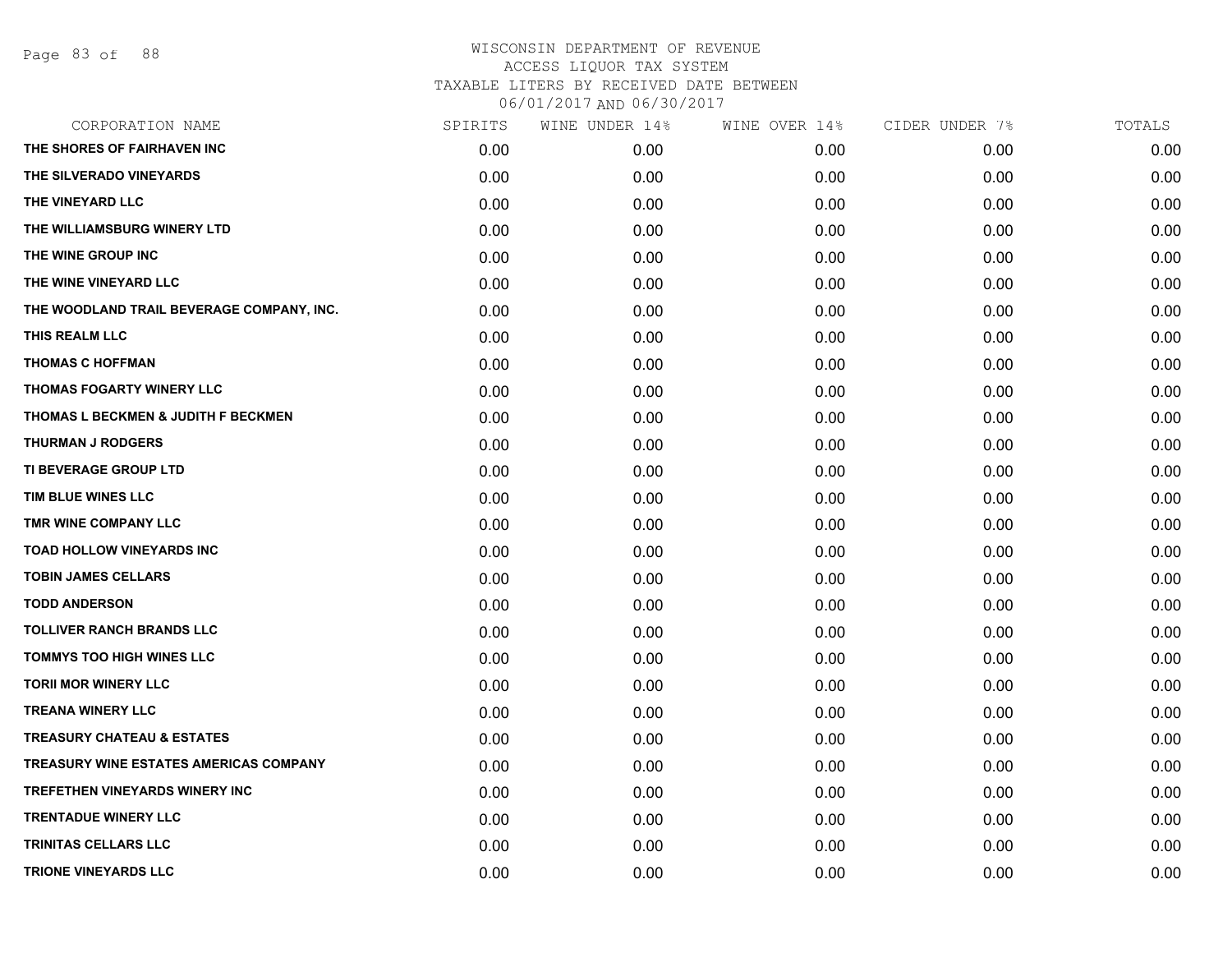Page 84 of 88

| CORPORATION NAME                      | SPIRITS | WINE UNDER 14% | WINE OVER 14% | CIDER UNDER 7% | TOTALS |
|---------------------------------------|---------|----------------|---------------|----------------|--------|
| <b>TROY LANDWEHR</b>                  | 0.00    | 0.00           | 0.00          | 0.00           | 0.00   |
| <b>TSG LLC</b>                        | 0.00    | 0.00           | 0.00          | 0.00           | 0.00   |
| <b>TURKOVICH FAMILY WINES LLC</b>     | 0.00    | 0.00           | 0.00          | 0.00           | 0.00   |
| <b>TURLEY WINE CELLARS INC</b>        | 0.00    | 0.00           | 0.00          | 0.00           | 0.00   |
| <b>TURNBULL WINE CELLARS</b>          | 0.00    | 0.00           | 0.00          | 0.00           | 0.00   |
| TWIN PEAKS WINERY INC                 | 0.00    | 0.00           | 0.00          | 0.00           | 0.00   |
| <b>TWIN RIDGE ESTATES LLC</b>         | 0.00    | 0.00           | 0.00          | 0.00           | 0.00   |
| <b>TWISTED OAK WINERY LLC</b>         | 0.00    | 0.00           | 0.00          | 0.00           | 0.00   |
| <b>TWO LADS LLC</b>                   | 0.00    | 0.00           | 0.00          | 0.00           | 0.00   |
| <b>TWOMEY CELLARS LLC</b>             | 0.00    | 0.00           | 0.00          | 0.00           | 0.00   |
| TY R CATON                            | 0.00    | 0.00           | 0.00          | 0.00           | 0.00   |
| UNTI WINE CO LLC                      | 0.00    | 0.00           | 0.00          | 0.00           | 0.00   |
| URBAN CELLARS LLC                     | 0.00    | 0.00           | 0.00          | 0.00           | 0.00   |
| V&CLLC                                | 0.00    | 0.00           | 0.00          | 0.00           | 0.00   |
| <b>V SATTUI WINERY INC</b>            | 0.00    | 0.00           | 0.00          | 0.00           | 0.00   |
| VAN RUITEN FAMILY WINERY LLC          | 0.00    | 0.00           | 0.00          | 0.00           | 0.00   |
| <b>VAN WYCHEN WINES INC.</b>          | 0.00    | 0.00           | 0.00          | 0.00           | 0.00   |
| <b>VENTANA VINTNERS LLC</b>           | 0.00    | 0.00           | 0.00          | 0.00           | 0.00   |
| <b>VERMEIL WINE GROUP LLC</b>         | 0.00    | 0.00           | 0.00          | 0.00           | 0.00   |
| <b>VERMONT HARD CIDER COMPANY LLC</b> | 0.00    | 0.00           | 0.00          | 0.00           | 0.00   |
| <b>VERNON VINEYARDS LTD</b>           | 0.00    | 0.00           | 0.00          | 0.00           | 0.00   |
| <b>VETRO WINERY LLC</b>               | 0.00    | 0.00           | 0.00          | 0.00           | 0.00   |
| <b>VICINI ENTERPRISES LLC</b>         | 0.00    | 0.00           | 0.00          | 0.00           | 0.00   |
| <b>VIGNETTE WINERY LLC</b>            | 0.00    | 0.00           | 0.00          | 0.00           | 0.00   |
| <b>VILLA AMOROSA INC</b>              | 0.00    | 0.00           | 0.00          | 0.00           | 0.00   |
| <b>VILLA ENCINAL PARTNERS LP</b>      | 0.00    | 0.00           | 0.00          | 0.00           | 0.00   |
| <b>VILLA TOSCANO INC</b>              | 0.00    | 0.00           | 0.00          | 0.00           | 0.00   |
| VIN DE ZO LLC                         | 0.00    | 0.00           | 0.00          | 0.00           | 0.00   |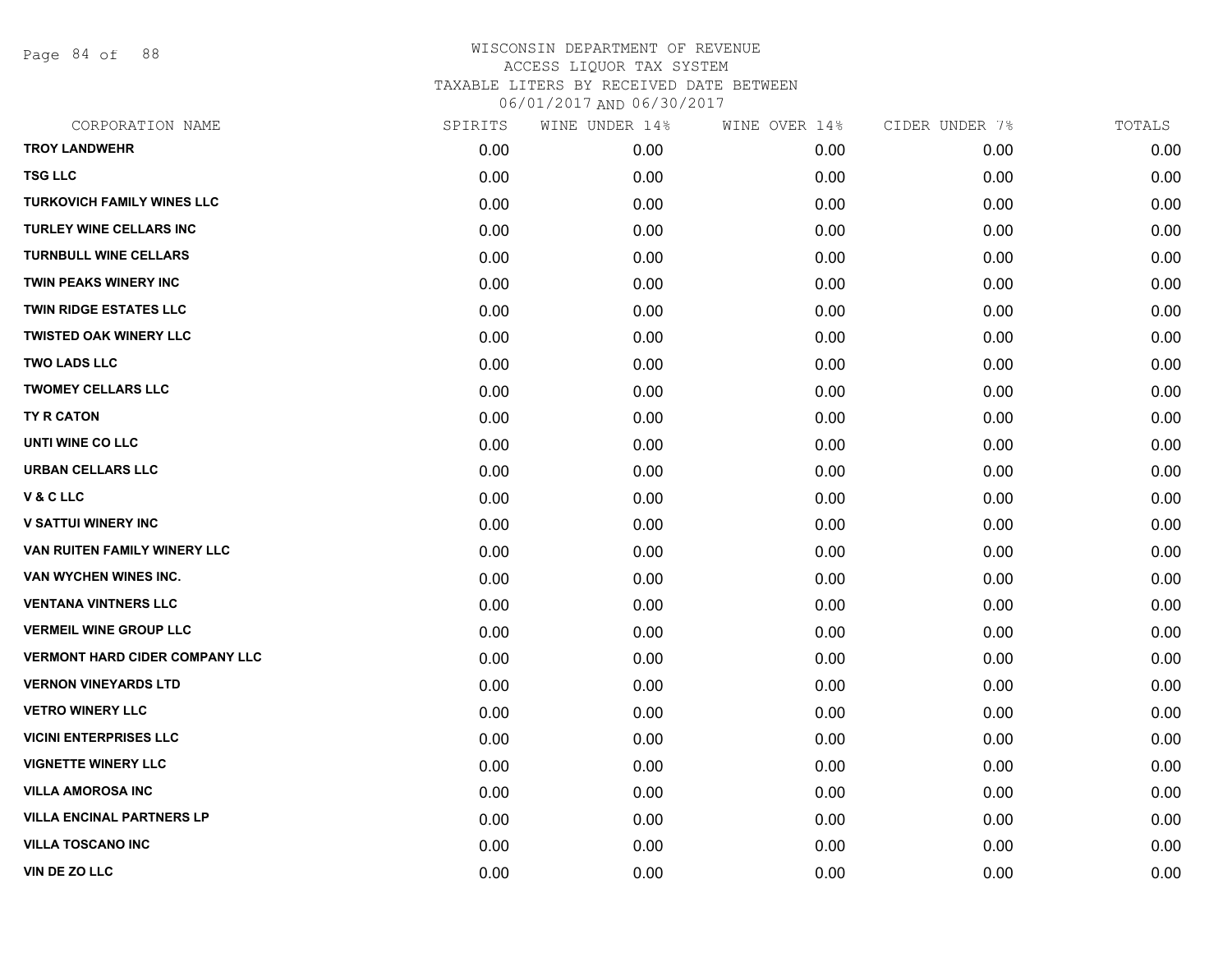Page 85 of 88

| CORPORATION NAME                     | SPIRITS | WINE UNDER 14% | WINE OVER 14% | CIDER UNDER 7% | TOTALS |
|--------------------------------------|---------|----------------|---------------|----------------|--------|
| <b>VINA ROBLES INC</b>               | 0.00    | 0.00           | 0.00          | 0.00           | 0.00   |
| <b>VINCENT ARROYO WINERY INC</b>     | 0.00    | 0.00           | 0.00          | 0.00           | 0.00   |
| <b>VINE &amp; SUN LLC</b>            | 0.00    | 0.00           | 0.00          | 0.00           | 0.00   |
| <b>VINE CLIFF WINERY INC</b>         | 0.00    | 0.00           | 0.00          | 0.00           | 0.00   |
| <b>VINEBURG LLC</b>                  | 0.00    | 0.00           | 0.00          | 0.00           | 0.00   |
| <b>VINEOAKS LLC</b>                  | 0.00    | 0.00           | 0.00          | 0.00           | 0.00   |
| <b>VINES TO CELLAR, INC.</b>         | 0.00    | 0.00           | 0.00          | 0.00           | 0.00   |
| <b>VINEYARD 29 LLC</b>               | 0.00    | 0.00           | 0.00          | 0.00           | 0.00   |
| <b>VINTAGE WINE ESTATES, INC.</b>    | 0.00    | 0.00           | 0.00          | 0.00           | 0.00   |
| <b>VINTAGE WINE ESTATES, INC.</b>    | 0.00    | 0.00           | 0.00          | 0.00           | 0.00   |
| <b>VINTAGE WINE ESTATES, INC.</b>    | 0.00    | 0.00           | 0.00          | 0.00           | 0.00   |
| <b>VINTAGE WINE ESTATES, INC.</b>    | 0.00    | 0.00           | 0.00          | 0.00           | 0.00   |
| <b>VINTAGE WINE ESTATES, INC.</b>    | 0.00    | 0.00           | 0.00          | 0.00           | 0.00   |
| <b>VINUM CELLARS INC</b>             | 0.00    | 0.00           | 0.00          | 0.00           | 0.00   |
| VON STIEHL WINERY LTD.               | 0.00    | 0.00           | 0.00          | 0.00           | 0.00   |
| W G BEST WEINKELLEREI INC            | 0.00    | 0.00           | 0.00          | 0.00           | 0.00   |
| <b>W J DEUTSCH &amp; SONS LTD</b>    | 0.00    | 0.00           | 0.00          | 0.00           | 0.00   |
| <b>WAITS-MAST FAMILY CELLARS LLC</b> | 0.00    | 1.50           | 0.75          | 0.00           | 2.25   |
| <b>WASHINGTON VINTNERS LLC</b>       | 0.00    | 0.00           | 0.00          | 0.00           | 0.00   |
| <b>WEIBEL INCORPORATED</b>           | 0.00    | 0.00           | 0.00          | 0.00           | 0.00   |
| <b>WELLINGTON VINEYARDS, INC.</b>    | 0.00    | 0.00           | 0.00          | 0.00           | 0.00   |
| <b>WENTE BROS</b>                    | 0.00    | 0.00           | 0.00          | 0.00           | 0.00   |
| <b>WEST COAST WINE PARTNERS LLC</b>  | 0.00    | 0.00           | 0.00          | 0.00           | 0.00   |
| <b>WEST PRAIRIE WINERY LLC</b>       | 0.00    | 0.00           | 0.00          | 0.00           | 0.00   |
| <b>WESTFALL WINERY LLC</b>           | 0.00    | 0.00           | 0.00          | 0.00           | 0.00   |
| <b>WESTPORT WINERY LLC</b>           | 0.00    | 0.00           | 0.00          | 0.00           | 0.00   |
| <b>WHEELER WINERY INC</b>            | 0.00    | 0.00           | 0.00          | 0.00           | 0.00   |
| <b>WHETSTONE WINE CELLARS LLC</b>    | 0.00    | 0.00           | 0.00          | 0.00           | 0.00   |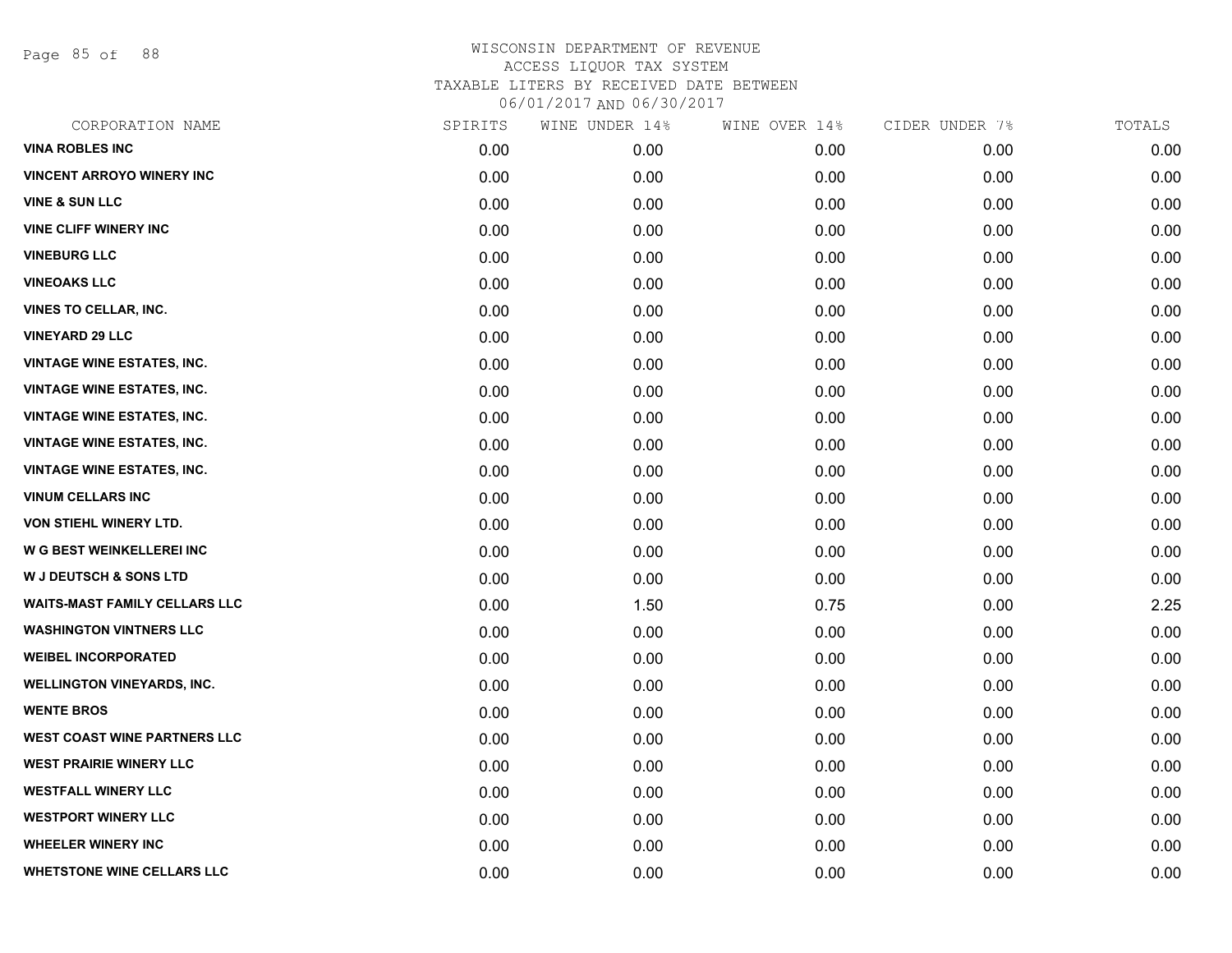| CORPORATION NAME                                   | SPIRITS | WINE UNDER 14% | WINE OVER 14% | CIDER UNDER 7% | TOTALS |
|----------------------------------------------------|---------|----------------|---------------|----------------|--------|
| <b>WHISPERING BLUFFS VINEYARD &amp; WINERY LTD</b> | 0.00    | 0.00           | 0.00          | 0.00           | 0.00   |
| <b>WHISPERING WINDS WINERY LLC</b>                 | 0.00    | 0.00           | 0.00          | 0.00           | 0.00   |
| <b>WHITE BEAR SPIRITS LLC</b>                      | 0.00    | 0.00           | 0.00          | 0.00           | 0.00   |
| <b>WHITE OAK VINEYARDS &amp; WINERY LLC</b>        | 0.00    | 0.00           | 0.00          | 0.00           | 0.00   |
| WHITE WINTER WINERY INC                            | 0.00    | 0.00           | 0.00          | 0.00           | 0.00   |
| <b>WIENS CELLARS LLC</b>                           | 0.00    | 0.00           | 0.00          | 0.00           | 0.00   |
| <b>WILD MOUNTAIN WINERY INC</b>                    | 0.00    | 0.00           | 0.00          | 0.00           | 0.00   |
| <b>WILDEROTTER WINERY LLC</b>                      | 0.00    | 0.00           | 0.00          | 0.00           | 0.00   |
| <b>WILLAMETTE VALLEY VINEYARDS INC</b>             | 0.00    | 0.00           | 0.00          | 0.00           | 0.00   |
| <b>WILLIAM F BLUHM</b>                             | 0.00    | 0.00           | 0.00          | 0.00           | 0.00   |
| <b>WILLIAM MOSBY</b>                               | 0.00    | 0.00           | 0.00          | 0.00           | 0.00   |
| <b>WILLIAMS &amp; SELYEM LLC</b>                   | 0.00    | 0.00           | 0.00          | 0.00           | 0.00   |
| <b>WILRONA LLC</b>                                 | 0.00    | 0.00           | 0.00          | 0.00           | 0.00   |
| <b>WILSON CREEK WINERY &amp; VINEYARDS INC</b>     | 0.00    | 0.00           | 0.00          | 0.00           | 0.00   |
| <b>WIND GAP WINES LLC</b>                          | 0.00    | 0.00           | 0.00          | 0.00           | 0.00   |
| <b>WINDERLEA WINE COMPANY LLC</b>                  | 0.00    | 0.00           | 0.00          | 0.00           | 0.00   |
| <b>WINDWARD VINEYARD LLC</b>                       | 0.00    | 0.00           | 0.00          | 0.00           | 0.00   |
| <b>WINE BY JOE LLC</b>                             | 0.00    | 0.00           | 0.00          | 0.00           | 0.00   |
| WINE OF THE MONTH CLUB, INC.                       | 0.00    | 0.00           | 0.00          | 0.00           | 0.00   |
| <b>WINE ROAD VINTNERS LLC</b>                      | 0.00    | 0.00           | 0.00          | 0.00           | 0.00   |
| <b>WINE.COM OF TEXAS LLC</b>                       | 0.00    | 0.00           | 0.00          | 0.00           | 0.00   |
| <b>WINEGREETING.COM INC</b>                        | 0.00    | 0.00           | 0.00          | 0.00           | 0.00   |
| <b>WINERY AT BLACK STAR FARMS LLC</b>              | 0.00    | 0.00           | 0.00          | 0.00           | 0.00   |
| <b>WINERY EXCHANGE, INC.</b>                       | 0.00    | 0.00           | 0.00          | 0.00           | 0.00   |
| <b>WINERY FULFILLMENT SERVICES LLC</b>             | 0.00    | 0.00           | 0.00          | 0.00           | 0.00   |
| <b>WINESITTER BREWHOUSE LLC</b>                    | 0.00    | 0.00           | 0.00          | 0.00           | 0.00   |
| WINNESHIEK WILDBERRY WINERY LLC                    | 0.00    | 0.00           | 0.00          | 0.00           | 0.00   |
| <b>WINSIDE USA INC</b>                             | 0.00    | 0.00           | 0.00          | 0.00           | 0.00   |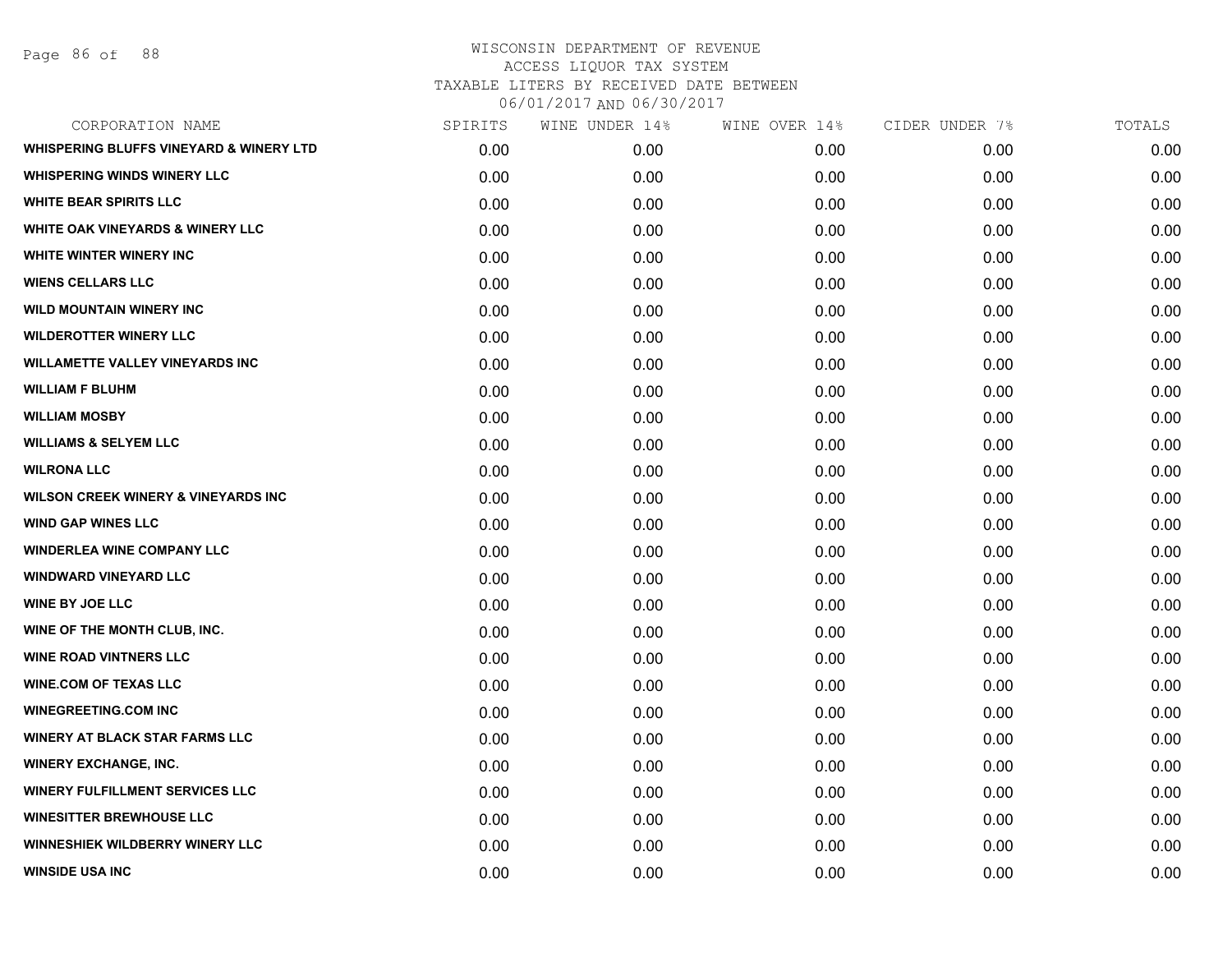Page 87 of 88

| CORPORATION NAME                   | SPIRITS | WINE UNDER 14% | WINE OVER 14% | CIDER UNDER 7% | TOTALS |
|------------------------------------|---------|----------------|---------------|----------------|--------|
| <b>WOLFF VINEYARD LLC</b>          | 0.00    | 0.00           | 0.00          | 0.00           | 0.00   |
| <b>WOLLERSHEIM WINERY, INC.</b>    | 0.00    | 0.00           | 0.00          | 0.00           | 0.00   |
| <b>WOLLERSHEIM WINERY, INC.</b>    | 0.00    | 0.00           | 0.00          | 0.00           | 0.00   |
| <b>WOODSON WINES LLC</b>           | 0.00    | 0.00           | 0.00          | 0.00           | 0.00   |
| <b>WOODWARD CANYON WINERY INC.</b> | 0.00    | 0.00           | 0.00          | 0.00           | 0.00   |
| <b>WORLD'S END LLC</b>             | 0.00    | 0.00           | 0.00          | 0.00           | 0.00   |
| <b>WRH PARTNERS LLC</b>            | 0.00    | 0.00           | 0.00          | 0.00           | 0.00   |
| YORKVILLE CELLARS INC              | 0.00    | 0.00           | 0.00          | 0.00           | 0.00   |
| <b>ZD WINES LLC</b>                | 0.00    | 0.00           | 0.00          | 0.00           | 0.00   |
| <b>ZERO LINK MARKETS INC</b>       | 0.00    | 0.00           | 0.00          | 0.00           | 0.00   |
| TOTAL LITERS FOR 6/30/2017         | 0.00    | 53.25          | 172.64        | 0.00           | 225.89 |